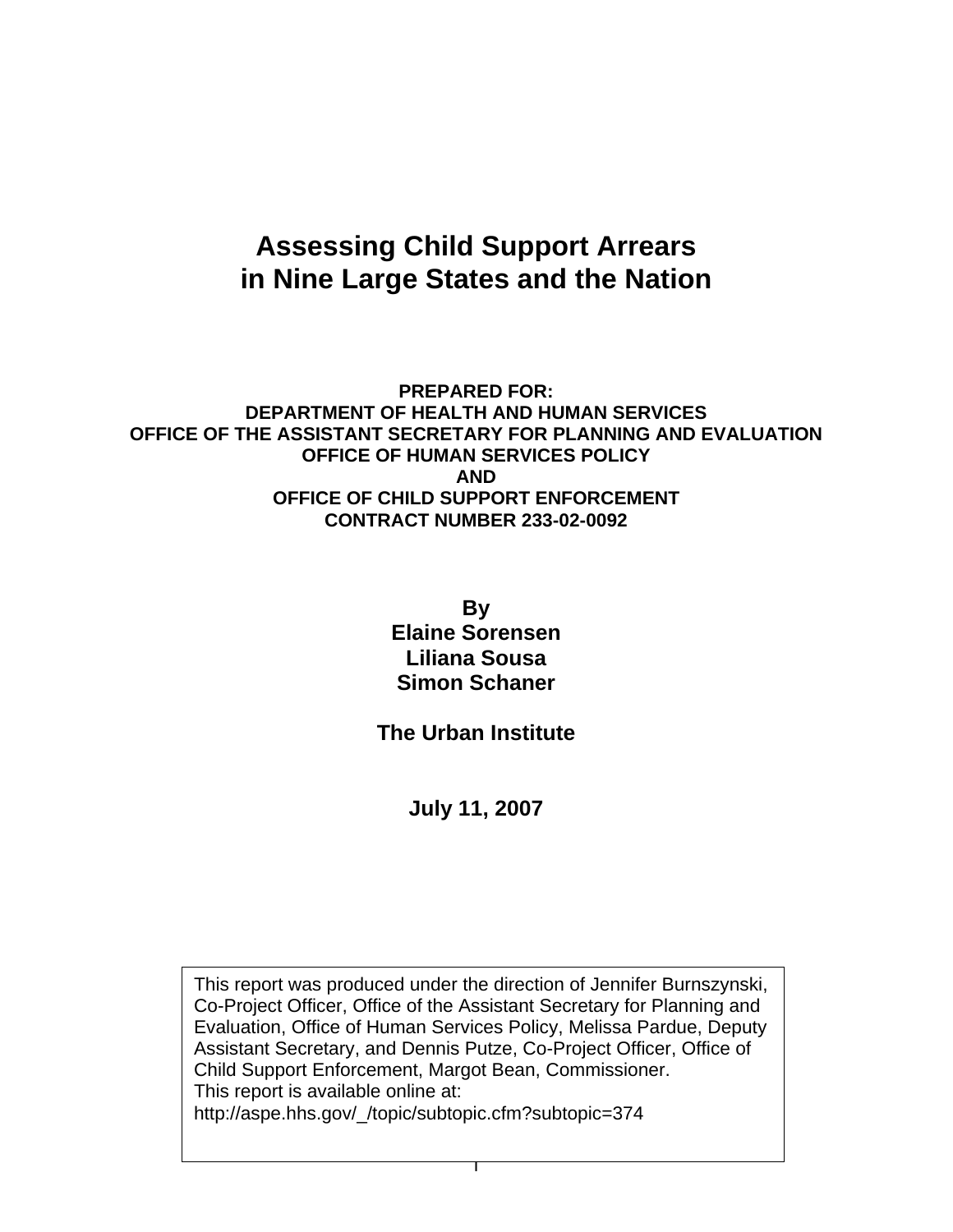#### **Acknowledgments**

The authors wish to thank Jennifer Burnszynski and Dennis Putze, the Project Officers for this project, for their invaluable oversight. We also wish to thank the nine study states and their staff who provided the data that we use throughout this report. Views expressed in this report are those of the authors and do not reflect the opinions of the Urban Institute, its trustees, or its funders.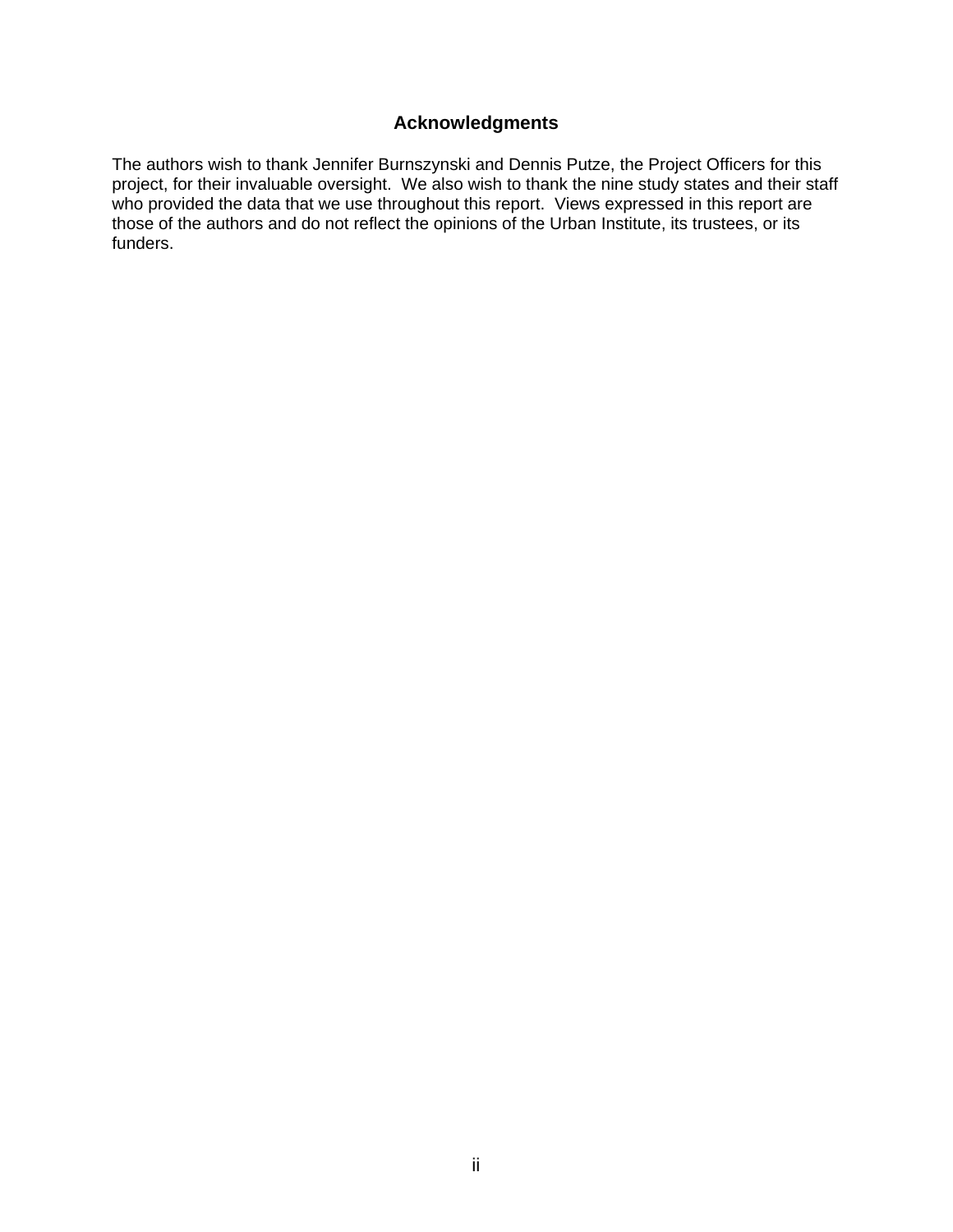## **TABLE OF CONTENTS**

| C. Nearly All Obligors owed Arrears but the Amount the Typical Obligor Owed was less |  |
|--------------------------------------------------------------------------------------|--|
|                                                                                      |  |
| A. Obligors with No or Low Reported Income Held Most of the Arrears22                |  |
| B. Obligors Who Did Not Pay Support in the Last Year Owed a Disproportionate         |  |
| C. Obligors with Arrears-Only Cases Owed a Disproportionate Share of Arrears28       |  |
|                                                                                      |  |
| E. Obligors with Multiple Current Support Orders Owed a Disproportionate Share of    |  |
| F. Obligors who had Orders that Represented Fifty Percent or More of their Reported  |  |
| G. Interstate Cases, Out-of-State Cases, and Obligors Without a ZIP Code Owed a      |  |
| H. Orders Established at Least One Year Before or After the IV-D Case was Opened     |  |
|                                                                                      |  |
|                                                                                      |  |
| В.                                                                                   |  |
|                                                                                      |  |
|                                                                                      |  |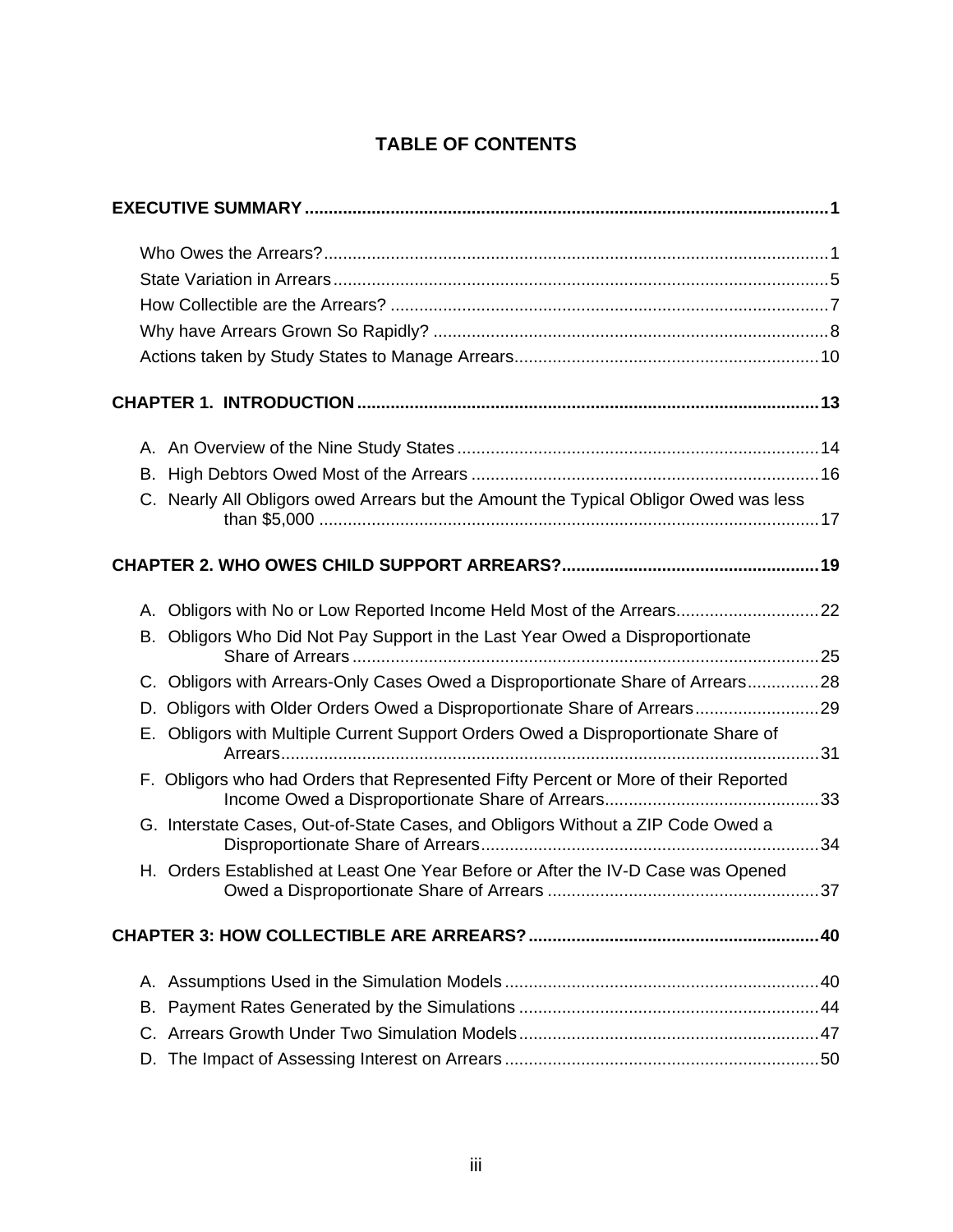| A. Charging Interest Routinely Resulted in Significantly Higher Arrears 55 |        |
|----------------------------------------------------------------------------|--------|
|                                                                            |        |
| C. Low Compliance Rates on Current Support Orders Contribute to Arrears 60 |        |
|                                                                            |        |
|                                                                            |        |
| <b>CHAPTER 5. ARREARS MANAGEMENT STRATEGIES IN STUDY STATES?</b>           |        |
|                                                                            |        |
|                                                                            |        |
| Increase Parental Participation in the Order Establishment Process81<br>2. |        |
| 3.                                                                         |        |
| 4.                                                                         |        |
| 5.                                                                         |        |
| 6.                                                                         |        |
|                                                                            |        |
|                                                                            |        |
| $\overline{2}$ .                                                           |        |
| 3.                                                                         |        |
| 4.                                                                         |        |
| 5.                                                                         |        |
| Review Non-Paying Arrears Cases for Possible Case Closure 88<br>6.         |        |
| Final Osmanasha Demonding America Menerus professor                        | $\sim$ |

[C. Final Comments Regarding Arrears Management..........................................................89](#page-96-0)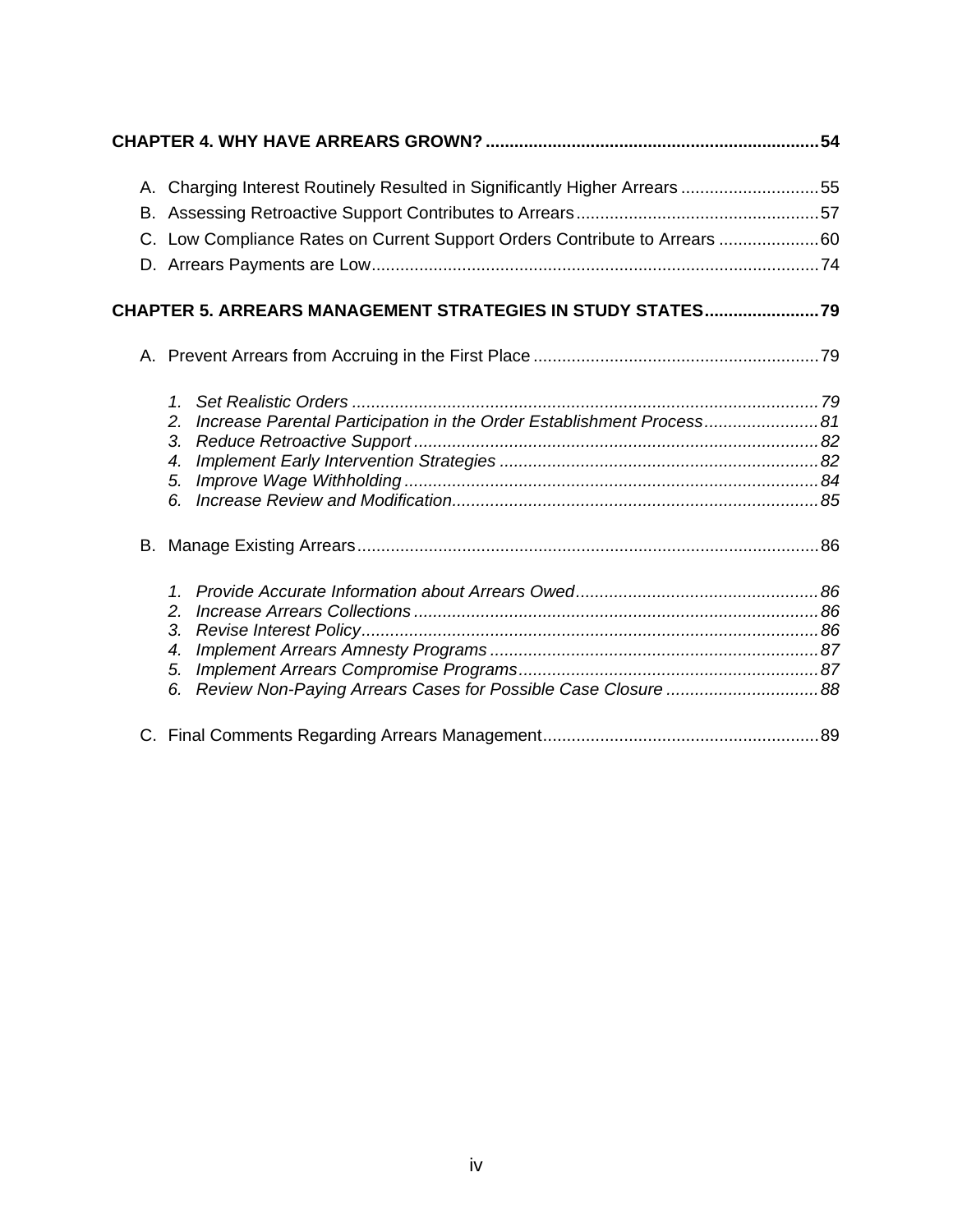## **LIST OF CHARTS**

| Chart 1.  | Percent of Obligors and Arrears in Nine States, by Amount of Arrears Owed:                                                                                         |
|-----------|--------------------------------------------------------------------------------------------------------------------------------------------------------------------|
| Chart 2.  | Percent of Obligors and Arrears in Eight States, by Annual Reported Income                                                                                         |
| Chart 3.  | Percent of Arrears Owed and Percent of Arrears Paid in 10 Years for Seven                                                                                          |
| Chart 4.  | Child Support Arrears Held by State IV-D Programs from FY 1987 to FY 2005,                                                                                         |
|           |                                                                                                                                                                    |
|           |                                                                                                                                                                    |
|           | Chart 1.2 Percent of Obligors and Arrears in Nine States, by Amount of Arrears Owed:                                                                               |
|           | Chart 1.3 Percent of Obligors with \$30,000 or more in Arrears and the Percent of Total                                                                            |
|           | Chart 1.4 Percent of Obligors with No Arrears or with Low Arrears, by State: 2003/04 18                                                                            |
|           |                                                                                                                                                                    |
| Chart 2.1 | Distribution of Obligors and Arrears in Nine States, by Annual Reported                                                                                            |
|           | Chart 2.2 Percent of Obligors with No or Low Reported Income and the Percent of                                                                                    |
| Chart 2.3 | Distribution of Obligors and Arrears in Eight States, by Annual Reported                                                                                           |
|           | Chart 2.4 Percent of Obligors with Arrears-Only Cases and the Percent of Total                                                                                     |
|           | Chart 2.5 Distribution of Obligors and their Arrears in Nine States, By the Age of their                                                                           |
|           | Chart 2.6 Percent of Obligors with Orders Established at least Fifteen Years Ago and                                                                               |
| Chart 2.7 | Distribution of Current Support Obligors and Their Arrears in Seven States,<br>by Whether or Not They Had Multiple Current Support Orders: 2003/0431               |
|           | Chart 2.8 Percent of Obligors with Multiple Current Support Orders and the Percent of<br>Arrears they Owed Among All Current Support Obligors, by State: 2003/0432 |
| Chart 2.9 | Distribution of Current Support Obligors and their Arrears in Eight States, by<br>the Percent of Reported Income that they are Expected to Pay toward              |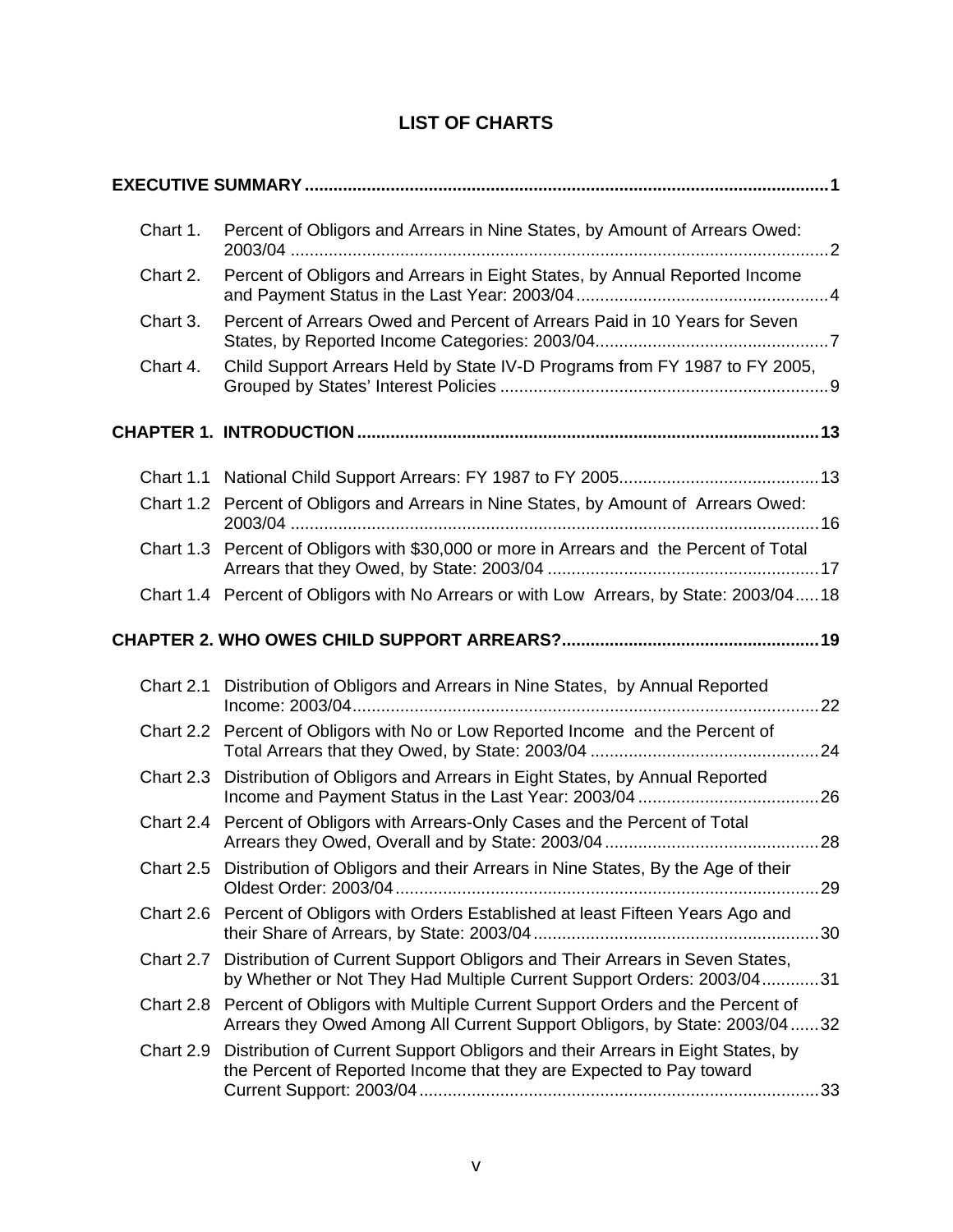|           | Chart 2.10 Percent of Obligors and Arrears in Six States, by Interstate and ZIP Code                                                                    |  |
|-----------|---------------------------------------------------------------------------------------------------------------------------------------------------------|--|
|           | Chart 2.11 Percent of Obligors with at Least One Interstate Case and the Percent of                                                                     |  |
|           | Chart 2.12 Percent of Obligors with No ZIP Code (and no Interstate Case) and the<br>Percent of Total Arrears that they Owed, by State: 2003/0436        |  |
|           | Chart 2.13 Percent of Overall Arrears and Obligors in Five States, by When the<br>Obligor's First Order Was Established Relative to the IV-D Case Being |  |
|           | Chart 2.14 Distribution of Obligors by When their First Order was Established Relative                                                                  |  |
|           |                                                                                                                                                         |  |
|           | Chart 3.1 Percent of Current Support Obligors with No or Low Reported Income who<br>Made Payments in 2003/04, by Annual Reported Income 45              |  |
|           | Chart 3.2 Percent of Current Support Obligors with No or Low Reported Income who<br>Make Payments Ten Years Later, by Annual Reported Income  45        |  |
|           | Chart 3.3 Simulated Arrearage Growth by Year 10 Under Different Income                                                                                  |  |
| Chart 3.4 | Percent of Arrears Owed and Percent of Arrears Paid in 10 Years in Seven                                                                                |  |
|           |                                                                                                                                                         |  |
|           |                                                                                                                                                         |  |
|           | Chart 4.1 Child Support Arrears Held by State IV-D Programs from FY 1987 to                                                                             |  |
|           | Chart 4.2 Total Amount of Current Support Due and Paid in the Last Year in Seven                                                                        |  |
|           | Chart 4.3 Percent of Current Support Obligors Who Paid Various Percentages of their                                                                     |  |
|           | Chart 4.4 Median Monthly Current Support Order and Median Monthly Reported<br>Income for Current Support Obligors in Seven States, by Annual Reported   |  |
|           | Chart 4.5 Median Percent of Reported Income Due and Paid as Current Support in                                                                          |  |
|           | Chart 4.6 Median Percent of Reported Income Due and Paid as Current Support<br>Among Obligors with Reported Incomes Between \$1 and \$10,000 a year,    |  |
|           | Chart 4.7 Median Percent of Reported Income Due as Current Support Among                                                                                |  |
|           | Chart 4.8 Median Percent of Reported Income Due as Current Support Among<br>Obligors with One Order Established in the Last Year in Seven States:       |  |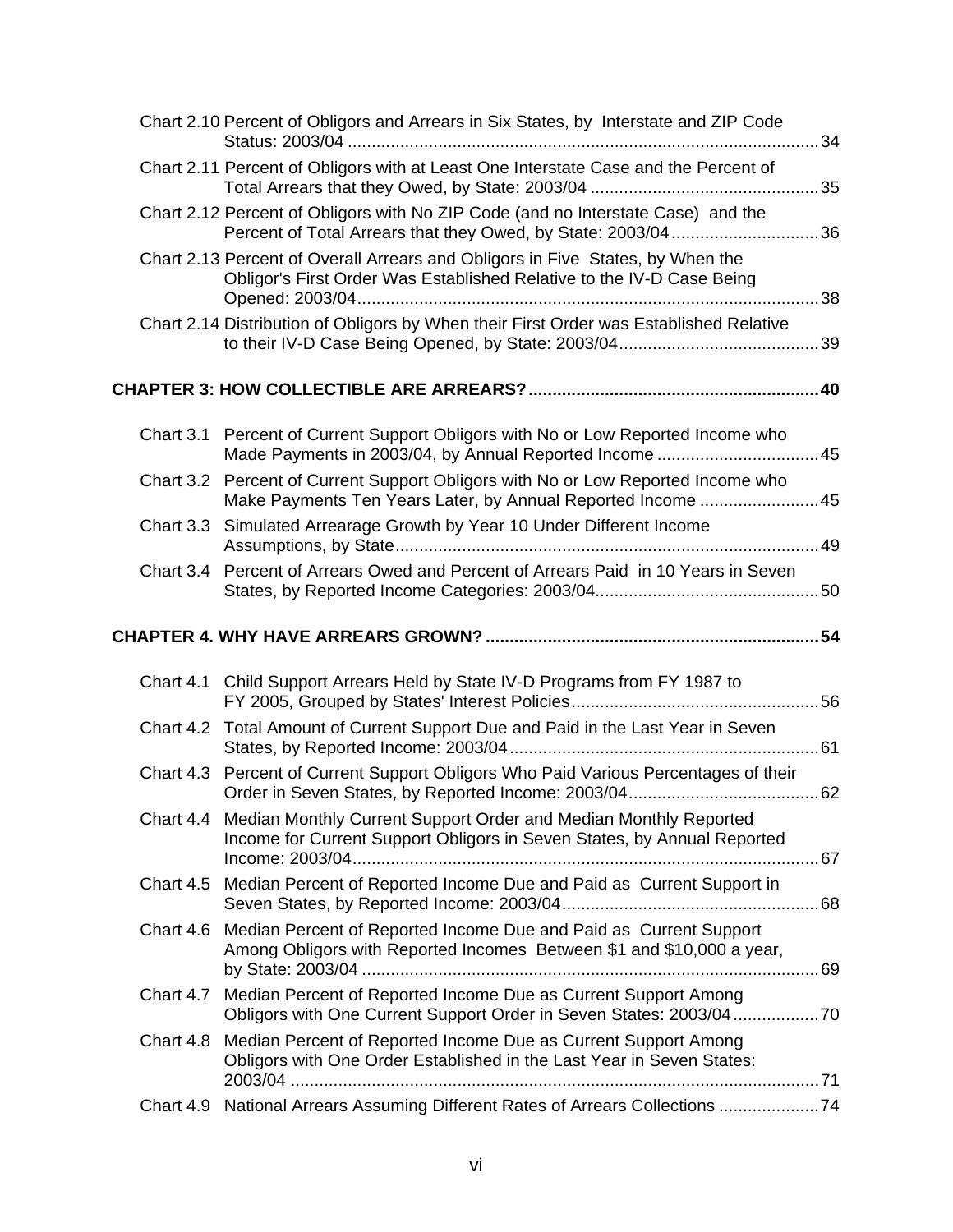## **LIST OF TABLES**

| Table 2.1 | Characteristics of Obligors in Nine States, by Amount of Arrears                                                                                              |
|-----------|---------------------------------------------------------------------------------------------------------------------------------------------------------------|
|           | Table 2.2 Characteristics of Obligors in Eight States, by Whether They Had no<br>Reported Income in the Past Six Quarters and Made no Payments in             |
| Table 2.3 | Median Arrears Owed by Obligors with One Current Support Order and                                                                                            |
|           | Table 2.4 Median Arrears for Obligors with an Interstate Case and by Type of ZIP                                                                              |
| Table 2.5 | Median Arrears by When the Order was Established Relative to the                                                                                              |
|           |                                                                                                                                                               |
|           | Table 3.1 Percent of Arrears-Only Obligors who Make Payments, by State and                                                                                    |
|           | Table 3.2. Simulated Arrears Growth and Payments in Seven States Using two                                                                                    |
| Table 3.3 | Simulation Results for Arizona, Michigan and Texas, with Current Interest                                                                                     |
| Table 3.4 | Simulation Results for Illinois, New Jersey, Ohio and Pennsylvania, with No<br>52                                                                             |
|           |                                                                                                                                                               |
| Table 4.1 |                                                                                                                                                               |
|           | Table 4.2 Retroactive Support in Illinois, New York and Texas: 2003/0458                                                                                      |
|           | Table 4.3 Policies on Retroactive Support in Colorado and Nine Study States 58                                                                                |
|           | Table 4.4 Median Arrears and Other Characteristics of Obligors who Had their First<br>Current Support Order Established in the Last Year, by State: 2003/0459 |
| Table 4.5 | Median Arrears among Obligors with their First Current Support Order<br>Established in the Last Year, by Age of IV-D Case and State: 2003/0460                |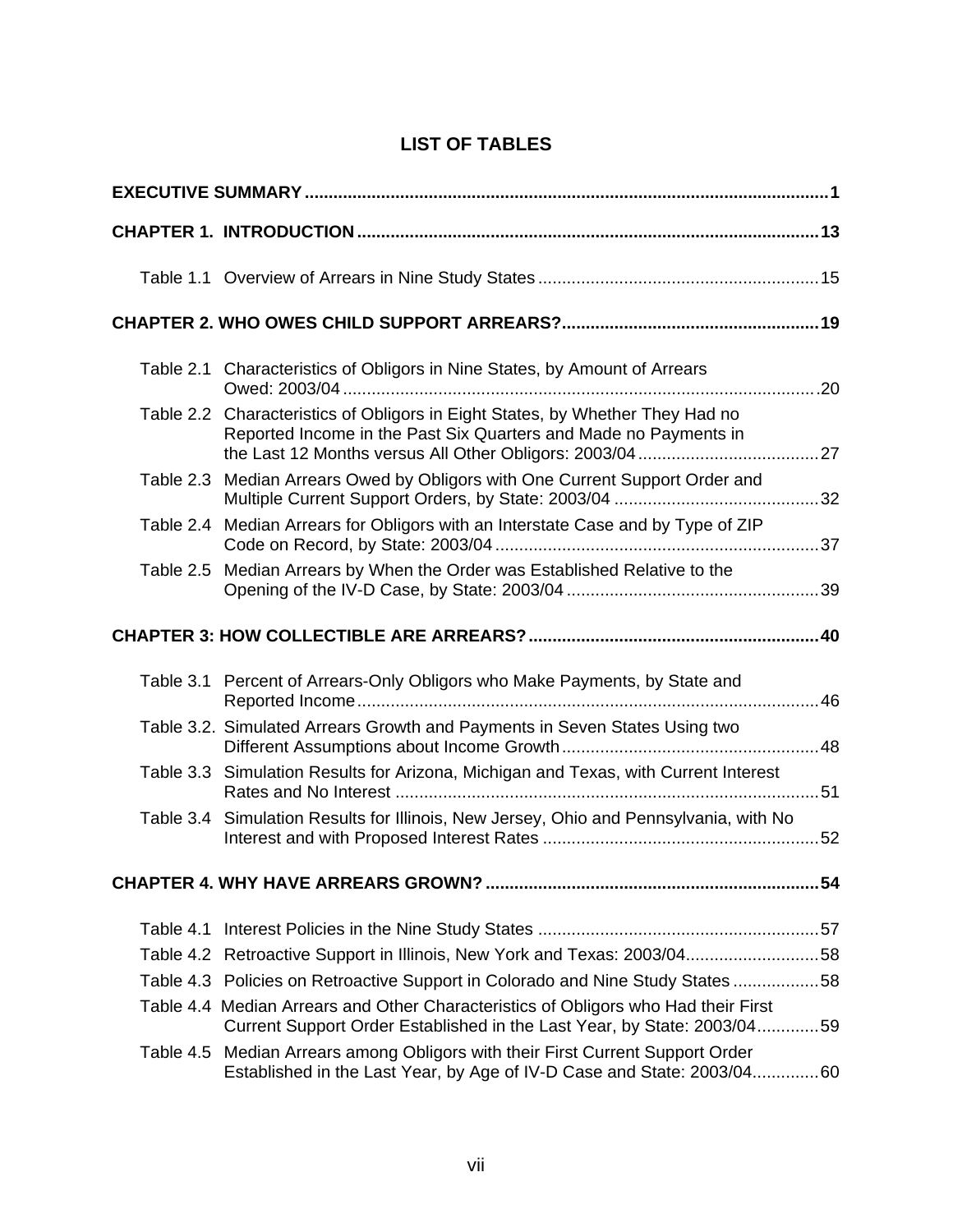| Table 4.6 Characteristics of Current Support Obligors in Seven States, by the Amount                                                                        |     |
|-------------------------------------------------------------------------------------------------------------------------------------------------------------|-----|
| Table 4.7 Payment Characteristics of Current Support Obligors in Seven States,                                                                              |     |
| Table 4.8 Two Most Frequently Used Order Amounts for Obligors who had their First<br>Order Established in the Last 12 Months and had 2 Children to Support: | -72 |
| Table 4.9 Characteristics of Debtors in Seven States, by Arrears Payments in the Last                                                                       | 76  |
| Table 4.10 Arrears Payment Characteristics of Debtors in Seven States, by Various                                                                           | -78 |
| BO MANA OFMENT OTRATEOIFO IN OTHRY OT                                                                                                                       |     |

## **[CHAPTER 5. ARREARS MANAGEMENT STRATEGIES IN STUDY STATES........................79](#page-86-0)**

| Table 5.1 Type of Child Support Guidelines in the Study States and a Description of |  |
|-------------------------------------------------------------------------------------|--|
|                                                                                     |  |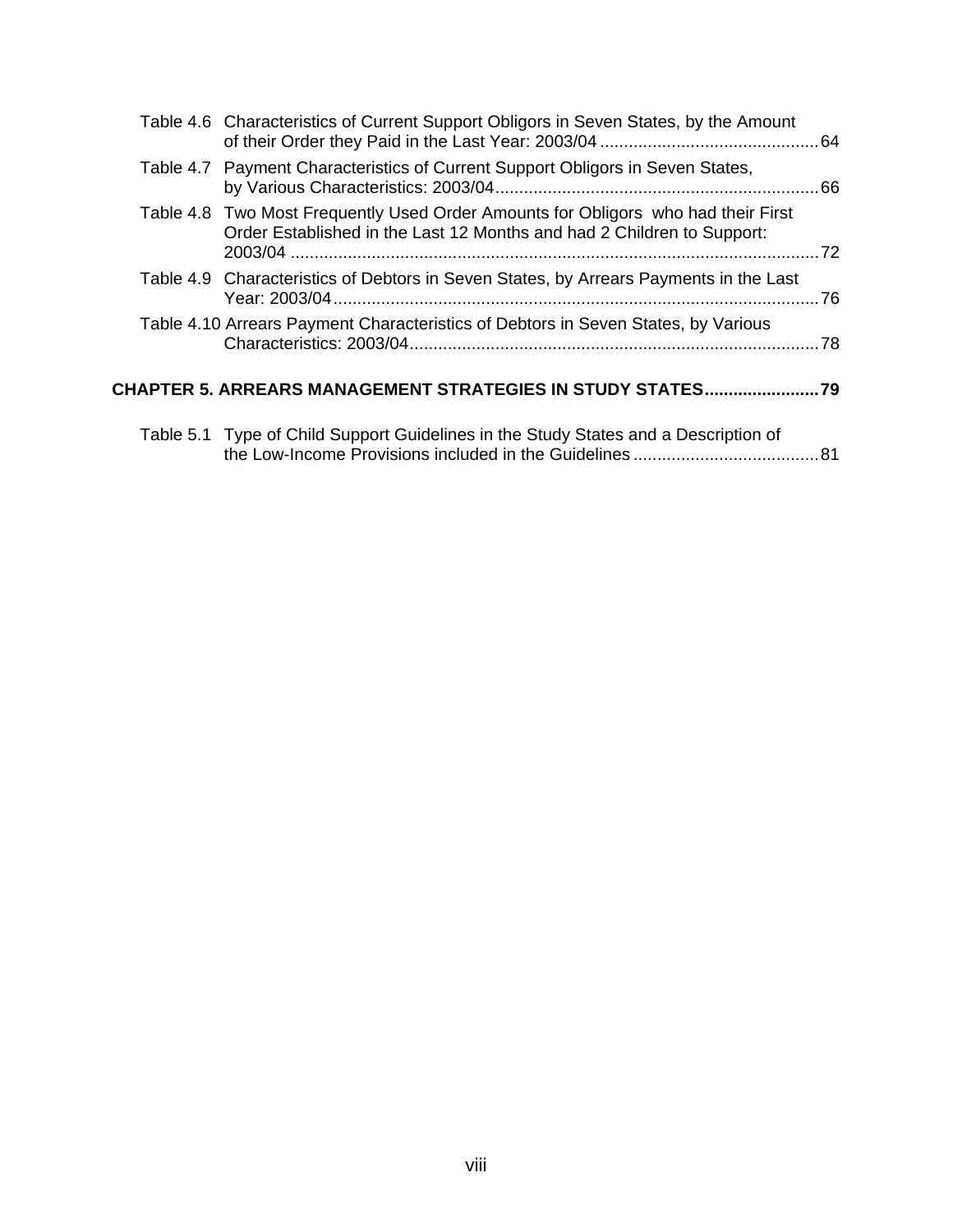#### <span id="page-8-0"></span>**EXECUTIVE SUMMARY**

Despite record child support collections by state child support programs, considerable sums of child support go unpaid every year. These past due payments of child support, referred to as child support arrears, accumulate each year and have reached unprecedented levels in recent years. In September 2006, the federal Office of Child Support Enforcement (OCSE) reported that the total amount of child support arrears that had accumulated nationwide since the program began in 1975 had reached \$105.4 billion.

These large amounts of arrears are disturbing for many reasons. First and foremost, most of these arrears are owed to custodial families who would benefit if they were collected. Second, some of these arrears are owed to the government. If these arrears were collected, it would improve the cost effectiveness of the child support program. Finally, high arrears are often interpreted by the public as a sign of agency incompetence and a failure to serve custodial families, when, in fact, the picture is more complicated than that.

The purpose of this report is to provide information about the underlying characteristics of child support arrears in the nation and in nine large states to help OCSE and state child support programs (also known as IV-D programs) improve their ability to manage arrears. The nine study states are: Arizona, Florida, Illinois, Michigan, New Jersey, New York, Ohio, Pennsylvania, and Texas. They were selected because of their relative size. Collectively, they held 39 percent of the nation's arrears in FY 2006. Each of the study states volunteered to participate in the study and provided detailed administrative data about their obligors and the arrears they owed. These data were matched by OCSE to six quarters of national quarterly wage and unemployment insurance data. Based on these data, each study state was provided with a detailed analysis of their arrears. This report draws from those analyses.

The analysis is organized around three basic questions:

- 1) Who owes the arrears?
- 2) How collectible are the arrears?
- 3) Why have arrears grown so rapidly?

Below, we summarize our findings for each of these questions. The report concludes with a discussion of actions taken by the study states to manage their arrears. This discussion is also summarized below.

#### **Who Owes the Arrears?**

Child support arrears have a very distinct distribution.<sup>[1](#page-8-1)</sup> Most of the arrears are owed by a relatively small number of non-custodial parents, each of whom owes a large amount of arrears. In the nine study states, 11 percent of the non-custodial parents with an

<span id="page-8-1"></span>**Throughout this report, child support arrears include principal and interest unless otherwise noted.**<br><sup>1</sup> Throughout this report, child support arrears include principal and interest unless otherwise noted.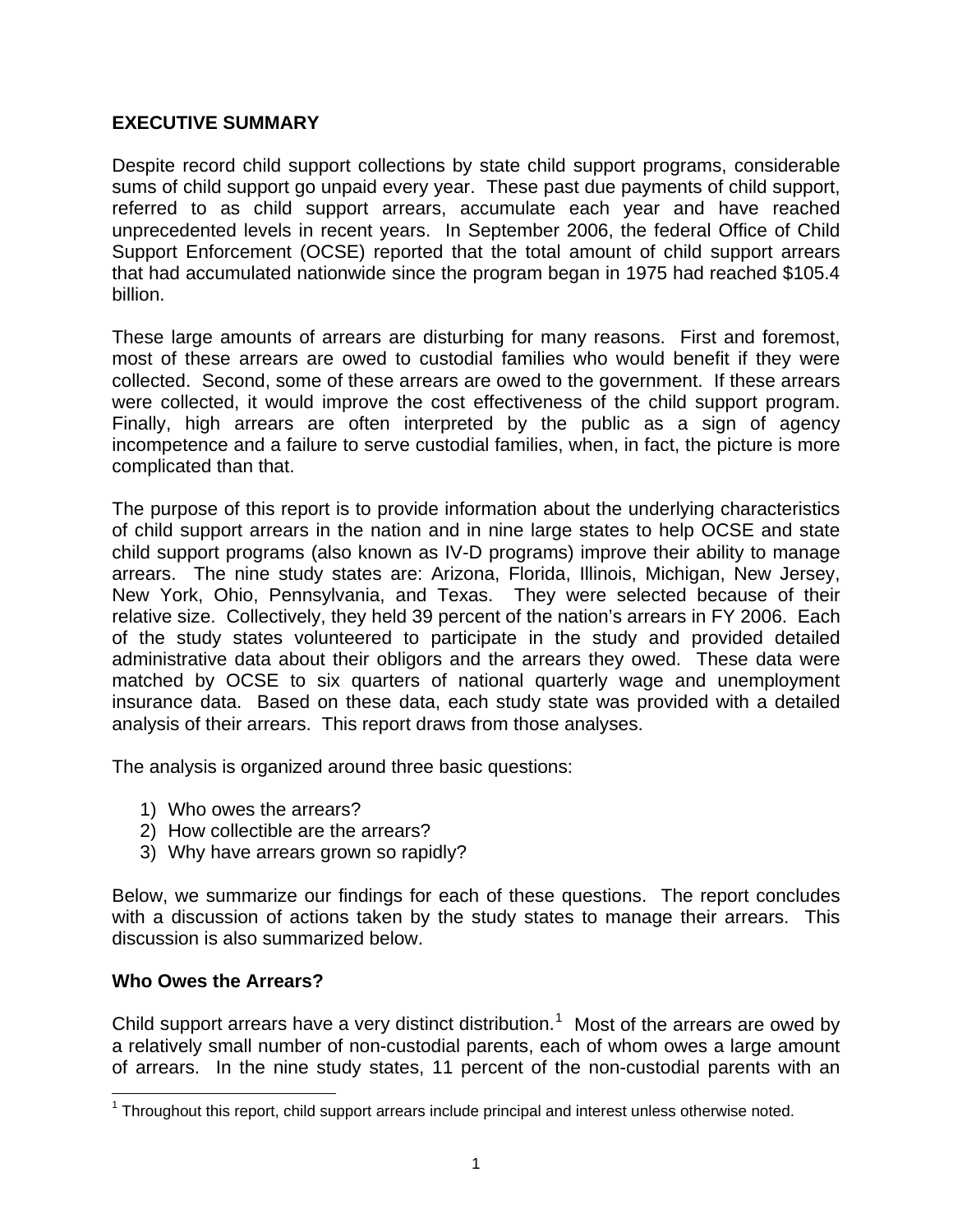<span id="page-9-0"></span>obligation to pay child support, or obligors, owed 54 percent of the total arrears held by these states.<sup>[2](#page-9-1)</sup> Each of these obligors owed over \$30,000 in arrears.

The arrears distribution found in the nine study states is similar to that found in other states and for the nation as a whole. In California, 11 percent of the non-custodial parents who owed arrears owed a total of 45 percent of the state's arrears in March  $2000$  and each of those debtors owed over \$40,000 in arrears.<sup>[3](#page-9-2)</sup> Using data from the federal tax refund offset program in April 2006, researchers found that 43 percent of the nation's certified arrears were owed by just 10 percent of the debtors, each of whom owed over \$[4](#page-9-3)0,000 in certified arrears.<sup>4</sup>



#### **Chart 1. Percent of Obligors and Arrears in Nine States, by Amount of Arrears Owed: 2003/04**

Source: Data are from Arizona, Florida, Illinois, Michigan, New Jersey, New York, Ohio, Pennsylvania, and Texas.

On the other hand, most of the obligors in the nine study states owed relatively small amounts of arrears. In fact, 15 percent of the obligors did not owe arrears at the time of the study. Another 16 percent of obligors owed less than \$500 in arrears. Adding obligors across the first four categories of arrears in the chart above shows that 57 percent of the obligors in the nine study states owed \$5,000 in arrears or less. These findings are also corroborated by other research on national certified arrears.<sup>[5](#page-9-4)</sup>

Given that most obligors owe relatively modest amounts of arrears, one can easily understand why a casual observer might conclude that arrears should be easy to collect. Unfortunately, as we discuss below, this is not correct. While most obligors

<sup>1</sup>  $2$  The data from the nine study states reflects either FY 2003 or CY 2004.

<span id="page-9-2"></span><span id="page-9-1"></span> $3$  Sorensen, Elaine, Heather Koball, Kate Pomper, and Chava Zibman. "Examining Child Support Arrears in California: The Collectibility Study." March 2003.

<span id="page-9-4"></span><span id="page-9-3"></span><sup>&</sup>lt;sup>4</sup> Dennis Putze, "Who Owes the Child Support Debt?" Presented at the Peer to Peer Training Conference sponsored by the federal Office of Child Support Enforcement (San Diego, CA) May 16, 2006.<br><sup>5</sup> Ibid.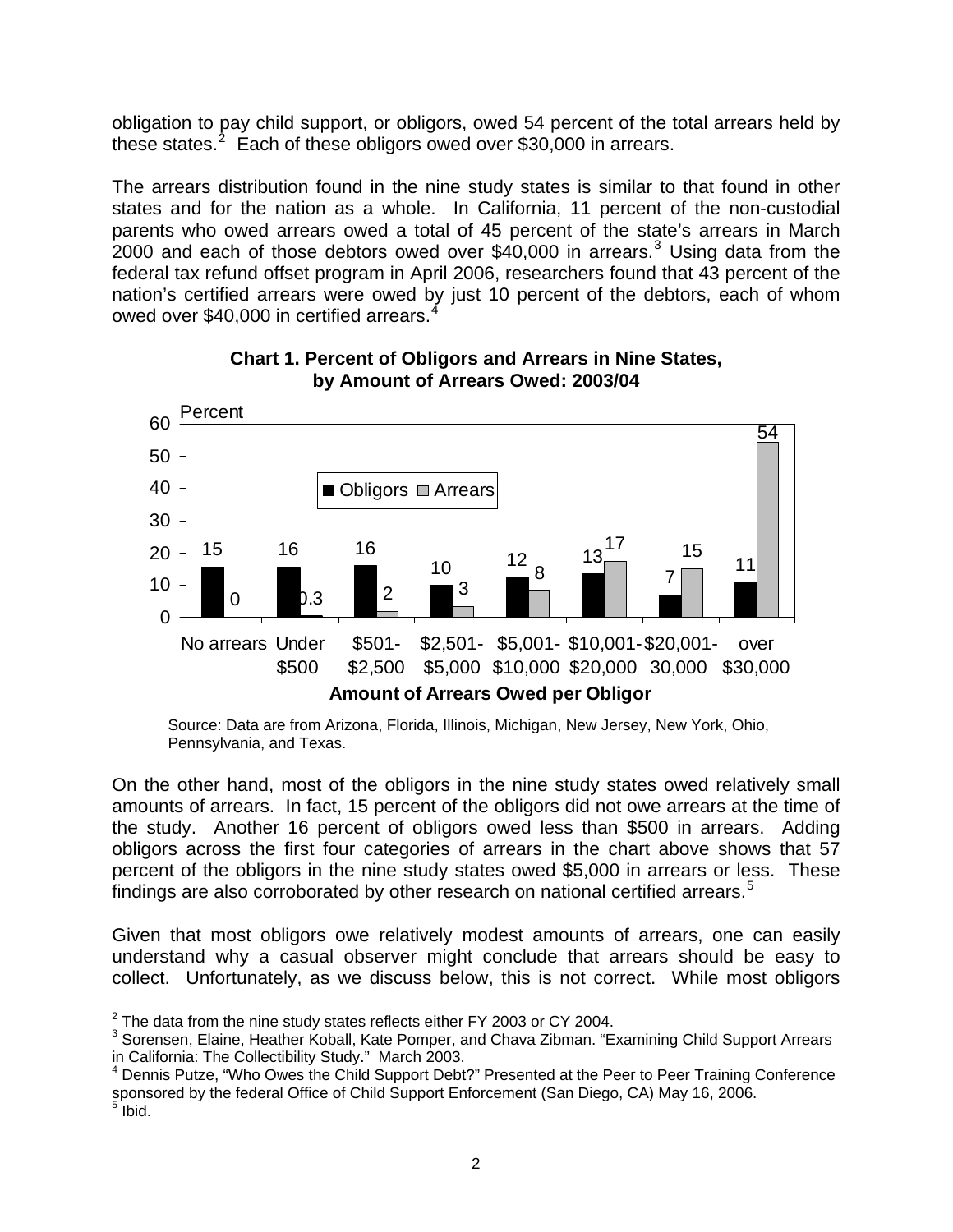owe modest amounts of arrears, they owe a small percentage of the total arrears held by state child support programs. In the nine study states, the 57 percent of obligors who owed up to \$5,000 in arrears owed less than 6 percent of the total arrears held by these states.

In the nine study states, the obligors who owed over \$30,000 in arrears, whom we refer to as high debtors, were quite different from other obligors. A major difference was the amount of reported income that high debtors had compared to other obligors.<sup>[6](#page-10-0)</sup> Nearly three quarters of the high debtors had no reported income or reported incomes of \$10,000 a year or less. In contrast, one fifth of obligors with no arrears had reported incomes this low. High debtors were also more likely than other obligors to have multiple current support orders, interstate orders, and orders that had been in effect for at least 10 years. In addition, they were less likely than others to have paid support in the last year and to have a ZIP code on record.

Just as high debtors tended to have no or low reported income, arrears tended to be concentrated among obligors with these characteristics. In the nine study states, 70 percent of the arrears were owed by obligors who had either no reported income or reported income of \$10,000 a year or less. It is probably not surprising to many readers that arrears tend to accumulate among individuals with no or low reported income because the most effective means of collecting support, wage withholding, is not effective among this population. Although some of these individuals may have unreported income (or assets), it tends to be very difficult to collect support from these individuals, which is evident when you compare payment rates among obligors by the amount of reported income that they have. In eight study states, 93 percent of obligors with reported incomes over \$10,000 a vear paid child support in the past year, but only 57 percent of obligors with no or low reported income paid child support in the past year.<sup>[7](#page-10-1)</sup>

Some child support professionals have suggested that states should examine obligors by their ability and willingness to pay child support.<sup>[8](#page-10-2)</sup> We attempted to stratify obligors in this manner, but found it difficult to do so given the data that we had available. In an effort to shed light on this idea, we divided obligors by the amount of reported income that they had and whether or not they paid child support. However, having no or low reported income does not necessarily mean individuals have no or a limited ability to pay child support. These individuals may have other sources of income beyond that which we had access to or they may have assets, which we had no information about. Nonetheless, it is instructive to see how arrears are distributed by reported income and payment behavior.

 $\overline{a}$ 

<span id="page-10-0"></span> $^6$  As noted in the text, six quarters of quarterly wage and unemployment insurance data were matched by OCSE to each of the study state data files. The Urban Institute used these matched data to create an annualized income variable for each obligor. The annualized income variable includes quarterly wages and unemployment compensation. We refer to this annualized income variable as "reported income" throughout this report.

New York is not included here because it did not provide 12 months of payment data.<br>8 Eas example, see Contes for the Support of Eamilies, "Child Support Delivery Study: E

<span id="page-10-2"></span><span id="page-10-1"></span><sup>&</sup>lt;sup>8</sup> For example, see Center for the Support of Families, "Child Support Delivery Study: Final Report and Recommendations." Prepared for the Minnesota Division of Child Support Enforcement. January 1999.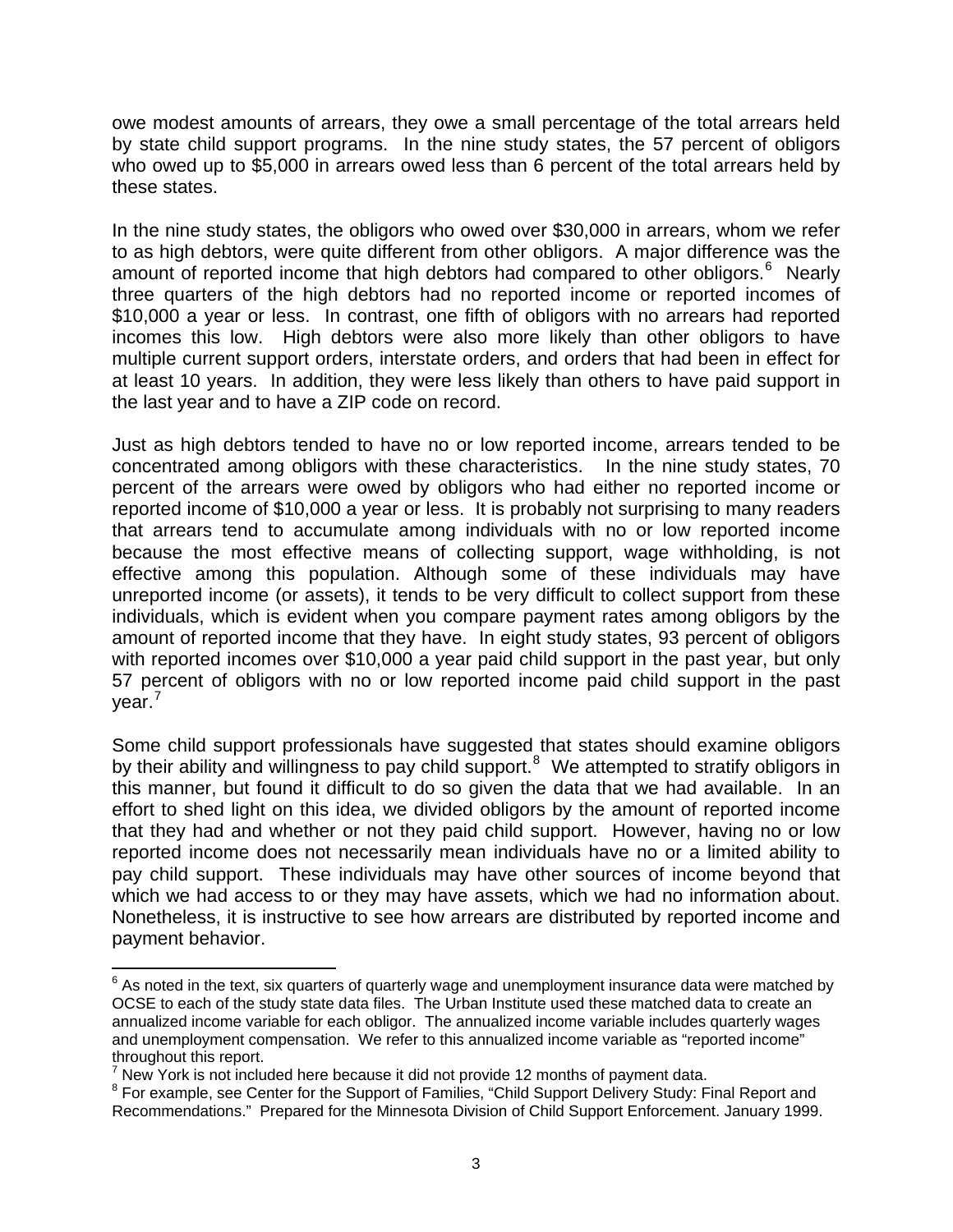<span id="page-11-0"></span>We find that, when obligors were divided by their payment behavior and reported income amounts, the only group of obligors who owed significantly more arrears than it represented in the obligor population was those who had no reported income or reported income of \$10,000 a year or less and did not pay child support in the past year. In eight study states, 22 percent of the obligors fell in this category, but they owed 41 percent of the arrears in these states. $9$  These findings suggest that this group of obligors – those with no or low reported incomes who do not pay child support -- are the most difficult to collect from. Another large group of obligors (28 percent) had no or low reported incomes and paid child support in the past year. These obligors owed roughly a proportional share of the arrears (i.e. 29 percent). Thus, this group of obligors – those with no or low reported incomes who paid child support – were not contributing disproportionately to arrears in these states. This suggests that these study states did not have as difficult a time collecting from these obligors as they did from those with no or low reported income who did not pay child support for a year.





Source: Child support data are from Arizona, Illinois, Florida, Michigan, New Jersey, Ohio, Pennsylvania, and Texas. Reported income is based on six quarters of national quarterly wage and unemployment insurance data from OCSE.

Due to insufficient data, we cannot conclude that all obligors with no reported income or reported income of \$10,000 a year or less and did not pay child support for a year are "unable to pay child support". Some of these obligors may be self-employed or working in industries that are not covered by quarterly wage data. Others may be working in covered industries, but are working under the table. Still, some may be engaged in

 $\overline{a}$ 

<span id="page-11-1"></span> $9$  New York is not included in chart 2 because we did not receive 12 months of payment data.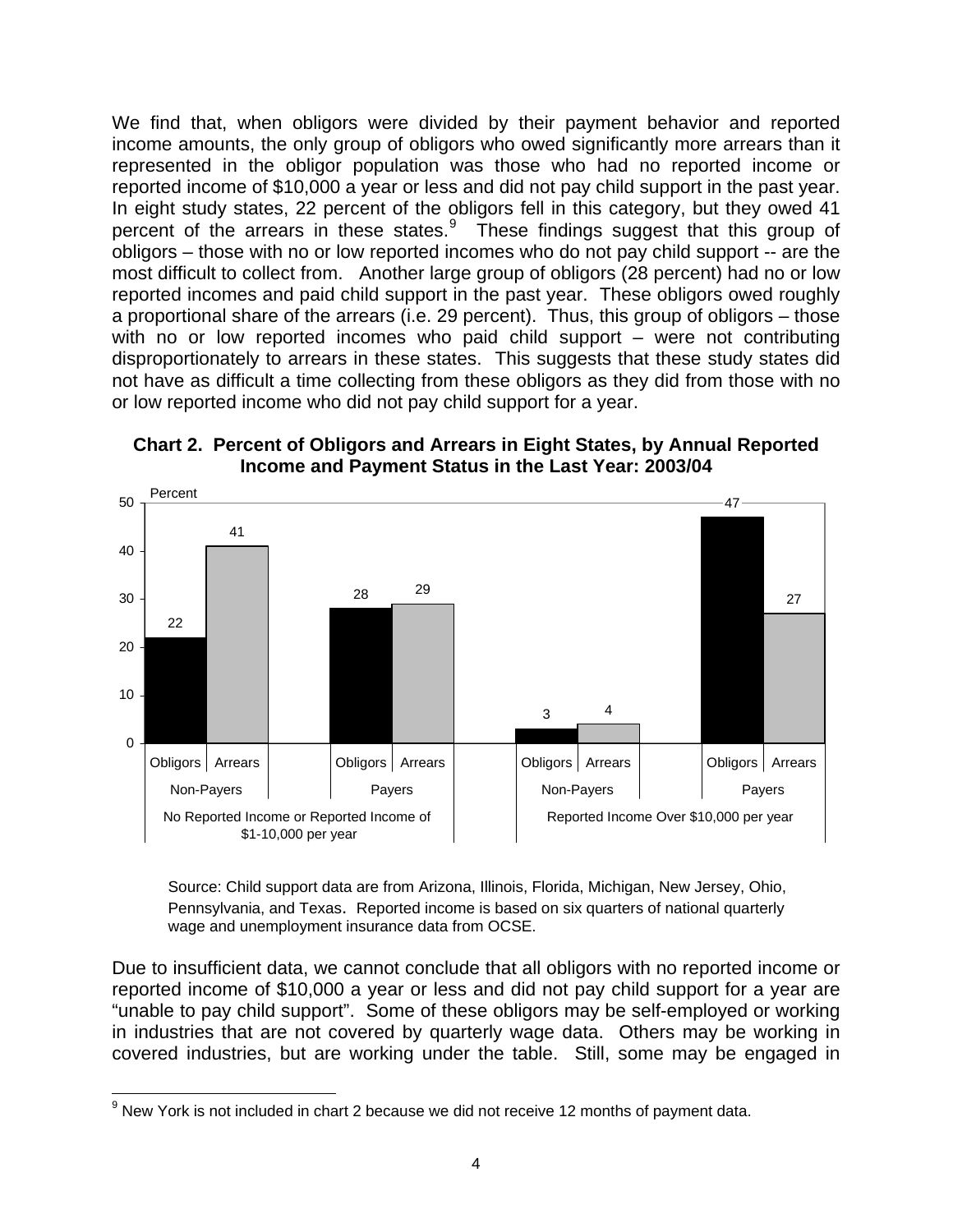<span id="page-12-0"></span>illegal activities. It may be that individual obligors within this group have large amounts of unreported income and sizable assets, but the group as a whole appear less able to pay child support than other groups of obligors. This conclusion is based on the median order amounts that these obligors were expected to pay, which were considerably lower than the median order amounts of other obligors, including those who had no or low reported income and paid support. Specifically, in seven study states, the median order for obligors with no or low reported income who did not pay child support for a year was \$180 per month, which was \$59 per month lower than the median order for obligors with no or low reported income who paid support.<sup>[10](#page-12-1)</sup> In addition, we should note that other research has found that 10 percent of debtors who did not match to four quarters of quarterly wages were institutionalized, 9 percent were receiving Social Security Administration benefits, and 6 percent were receiving Supplemental Security Income benefits, suggesting that about a quarter of the obligors without reported quarterly wages are either disabled or incarcerated.<sup>[11](#page-12-2)</sup> Another study of debtors with no reported wages for four quarters looked at their income in the following year.<sup>[12](#page-12-3)</sup> Less than half of these obligors had any income in the following year. And of those that did have income, the amounts were low (median \$7,500). Because this group of obligors – those with no or low reported income who did not pay child support for a year -- is contributing disproportionately to arrears, it is important that child support enforcement agencies focus on these obligors and learn more about them.

Chart 2 also shows that a very small percent of obligors in eight study states had an ability to pay child support (i.e. their reported incomes were over \$10,000 a year), but they did not pay child support for a year. Only 3 percent of the obligors fell in this category in the eight states and they owed 4 percent of the arrears in these states. In contrast, nearly half of the obligors (47 percent) had an ability to pay child support (i.e. their reported income was over \$10,000 a year) and they paid child support in the last year. They owed 27 percent of the arrears in these states, a much smaller proportion of the arrears than their relative share of the obligor population.

#### **State Variation in Arrears**

We find that the study states varied by the characteristics of their obligors and this variation helped explain differences in the amount of arrears held by states. The extent to which obligors matched to quarterly wage and unemployment insurance data varied by state, with New York having the lowest match rate at 68 percent and Pennsylvania having the highest match rate at 80 percent. Of course, the more obligors who match to quarterly wage data the easier it is to collect support and keep arrears under control. Thus, based on this measure, Pennsylvania had an easier time managing its arrears than New York.

<sup>1</sup> 

<span id="page-12-2"></span><span id="page-12-1"></span> $10$  Florida was not included here because we did not receive order amounts from this state.<br> $11$  U.S. DHHS, OCSE, "Story Behind the Numbers: Who Owes the Child Support Debt?" July 2004.

<span id="page-12-3"></span><sup>&</sup>lt;sup>12</sup> Karen Gardiner, Mike Fishman, Sam Elkin, and Asaph Glosser. *Enhancing Child Support Enforcement Efforts Through Improved Use of Information on Debtor Income*. Final Report prepared for the U.S. Department of Health and Human Services, Office of the Assistant Secretary for Planning and Evaluation.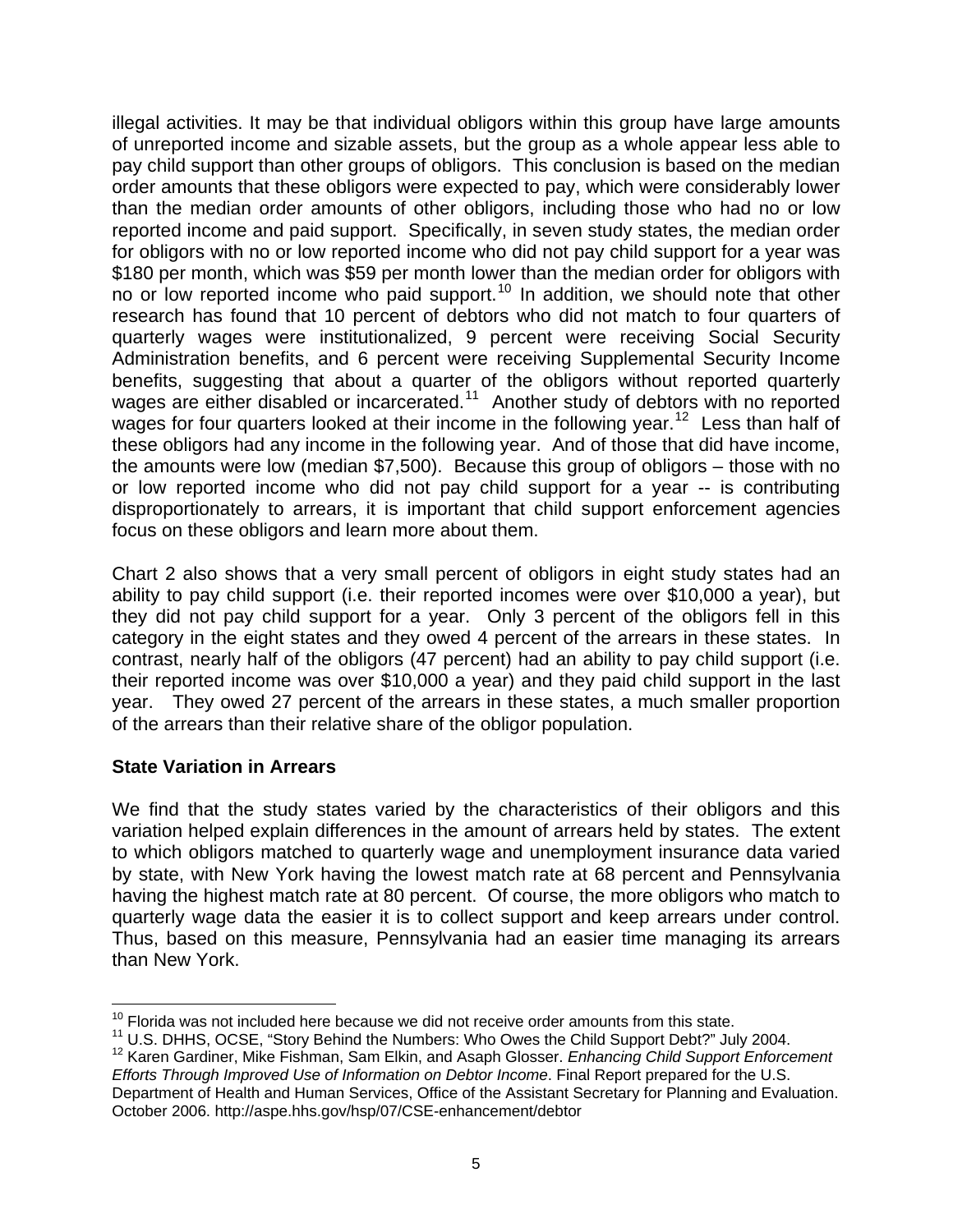States also varied by the extent to which their obligors had arrears-only cases. In Illinois, Michigan and New York about a quarter of the obligors had arrears-only cases, but in other states, such as Ohio, considerably fewer obligors had arrears-only cases. While obligors with arrears-only cases are no longer accumulating new arrears, they tended to owe large amounts of arrears. Thus, states that have larger percentages of arrears-only cases tended to have higher arrears than states that did not.

Another characteristic that varied among the states was the proportion of obligors with a current support order who had more than one current support order, meaning that they had more than one family for whom they owed current support. In Arizona, 8 percent of the current support obligors had two or more current support orders, the lowest percentage among the study states. The highest percentage figures were in Illinois, New Jersey, and Ohio. Each of these states had 15 percent of their current support obligors with two or more current support orders. These obligors tended to owe about twice as much of the arrears owed by current support obligors than they represented in the population. Thus, in Illinois, New Jersey, and Ohio, current support obligors with two or more current support orders owed over 30 percent of the arrears owed by current support obligors.

Differences in state policies also influenced the amount of arrears each state held. Study states that assessed interest on a routine basis had considerably higher arrears per obligor than states that did not. States that assessed retroactive support on a routine basis tended to have higher arrears per obligor than states that did not. States that appeared to impute income when establishing orders in a large percentage of their cases tended to have higher arrears per obligor than states that did not.

Furthermore, state policies can influence the characteristics of obligors. For example, in Pennsylvania, nearly all orders established in the state are in the IV-D program. The Domestic Relations Court in Pennsylvania provides IV-D services under a cooperative agreement and it includes IV-D applications as part of the court intake process. Individuals are not required to complete the IV-D application, but because it is part of the intake process, most people do. This practice may explain why 70 percent of the obligors in Pennsylvania had their IV-D case opened within a year of their order established. Other study states had considerably fewer obligors who had their orders established and their IV-D cases opened within a year of each other. This is an important distinction because obligors who had their IV-D cases opened around the same time as their order was established tended to owe considerably less arrears than other obligors. In Pennsylvania, for example, the median amount of arrears owed by obligors who opened their IV-D case around the same time as their order was \$800, while the median amount of arrears owed by obligors who had their order established at least a year *after* their IV-D case was opened owed twice that amount.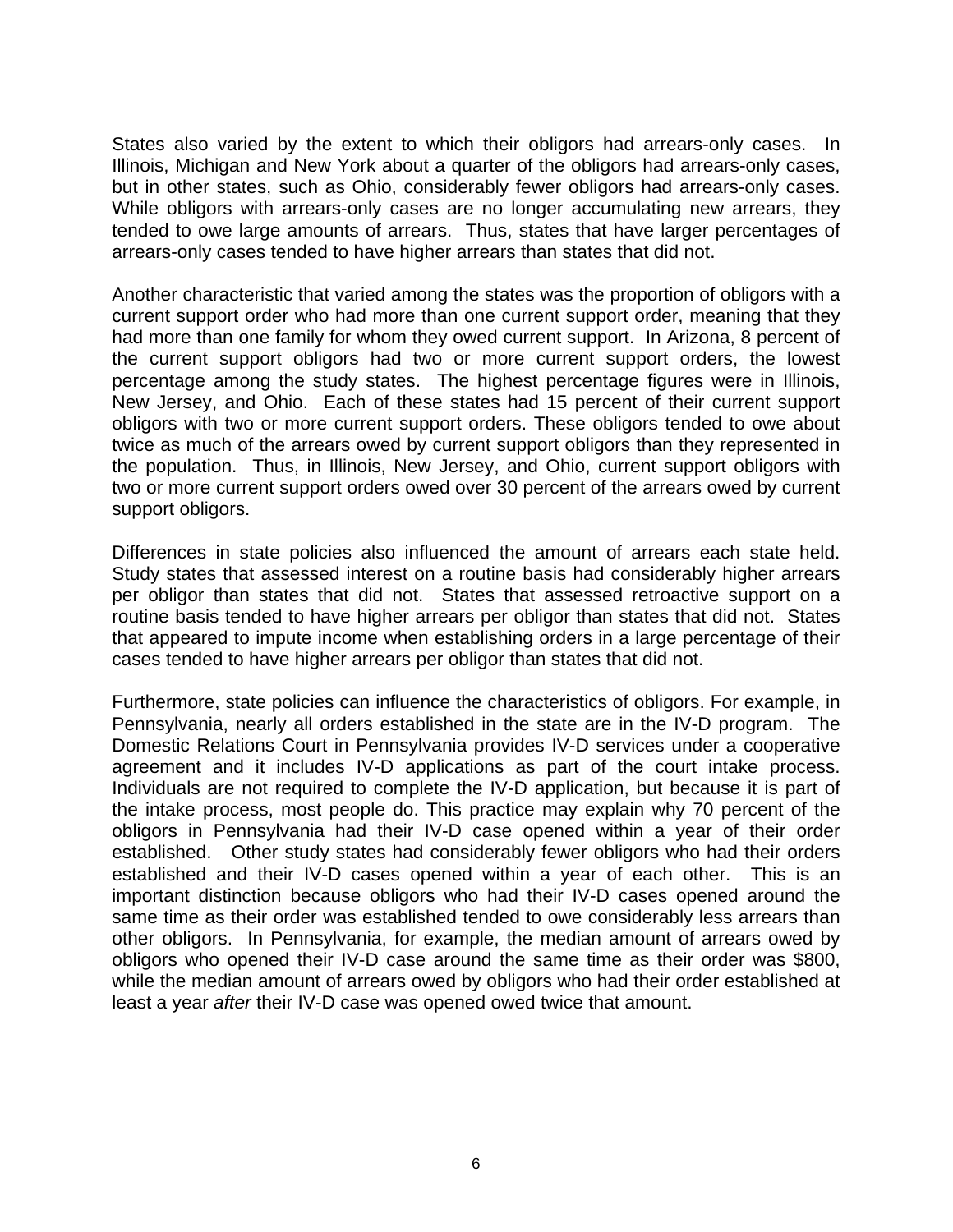#### <span id="page-14-0"></span>**How Collectible are the Arrears?**

To answer this question, we developed a microsimulation model that estimates how much arrears are likely to be collected over a 10-year period and how much arrears are likely to grow during this time frame. Combining results across seven study states, we estimate that 40 percent of the arrears owed at the time the data were extracted will be collected over 10 years.<sup>[13](#page-14-1)</sup> At the time the data were extracted, these states held \$30 billion in arrears; we estimate that \$12 billion of that will be collected in 10 years. In addition, we predict that arrears will grow in these seven states by 60 percent over 10 years, reaching \$48 billion in 2014.

The reason we estimate that less than half of the arrears will be collected over 10 years is because so much of the arrears are owed by obligors with no or low reported income. It is very difficult to collect from obligors who have no or low reported income. Further, the amounts that tend to be collected from these obligors are relatively small compared to the amounts of arrears that are owed. Thus, this combination of traits – no or low reported income and high arrears – result in very low arrears payment rates.





Annual Reported Income

Source: Child support data from Arizona, Illinois, Michigan, New Jersey, Ohio, Pennsylvania, and Texas. These data were matched by OCSE to national quarterly wage and unemployment insurance data, which were used to generate reported income.

Chart 3 shows that obligors with no reported income owed 40 percent of the arrears in these seven states, respectively, but they are estimated to pay only 16 percent of their arrears over a 10-year period. Similarly, obligors with reported incomes between \$1 and \$10,000 a year owed 30 percent of the arrears and they are estimated to pay 27

 $\overline{a}$ 

<span id="page-14-1"></span> $13$  The seven states are: Arizona, Illinois, Michigan, New Jersey, Ohio, Pennsylvania, and Texas.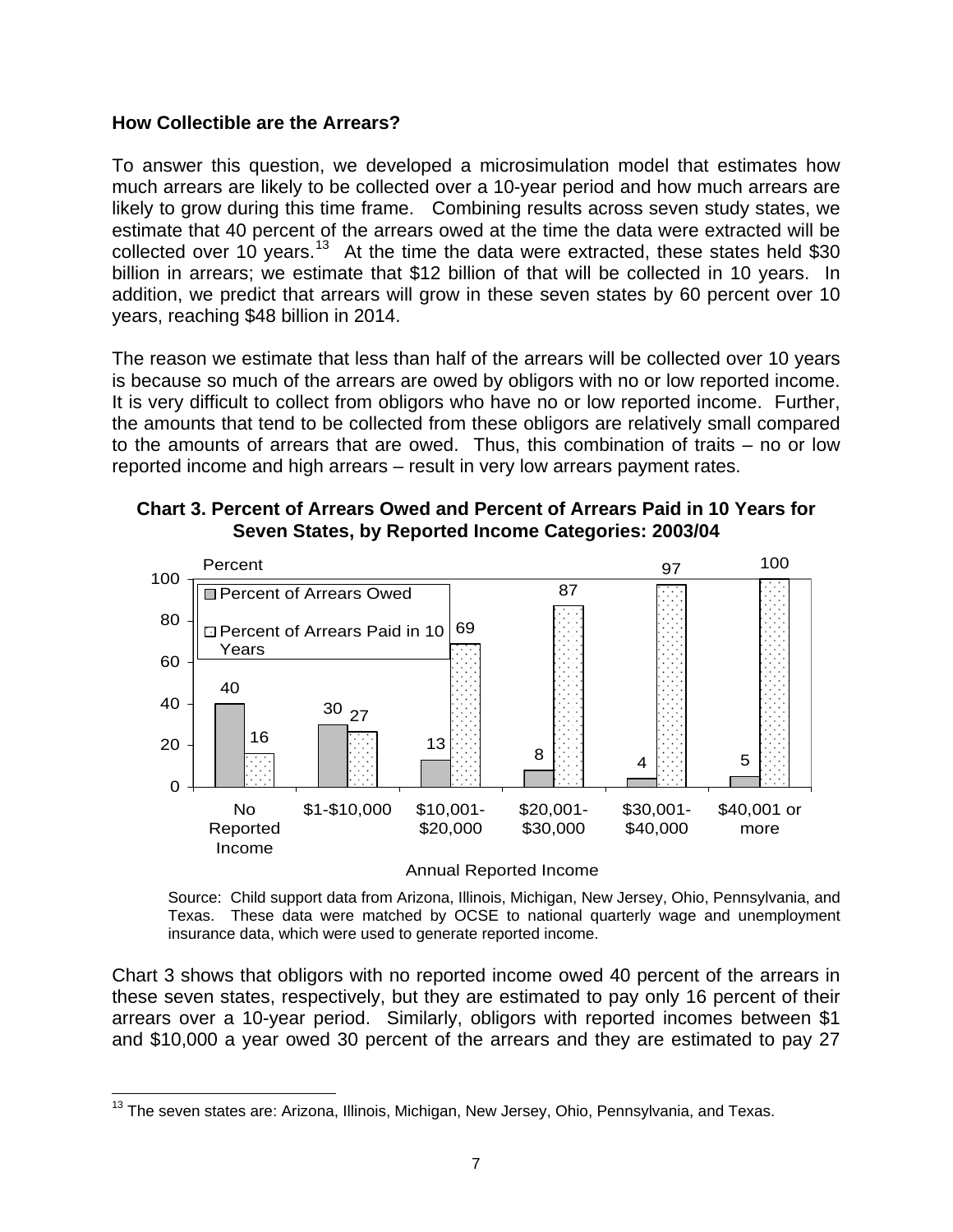<span id="page-15-0"></span>percent of their arrears over a 10-year period. Thus, relatively little of these arrears are likely to be collected.

In contrast, once reported incomes exceeded \$10,000 a year, obligors tended to owe relatively small amounts of arrears. Further, these obligors are relatively easy to collect from since they have reported incomes that exceed \$10,000 a year. Because, in general, these obligors have relatively high reported incomes and lower arrears, they are predicted to pay considerably more of their arrears in 10 years. In fact, we predict that obligors with reported incomes over \$40,000 a year will pay 100 percent of their arrears in 10 years. These obligors, however, owed only 5 percent of the arrears in these states.

#### **Why have Arrears Grown So Rapidly?**

The primary factor that has caused arrears to grow so dramatically has been the assessment of interest on a routine basis. Many states began to assess interest on a routine basis in the 1990s, as their computer systems could manage to calculate and track interest. In addition, in 1986, Congress enacted legislation, referred to as the Bradley Amendment, which mandated that child support arrears be considered a judgment by operation of law. Since most states require that interest be charged on judgments, many states began to charge interest on child support arrears after this legislation was enacted. Today, 18 states charge interest on a routine basis, 18 states and Guam may charge interest but do so intermittently, and 14 states, Puerto Rico, the Virgin Islands, and the District of Columbia do not charge interest.<sup>[14](#page-15-1)</sup> The chart below divides states, territories, and the District of Columbia into these three groups and tracks their arrears since fiscal year 1987.

All states have experienced an increase in arrears between FY 1987 and FY 2005, but the chart below shows that states that charge interest on a routine basis have experienced a much larger increase in arrears than other states. Between FY 1987 and FY 2005, states that charged interest routinely experienced more than a ten-fold increase in arrears, going from \$5.4 billion in FY 1987 to \$59.5 billion in FY 2005. In contrast, other states saw their arrears grow about half as fast. States that charged interest intermittently experienced a 373 percent increase in arrears over this period (arrears went from \$6.0 billion in FY 1987 to \$28.4 billion in FY 2005), while states that do not charge interest experienced a 580 percent increase in arrears (arrears went from \$2.7 billion in FY 1987 to \$18.6 billion in FY 2005).

<span id="page-15-1"></span> $\overline{a}$  $14$  State interest policies are based on information from the OCSE Intergovernmental Referral Guide and telephone interviews with state child support administrators. The states that charge interest routinely are: Alabama, Alaska, Arizona, California, Georgia, Massachusetts, Michigan, Minnesota, Nebraska, Nevada, New Mexico, North Dakota, Oklahoma, Rhode Island, Texas, Virginia, West Virginia, and Wisconsin. The states that charge interest intermittently are: Arkansas, Colorado, Guam, Idaho, Illinois, Indiana, Iowa, Kansas, Kentucky, Maryland, Mississippi, Missouri, New York, Ohio, Oregon, Utah, Vermont, Washington, and Wyoming. The remaining states do not charge interest.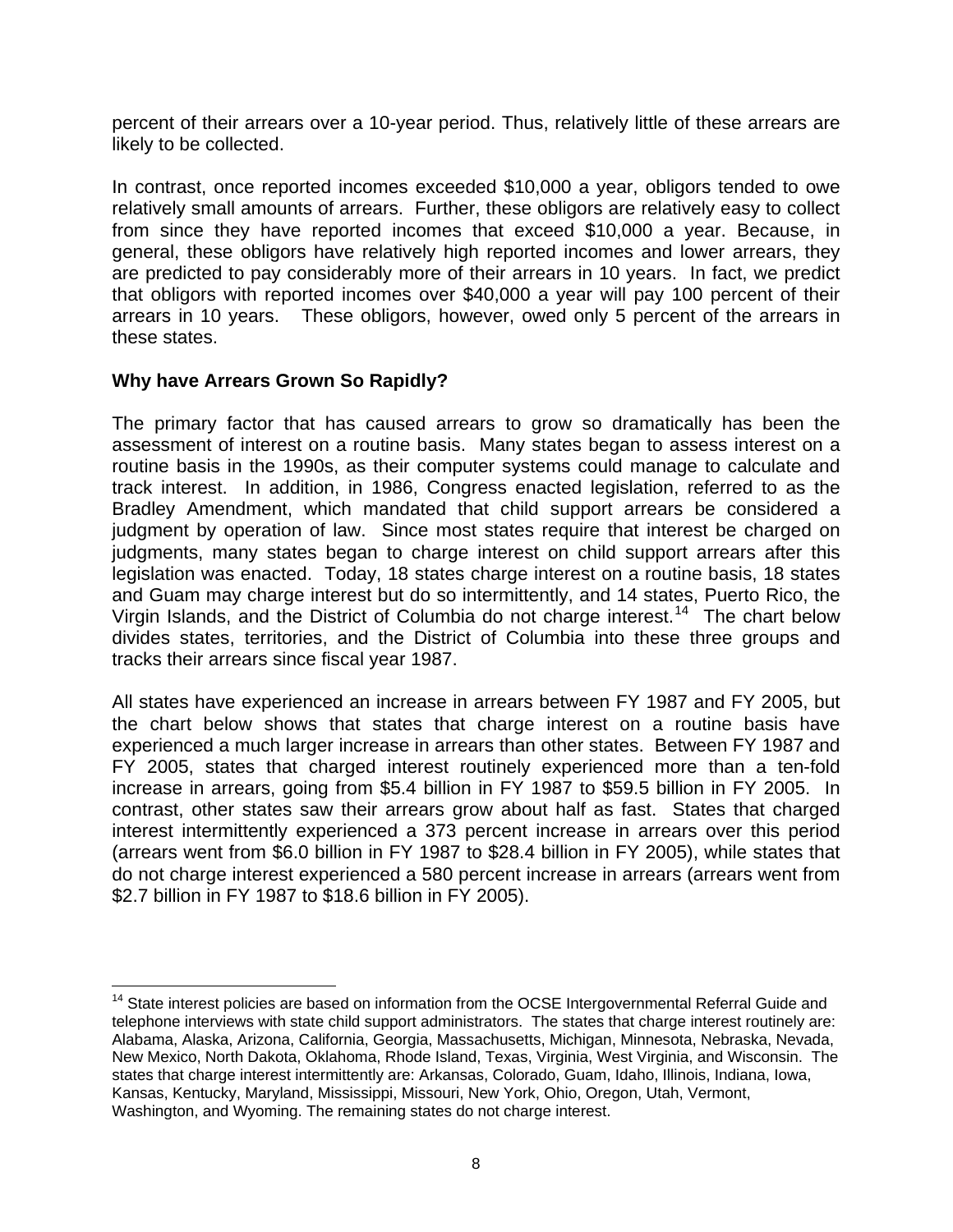

#### <span id="page-16-0"></span>**Chart 4. Child Support Arrears Held by State IV-D Programs from FY 1987 to FY 2006, Grouped by States' Interest Policies**

Source: Arrears data are from OCSE, Annual Statistical Reports and Preliminary Reports. Note: Data in FY 2006 are not strictly comparable to earlier years. In FY 2006, OCSE instructed states to not report arrears for responding interstate cases to eliminate the double counting of these arrears. Prior to that time, these arrears had been reported to OCSE by both responding and initiating states. Data are also not strictly comparable before and after FY 1999. In FY 1999, OCSE changed the reporting instructions to states regarding the inclusion of interest and penalties when reporting arrears.

We examined three other factors thought to contribute to arrears growth – the assessment of retroactive support, the lack of compliance with current support orders, and the low payment rate on arrears. Retroactive support did not appear to be a major factor contributing to arrears in the study states. This is not surprising since only three of the nine study states assessed retroactive support on a routine basis (i.e. Arizona, New Jersey, and Texas). Furthermore, these three states do not assess retroactive support back to the date of birth in paternity cases, which limits the amount of retroactive support that can be assessed. In Texas, retroactive support represented about 10 percent of the arrears (we do not have comparable information for Arizona and New Jersey).

On the other hand, we find that non-compliance with current support orders was a major factor contributing to arrears, especially among obligors with no or low reported income. In the study states, 40 percent of the current support obligors had no or low reported income, but they generated 60 percent of the unpaid current support during the year. The majority of current support obligors with no or low reported income paid something toward current support, but the median amount that they paid was very low, especially compared to their order. Among current support obligors with reported incomes of \$10,000 a year or less, their median order represented 83 percent of their reported income and their median payments represented 7 percent. This gap between the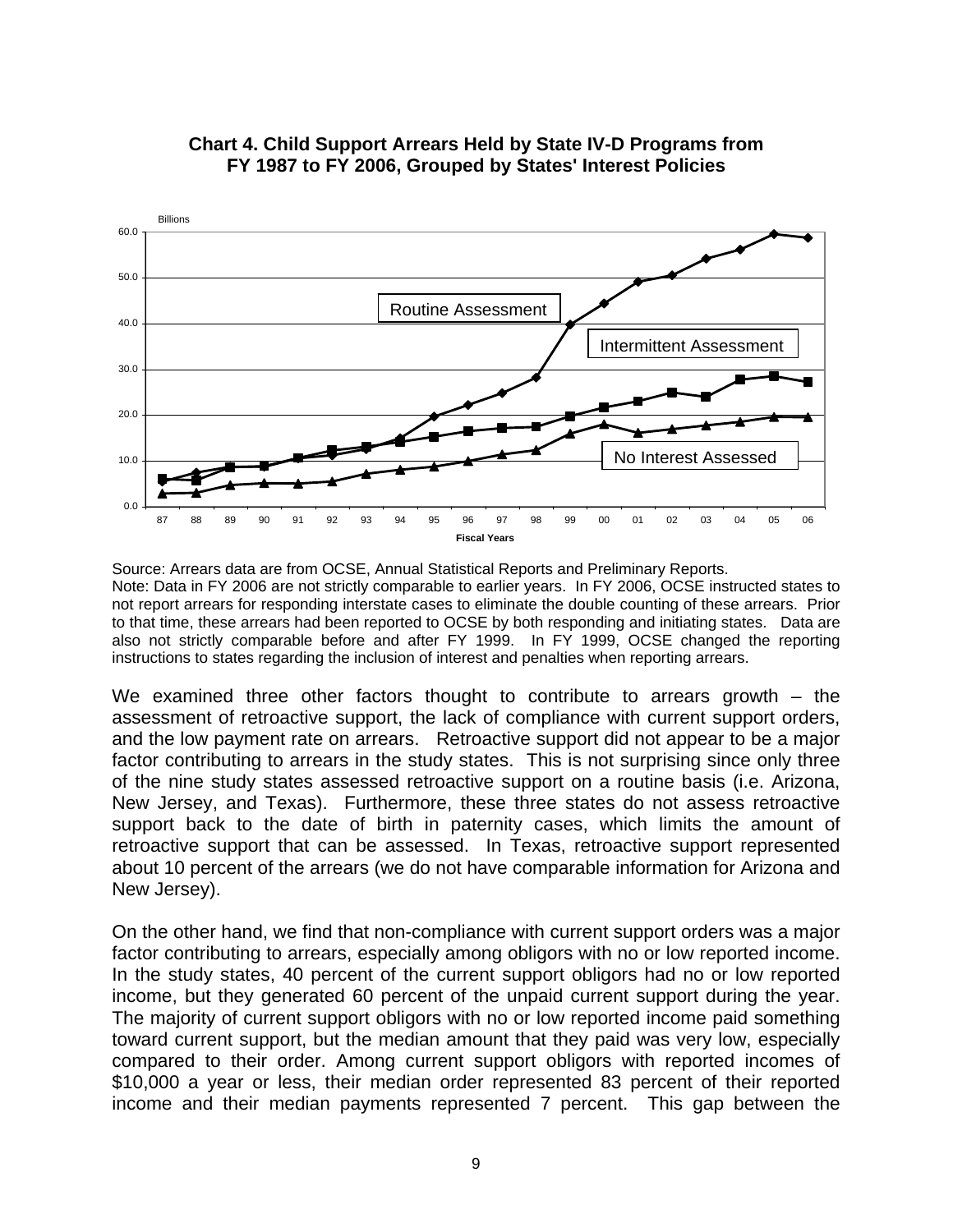<span id="page-17-0"></span>amount due and amount paid among obligors with low reported income is a major factor contributing to arrears.

Another factor that we find that contributes to arrears is the low payment rate on arrears. Nationally, during the past several years, about 6 percent of arrears have been collected. If states could have doubled their collection rate on arrears to 12 percent since FY 2002, we predict that arrears would have stopped growing and would total \$86 billion today. Unfortunately, most debtors do not pay 12 percent of their arrears each year. Those who do, tend to owe less than \$1,000 in arrears. We examined debtors by their characteristics and found that debtors with no reported income were the least likely to pay arrears.

#### **Actions taken by Study States to Manage Arrears**

The study states have taken numerous actions to manage their arrears, which are presented in this report to provide ideas for other states to consider as they manage their arrears. These strategies cover the entire range of arrears management techniques, from order establishment to arrears compromise programs.

One strategy that study states have used to prevent arrears from accruing in the first place is to set realistic orders. Having access to verifiable earnings data helps child support workers set realistic orders. It reduces the need to impute income at levels that often exceed actual income. In the past, study states did not have access to state and national quarterly earnings records to assist in the order determination process, but today many of the study states have this information readily available for case workers to use as they seek new orders. Some of the study states request state income tax records to assist in this process as well.

Nearly all of the study states have a low-income provision in their state child support guidelines, which aims to reduce the child support order amount for low-income obligors. Most of the low-income provisions utilize a self-support reserve for the obligor, although the guidelines do not always use that term. Not surprisingly, given that the states have different costs of living, the size of the self-support reserve varies, from a low of \$550 per month in Ohio to a high of \$1,047 per month in New York.

Many of the study states have taken steps to increase parental participation in the order establishment process. Making documents more readable, using welcoming letters, and holding pre-hearing conferences are some of the strategies that study states have used. Study states have also taken steps to improve their service of process to ensure that parents are notified of their pending order.

Study states have reduced the length and use of retroactive support. Two study states - Michigan and Texas - passed laws that eliminate the policy of setting retroactive support back to the date of the birth of the child in paternity cases. Now Texas may go back up to 4 years prior to the date of filing to set retroactive support; Michigan may go back to the date of filing to set an order unless there is willful avoidance.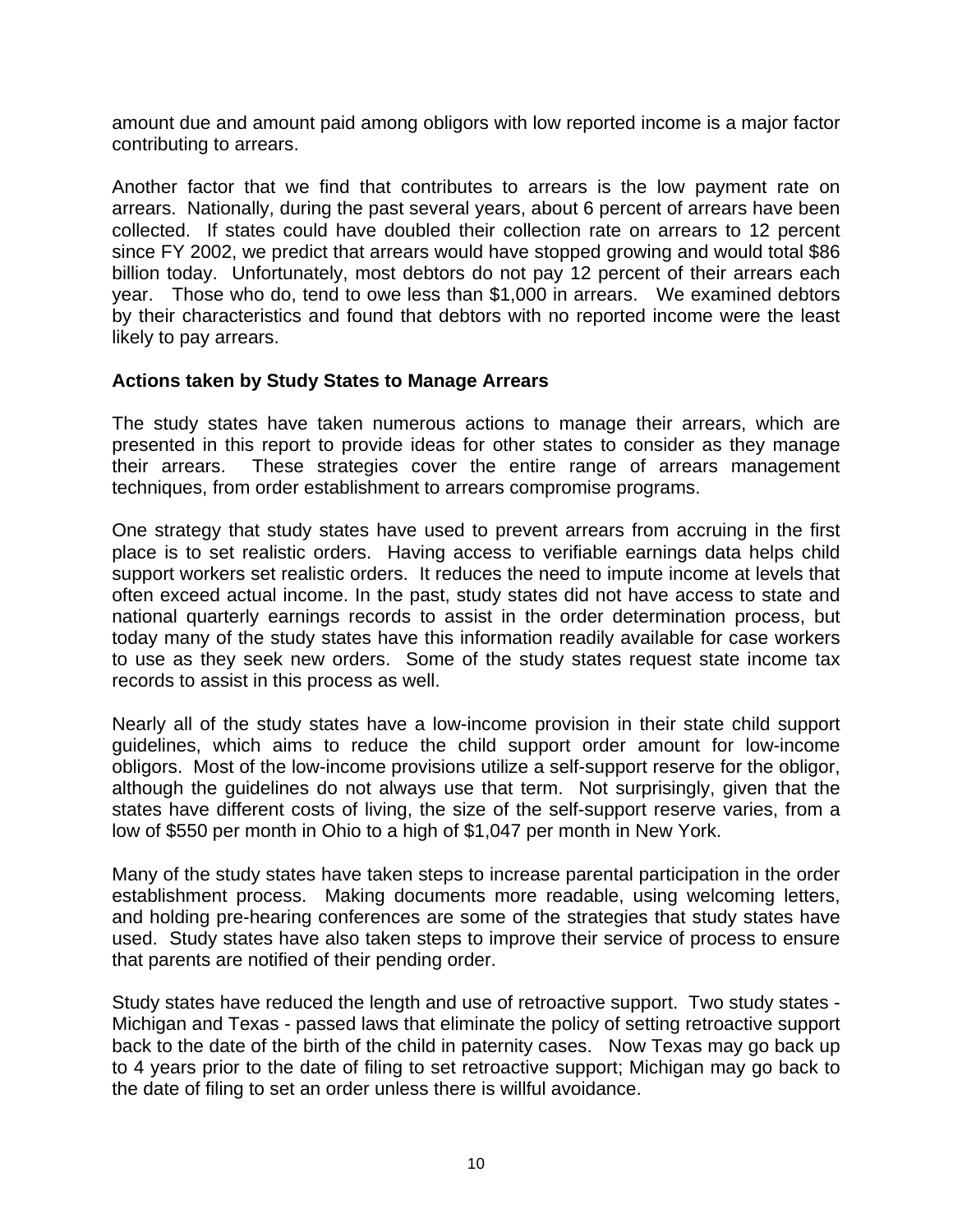A variety of early intervention strategies have been adopted by the study states. The primary aim of these strategies is to intervene early enough after the order is established to prevent delinquency from occurring in the first place. These strategies rely on increased contact with the non-custodial parent, mainly through reminder calls or letters. In some study states, new positions have been created to conduct this outreach. Efforts have also been made to make employment services and other services available to non-custodial parents at the time the order is established if these services are needed to prevent arrears accumulation.

Improving the wage withholding process is also key to preventing arrears from accumulating in the first place since so much of child support is collected using this process. Texas has focused considerable attention on improving this process in recent years, culminating in a fully revised employer repository, updated interfaces, and a single website that employers can use to meet all of their child support-related responsibilities.

Increasing review and modification of orders is another strategy for preventing arrears accumulation. The Deficit Reduction Act of 2005 will result in greater utilization of this strategy since it reinstated the requirement that all TANF cases must be reviewed and modified every three years, effective October 1, 2007.

Possibly the toughest task for states is to manage their existing arrears. Chapter 5 describes several strategies that the study states have undertaken to tackle this problem. Revising a state's interest policy is an important step in this process. Two of the study states – Michigan and Texas -- have lowered their interest rate in recent vears. $15$ 

Another strategy that study states have used to manage their existing arrears is to conduct amnesty programs. Pennsylvania and other study states have conducted arrears amnesty programs. These programs allow obligors to come forward and take steps to correct their delinquencies without being arrested.

Two other study states -- Michigan and Illinois – have passed legislation that authorizes arrears compromise programs. These programs allow the child support program (or the court) to reduce the amount of arrears owed to the state if the obligor meets certain criteria. Since 2005, judges in Michigan may approve payment plans that discharge some of the state-owed arrears if the plans are in the best interest of the children, the arrears were not the result of willfully avoiding the obligation, and the obligor does not have the ability to pay all of the arrears in the future. In Illinois, the legislation allows the child support program to reduce state-assigned arrears in exchange for regular payments of support to the family if the obligor was unable to pay the arrears during the time it was accumulated.

<span id="page-18-0"></span> $\overline{a}$  $15$  In Michigan, interest is called a surcharge.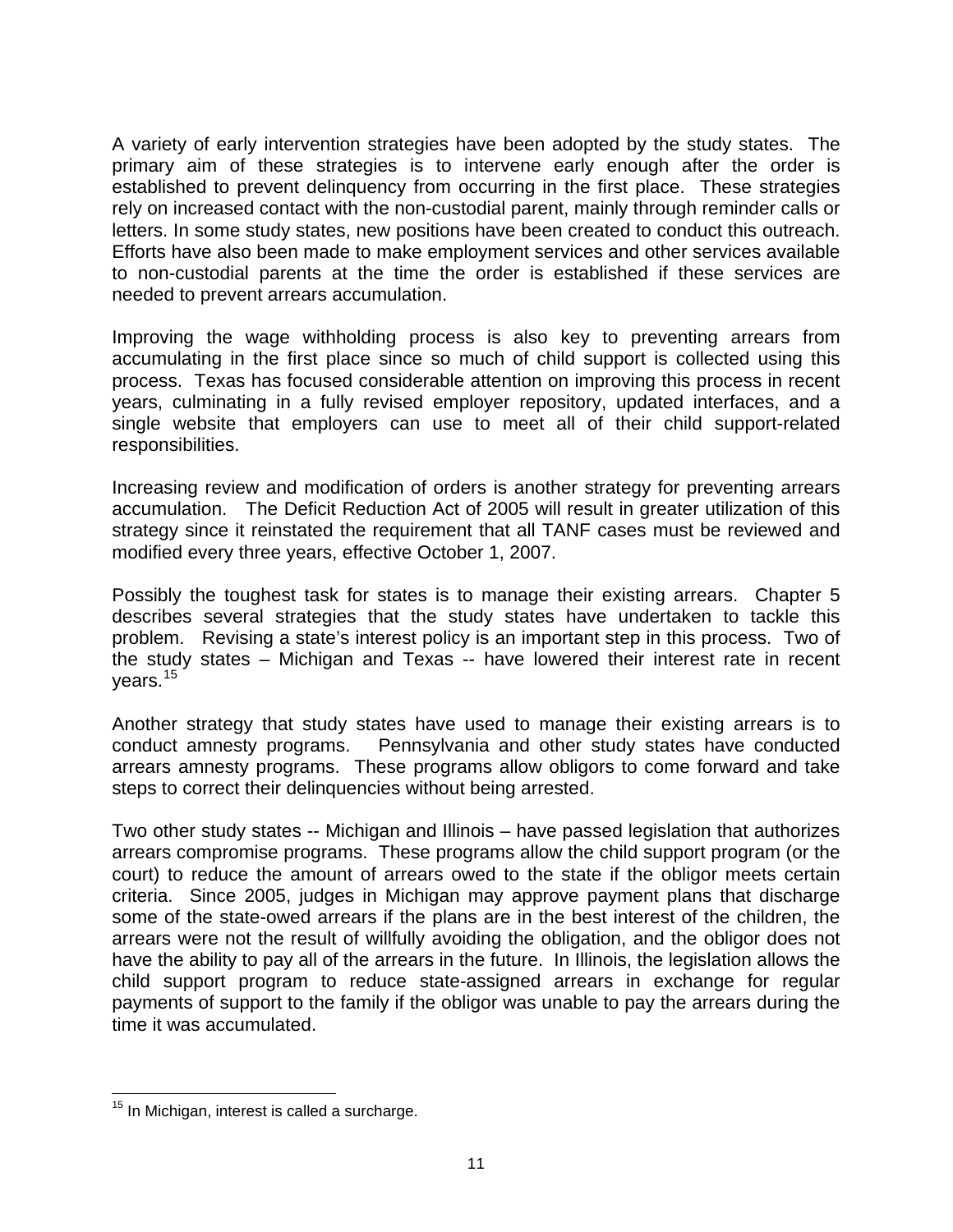Another strategy that study states have used to manage their existing arrears is to conduct a special review of their non-paying arrears cases. Typically, states start with their highest arrears cases. Workers are asked to contact the parties involved and make every effort to move the case, either to payment or closure.

The Deficit Reduction Act of 2005 should also increase arrears collections. Three provisions are particularly noteworthy in this regard. First, the amount of arrears that triggers passport denial was reduced from \$5,000 to \$2,500, effective October 1, 2006. Second, the Act authorizes the federal tax offset program to collect child support arrears owed to adult children in non-TANF cases, effective October 1, 2007. Third, it authorizes OCSE to match cases with arrears to information maintained by insurance companies effective October 1, 2005.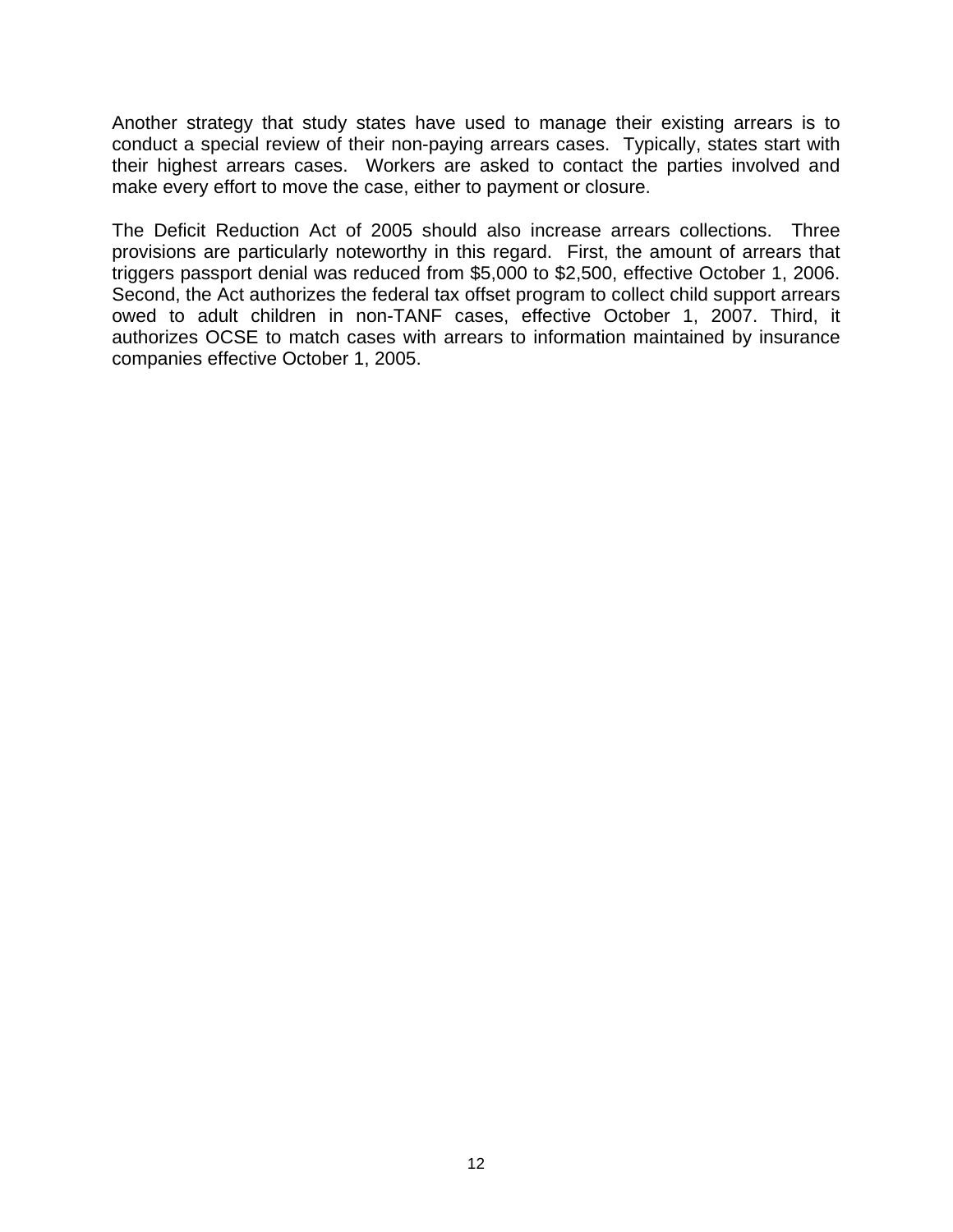#### <span id="page-20-0"></span>**CHAPTER 1. INTRODUCTION**

Despite record child support collections by state child support programs, considerable sums of child support go unpaid every year. These past due payments of child support, referred to as child support arrears, have reached unprecedented levels in recent years. In September 2006, the federal Office of Child Support Enforcement (OCSE) reported that \$105.4 billion of child support arrears had accumulated nationwide since the program began in 1975. This represented nearly a ten-fold increase in 19 years.





Source: Office of Child Support Enforcement, Annual Statistical Reports and Preliminary Reports. Note: Data in FY 2006 are not strictly comparable to earlier years. In FY 2006, OCSE instructed states to not report arrears for responding interstate cases to eliminate the double counting of these arrears. Prior to that time, these arrears had been reported to OCSE by both responding and initiating states. Data are also not strictly comparable before and after FY 1999. In FY 1999, OCSE changed the reporting instructions to states regarding the inclusion of interest and penalties when reporting arrears.

Chart 1.1 shows a reduction in arrears from FY 2005 to FY 2006. This decline in arrears reflects a change in reporting instructions from OCSE. Beginning in FY 2006, OCSE instructed states to stop reporting arrears on responding interstate cases to eliminate the double counting of these arrears. Prior to that time, both initiating and responding states had been reporting these arrears to OCSE.

Chart 1.1 also shows a dramatic one-time increase in arrears in FY 1999, when national child support arrears went from \$51 billion to \$75 billion in one year. This one time increase was largely due to a change in the OCSE reporting form that told states that they may include interest and penalties on arrears as part of their total arrears. Previously, the reporting form had been silent regarding interest and penalties. Since FY 1999, arrears have been increasing about 5 percent a year. During this period, nearly all states have experienced an increase in arrears.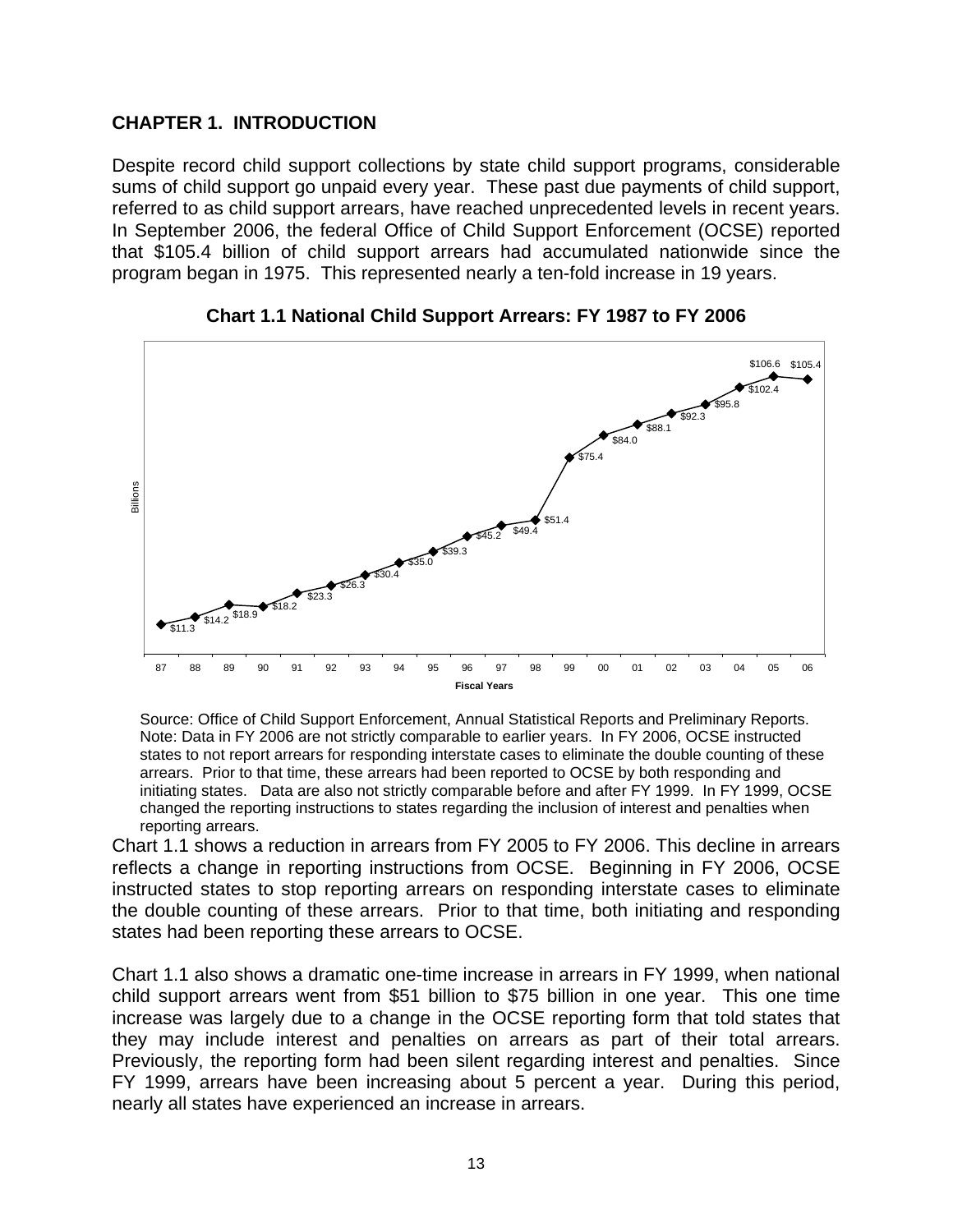<span id="page-21-0"></span>The large accumulation of child support arrears is of serious concern to child support policy makers for a number of reasons. To the extent that these arrears could be collected, the additional child support would clearly benefit the children and families owed the support. Many of these families live in poverty. Receiving this financial support would help them escape this plight. Arrears collection is also a federal performance measure for state child support programs. Federal incentive funding for these programs is based, in part, on the number of cases paying arrears. Finally, large arrears balances give the impression that state child support programs are not doing their job, a perception that is not always accurate. High arrears are often interpreted by the public as a sign of agency incompetence and a failure to serve custodial parents and children, when, in fact, the picture is much more complicated than that.

Many child support policy makers have begun to think critically about how to better manage arrears. State child support policy makers from 15 Northeast Hub jurisdictions, along with their federal and private partners, produced an instructive document called "Managing Child Support Arrears, a Discussion Framework," which identifies the key areas of child support policy that may be contributing to the growth of child support arrears.<sup>[16](#page-21-1)</sup> Several states have also produced detailed analyses of their child support arrears.<sup>[17](#page-21-2)</sup>

In an effort to build upon this knowledge, OCSE and the Assistant Secretary for Planning and Evaluation (ASPE), both of which are part of the Department of Health and Human Services (HHS), contracted with the Urban Institute to conduct a comprehensive analysis of the composition of child support arrears and the causes of their dramatic growth. As part of this study, the Urban Institute has provided nine large states with detailed data analyses of their arrears.<sup>[18](#page-21-3)</sup>

#### **A. An Overview of the Nine Study States**

This report focuses its analysis on the following nine states: Arizona, Florida, Illinois, Michigan, New Jersey, New York, Ohio, Pennsylvania and Texas. These states were selected for this study because of their relative size. Collectively, these states held a total of \$38.5 billion in arrears at the time the data were extracted for this study, which represented about 40 percent of the nation's total arrears at that time.<sup>[19](#page-21-4)</sup> All of these states agreed to provide administrative data on all of their obligors. These data were

1

<span id="page-21-2"></span> $17$  For example, for California, see Elaine Sorensen, Heather Koball, Kate Pomper, and Chava Zibman, "Examining Child Support Arrears in California: The Collectibility Study." (March 2003). For Washington, see Carol Formoso, "Determining the Composition and Collectibility of Child Support Arrearages." Volume I. (May 2003)<http://www1.dshs.wa.gov/pdf/esa/dcs/reports/cvol1prn.pdf>. For Virginia, see Donald Myers. "Child Support Arrearages: A Legal, Policy, Procedural, Demographic and Caseload Analysis." (August 2004).

<span id="page-21-1"></span> $16$  For a copy of this report, go to:<br>http://www.acf.dhhs.gov/programs/cse/pubs/2002/reports/arrears/index.html

<span id="page-21-3"></span> $18$  Figures in this report will not always be the same as in the state reports. To improve the consistency of definitions across the states, we had to change some of the definitions used in the state reports. 19 Extraction dates ranged from September 2003 to December 2004.

<span id="page-21-4"></span>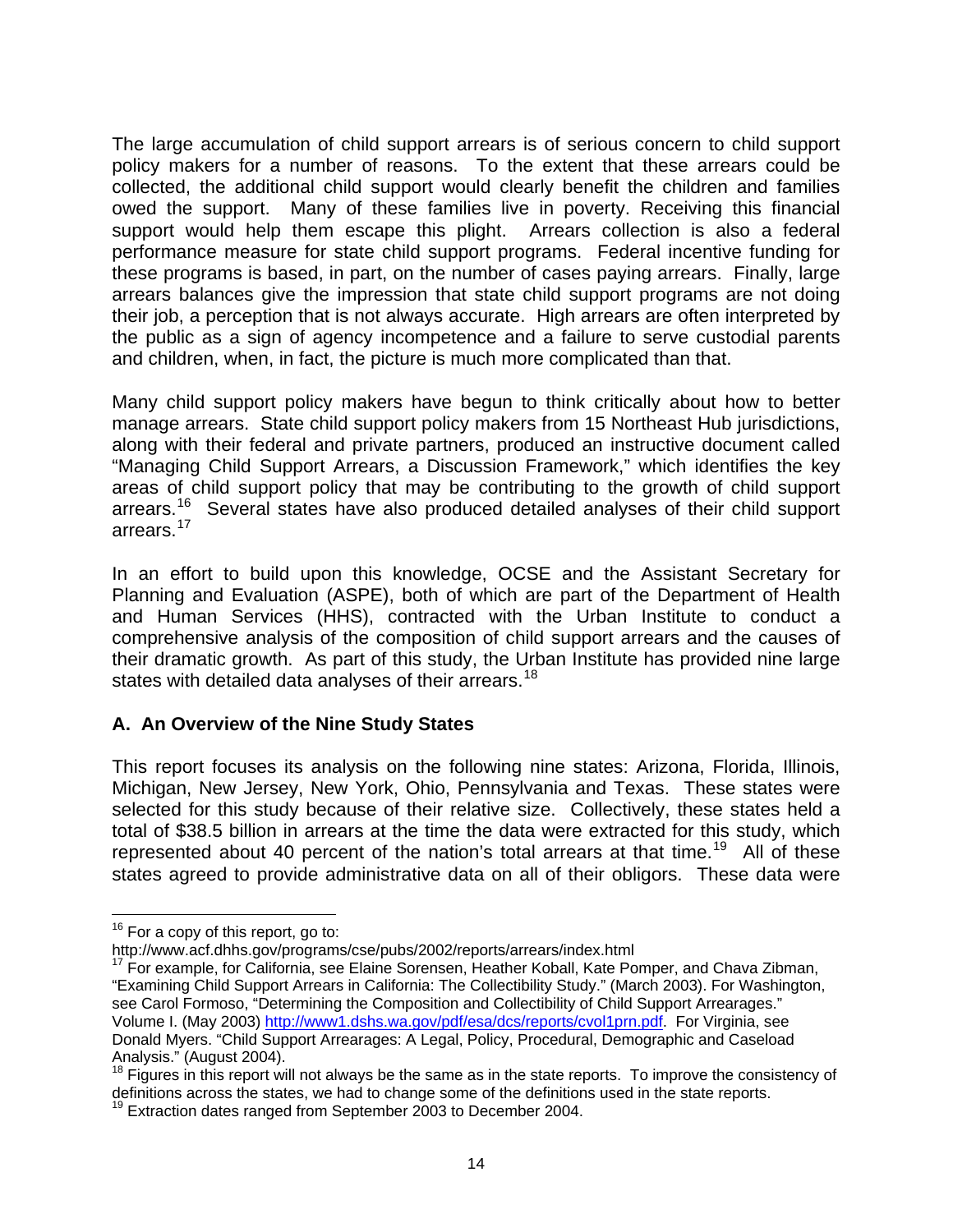<span id="page-22-0"></span>sent to OCSE, where they were matched to six quarters of national quarterly earnings records, six quarters of unemployment insurance records, and national New Hire data. These matched data were then sent to the Urban Institute for analysis. These data represent the primary source of information used throughout this report.

Given the size of these states, it is not surprising to find that each state held over \$2 billion in arrears. Texas and Michigan held the largest amounts of arrears; each accounted for over \$8 billion. New Jersey and Pennsylvania held the smallest amount of arrears; each accounted for over \$2 billion. Of course, part of the reason arrears vary among these states is because they serve different numbers of obligors. Texas, Ohio and New York each served over 500,000 obligors. Arizona, with less than 115,000 obligors, served the fewest obligors.<sup>[20](#page-22-1)</sup>

| <b>State</b>      | Total<br><b>Arrears</b><br>(in billions) | Number of<br><b>Obligors</b> | <b>Median</b><br>Arrears per<br>Obligor | Average<br>Arrears per<br>Obligor |
|-------------------|------------------------------------------|------------------------------|-----------------------------------------|-----------------------------------|
| Arizona           | \$2.55                                   | 114,675                      | \$11,581                                | \$22,199                          |
| <b>Florida</b>    | \$3.83                                   | 385,009                      | \$5,207                                 | \$9,949                           |
| <b>Illinois</b>   | \$2.80                                   | 245,974                      | \$4,467                                 | \$11,365                          |
| <b>Michigan</b>   | \$8.61                                   | 490,899                      | \$4,872                                 | \$17,537                          |
| <b>New Jersey</b> | \$2.08                                   | 229.054                      | \$2,422                                 | \$9.098                           |
| <b>New York</b>   | \$3.99                                   | 512.048                      | \$1,000                                 | \$7,801                           |
| Ohio              | \$3.75                                   | 533,436                      | \$1,651                                 | \$7,036                           |
| Pennsylvania      | \$2.09                                   | 384,468                      | \$1,075                                 | \$5,439                           |
| <b>Texas</b>      | \$8.82                                   | 583,008                      | \$6,771                                 | \$15,122                          |
| Total             | \$38.52                                  | 3,478,571                    | \$3,157                                 | \$11,073                          |

#### **Table 1.1 Overview of Arrears in Nine Study States**

Source: Data are from the state child support programs listed above.

Table 1.1 presents two measures of the amount of arrears that a typical obligor owed. First, the median amount of arrears owed among these obligors was \$3,157. This means that half of the obligors in the study states owed less than \$3,157, half owed more than that amount. The second measure is the average amount of arrears owed per obligor. The average is determined by taking the sum of all arrears owed in a state and dividing it by the number of obligors in the state. The average amount of arrears owed per obligor across all of the study states was \$11,073. Pennsylvania had the lowest median and average figures, while Arizona had the highest median and average figures. In most states, the average amount of arrears owed per obligor was about twice as large as the median amount of arrears owed per obligor. Other states had even larger differences. These differences reflect the skewed distribution of arrears, which we discuss next.

1

<span id="page-22-1"></span><sup>&</sup>lt;sup>20</sup> Note that Arizona's figures do not include obligors with interstate responding cases. We did not receive complete arrears information for interstate responding cases.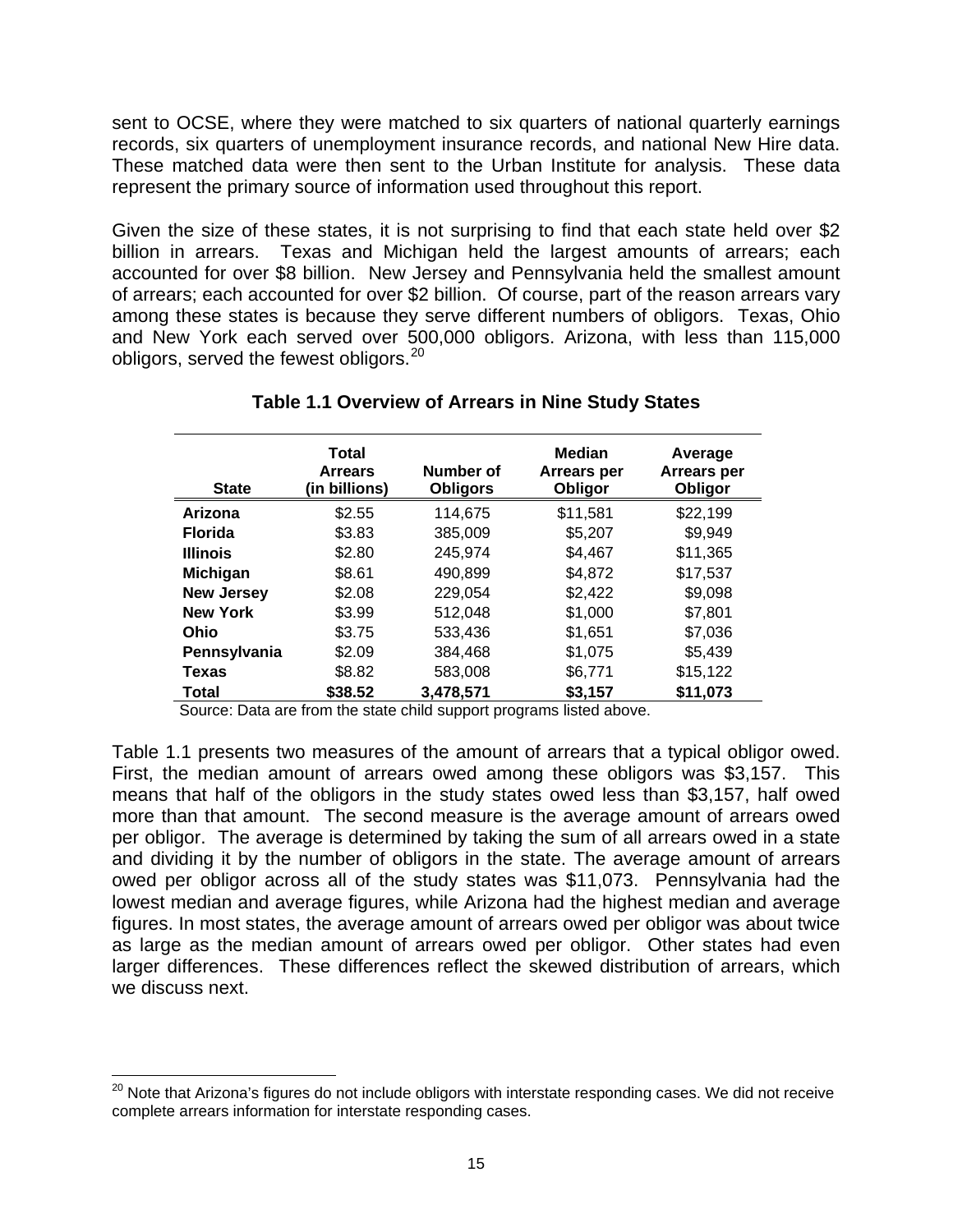#### <span id="page-23-0"></span>**B. High Debtors Owed Most of the Arrears**

A defining characteristic of arrears in these nine study states was how skewed their distributions were. While most obligors in each of these states owed relatively small amounts of arrears, most of the arrears were owed by a small minority of obligors, each of whom owed considerable sums of arrears. In other words, arrears have the same type of distribution as wealth in the United States. Just as most people in the U.S. have relatively modest amounts of wealth, most obligors owed relatively modest amounts of arrears. On the other hand, most of the wealth in the U.S. is held by a relatively small number of people. Similarly, most of the arrears in these nine study states were owed by a relatively small number of obligors. When all of the states were combined, 11 percent of the obligors in these states owed over half (54 percent) of the \$38.5 billion of arrears. Each of these obligors owed at least \$30,000 in arrears.



**Chart 1.2 Percent of Obligors and Arrears in Nine States, by Amount of Arrears Owed: 2003/04** 

Source: Data are from Arizona, Florida, Illinois, Michigan, New Jersey, New York, Ohio, Pennsylvania, and Texas.

Research using certified arrears (i.e. arrears that have been certified for the federal tax refund offset program) found a similar distribution for certified arrears.<sup>[21](#page-23-1)</sup> The data on certified arrears are limited to debtors, while the data provided by the study states included all obligors, regardless of whether or not they owed arrears. Thus, the distribution of certified arrears is slightly different than that presented above. Nonetheless, 43 percent of the certified arrears were owed by 10 percent of the debtors, each of whom owed more than \$40,000 in certified arrears. Sixty nine percent of the certified arrears were owed by debtors who owed more than \$20,000 in certified arrears, the same percentage that we found in the nine study states.

<span id="page-23-1"></span> $\overline{a}$  $21$  See footnote 4.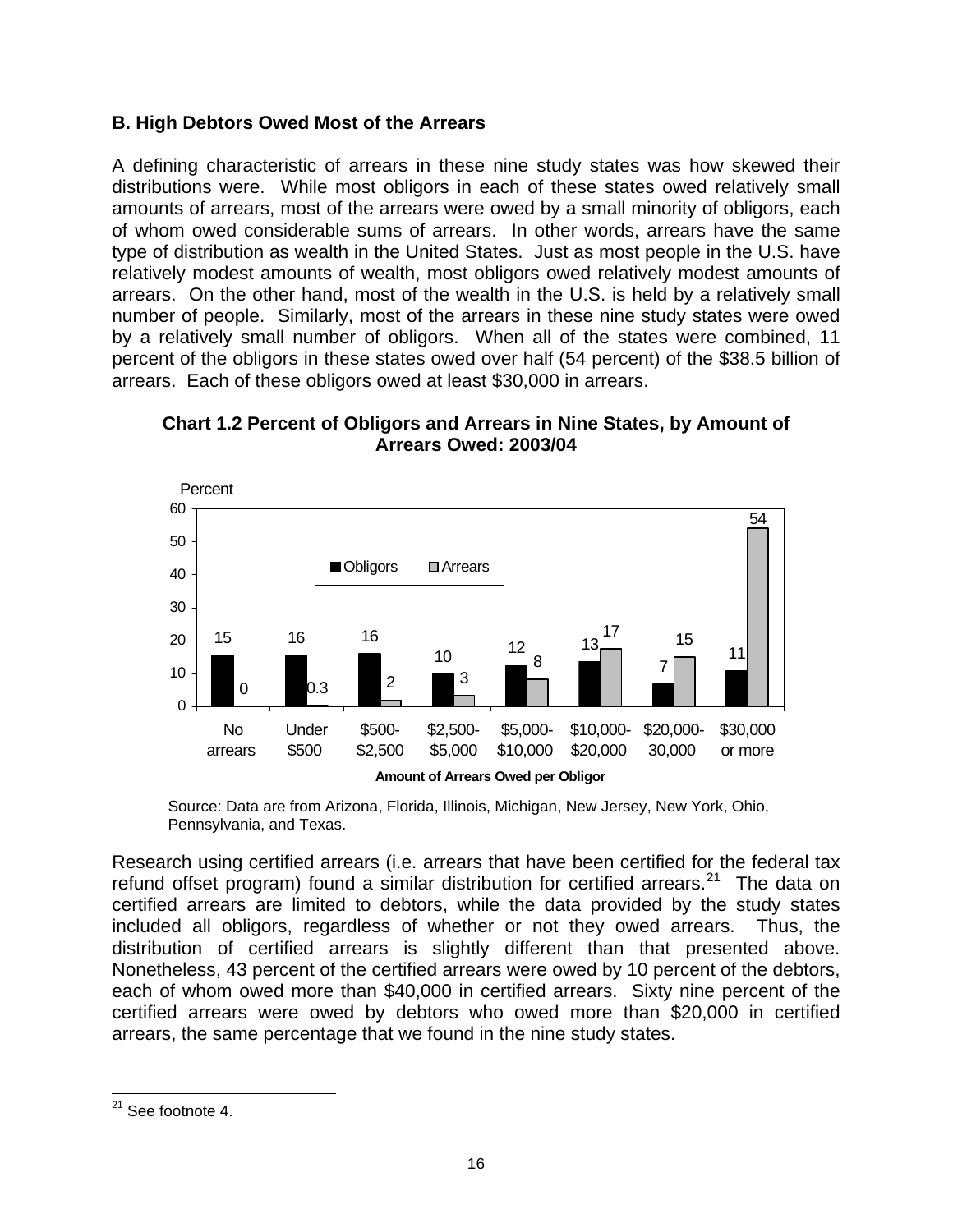<span id="page-24-0"></span>While every state's arrears were highly concentrated, some state's arrears were more concentrated than others. To see this variation, the next chart shows the percent of obligors in each state who owed at least \$30,000 in arrears and the percent of the state's arrears that these obligors owed. Pennsylvania had the lowest percent of obligors who owed \$30,000 or more in arrears; Arizona had the largest percent. In Pennsylvania, 4 percent of the obligors owed \$30,000 or more in arrears and they owed 32 percent of the state's arrears. In contrast, 25 percent of Arizona's obligors held arrears this high; they owed 70 percent of the state's arrears.



#### **Chart 1.3 Percent of Obligors with \$30,000 or more in Arrears and the Percent of Total Arrears that they Owed, by State: 2003/04**

Three study states - Arizona, Michigan, and Texas - had the highest percent of their arrears owed by obligors who owed at least \$30,000 in arrears; 59 to 72 percent of the arrears in these three states were owed by obligors who owed at least \$30,000 in arrears. The other six study states had less than half of their arrears owed by these obligors. Part of the reason that arrears were more concentrated in Arizona, Michigan, and Texas is because Arizona and Texas assess interest on arrears on a routine basis and Michigan assesses a surcharge twice a year on arrears, which is similar to assessing interest. The other study states do not assess interest on a routine basis. Assessing interest tends to concentrate arrears among high debtors.

#### **C. Nearly All Obligors owed Arrears but the Amount the Typical Obligor Owed was less than \$5,000**

Although chart 1.2 shows that arrears in the nine study states were highly concentrated among a relatively small number of obligors, it also shows that most obligors owed at most \$5,000 in arrears. The first four categories on the left of chart 1.2 consist of

Source: State child support programs for states listed above.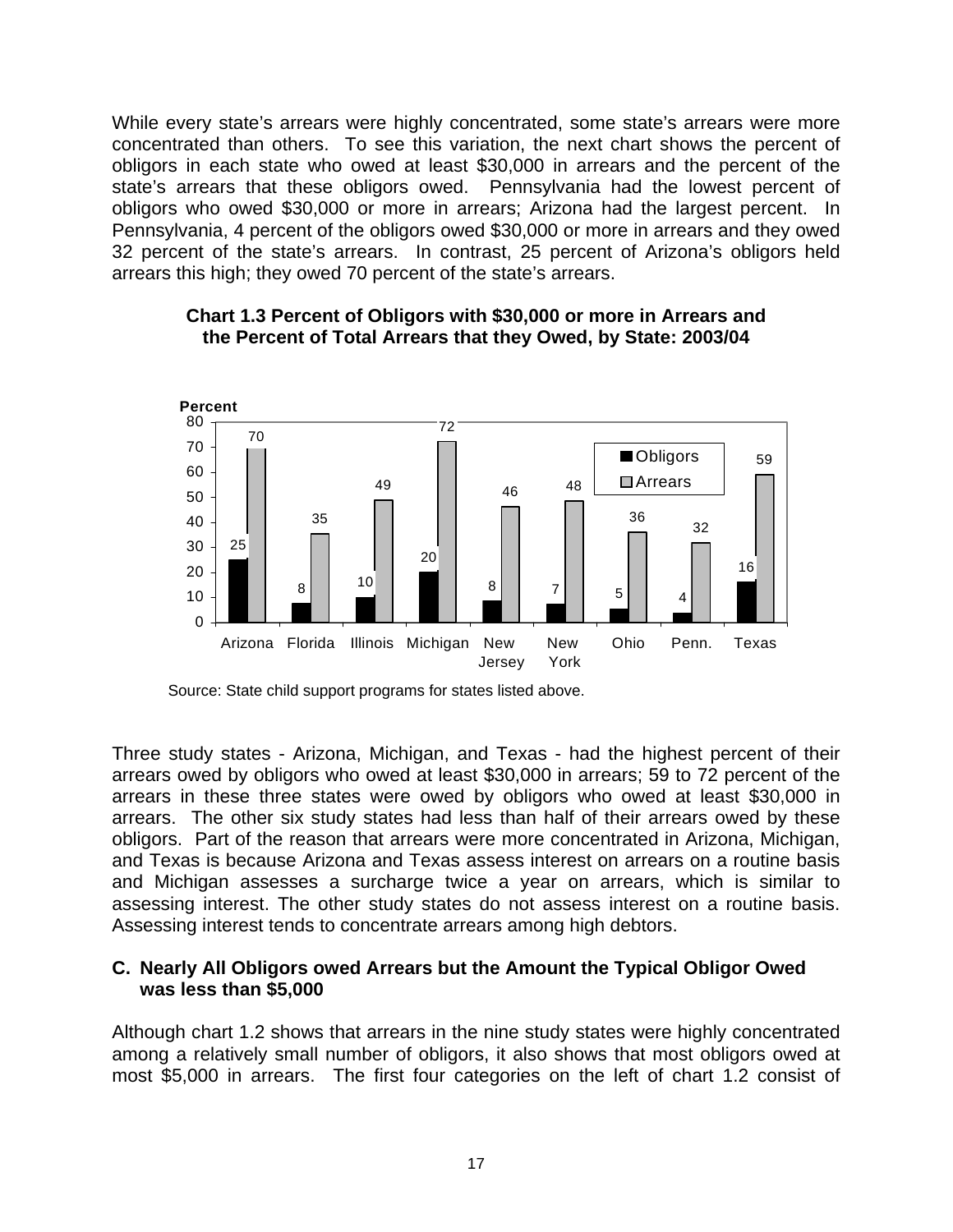<span id="page-25-0"></span>obligors who owed either no arrears or at most \$5,000 in arrears. These four groups of obligors accounted for over half (57 percent) of the obligors in these states.

Just as states varied with regard to the percent of obligors who owed large amounts of arrears, they also varied with regard to the percent who owed small amounts of arrears. Chart 1.4 shows that the percent of obligors who owed at most \$5,000 in arrears varied from a low of 34 percent (Arizona) to a high of 73 percent (Pennsylvania). In four of the states -- New Jersey, New York, Pennsylvania, Ohio -- at least 60 percent of the obligors owed at most \$5,000 in arrears. In three of the states – Florida, Illinois, and Michigan – about half of the obligors owed at most  $$5,000$  in arrears. In two states – Arizona and Texas – less than half of the obligors owed this little in arrears.





The percent of obligors who did not owe arrears varied among the states. Ohio had the highest percent of obligors with no arrears (22 percent), but New York, New Jersey, and Pennsylvania were close behind, with 21, 18, and 17 percent, respectively.<sup>[22](#page-25-1)</sup> In the other five states, at most 14 percent of their obligors were debt free. Arizona had the fewest obligors without arrears -- 8 percent of Arizona's obligors were debt free.

Looking at the percent of obligors who had \$500 or less in arrears, we find that New York, Pennsylvania and Ohio had the highest percentage of obligors with arrears this low. All three of these states had two-fifths of their obligors with arrears not exceeding \$500.

Source: State child support programs for states listed above.

<span id="page-25-1"></span><sup>1</sup>  $22$  We should note that a small number of obligors in New York (less than 2 percent) did not have a child support order, but had a medical support order or some other non-child support order. Including these obligors slightly inflates the rate of non-debtors in this state.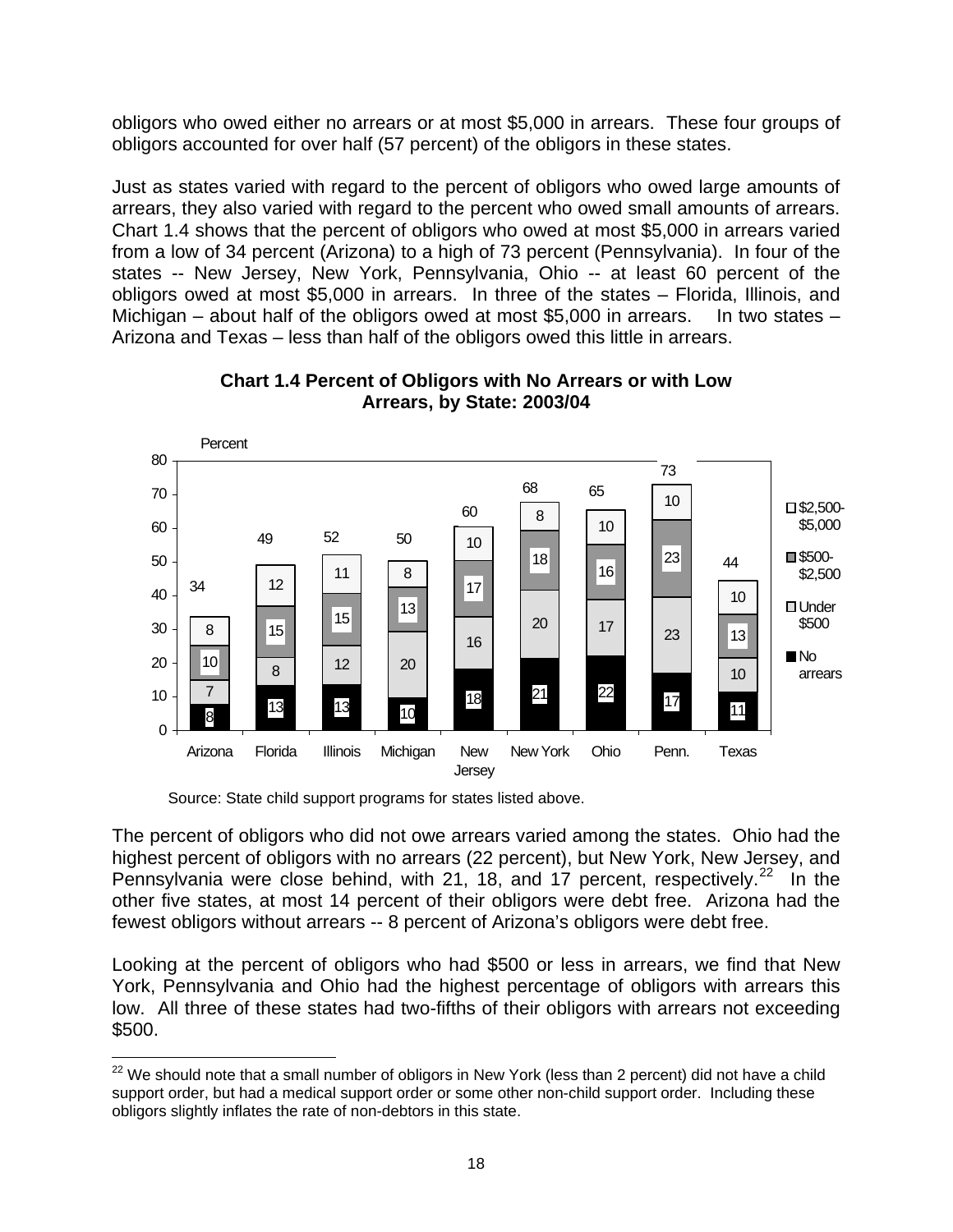#### <span id="page-26-0"></span>**CHAPTER 2. WHO OWES CHILD SUPPORT ARREARS?**

In this chapter we explore who owes the arrears in the nine study states. We start by examining the characteristics of debtors who owed over \$30,000 in arrears, whom we refer to as "high debtors". We compare these debtors to obligors who did not owe any arrears and obligors who owed \$30,000 or less in arrears. As noted in chapter 1, high debtors owed 54 percent of the total amount of arrears owed in the nine study states, representing nearly \$21 billion. The median amount of arrears owed among these debtors was \$45,833.

The differences in reported incomes between high debtors and non-debtors were quite stark, as seen in table 2.1. $^{23}$  $^{23}$  $^{23}$  Nearly three quarters of the high debtors had either no reported income (44 percent) or reported income of \$10,000 a year or less (30 percent).<sup>[24](#page-26-2)</sup> The median amount of reported income among high debtors was \$685 per year. In contrast, one fifth of the non-debtors had no reported income (11 percent) or reported income of \$10,000 a year or less (9 percent). Their median reported income was \$29,625 per year.

Another major difference between high debtors and non-debtors was the degree to which each group had a current support order. Seventy one percent of the high debtors had a current support order; 29 percent had arrears-only cases. In contrast, 98 percent of non-debtors had a current support order.<sup>[25](#page-26-3)</sup>

Interestingly, high debtors had the highest median current support order when compared to non-debtors and debtors with less than \$30,000 in arrears. The median monthly current support order for high debtors was \$348; it was \$335 for non-debtors and \$263 for debtors with less than \$30,000 in arrears.

High debtors were expected to pay considerably more of their reported income in current support than other obligors. The median percent of reported income that high debtors were expected to pay in current support was 55 percent. Among non-debtors, the median percent of reported income that was supposed to go to current support was 13 percent.

High debtors with a current support order tended to have older orders than other obligors. Half of the high debtors with a current support order had their order established at least 9 years ago, while over half of the other obligors with a current support order had their orders established within the past five years.

<sup>&</sup>lt;sup>23</sup> Throughout this report, figures in tables and charts may not sum to 100 because of rounding.

<span id="page-26-2"></span><span id="page-26-1"></span><sup>&</sup>lt;sup>24</sup> As noted earlier, six quarters of quarterly wage and unemployment insurance (UI) data were matched by OCSE to each of the study state data files. The Urban Institute used these matched data to create an annualized income variable for each obligor who had quarterly wage or UI data. We refer to this annualized income variable as "reported income" throughout this report.

<span id="page-26-3"></span> $25$  Nearly all of the obligors from the study states either owed child support arrears or had a current support order. The 2 percent figure reflects the few thousand who did not meet these criteria. Nearly all of these obligors were in New York and they had a medical support order.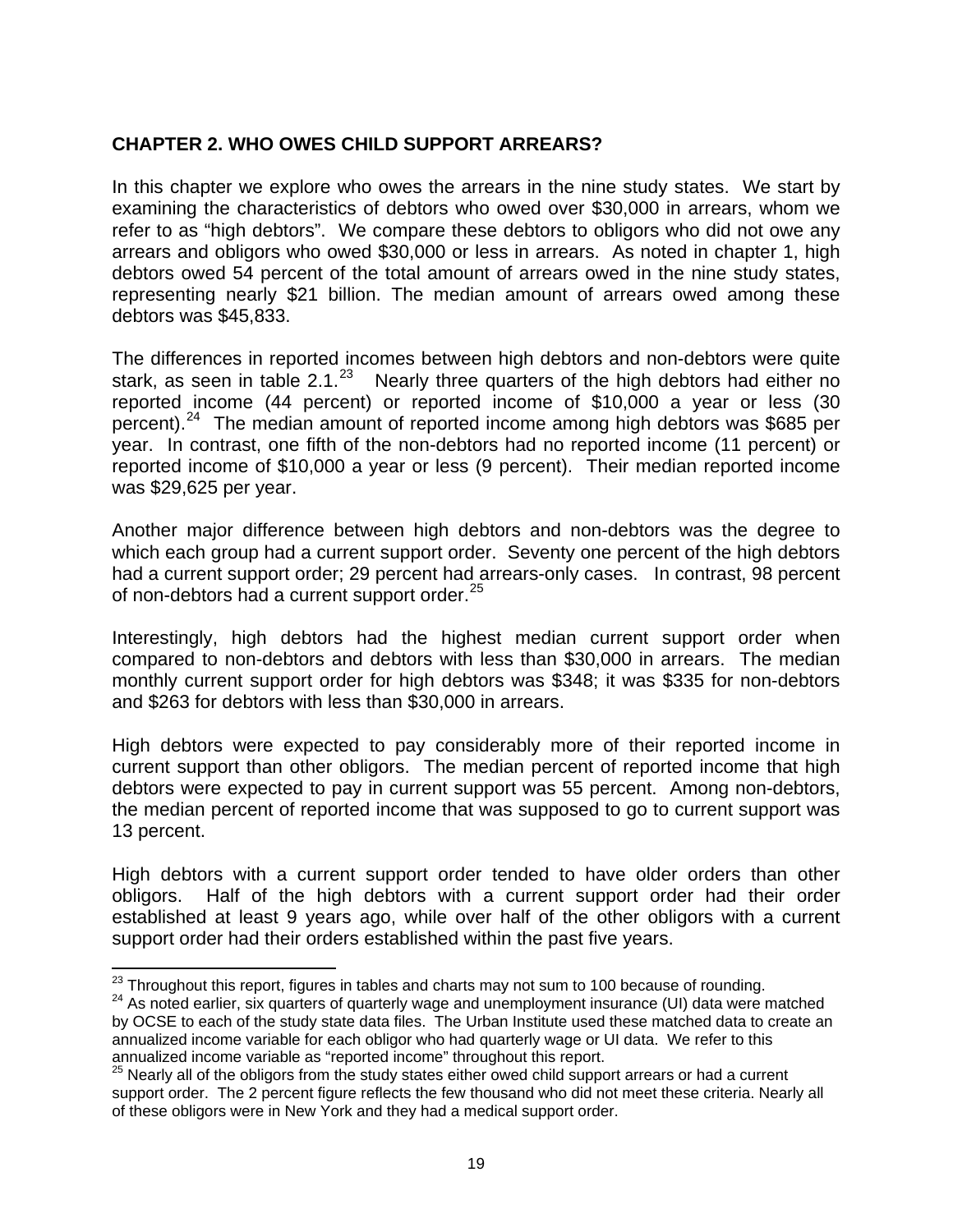<span id="page-27-0"></span>

|                                                                                                  | <b>Does Not</b><br>Owe<br><b>Arrears</b> | Arrears are Arrears are<br>up to \$30,000 | over<br>\$30,000 |
|--------------------------------------------------------------------------------------------------|------------------------------------------|-------------------------------------------|------------------|
| <b>Number of Obligors</b>                                                                        | 538,720                                  | 2,568,767                                 | 371,084          |
| % of Obligors                                                                                    | 15                                       | 74                                        | 11               |
| <b>Total Arrears Owed (in billions)</b>                                                          | \$0                                      | \$17.7                                    | \$20.8           |
| % of Total Arrears Owed                                                                          | 0                                        | 46                                        | 54               |
| <b>Median Arrears Owed</b>                                                                       | \$0                                      | \$3,750                                   | \$45,833         |
| <b>Overall Median Annual Reported Income</b>                                                     | \$29,625                                 | \$8,191                                   | \$685            |
| <b>Percent of Obligors with:</b>                                                                 |                                          |                                           |                  |
| No reported income                                                                               | 11                                       | 26                                        | 44               |
| Reported income between \$1 and \$10,000                                                         | 9                                        | 28                                        | 30               |
| Reported income over \$10,000                                                                    | 80                                       | 47                                        | 27               |
| Percent of Obligors with a Current Support Order                                                 | 98                                       | 80                                        | 71               |
| Percent of Obligors with a Current Support Order<br>who have Multiple Current Support Orders     | 4                                        | 12                                        | 30               |
| <b>Median Age of Oldest Current Support Order</b>                                                | 5                                        | 4                                         | 9                |
| <b>Median Monthly Current Support Order Amount</b>                                               | \$335                                    | \$263                                     | \$348            |
| As a % of Reported Income                                                                        | 13                                       | 22                                        | 55               |
| Percent of Obligors who Opened their IV-D Case<br><b>Within 12 Months of Order Establishment</b> | 55                                       | 45                                        | 22               |
| Percent of Obligors who Paid Support in last Year<br><b>Percent of Obligors with:</b>            | 95                                       | 75                                        | 50               |
| Instate zip code                                                                                 | 81                                       | 73                                        | 65               |
| Out of state zip code                                                                            | 13                                       | 16                                        | 19               |
| No zip code                                                                                      | 5                                        | 10                                        | 15               |
| At least one interstate case                                                                     | 9                                        | 15                                        | 19               |

#### **Table 2.1 Characteristics of Obligors in Nine States, by Amount of Arrears Owed: 2003/04**

Source: Data are from state child support programs in nine study states matched to national quarterly wage and unemployment insurance data.

Note: Table 2.1 reports figures for all states when possible. However, not all states sent enough information to be included in each of the calculations. Arizona is excluded from the percent of obligors with a receiving case. Florida is excluded from all values calculated for obligors with current support obligations. New York is excluded from the percent of obligors who made a payment as well as from all ZIP code calculations. Michigan is excluded from multiple current orders.

High debtors were also more likely to have multiple current support orders than nondebtors. Thirty percent of the high debtors with a current support order had more than one current support order. In contrast, 4 percent of the non-debtors with a current support order had more than one order.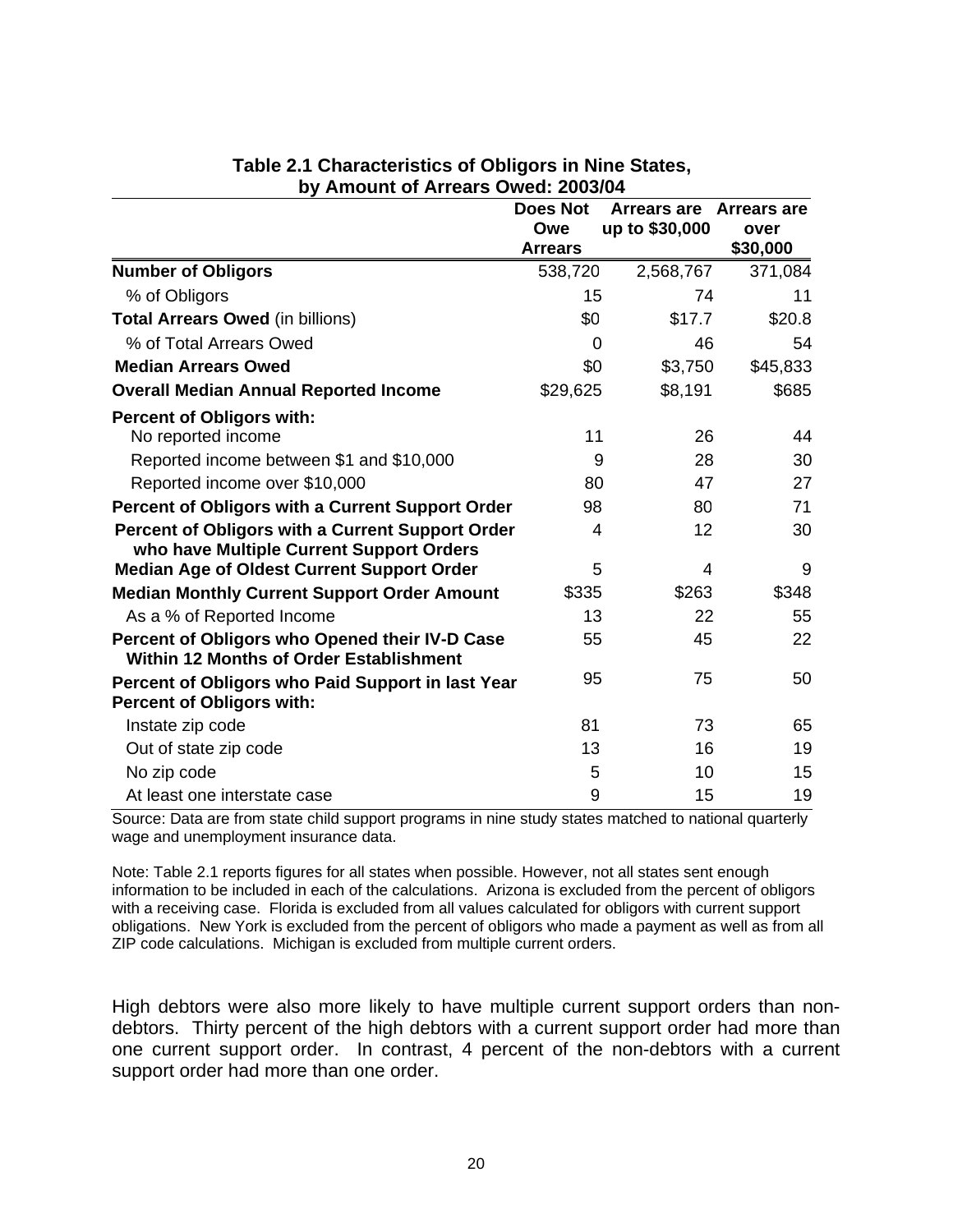We also examined the extent to which obligors had their IV-D case opened within 12 months of their order establishment date. Staff members from some of the study states told us that IV-D cases that were opened in the same year as their orders were established were "easier" cases. In contrast, IV-D cases that were opened after their orders had been in place for at least a year were viewed as "difficult" cases. Typically, these cases came to the IV-D program because the custodial parent was having difficulty collecting child support and considerable arrears had already accrued. Furthermore, cases that had their orders established at least a year after their IV-D cases were opened were also considered "difficult". Obligors associated with these cases were viewed as more reluctant to pay support than obligors who had their orders established and IV-D cases opened with 12 months of each other. In other words, child support enforcement workers suggested that people who had their IV-D cases opened before or after their order was established are fundamentally different than those who have their IV-D cases opened and their orders established at the same time. We find evidence to support these arguments. The majority of non-debtors had their orders established within 12 months of opening their IV-D cases, while 22 percent of high debtors were in this category.

Not surprisingly, payment behavior differed markedly between high debtors and nondebtors. Only half of the high debtors made payments toward child support in the last 12 months, while 95 percent of non-debtors had paid current support or arrears in the last year.

Another difference between high debtors and non-debtors was the frequency with which they had a zip code on record with the state's child support agency. Eighty percent of high debtors, but 95 percent of non-debtors, had a zip code on record. High debtors were somewhat more likely to have an out-of-state zip code than non-debtors.

Finally, high debtors were twice as likely to have an interstate case than non-debtors. Nineteen percent of high debtors had an interstate case, while 9 percent of non-debtors had an interstate case.

In sum, we find that obligors who owed large amounts of arrears were more likely than other obligors to have the following characteristics:

- 1) no or low reported income;
- 2) arrears-only cases;
- 3) current support orders that were high relative to their reported income;
- 4) older current support orders;
- 5) multiple current support orders;
- 6) opened their IV-D case at least a year before or after their order was established;
- 7) did not pay support in the last year;
- 8) no ZIP code or an out-of-state ZIP code; and
- 9) an interstate case.

We discuss each of these characteristics in greater detail below.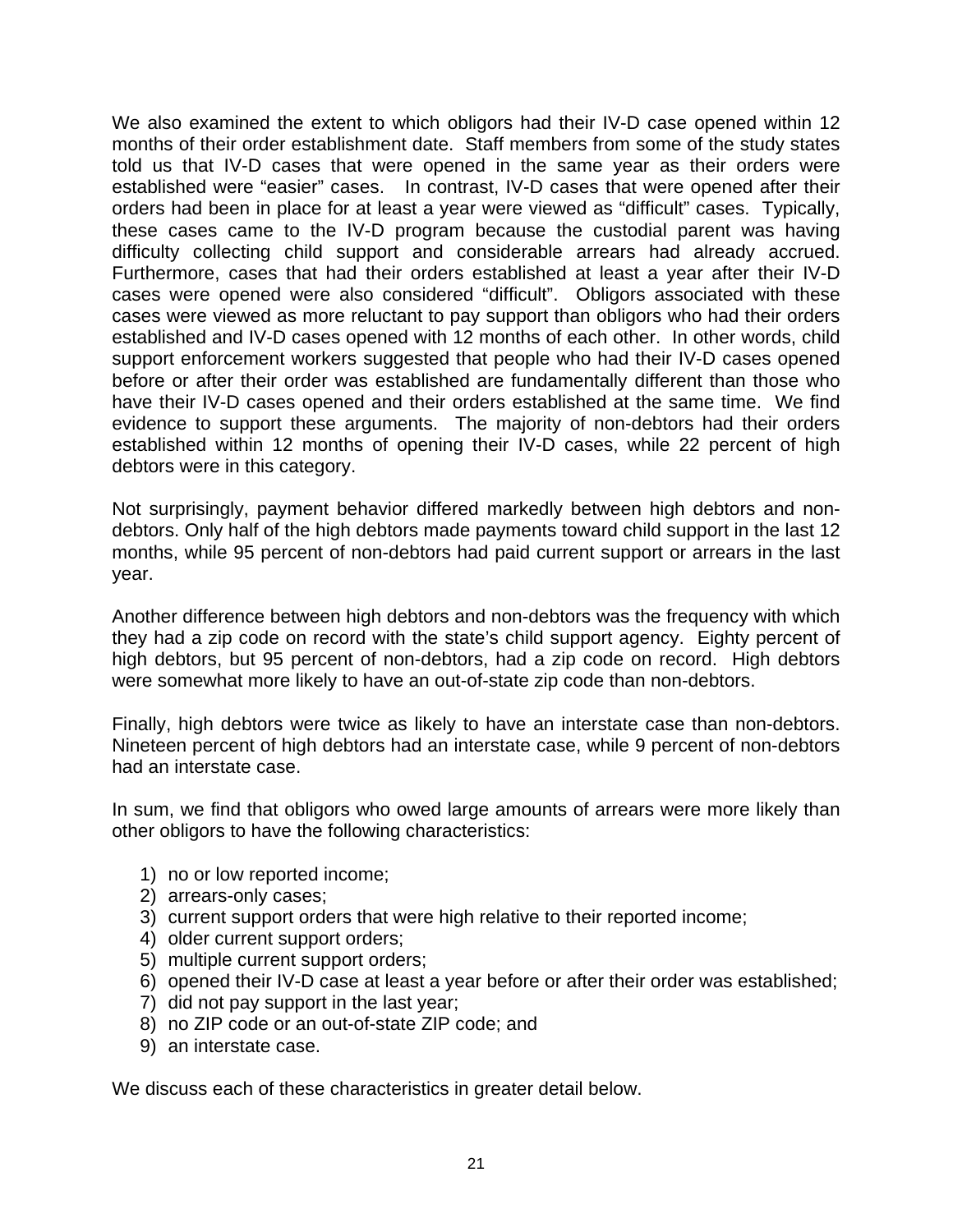### <span id="page-29-0"></span>**A. Obligors with No or Low Reported Income Held Most of the Arrears**

Chart 2.1 shows that, in the nine study states, a quarter of all obligors had no quarterly wages or unemployment insurance (UI) during the six quarters examined, which we refer to as reported income throughout this report. Collectively, these obligors owed 40 percent of the arrears held in these states. Additionally, obligors who had at most \$10,000 per year in reported income accounted for another quarter of obligors. We refer to these obligors throughout this report as low-income obligors. They owed 30 percent of the arrears in these states. Combined, obligors with no reported income or reported income below \$10,001 per year accounted for half of the obligors and they owed 70 percent of the arrears in the study states.



#### **Chart 2.1 Distribution of Obligors and Arrears in Nine States, by Annual Reported Income: 2003/04**

Source: Child support data from nine study states matched to national quarterly wage and unemployment insurance data.

This pattern is not limited to the nine study states. Other research on arrears that have been certified for the federal tax refund offset program also found that 70 percent of those arrears were owed by debtors with no reported income or reported incomes of \$10,000 a year or less.  $26$ 

Although obligors may not have reported quarterly wages or unemployment insurance, it does not mean they do not have the ability to pay any child support. Some of these obligors may be employed in areas that are not covered by quarterly wage data, such as those who are self-employed or independent contractors. Others may be working in covered industries, but they are working under the table to avoid paying taxes or child

<span id="page-29-1"></span> $\overline{a}$ <sup>26</sup> See footnote 4.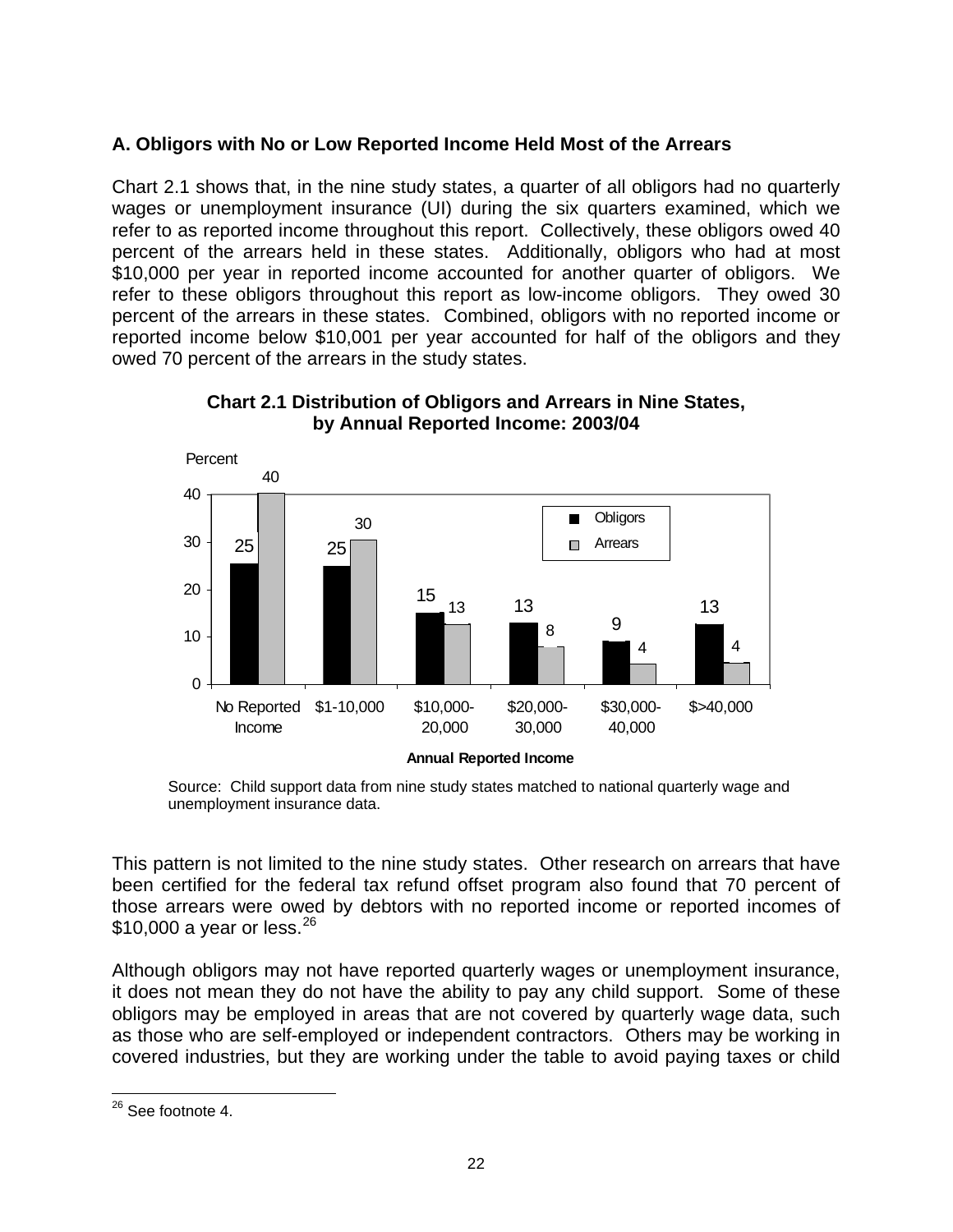support. Still others may be engaged in illegal activities. Nonetheless, prior research suggests that many obligors who do not have reported quarterly wages have relatively limited resources. Research shows that this group is significantly more likely to be disabled, in prison, and without a bank account, than obligors with income.<sup>[27](#page-30-0)</sup> Analysis by OCSE found that 10 percent of debtors who did not match to four quarters of quarterly wages were institutionalized, 9 percent were receiving Social Security Administration benefits, and 6 percent were receiving Supplemental Security Income benefits.[28](#page-30-1) This suggests that about 25 percent of the obligors without reported quarterly wages are either disabled or incarcerated.

Obligors with higher reported income owed lower amounts of arrears. Obligors with reported income over \$40,000 a year accounted for 13 percent of the obligors in these nine states, but they owed 4 percent of the arrears. Obligors with reported income between \$20,000 and \$40,000 made up 22 percent of the obligors, but they owed 12 percent of the arrears. The final group, those with reported income between \$10,000 and \$20,000 a year represented 15 percent of the obligors and they owed 13 percent of the arrears. In other words, the 50 percent of obligors with reported incomes over \$10,000 a year owed 30 percent of the arrears.

Although obligors with no and low reported incomes owed disproportionate shares of arrears in each state, there was considerable variation in the size of these groups and the amount of arrears they owed among the study states. Chart 2.2 reports the percent of obligors with no and low reported incomes and the percent of arrears that they owed in each of the study states.

Focusing first on the percent of obligors with no reported income, chart 2.2 shows that New York had the highest percent of obligors with no reported income among the study states. Nearly one third of the obligors in New York did not match to the federal quarterly wage or UI data; these obligors owed 54 percent of the arrears in New York. The state with the next highest percentage of obligors who did not match to the federal quarterly wage or UI data was Michigan; 29 percent of its obligors did not match to these data and they owed 47 percent of the state's arrears. In contrast, Pennsylvania had the highest match rate among the study states. Twenty percent of its obligors did not match to the federal wage and UI data; these obligors owed 34 percent of the state's arrears. The other states fell in between these extremes.

New York's relatively low match rate of obligors to quarterly wage and UI data is due to the low match rate in New York City. Thirty six percent of the obligors in New York City did not match to the quarterly wage and UI data. In contrast, in Philadelphia, one quarter of the obligors did not match to the federal wage and UI data, a much higher match rate than in New York City. We do not know why the match rate in New York City was so low. Low match rates affect the ability to collect child support and may be contributing to lower collections in New York than in other states.

<span id="page-30-1"></span><span id="page-30-0"></span> $\overline{a}$ <sup>27</sup> U.S. DHHS, OCSE. "Story Behind the Numbers: Who Owes the Child Support Debt?" July 2004.<br><sup>28</sup> Ibid.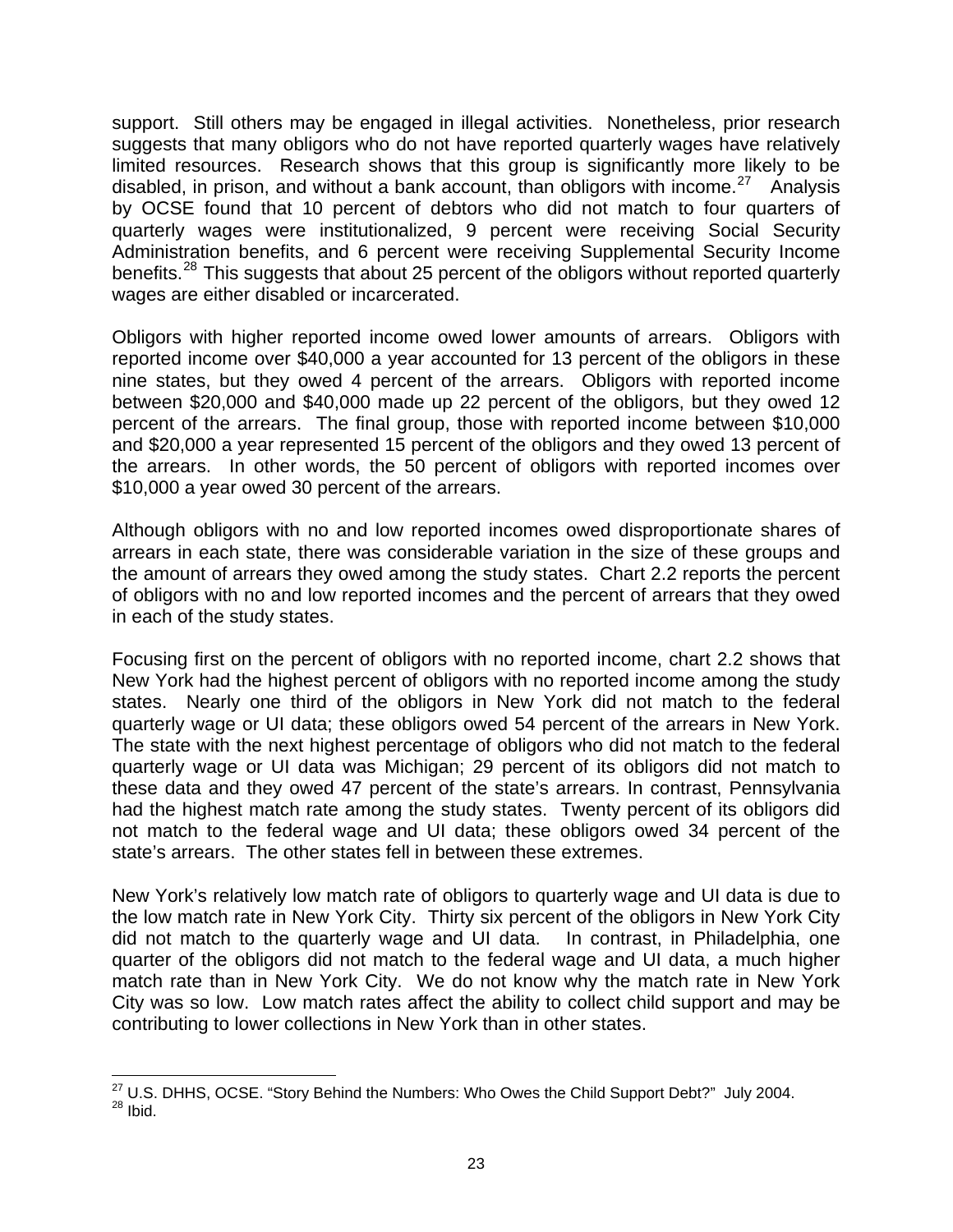<span id="page-31-0"></span>Chart 2.2 also shows that most of the arrears in every study state were owed by obligors with no or low reported income. Obligors with no or low reported income represented between 45 and 55 percent of the obligors in these states, but they owed 64 to 79 percent of the arrears in these states. Given our discussion above about the low match rates in New York and Michigan, it is not surprising to find that New York and Michigan had the highest percentages of obligors with no or low reported incomes and the highest percentages of arrears owed by these obligors. In New York, 55 percent of the obligors had no or low reported incomes and they owed 79 percent of the state's arrears. Michigan was not far behind; 53 percent of its obligors had no or low reported incomes and they owed 77 percent of the state's arrears.



**Chart 2.2 Percent of Obligors with No or Low Reported Income and the Percent of Total Arrears that they Owed, by State: 2003/04** 

Source: State child support programs for states listed above.

It is also worth noting that the percent of obligors with no and low reported incomes did not vary as much among the study states as the percent of obligors with no reported income. This also held for the percent of arrears owed by these obligors. These variations were lower because there was less variation among the states in the percent of obligors who had low reported incomes and the percent of arrears that they owed. In addition, states that had high percentages of obligors with no reported income tended to have lower percentages of obligors with low reported incomes and vice versa. New York is a good example – it had the highest percentage of obligors with no reported income (and the highest percentage of arrears owed by these obligors), but one of the lowest percentage of obligors with low reported incomes (and the lowest percentage of arrears owed by these obligors). Florida has just the opposite pattern – it had one of the lowest percent of obligors with no reported income (and the lowest percent of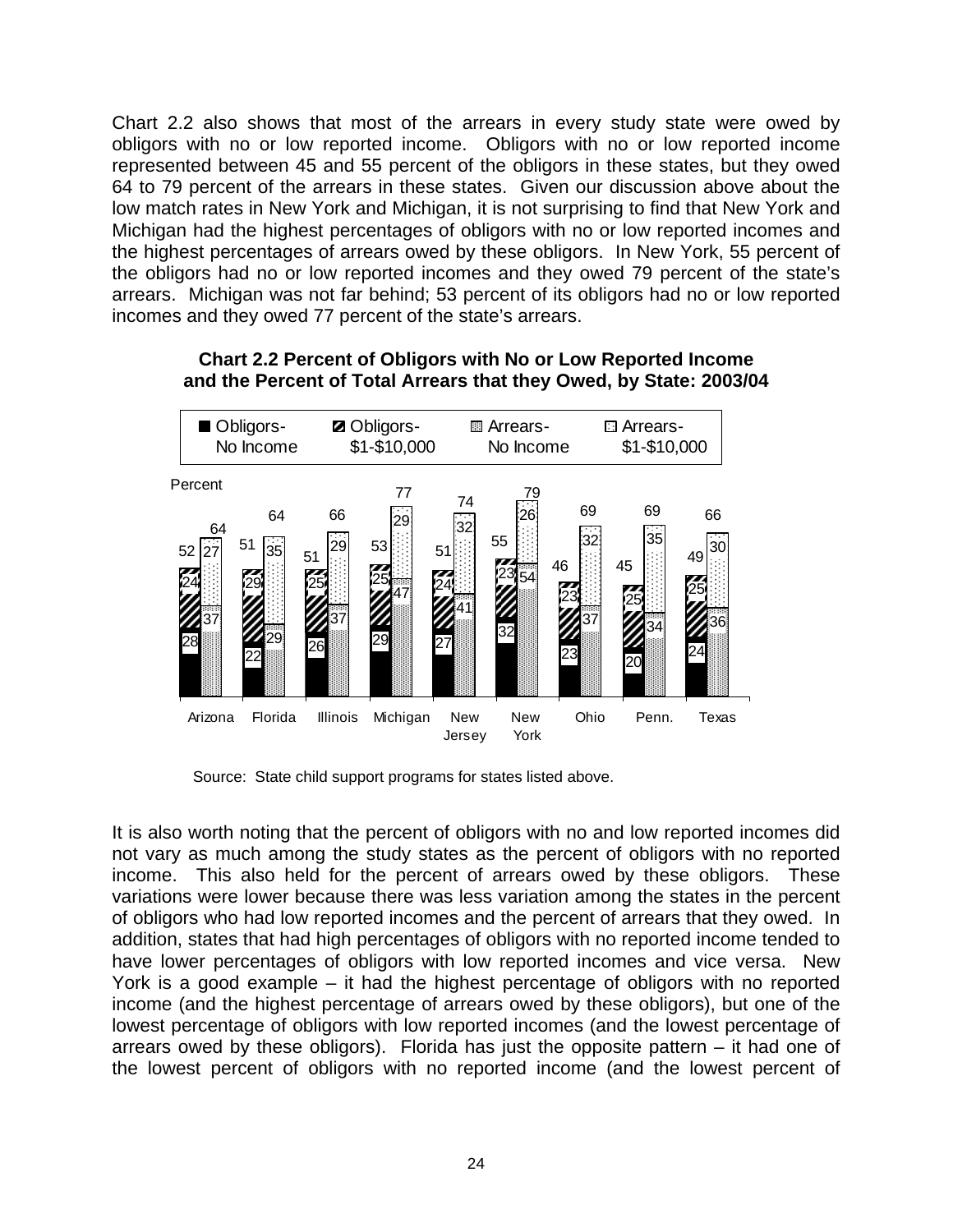<span id="page-32-0"></span>arrears owed by these obligors), but the highest percent of obligors with low reported income (and one of the highest percentage of arrears owed by these obligors).

#### **B. Obligors Who Did Not Pay Support in the Last Year Owed a Disproportionate Share of Arrears**

Not only did differences in reported income contribute to differences in the share of arrears owed by obligors, but differences in payments contributed as well. Twenty four percent of the obligors in eight of the study states had not paid support in the last 12 months.<sup>[29](#page-32-1)</sup> These obligors owed 45 percent of the arrears held by these states.

Some child support professionals have suggested that states should examine obligors by their ability and willingness to pay child support.<sup>[30](#page-32-2)</sup> We attempted to stratify obligors in this manner, but found it difficult to do so given the data that we had available. In an effort to shed light on this idea, we divided obligors by the amount of reported income that they had and whether or not they paid child support. However, having no or low reported income does not necessarily mean individuals have no or a limited ability to pay. These individuals may have other sources of income beyond that which we had available or assets which we had no information about. Nonetheless, it is instructive to see how arrears are distributed by reported income and payment behavior.

We find that, when obligors were divided by their payment behavior and reported income amounts, the group of obligors who owed significantly more arrears than it represented in the obligor population was those who had no reported income and did not pay child support in the past year. In eight study states, 14 percent of the obligors fell in this category, but they owed 28 percent of the arrears in these states. In other words, these obligors owed twice as much of these states' arrears than they represented in the obligor population. In contrast, obligors with no reported income but who paid support in the last 12 months held a proportionate share of arrears – they represented 11 percent of the obligors and they owed 11 percent of the arrears.

The next group of obligors with the largest share of arrears relative to their population size was obligors with reported incomes of at most \$10,000 a year who did not pay support in the last 12 months. They represented 8 percent of the obligors and owed 13 percent of the arrears. In other words, their share of arrears was about 50 percent higher than their share of the population.

 $\overline{a}$ 

<span id="page-32-1"></span><sup>&</sup>lt;sup>29</sup> New York did not send payment information for the 12 months prior to the date of extraction, hence this state is excluded from chart 2.3 and table 2.2.

<span id="page-32-2"></span> $30$  For example, see Center for the Support of Families, "Child Support Delivery Study: Final Report and Recommendations." Prepared for the Minnesota Division of Child Support Enforcement. January 1999.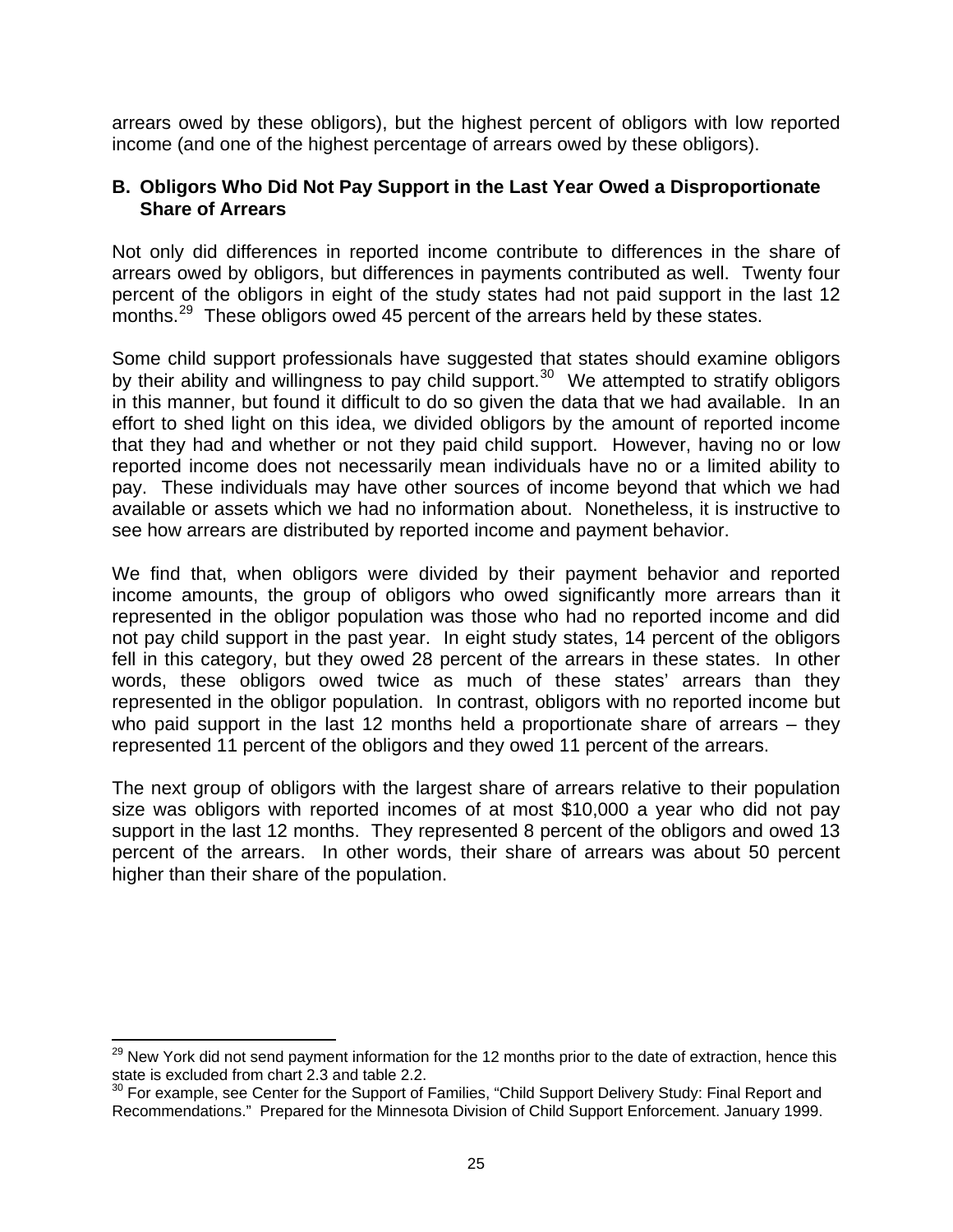

#### <span id="page-33-0"></span>**Chart 2.3 Distribution of Obligors and Arrears in Eight States, by Annual Reported Income and Payment Status in the Last Year: 2003/04**

Source: Arizona, Florida, Illinois, Michigan, New Jersey, Ohio, Pennsylvania, and Texas child support data matched to national quarterly wage and unemployment insurance data.

The group of obligors who owed the least amount of arrears relative to their population size was those with reported incomes over \$10,000 a year who paid support. They represented 47 percent of the obligors in these states but they owed 27 percent of the arrears. Very few obligors in the study states had reported incomes over \$10,000 a year and did not pay support for 12 months (3 percent) and they owed very little of the arrears (4 percent).

Table 2.2 compares obligors who had no reported income and did not pay support in the last year to all other obligors in the study states (except New York). Nearly 400,000 obligors in the eight states fell into this group. They owed nearly \$9.5 of the \$25 billion in arrears. Their median arrears were \$14,680, significantly higher than the median arrears of \$2,585 for obligors who either paid in the past year or who had reported income. By definition, the obligors of interest had no reported income. In contrast, among obligors who paid or had reported income, the median annual reported income was \$14,581. Eighty-seven percent of these obligors had some reported income.

A major difference between obligors with no reported income and no payments for 12 months and other obligors was the extent to which each group had arrears-only cases. Obligors with no reported income and no payments for 12 months were over twice as likely to have arrears-only cases as other obligors. Thirty six percent of obligors with no reported income and no payments for 12 months had arrears-only cases, while just 15 percent of other obligors had arrears-only cases.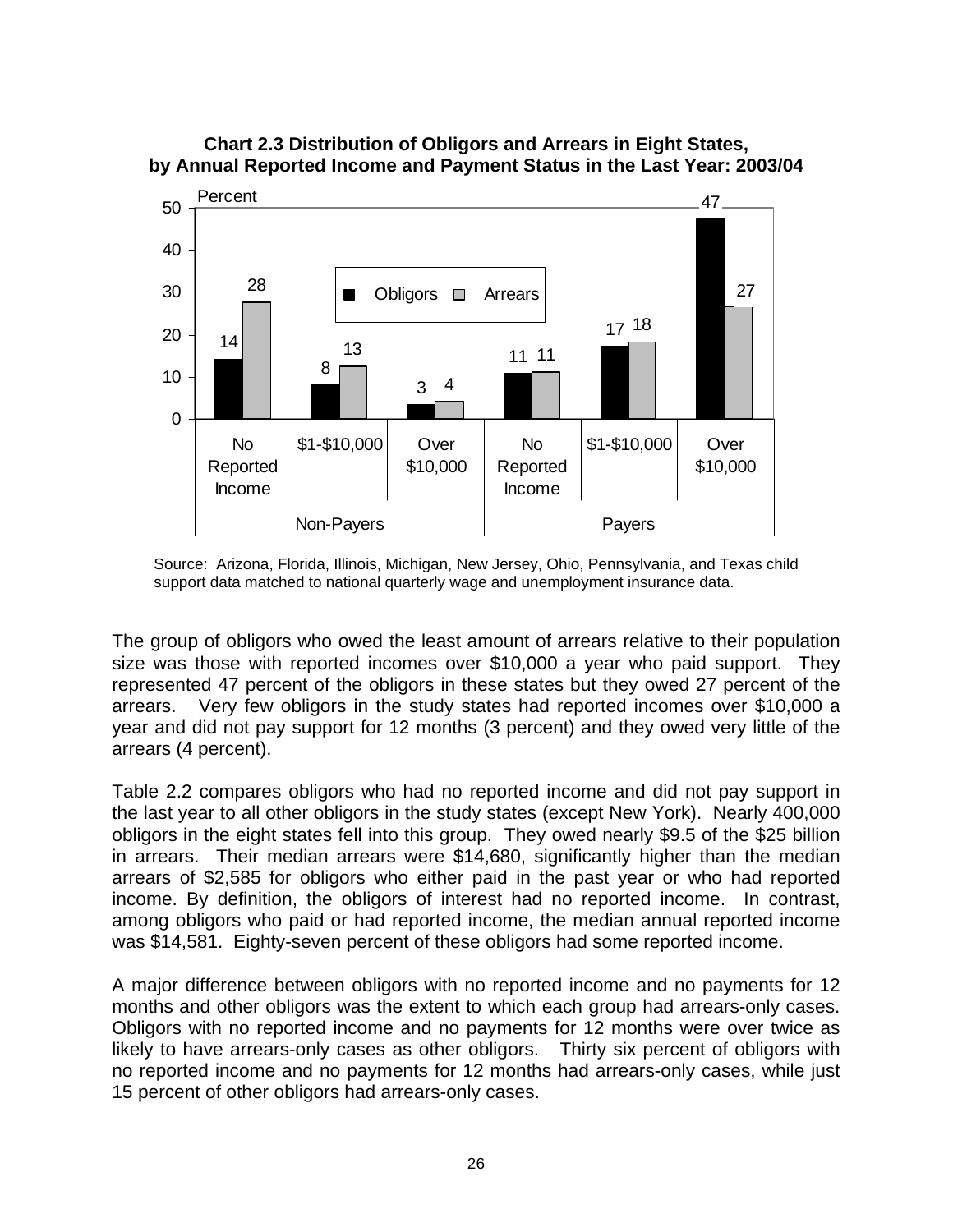|                                                  | <b>All Other</b><br><b>Obligors</b> | <b>Obligors with</b><br><b>No Reported</b><br>Income and No<br><b>Payments for</b><br>12 months |
|--------------------------------------------------|-------------------------------------|-------------------------------------------------------------------------------------------------|
| <b>Number of Obligors</b>                        | 2,569,227                           | 397,296                                                                                         |
| % of obligors                                    | 87                                  | 13                                                                                              |
| <b>Total Arrears Owed (in billions)</b>          | \$25.0                              | \$9.5                                                                                           |
| % of total arrears                               | 72                                  | 28                                                                                              |
| Median amount of arrears owed                    | \$2,585                             | \$14,680                                                                                        |
| <b>Overall Median Annual Reported Income</b>     | \$14,581                            | \$0                                                                                             |
| % of Obligors with Reported Income               | 87                                  | $\Omega$                                                                                        |
| Percent of Obligors with a Current Support Order | 85                                  | 64                                                                                              |
| % with multiple orders                           | 12                                  | 13                                                                                              |
| Median Age of Oldest Current Support Order       | 5                                   | 6                                                                                               |
| <b>Median Monthly Current Support Order</b>      | \$277                               | \$175                                                                                           |
| <b>Percent of Obligors with:</b>                 |                                     |                                                                                                 |
| Instate ZIP code                                 | 74                                  | 65                                                                                              |
| Out of state ZIP code                            | 16                                  | 14                                                                                              |
| No ZIP code                                      | 9                                   | 20                                                                                              |
| At least one interstate case                     | 14                                  | 15                                                                                              |

#### <span id="page-34-0"></span>**Table 2.2 Characteristics of Obligors in Eight States, by Whether They Had no Reported Income in the Past Six Quarters and Made no Payments in the Last 12 Months versus All Other Obligors: 2003/04**

 Source: Arizona, Florida, Illinois, Michigan, New Jersey, Ohio, Pennsylvania, and Texas child support data matched to national quarterly wage and unemployment insurance data

Among obligors with a current support order, the median current support order for obligors with no reported income and no payments for 12 months was \$175 per month, which was about \$100 lower than the median current support order for other obligors. The median number of years with a current support order was 6 years among current support obligors who did not have reported income and did not pay for 12 months, but it was 5 years among other obligors. Both groups were about equally likely to have multiple current support orders, given that the obligor had at least one order for current support.

Another difference between obligors with no reported income and no payments for 12 months and other obligors was the extent to which each group did not have a ZIP code on record with the child support program. Twenty percent of the obligors with no reported income and no payments for 12 months did not have a ZIP code on record, while 9 percent of other obligors did not have a ZIP code on record. In contrast to the large differences in ZIP codes, obligors with no reported income and no payments for 12 months were only slightly more likely as other obligors to have an interstate case.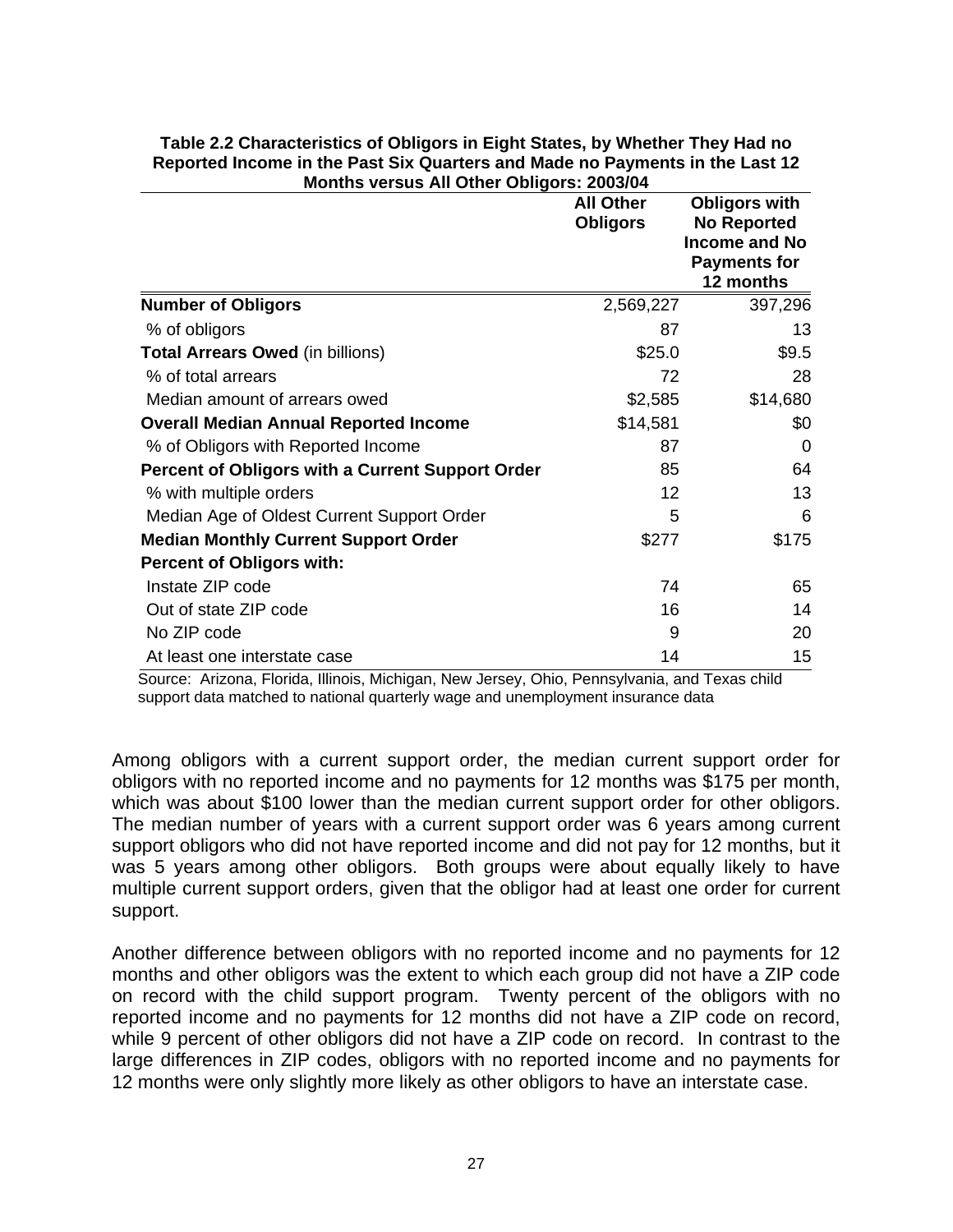#### <span id="page-35-0"></span>**C. Obligors with Arrears-Only Cases Owed a Disproportionate Share of Arrears**

Obligors with arrears-only cases tended to owe a disproportionate share of arrears. When we examined obligors collectively for eight of the study states, we find that 22 percent of the obligors had arrears-only cases and they owed 29 percent of the states' arrears.<sup>[31](#page-35-1)</sup> However, as chart 2.4 shows, the percent of obligors with arrears-only cases varied among the eight study states and this group did not always owe a disproportionate share of arrears.

Two states – Michigan and New York – had the highest percent of obligors with arrearsonly cases. Twenty six percent of the obligors in each of these states had arrears-only cases. In Michigan, these obligors owed a disproportionate share of arrears, while in New York they did not. Illinois was not far behind these two states; 24 percent of their obligors had arrears-only cases and they owed 29 percent of the state's arrears.

Ohio had the lowest percentage of obligors who had arrears-only cases; 11 percent of their obligors had arrears-only cases and they owed 20 percent of Ohio's arrears. Three other states – Arizona, New Jersey, and Pennsylvania -- had relatively low percentages of obligors with arrears-only cases (14-15 percent). In Arizona and New Jersey, arrears-only obligors owed slightly more arrears than their share of the obligor population. In contrast, arrears-only obligors in Pennsylvania represented 15 percent of the obligor population, but they owed 21 percent of the arrears in this state.



**Chart 2.4 Percent of Obligors with Arrears-Only Cases and the Percent of Total Arrears they Owed, Overall and by State: 2003/04** 

Source: Data from child support programs from states listed above.

One factor that may influence the percent of obligors who have arrears-only cases in a state is a state's law regarding the age of emancipation. All of the study states, except New Jersey, have state laws that indicate a specific age upon which current support

<span id="page-35-1"></span> $\overline{a}$ <sup>31</sup> Florida is not examined here because the data the Urban Institute received from Florida did not indicate which obligors had current support orders.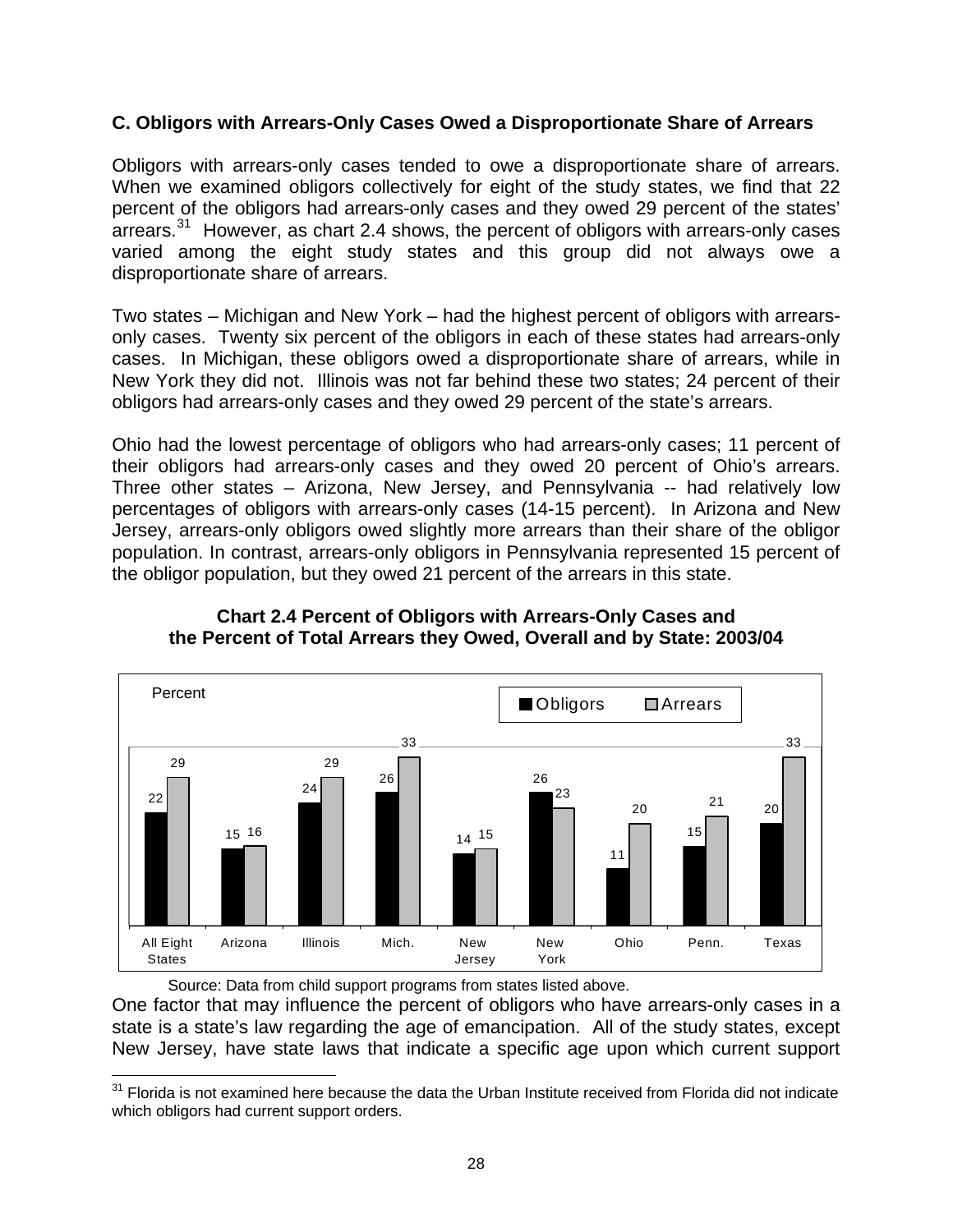orders terminate unless otherwise stated in the order. $32$  Several of the study states have laws that terminate orders once the youngest child turns 18 (Illinois, Michigan, and Texas). Ohio terminates current support orders when the youngest child turns 19. Arizona terminates orders once the youngest child turns 19 or finishes high school, whichever comes first. New York is the only study state that terminates orders when the youngest child turns 21. New Jersey does not have a legal age of emancipation. In this state, emancipation is determined by the court on a case-by-base basis. A termination order is required to end an obligation; otherwise, arrears will continue to accrue regardless of the child's age.

# **D. Obligors with Older Orders Owed a Disproportionate Share of Arrears**

Obligors who have orders that were established at least 10 years ago owe a disproportionate share of arrears. In the nine study states, obligors who had their order established at least 10 years ago owed 48 percent of the states' arrears, yet they represented 26 percent of the obligors in these states. The opposite was true, however, among obligors whose orders were established less than 5 years ago. These obligors owed 20 percent of the arrears in these states, but they represented 41 percent of the obligors in these states.



**Chart 2.5 Distribution of Obligors and their Arrears in Nine States, By the Age of their Oldest Order: 2003/04** 

Source: Data are from the nine study states.

Chart 2.6 shows that the percent of obligors who had an order for at least 15 years and the percent of arrears they owed varied among the nine study states. Michigan had the largest share of obligors with older orders; 23 percent of Michigan's obligors had orders

<span id="page-36-0"></span> $\overline{a}$  $32$  State laws regarding the age of emancipation are from the Federal Office of Child Support Enforcement, Intergovernmental Referral Guide.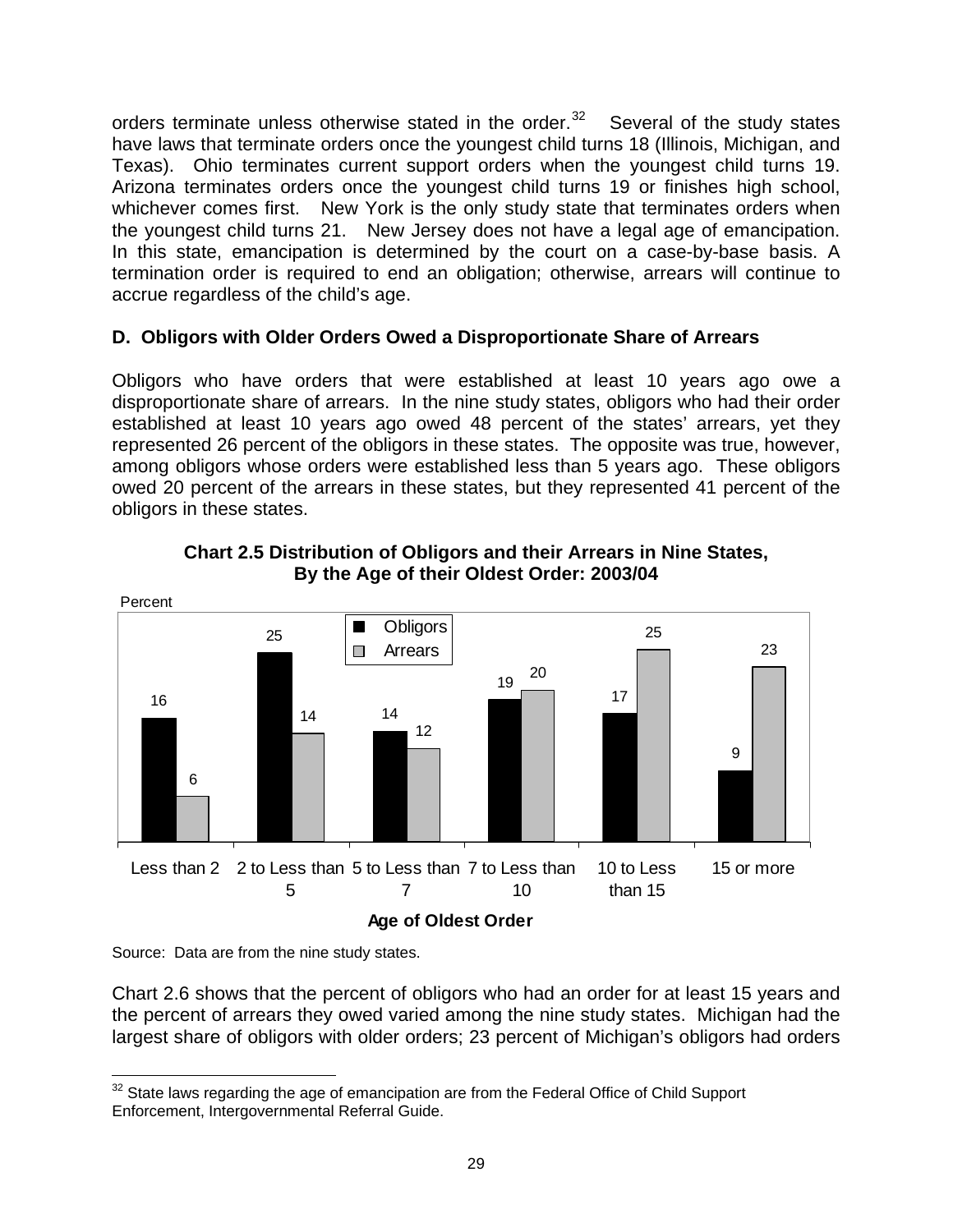established at least 15 years ago. These obligors owed nearly half (47 percent) of all arrears in Michigan. Illinois, New York, and Ohio each had about one-tenth of their obligors with orders established at least 15 years ago. In each of these states, obligors with orders over 15 years old owed between 18 and 25 percent of the arrears in these states. Arizona and Florida reported few obligors (3-4 percent) who had orders established over 15 years ago. $33$  These obligors owed between 5 and 7 percent of the arrears in these states.



#### **Chart 2.6 Percent of Obligors with Orders Established at least Fifteen Years Ago and their Share of Arrears, by State: 2003/04**

Source: State child support programs for states listed above.

 $\overline{a}$ 

<span id="page-37-0"></span> $33$  Obligors with no order establishment date were excluded when determining the distribution of obligors and arrears by the age of their order. Both Arizona and Florida had higher rates of obligors who had no order establishment dates in the data sent to the Urban Institute. Since it is likely that older orders are more likely than younger orders to be missing, our figures may under-represent the proportion of orders that are older in these states.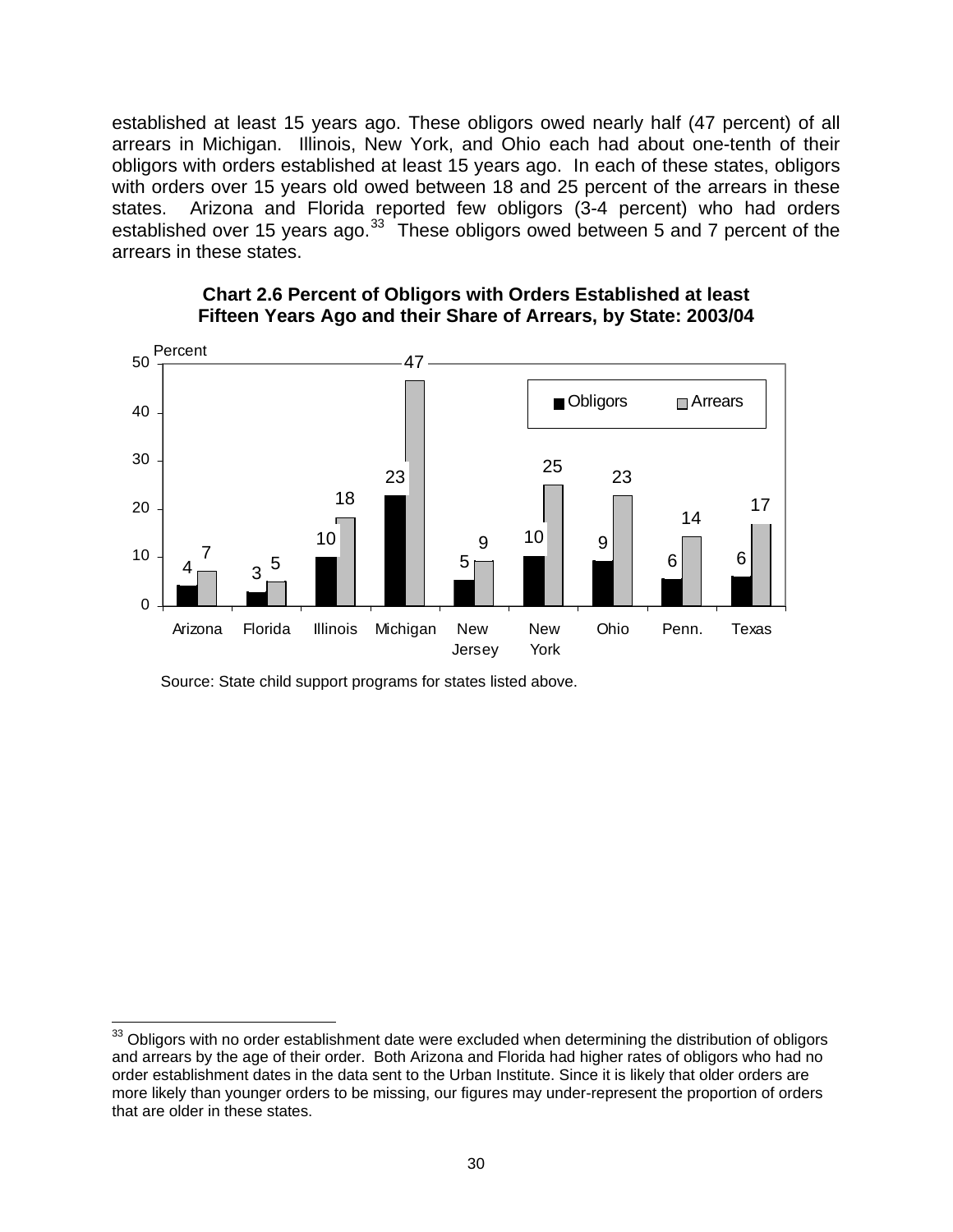#### **E. Obligors with Multiple Current Support Orders Owed a Disproportionate Share of Arrears**

A relatively small percent of obligors with a current support order had multiple current support orders in the seven study states examined, but they owed a disproportionate share of arrears held by current support obligors.<sup>[34](#page-38-0)</sup> Specifically, chart 2.7 shows that 12 percent of the obligors with a current support order in the seven states examined had multiple current support orders, but they owed a quarter of all arrears held by current support obligors in these states.



**Chart 2.7 Distribution of Current Support Obligors and Their Arrears in Seven States, by Whether or Not They Had Multiple Current Support Orders: 2003/04** 

Source: Data are from Arizona, Illinois, New Jersey, New York, Ohio, Pennsylvania, and Texas.

Chart 2.8 shows the percent of obligors who had multiple orders for current support and the percent of arrears they owed, among obligors with a current support obligation, for each state. Three states – Illinois, New Jersey, and Ohio – had the highest percent of current support obligors with multiple current support orders; 15 percent of the current support obligors in these states had multiple current support orders. Furthermore, they owed about a third (32 to 35 percent) of the arrears owed by obligors with a current support order. In other words, they owed more than twice as much arrears as they represented in these states. Arizona had the lowest percent of current support obligors with multiple orders; just 8 percent of their current support obligors had multiple current support orders. Nonetheless, they owed 19 percent of the arrears owed by current support obligors, or double their share of the obligor population.

 $\overline{a}$ 

<span id="page-38-0"></span> $34$  Florida and Michigan are excluded from the multiple order analysis because they didn't provide information on the number of current support orders that obligors had.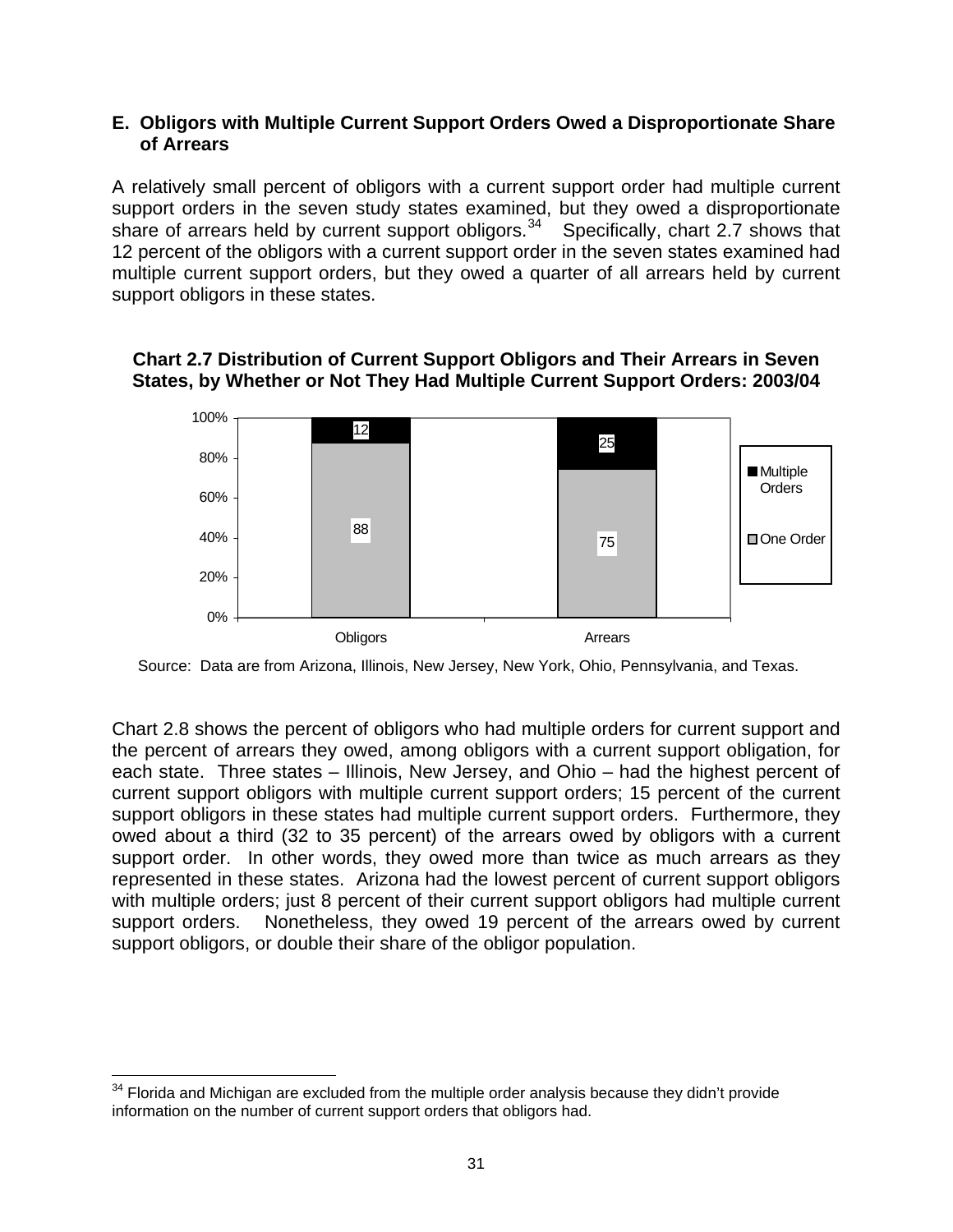

**Chart 2.8 Percent of Obligors with Multiple Current Support Orders and the Percent of Arrears they Owed Among All Current Support Obligors, by State: 2003/04** 

Source: Child support programs from states listed above.

Another approach to examining the differences in arrears owed by obligors with multiple current support orders compared to obligors with one current support order is to consider the median amount of arrears owed by these obligors. Table 2.3 shows the median amount of arrears owed in each state by these two groups of obligors. In Arizona, the median amount of arrears for obligors with multiple current support orders was \$41,365, four times the median arrears owed by obligors with one current support order. Similarly, in Illinois, the median amount of arrears owed by obligors with multiple current support orders was 4.6 times the amount owed by obligors with one order. In Ohio and New Jersey, the median amount of arrears owed by obligors with multiple support orders exceeded ten times the amount owed by obligors with one current support order. In New York and Pennsylvania, the two states with the lowest median arrears for obligors with one order, obligors with multiple orders owed over 9 times the median arrears owed by obligors with one order.

### **Table 2.3 Median Arrears Owed by Obligors with One Current Support Order and Multiple Current Support Orders, by State: 2003/04**

| <b>Obligors with:</b>                                  | Arizona                                                     | <b>Illinois</b> | Ohio | <b>New</b><br><b>Jersey</b> | <b>New</b><br>York | Penn. Texas   |
|--------------------------------------------------------|-------------------------------------------------------------|-----------------|------|-----------------------------|--------------------|---------------|
| <b>One Current Support Order</b>                       | \$10,106                                                    | \$2.666         |      | \$672 \$1,110 \$506         |                    | \$624 \$6.659 |
| <b>Multiple Current Support Orders</b>                 | \$41,365 \$12,257 \$7,810 \$14,233 \$4,805 \$6,116 \$19,387 |                 |      |                             |                    |               |
| Source: Child support programs for states listed above |                                                             |                 |      |                             |                    |               |

Source: Child support programs for states listed above.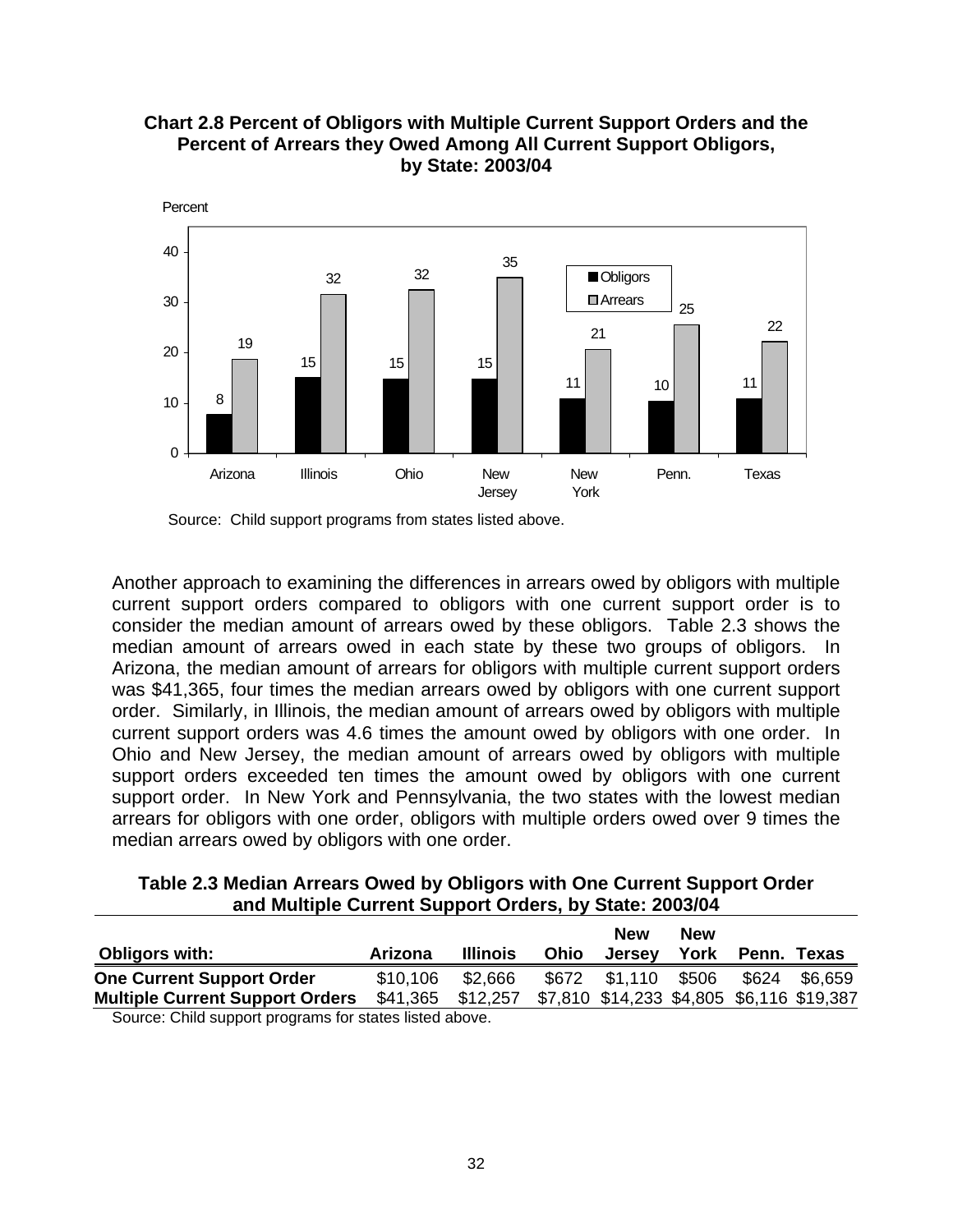## **F. Obligors who had Orders that Represented Fifty Percent or More of their Reported Income Owed a Disproportionate Share of Arrears**

Two groups of current support obligors tend to owe a much larger share of arrears than they represent in the obligor population – those with no reported income and those with reported income but their current support orders represent more than 50 percent of their reported income. Chart 2.9 shows that 22 percent of current support obligors did not have reported income and they owed 39 percent of the arrears owed by current support

#### **Chart 2.9 Distribution of Current Support Obligors and their Arrears in Eight States, by the Percent of Reported Income that they are Expected to Pay toward Current Support: 2003/04**



Source: Arizona, Illinois, Michigan, New Jersey, New York, Ohio, Pennsylvania, and Texas child support data matched to national quarterly wage and unemployment insurance data.

obligors.[35](#page-40-0) Seventeen percent of current support obligors in eight study states had reported income, but their current support orders represented 50 percent or more of their reported income.<sup>[36](#page-40-1)</sup> These obligors owed 28 percent of the arrears owed by current support obligors.

Chart 2.9 also shows, however, that most obligors with a current support order have reported income and their orders represent less than half of their reported income. Sixty one percent of the obligors with current support orders in eight of the study states had reported income and their current support order represented less than 50 percent of their reported income. These obligors owed a much smaller share of the arrears owed

<span id="page-40-0"></span> $\overline{a}$  $35$  These percentage figures are slightly lower than we saw in chart 2.1, which examined all obligors and all arrears by reported income. This chart examines current support obligors and the arrears that they owed.

<span id="page-40-1"></span> $36$  Florida is not included in this analysis because they did not include order amounts in their data file.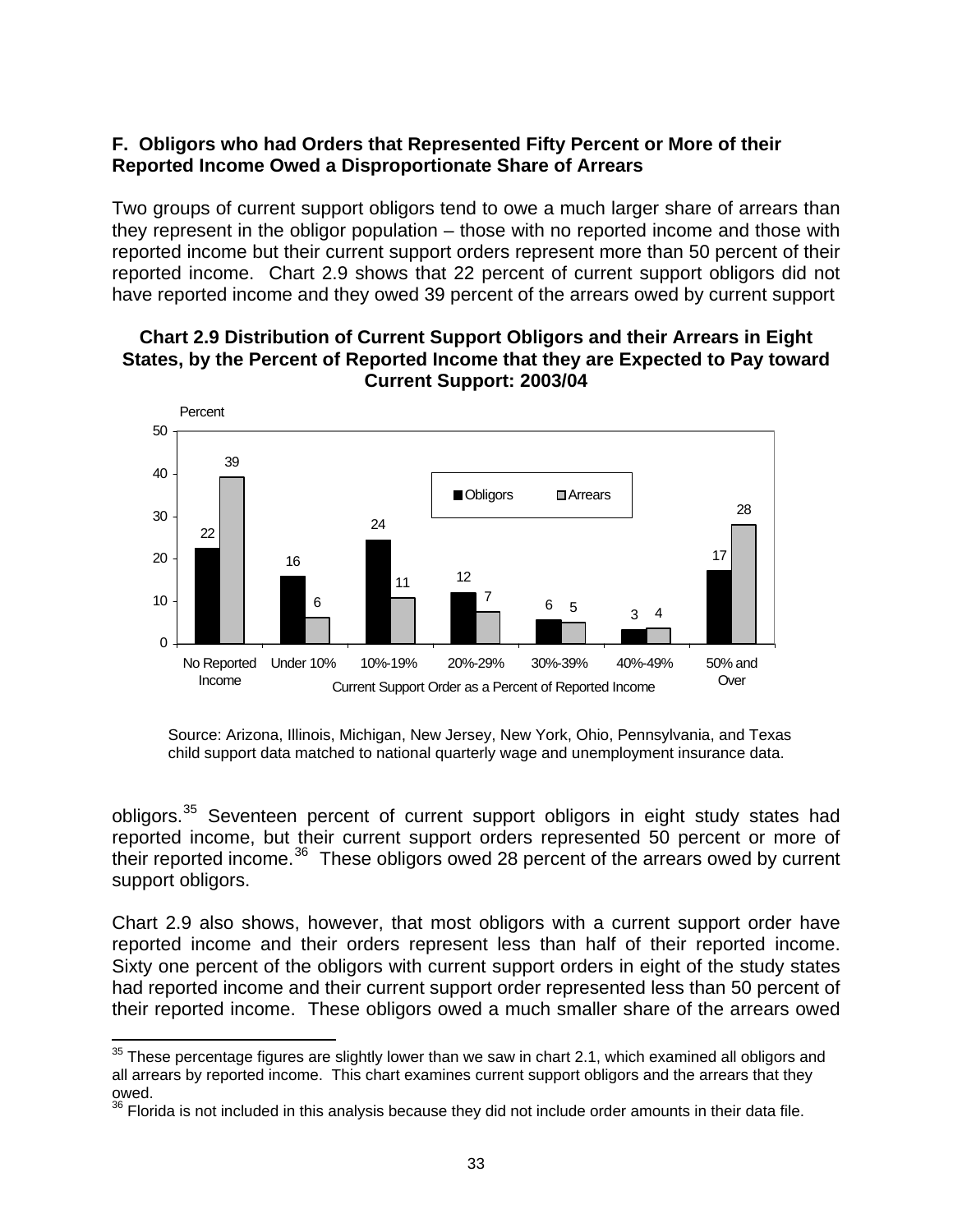by current support obligors (33 percent) than they represented in the current support obligor population.

### **G. Interstate Cases, Out-of-State Cases, and Obligors Without a ZIP Code Owed a Disproportionate Share of Arrears**

Most of the study states included an interstate case identifier that indicated whether a case was a responding interstate case, an initiating interstate case, or a non-interstate case. Additionally, most of the states included the obligor's ZIP code. We used these ZIP codes to identify whether an obligor lived in-state or out-of-state. A number of obligors in each state had no valid ZIP code on record. Chart 2.10 shows the overall percent of obligors and arrears in six of the study states, by whether the obligors had a responding case<sup>[37](#page-41-0)</sup>, an initiating case, an out-of-state ZIP code (no interstate case), an in-state ZIP code (no interstate case), or no ZIP code (no interstate case). $38$  These five categories were created so that they would be mutually exclusive and thus sum to 100 percent.



#### **Chart 2.10 Percent of Obligors and Arrears in Six States, by Interstate and ZIP Code Status: 2003/04**

Source: Child support data from Florida, Michigan, New Jersey, Ohio, Pennsylvania, and Texas.

 $\overline{a}$ 

In the six study states examined, 68 percent of the obligors had a valid in-state ZIP code and did not have an interstate case (see Chart 2.10). These obligors owed 60 percent of the arrears. This is the only group of obligors in Chart 2.10 that owed a

<span id="page-41-0"></span> $37$  A small number of obligors held both a receiving case and an initiating case. These obligors and their total arrears are included in both of these two groups.

<span id="page-41-1"></span><sup>&</sup>lt;sup>38</sup> Arizona, Illinois, and New York are excluded from this chart. As noted elsewhere, Arizona's arrears for responding cases were not complete. Illinois did not send data on obligors without ZIP codes. New York did not send an interstate variable.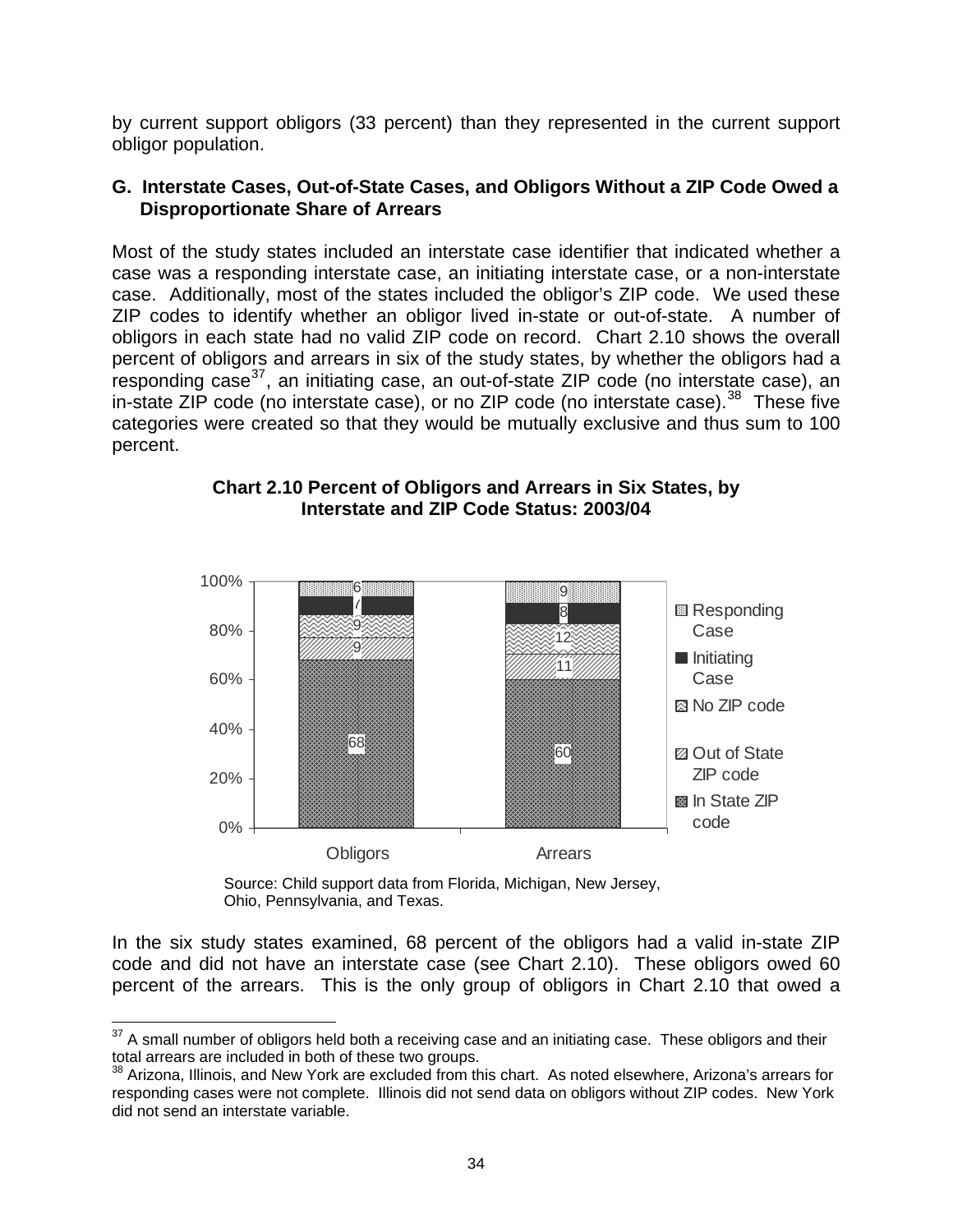smaller share of arrears than they represented in the obligor population. The other 32 percent of obligors, who owed 40 percent of the arrears, were fairly equally distributed among responding interstate cases (6 percent), initiating interstate cases (7 percent), obligors with out-of-state ZIP codes but no interstate case (9 percent), and obligors with no interstate case and no valid ZIP code on record (9 percent). Each of these latter groups of obligors owed a larger share of the arrears than their share of the obligor population.

The percent of obligors with an interstate case varied among the study states.<sup>[39](#page-42-0)</sup> Arizona had the highest percent of obligors with an interstate case; 32 percent of their obligors had an interstate case. Arizona did not include arrears owed on responding cases in the data provided for this study and thus the arrears column in chart 2.11 for Arizona is blank. The other state with a large percent of obligors with an interstate case was Florida; 26 percent of their obligors had an interstate case and they owed 32 percent of Florida's arrears. In contrast to these two states, another state with a high degree of migration – Texas -- had a much smaller percent of obligors with an interstate case. Just 12 percent of Texas' obligors had an interstate case and they owed 17 percent of the arrears in Texas. Illinois, New Jersey and Pennsylvania all had higher percentages of obligors with an interstate case than Texas. In Pennsylvania, 15 percent of the obligors had an interstate case, but they owed 27 percent of the arrears. Michigan and Ohio had the lowest percentages of obligors with interstate cases; 8 and 9 percent of their obligors had an interstate case in these states, respectively. Michigan and Ohio differed, however, in the percent of arrears owed by obligors with an interstate case. In Michigan, these obligors owed 9 percent of the arrears, while, in Ohio, they owed 16 percent of the arrears.



**Chart 2.11 Percent of Obligors with at Least One Interstate Case and the Percent of Total Arrears that they Owed, by State: 2003/04** 

Source: Child support programs from states listed above.

<span id="page-42-0"></span> $\overline{a}$  $39$  As noted elsewhere, New York did not send an interstate variable and thus is not included in Chart 2.11.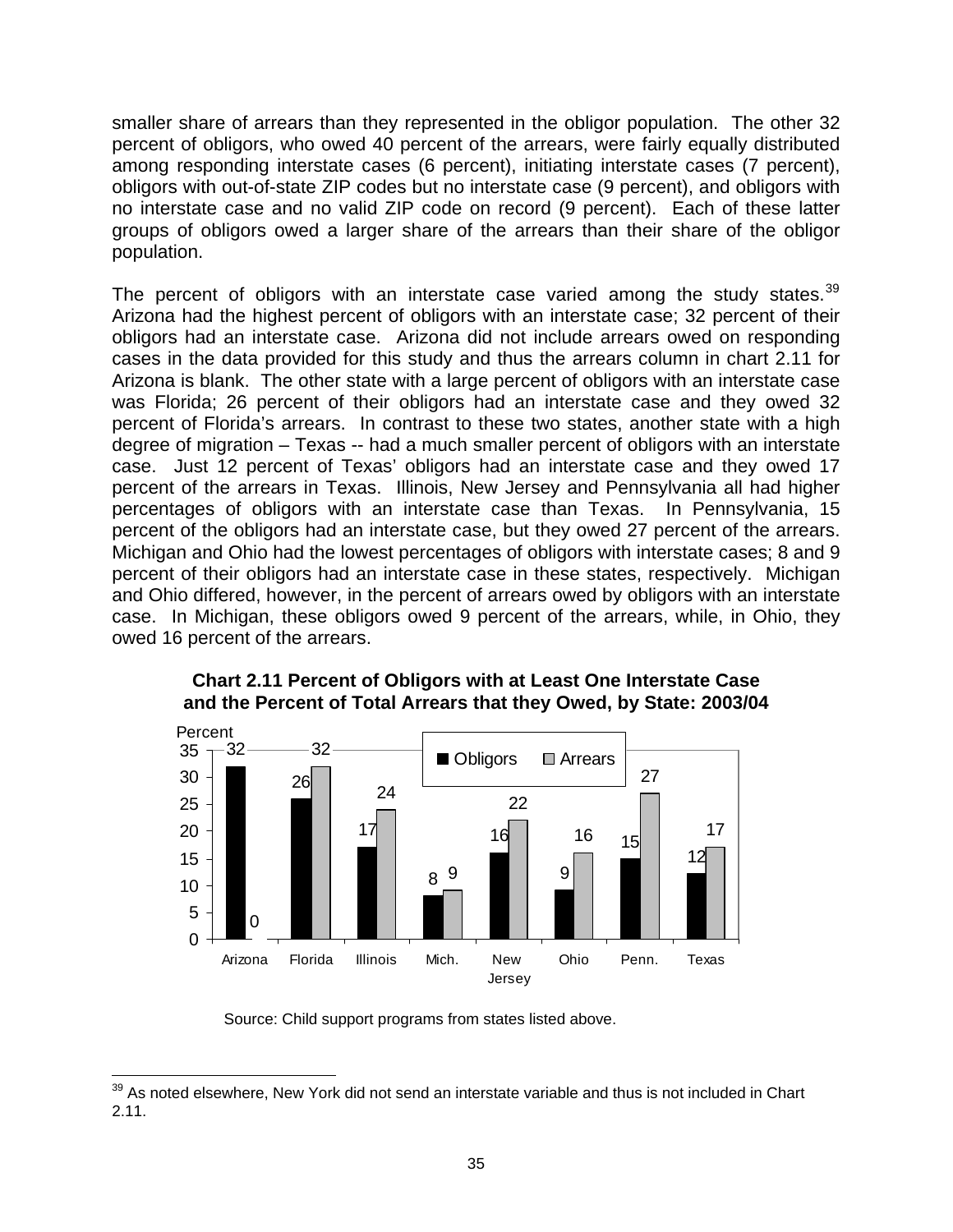The percent of obligors with no ZIP code on record also varied among the states.<sup>[40](#page-43-0)</sup> Chart 2.12 shows that Arizona, Florida and Texas had the highest percentages of obligors with no ZIP code on record. These figures ranged from 12 percent to 17 percent. Michigan had the smallest percent of obligors without a ZIP code, with 4 percent of its obligors without a ZIP code. New Jersey, Ohio, and Pennsylvania had





Source: Child support programs from states listed above.

 $\overline{a}$ 

between 6 and 8 percent of obligors without a ZIP code. Pennsylvania had a relatively small percentage of obligors without a ZIP code, but these obligors owed twice as much arrears as their share of the obligor population. New Jersey had a similar situation  $-7$ percent of their obligors did not have a ZIP code and they owed 13 percent of the state's arrears.

Table 2.4 shows that, in every state except Florida, the group of obligors with the lowest median arrears was those with no interstate case and an in-state ZIP code. This reinforces the common perception among child support professionals that non-interstate cases that have an in-state ZIP code are easier to collect from than out-of-state cases or interstate cases.

In most of the study states, the median arrears owed among obligors with no ZIP code (and no interstate case) were just as high if not higher than the median arrears owed among obligors with an interstate case. In contrast, the median arrears owed among obligors with an out-of-state ZIP code (and no interstate case) tended to be lower than the median arrears owed among obligors with an interstate case.

<span id="page-43-0"></span><sup>&</sup>lt;sup>40</sup> Illinois's data did not include obligors with no ZIP code on record. Thus, Illinois is excluded from this part of the analysis.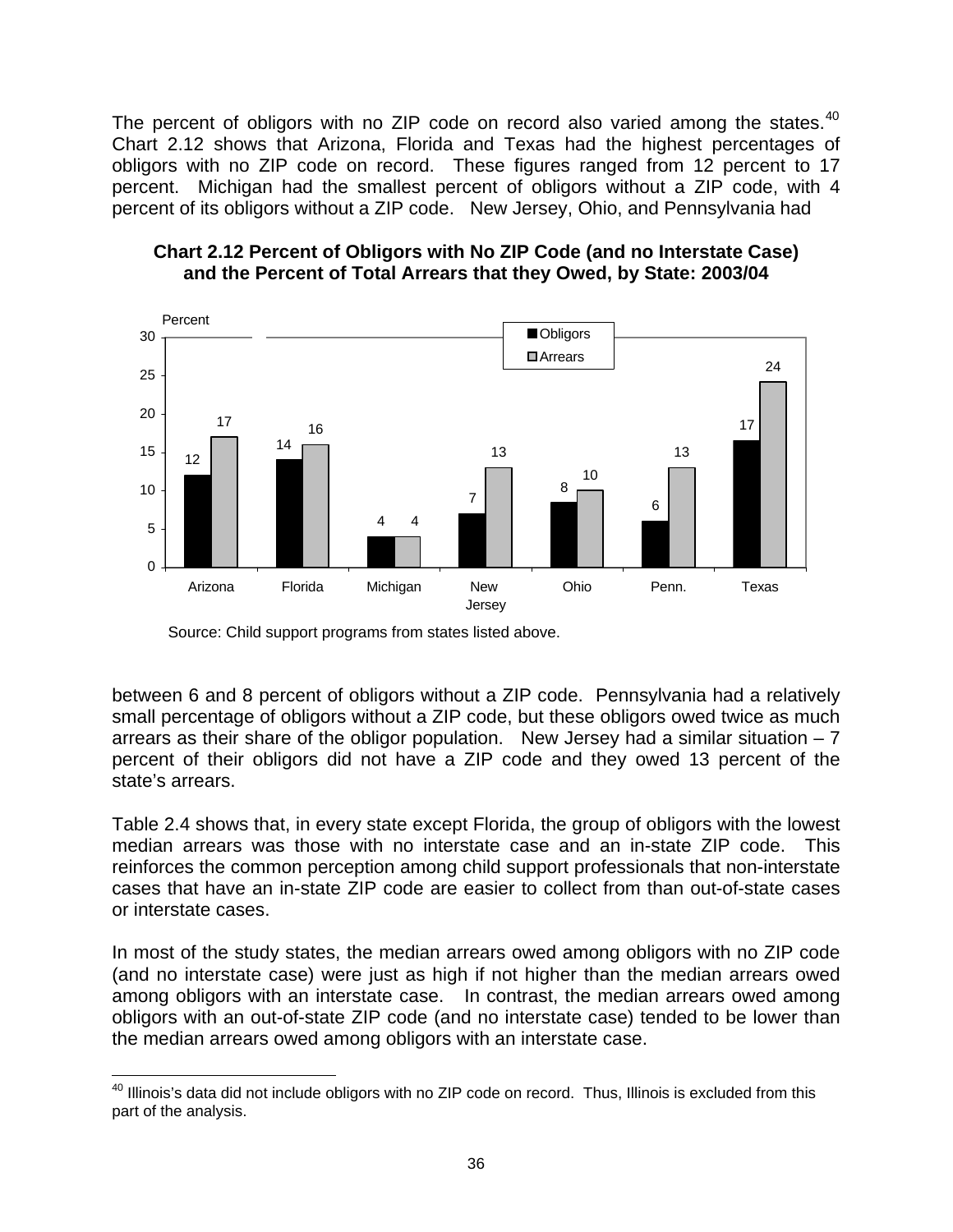|                                 |                 |         |           |                  | <b>New</b>                       |         |         |                  |
|---------------------------------|-----------------|---------|-----------|------------------|----------------------------------|---------|---------|------------------|
| Obligor has:                    | Arizona Florida |         | Illinois  | Mich.            | <b>Jersey</b>                    | Ohio    | Penn.   | Texas            |
| <b>An Interstate Case</b>       |                 |         |           |                  |                                  |         |         |                  |
| Initiating                      | \$12.973        | \$4,200 | \$8,815   | \$9,704          | \$5,944                          | \$7,023 |         | \$4,106 \$12,400 |
| Responding                      | NA.             | \$7,357 |           | \$8,683 \$12,109 | \$4,452 \$7,350 \$5,006 \$12,973 |         |         |                  |
| No Interstate Case, but has an: |                 |         |           |                  |                                  |         |         |                  |
| In State ZIP Code               | \$10,237        | \$4,551 | \$3,338   | \$3,810          | \$1,214                          | \$1,026 | \$663   | \$4,791          |
| Out of State ZIP Code           | \$11,551        | \$5,480 | \$6,857   | \$9,012          | \$3,855                          | \$2,861 | \$1,106 | \$7,539          |
| No ZIP code                     | \$19,917        | \$7,127 | <b>NA</b> |                  | \$4,369 \$10,609                 | \$3,399 |         | \$6,093 \$12,956 |

## **Table 2.4 Median Arrears for Obligors with an Interstate Case and by Type of ZIP Code on Record, by State: 2003/04**

Source: Child support programs from states listed above.

Note: NA means not available.

 $\overline{a}$ 

### **H. Orders Established at Least One Year Before or After the IV-D Case was Opened Owed a Disproportionate Share of Arrears**

Obligors who had their IV-D case opened at least a year before or after their order was established owed a disproportionate share of arrears. In the five study states with sufficient information to examine this issue, 10 percent of the obligors had an order for at least a year prior to the opening of their IV-D case, but they owed 19 percent of the arrears in these states.<sup>[41](#page-44-0)</sup> In other words, these obligors owed nearly twice as much arrears as they represented in the obligor population. As noted above, these obligors are thought to generally represent the cases where the custodial parent came to the IV-D program because they were unable to collect child support on their own.

Obligors who had their order established at least a year after their IV-D case was opened represented 45 percent of the obligors in these states and they owed half of the arrears in these states. Thus, these obligors owed more arrears than they represented in the obligor population, but the difference was not nearly as severe as those who had their orders established at least a year prior to the opening of their IV-D case.

The final group of obligors – those who had their IV-D case opened within 12 months of the order establishment date – represented 46 percent of the obligors in the five study states, but they owed 31 percent of the arrears in these states. Thus, this group of obligors had the lowest share of arrears relative to their share of the obligor population.

<span id="page-44-0"></span><sup>&</sup>lt;sup>41</sup> Only Arizona, New Jersey, New York, Pennsylvania and Texas provided data on case opening date and order establishment date. In these calculations, obligors without both of these figures were excluded.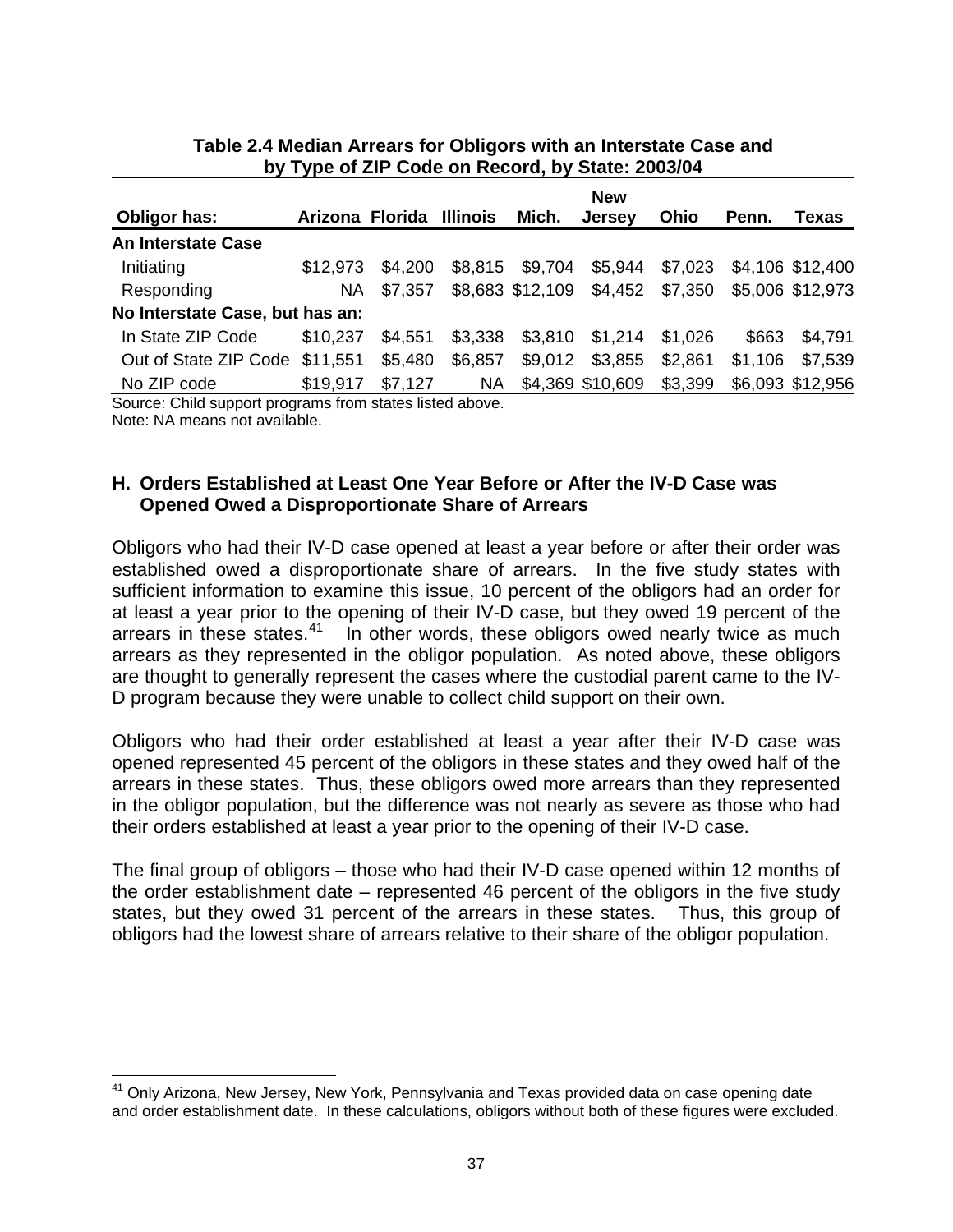

**Chart 2.13 Percent of Overall Arrears and Obligors in Five States, by When the Obligor's First Order Was Established Relative to the IV-D Case Being Opened: 2003/04** 

Source: Arizona, New Jersey, New York, Pennsylvania, and Texas child support programs.

We find considerable variation among the five states in the percent of obligors who had their first order established within one year of opening their IV-D case. In Pennsylvania, 70 percent of the obligors had their first order established within a year of opening their IV-D case. Thus, according to this criterion, Pennsylvania had the "easiest" caseload among the five states. The other four states had between 35 and 41 percent of their obligors in this category.

We also find considerable variation in the percent of obligors who had their order established at least a year before their IV-D case was opened. Arizona and Texas had about twice as many obligors in this category than New Jersey, New York, or Pennsylvania. Seventeen and fifteen percent of the obligors in Arizona and Texas, respectively, had their orders established at least one year before their IV-D case was opened, while in New Jersey, New York, and Pennsylvania, 5 to 7 percent of obligors had their orders established at least one year before their IV-D case was opened.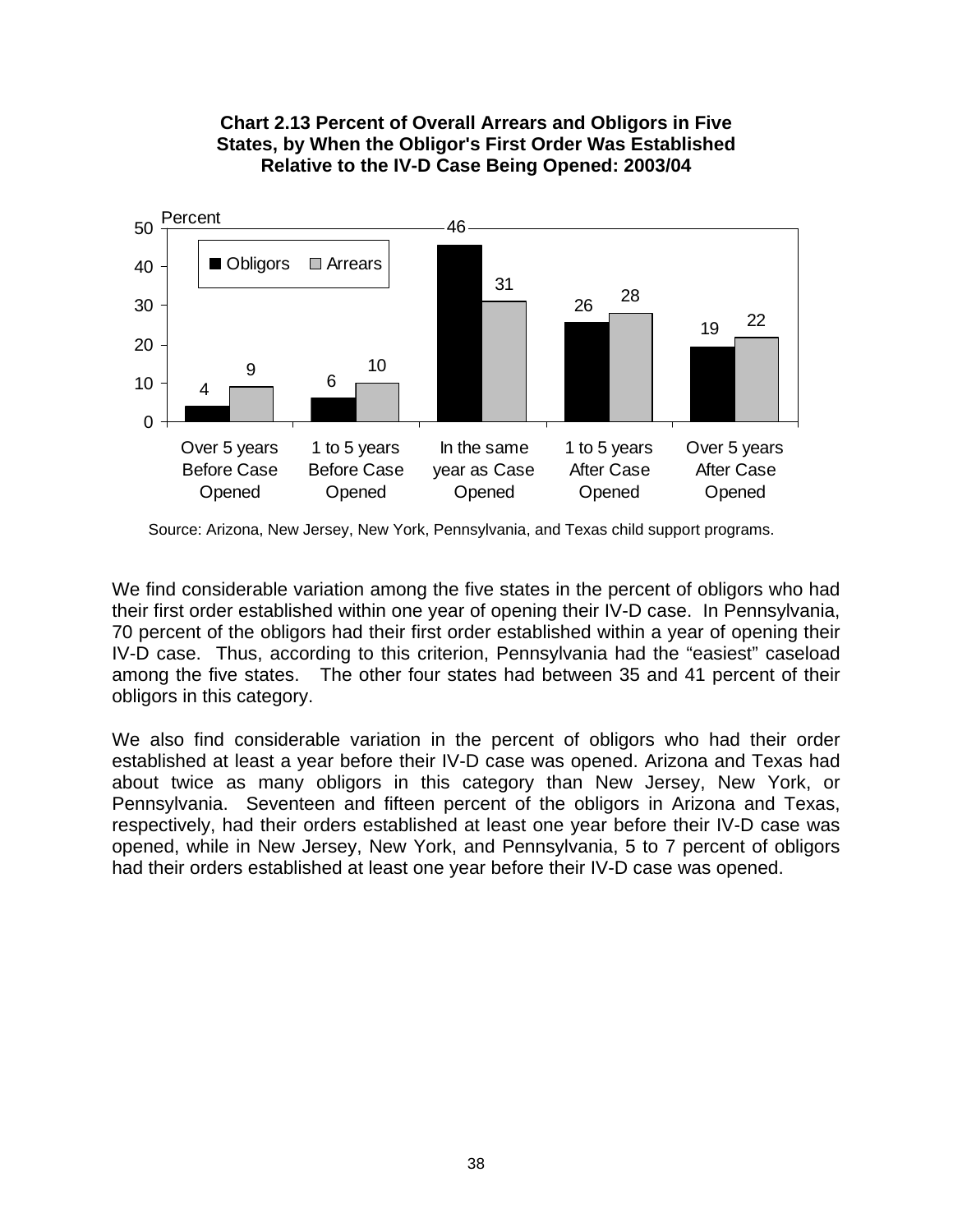

**Chart 2.14 Distribution of Obligors by When their First Order was Established Relative to their IV-D Case Being Opened, by State: 2003/04** 

Table 2.5 shows that, in all five states, obligors who had their order established and their IV-D case opened in the same year had considerably smaller median arrears than other groups examined. These figures ranged from \$772 in Pennsylvania to \$7,281 in Arizona. In contrast, obligors who had their orders established at least five years before their IV-D case was opened had the highest median arrears among the groups examined, except in Pennsylvania. These figures ranged from \$2,170 in Pennsylvania to \$25,565 in Texas. In Pennsylvania, obligors with orders that were established at least five years *after* their IV-D case was opened had the highest median arrears among the groups examined.

| Table 2.5 Median Arrears by When the Order was Established Relative to the |
|----------------------------------------------------------------------------|
| Opening of the IV-D Case, by State: 2003/04                                |

| Order was Established:                      | Arizona  | <b>New</b><br>Jersey | <b>New</b><br>York | Penn.                    | Texas    |
|---------------------------------------------|----------|----------------------|--------------------|--------------------------|----------|
| Over 5 years Before IV-D Case Opened        | \$25,121 |                      |                    | \$8,016 \$12,105 \$2,170 | \$25,565 |
| Within 1 to 5 years Before IV-D Case Opened | \$16,317 | \$6,928              | \$8,087            | \$2,842                  | \$13,949 |
| In the same year as IV-D Case Opened        | \$7,281  | \$875                | \$784              | \$772                    | \$5,197  |
| Within 1 to 5 years After IV-D Case Opened  | \$13,142 | \$2,476              | \$1,705            | \$1,857                  | \$9,318  |
| Over 5 years After IV-D Case Opened         | \$20,581 | \$7,009              | \$537              | \$4,834                  | \$13,193 |

Source: Child support programs from states listed above.

Source: Child support programs from states listed above.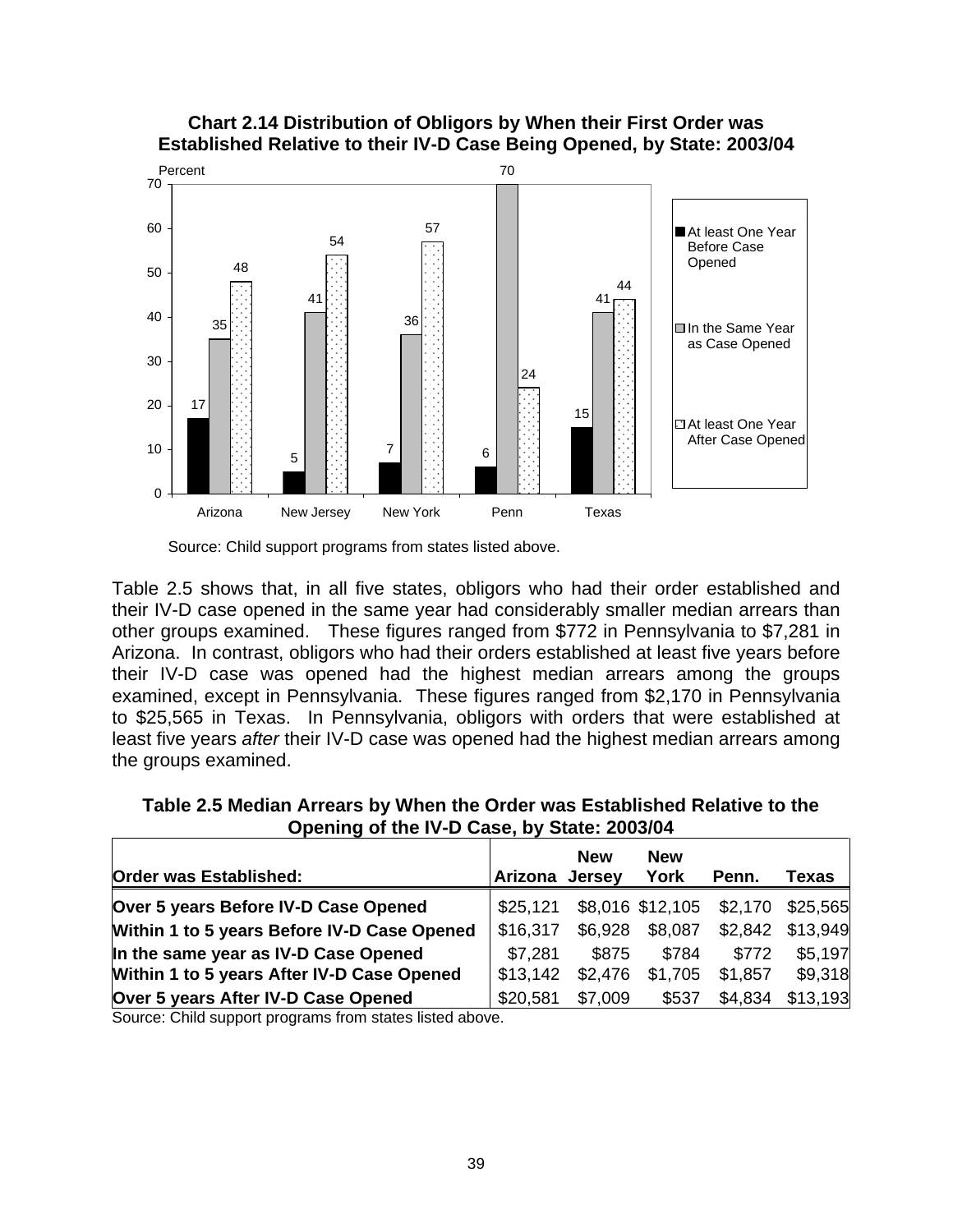### **CHAPTER 3: HOW COLLECTIBLE ARE ARREARS?**

We wanted to estimate the extent to which study states were likely to collect their existing arrears. We developed a simulation model to make these estimates. We ran the simulations for Arizona, Illinois, Michigan, New Jersey, Ohio, Pennsylvania, and Texas.<sup>[42](#page-47-0)</sup> Below we describe the assumptions used in the simulation and the simulation results.

We find that only 40 percent of the arrears that were owed at the time of data extraction are likely to be collected over 10 years. The seven study states examined held \$30 billion in arrears at the time the data were extracted. We estimate that \$12 billion of that will be collected in 10 years. Furthermore, we predict that arrears will grow in these seven states by 60 percent over 10 years, reaching \$48 billion in 2014. The reason we estimate that less than half of the arrears will be collected over 10 years is because so much of the arrears are owed by obligors with no or low reported income. It is very difficult to collect from obligors who have no or low reported income. Further, the amounts that tend to be collected from these obligors are relatively small compared to the amounts of arrears that are owed. Thus, this combination of traits – no or low reported income and high arrears – result in very low arrears payment rates.

We also find that assessing interest contributes to arrears growth. Study states that assess interest at 6 percent per year (i.e. Texas) will find that, 10 years later, their arrears will be about 40 percent higher than they would be if interest were not assessed. Similarly, if study states that do not assess interest begin to assess interest at 6 percent a year, their arrears will be about 40 percent higher in 10 years than they otherwise would.

# **A. Assumptions Used in the Simulation Models**

For Arizona, New Jersey and Pennsylvania, the first year of the simulation was 2004. For all other states, the first year of the simulation was FY 2003. We used actual data for the first year of the simulation. Results in years 2 through 10 were based on the actual data used in the first year and a set of assumptions about payment rates, payment growth, and order amounts described below. The simulation model classified obligors by reported income and whether or not they had a current support order in the first year. We used ten income groups<sup>[43](#page-47-1)</sup>; each was divided by whether the obligor had a current support order or was arrears-only. This classification scheme created 20 income-order groups.

### *Increase the Number of Obligors who Pay Support in Future Years*

We wanted the simulation model to incorporate improvements in collections over the 10-year period of the simulation. Thus, we assumed that 3 percent of the obligors who

<span id="page-47-0"></span> $\overline{a}$ <sup>42</sup> We were unable to run the simulation for Florida and New York because of insufficient data on current support orders and payment behavior, respectively.

<span id="page-47-1"></span> $43$  See table 3.1 for the ten income groups.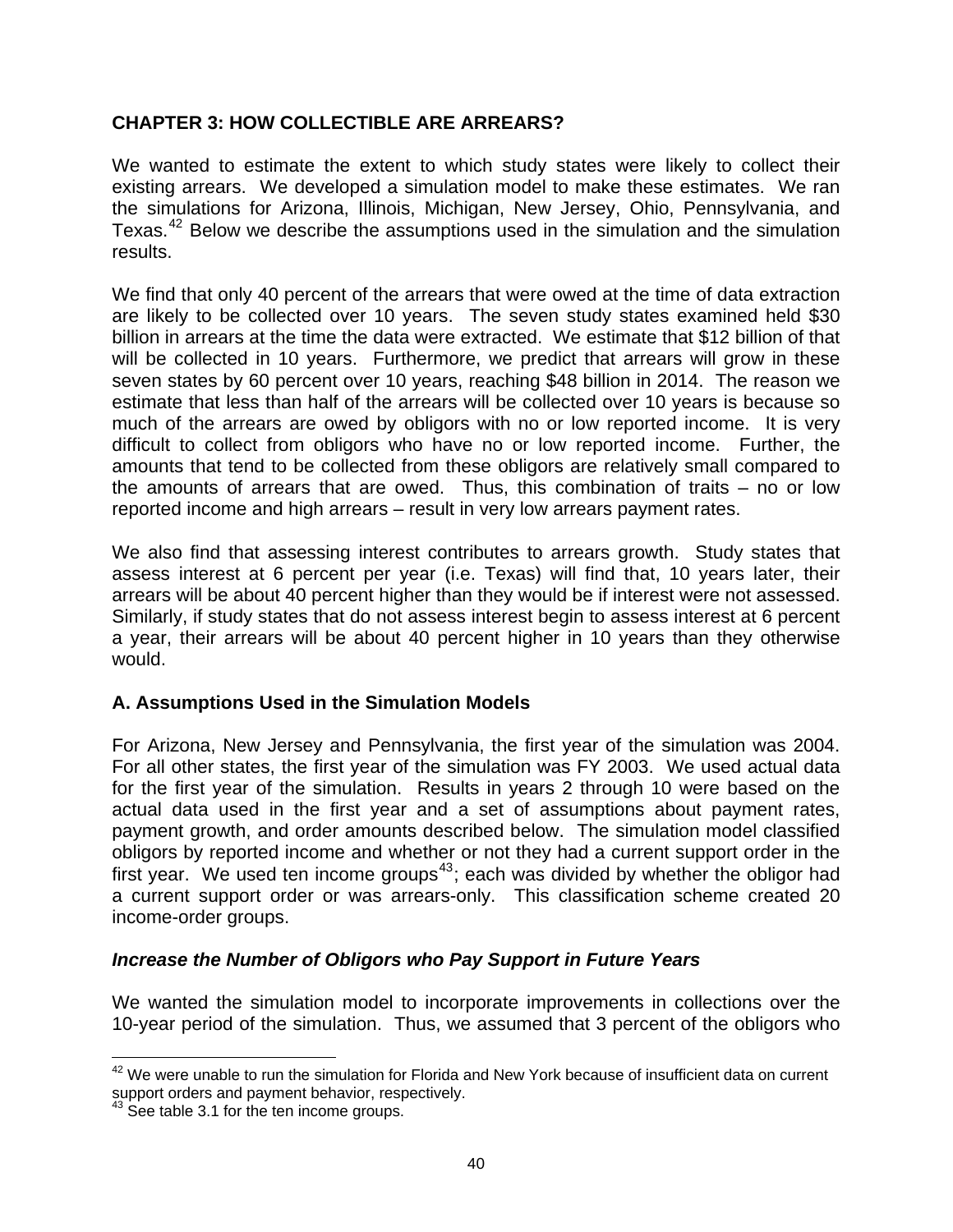did not pay support in the first year would become payers in each subsequent year. We selected non-payers randomly each year to become new payers. If a new payer had reported income over \$3,000 a year, we assumed that he would pay a percent of his reported income that was equivalent to the median percent paid among payers in his income-order group. If a new payer had reported income less than or equal to \$3,000 a year, we assumed that he would pay the median dollar amount paid by payers in his income-order group, even if this amount was greater than his reported income.

## *Increase the Amount Paid in Future Years*

We also wanted payment amounts to grow over time to reflect improvements in collections. As new and expanded enforcement tools become available, we anticipate that state IV-D programs will increase their current support and arrears collections per obligor. We incorporated collection increases into the simulation model in the following manner. If a payer's reported income was greater than \$3,000 a year, the amount that he would pay to child support as a percent of his reported income would increase by 2 percentage points per year until it hit the lowest of the following thresholds:

- 50 percent of reported income;
- 100 percent of the child support order (if the obligor does not have any arrears);
- 125 percent of the child support order (if the obligor has a current order and arrears).

Two exceptions to these guidelines were developed for obligors who had very high orders relative to their reported income or who paid more than would be expected given their reported income:

- If the current support order was greater than 50 percent of reported income, payments were capped at 100 percent of the current support order.
- If the obligor paid more than any one of the above thresholds in the first year, he continued to pay that amount throughout the simulation with no increases.

As an illustrative example, consider an obligor who had \$10,000 in reported income. He paid 20 percent of his reported income (or \$2,000) in current support in the first year of the simulation and paid nothing toward his arrears. Suppose also that his current support order was \$3,000 per year, which represented 30 percent of his reported income. If we assume that his reported income remained constant throughout the simulation period (this is the basic income assumption explained below), the simulation model would increase the amount of current support paid by this obligor from 20 percent of reported income to 22 percent of reported income during the first year of the simulation. Thus, in the first simulated year, the obligor would pay 22 percent of his reported income (\$2,200) towards current support; in the second simulated year he would pay 24 percent of his reported income (\$2,400), etc. In the fifth year of the simulation, this obligor would be paying 30 percent of his income (\$3,000), which is equal to his current support order. In the remaining years of the simulation, the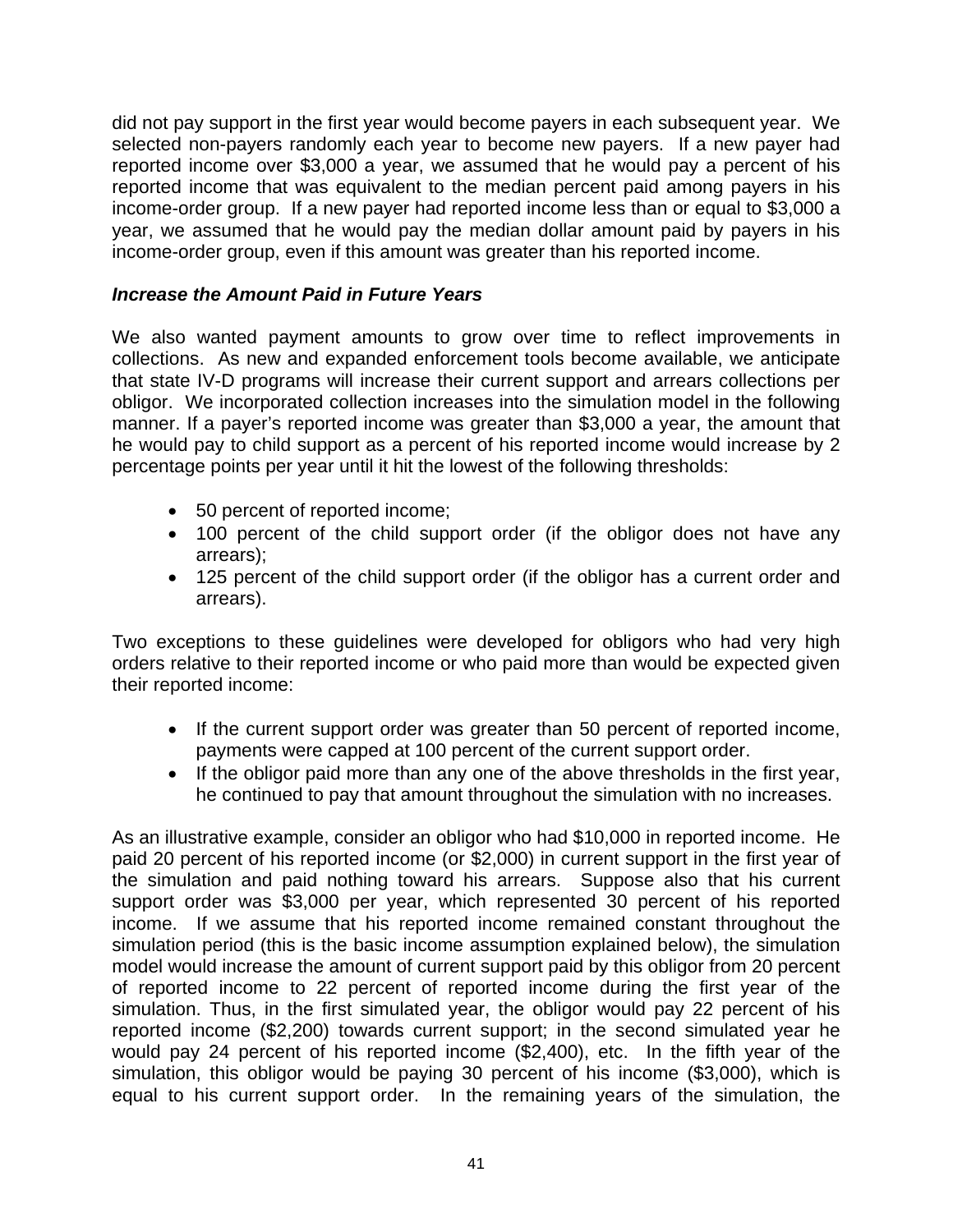simulation model assumes that support payments continue to increase by 2 percentage points per year. This annual increase of \$200 would go towards his arrears since the order for current support would be fully paid. The simulation would cap his payments at 125 percent of his current support order, which would translate into 37.5 percent of his reported income (\$3,750). This hypothetical obligor will reach this amount in year 10 of the simulation.

If an obligor who paid in year 1, on the other hand, had reported income less than or equal to \$3,000 a year, we assumed that he continued to pay that same amount throughout the simulation. If he did not pay in the first year but was randomly selected to become a payer, he would be simulated to pay the median payment among payers in his income-order group. Obligors with reported income less than or equal to \$3,000 were not subject to the cap of 125 percent of their order if they had arrears. Arrearsfree obligors, however, could pay no more than 100 percent of their order.

In order to better understand what happened to a low-income obligor who was randomly assigned to become a payer, consider another hypothetical obligor with reported income of \$1,001 in year 1. Suppose his order was \$1,500 per year and he did not pay in the first year. In year 3, suppose he was randomly selected to begin paying. Further suppose that this hypothetical obligor had his case in Michigan, where the median payment for obligors with current support orders who had reported income of \$1,000 - \$3,000 per year was \$1,048. Thus, beginning in year 3, this obligor paid \$1,048 towards his current support obligation. Since these payments represented more than 50 percent of his reported income, current support payments were kept at \$1,048 for each remaining year of the simulation in which a current support amount was due.

# *Allocate Payments to Current Support and Arrears*

After total payments were calculated according to the above assumptions, we assigned the proportion of the payment amount allocated to current support and to arrears based on how the obligor paid in the first year. If, for example, 80 percent of the obligor's total annual payment in year 1 was distributed to current support and 20 percent to arrears, this same proportion would be used in subsequent years.<sup>[44](#page-49-0)</sup> New payers were assigned the median proportion paid among payers in their income-order group. If an obligor only made payments toward arrears in year 1 *yet* had a current support order in year 1, then their payments were allocated to current support in subsequent years.<sup>[45](#page-49-1)</sup> If, however, these obligors paid more towards arrears in year 1 than was due for current support, the excess payments were then allocated to arrears. If an obligor paid off all arrears during the simulation, 100 percent of subsequent payments were allocated to current support. If an obligor's support order aged out over the simulation, 100 percent of subsequent payments were allocated to arrears.

<span id="page-49-0"></span> $\overline{a}$  $44$  Remember that payment behavior is examined for an entire year so that obligors can and do make payments toward arrears even though their current support order is not fully paid for the entire year.<br><sup>45</sup> This can occur if the only payment made was through the federal intercept program.

<span id="page-49-1"></span>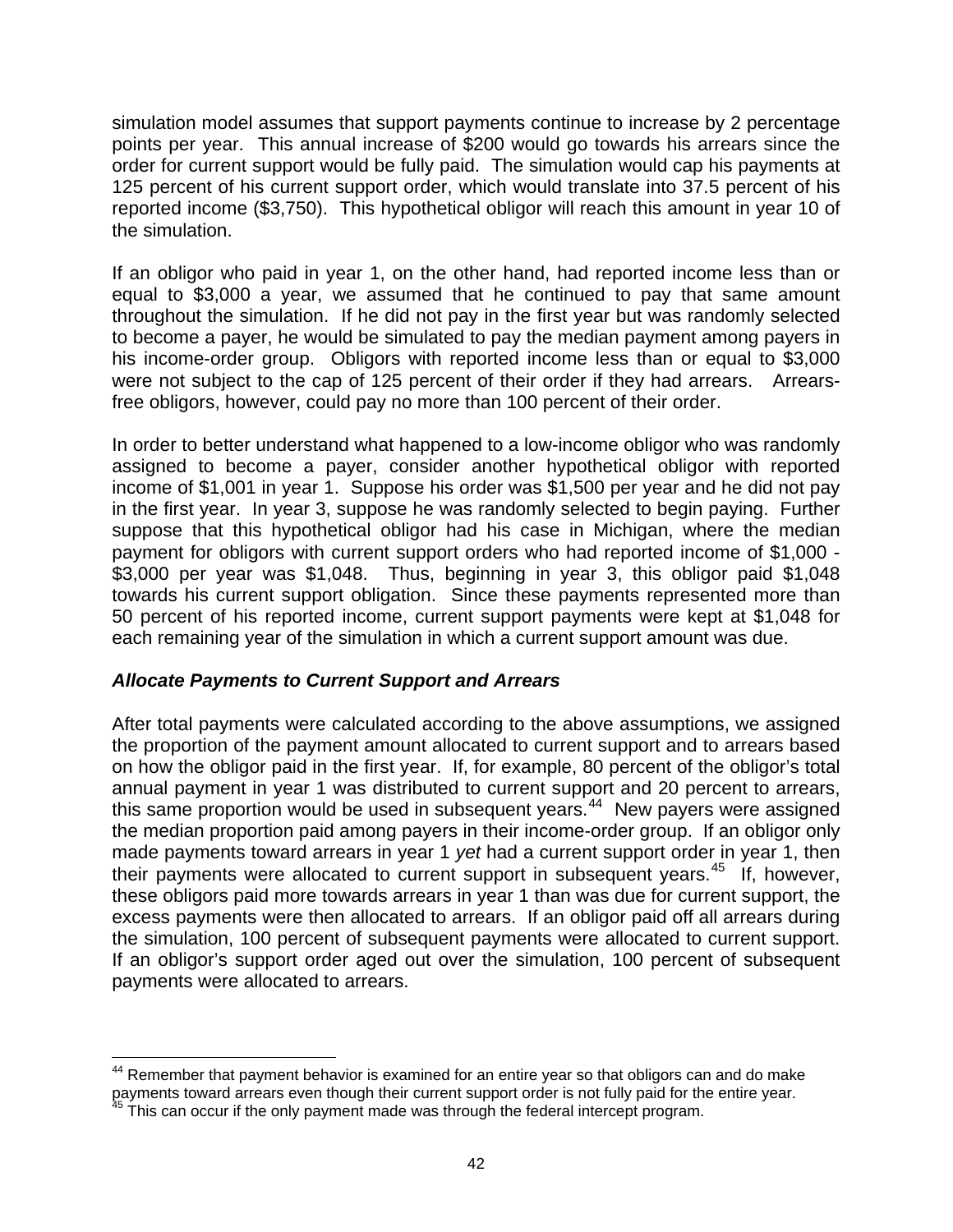It is important to note that this allocation between current support and arrears does not affect the net arrears amounts in the simulation. This is because the amount of current support that is not paid becomes new arrears, thus resulting in the same amount of arrears as if all payments were allocated to the current support obligation. This allocation process is only used to model the fact that many obligors make payments to arrears even if they do not pay 100 percent of their current support obligation.<sup>[46](#page-50-0)</sup>

# *Let Orders Expire*

We assumed that some current support orders would expire over the ten-year period of the simulation because the children covered by the order would emancipate. We used 18 as the age of emancipation in the simulation states. The data that we received from the study states did not include the age of the youngest child associated with current support orders.<sup>[47](#page-50-1)</sup> Thus, we estimated the age of the obligor's youngest child based on the obligor's age, using data from the National Survey of America's Families (NSAF). If the estimated age of the youngest child reached 18 during the simulation, the annual child support obligation was reset to zero.

# *Have Some Obligors Die*

We assumed that some obligors would die during the 10-year period. We used data from National Vital Statistics Report 53(6) to randomly designate which obligors died, based on their age and the 2002 life tables for American males. If an obligor died, his case was closed and his arrears were dropped from the simulation.

# *Treatment of Interest*

In the base simulations discussed below, we assumed that Arizona, Texas, and Michigan assessed interest on arrears on a simple basis. This assumption reflects these states' current interest policy. We applied the following interest rates: 10 percent for Arizona, 4.4 percent for Michigan, and 6 percent for Texas. In Michigan, the surcharge is waived if obligors pay at least 90 percent of their current support order during the assessment period. The simulation for Michigan incorporates this policy. Furthermore, in Arizona and Michigan, arrears payments are applied to principal first, whereas in Texas, arrears payments are applied to interest first. Each state's policy in this regard was incorporated into the simulation.

We did not assess interest in the simulations for Illinois, New Jersey, Ohio, and Pennsylvania. New Jersey and Pennsylvania do not assess interest and Illinois and Ohio do not assess interest routinely. In section D below, we present simulation results for these four states that include the assessment of interest. We assumed a 6 percent simple interest in New Jersey, Ohio, and Pennsylvania and a 9 percent simple interest

 $\overline{a}$ <sup>46</sup> See footnote 43.

<span id="page-50-1"></span><span id="page-50-0"></span> $47$  Ohio was the only study state that provided the age of the youngest child on a case. We used this information in the Ohio simulations. If the youngest child on a case reached 18 years of age during the simulation, then the annual child support obligation was reset to zero.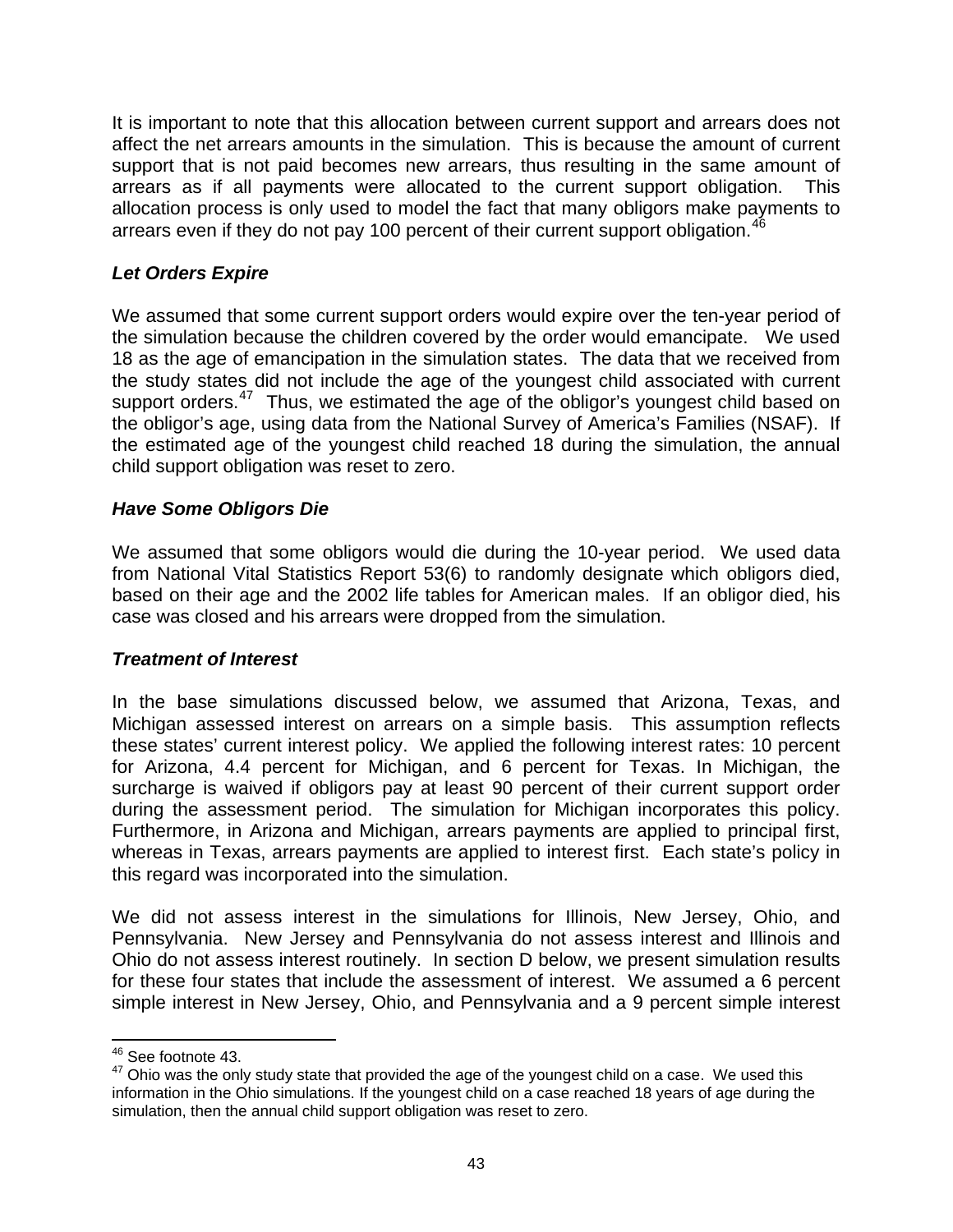in Illinois. We used a 9 percent simple interest in Illinois because that is the interest rate that Illinois has begun to assess on arrears. Arrears payments were applied to principal before interest in these four simulations.

### **B. Payment Rates Generated by the Simulations**

The simulation model increased the percent of obligors who made a payment every year, while decreasing the number of obligors with an obligation, as explained above. As a result, all obligors with a current support obligation and incomes exceeding \$10,000 per year made payments in the tenth year of the simulation. This was true for all states. For low-income obligors, however, there was considerable variation among states. Charts 3.1 and 3.2 show the payment rates among low-income obligors in the first year of the simulation (2003/04) and in the tenth year of the simulation, by state. Chart 3.1 shows the payment rates for each state among obligors with reported incomes up to \$10,000 in 2003/04. Pennsylvania had the highest payment rates for each of the income categories. For example, 61 percent of obligors with no reported income and an order for current support in Pennsylvania made a payment in the first year of the simulation. Illinois, on the other hand, had the lowest payment rates for each of the income groups; just 27 percent of obligors with no reported income and an order for current support made a payment in the first year of the simulation.<sup>[48](#page-51-0)</sup>

Arizona's payment rate for obligors with no reported income and for those with incomes between \$5,001 and \$10,000 was very similar to Illinois's. The other four states, Michigan, New Jersey, Ohio and Texas, each had similar payment rates for low-income obligors. As incomes increased, each state showed an increase in the percent of obligors who made a payment in year 1.

Chart 3.2 shows the payment rates for the same groups of obligors in the tenth year of the simulation. By year 10, payment rates were simulated to increase noticeably for each state and each income group. Eighty-six percent of obligors with no reported income in Pennsylvania were making payments towards their current support obligations. All obligors with a current support order and reported income exceeding \$1,000 made payments in Pennsylvania. In Michigan, New Jersey, Ohio and Texas, all obligors with reported income exceeding \$3,000 made payments by year 10. The two other states, Arizona and Illinois, reached 100 percent payment rates among current support obligors with reported income exceeding \$5,000 by year 10.

The payment rates for arrears-only obligors at the beginning and end of the simulation are shown in Table 3.1. At the beginning of the simulation, Pennsylvania has the highest payment rates for arrears-only obligors in all reported income categories. Illinois has the lowest payment rates for arrears-only obligors when reported incomes are \$10,000 a year or less. Michigan has the lowest payment rates for arrears-only obligors once reported income exceeds \$10,000 a year. The lowest payment rate is in

<span id="page-51-0"></span> $\overline{a}$  $48$  We should note, however, that the current support payments that we received from Illinois appeared incomplete. Thus, we may be under-reporting payment rates in Illinois.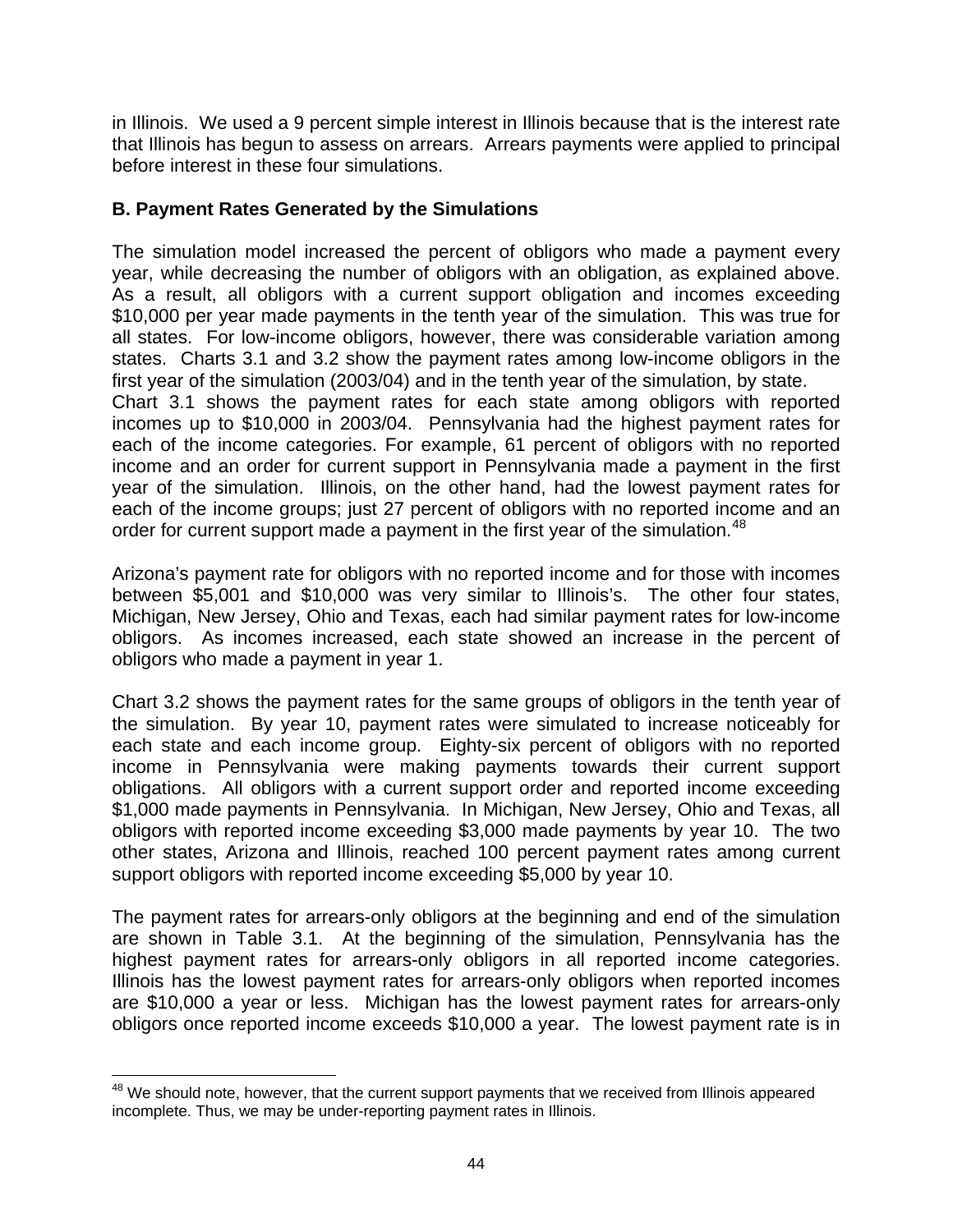Illinois – 17 percent of arrears-only obligors with no reported income paid child support during the first year of the simulation.



**Chart 3.1 Percent of Current Support Obligors with No or Low Reported Income who Made Payments in 2003/04, by Annual Reported Income** 

**Chart 3.2 Percent of Current Support Obligors with No or Low Reported Income who Make Payments Ten Years Later, by Annual Reported Income** 



Source: Data are from child support programs from states listed above that are matched to national quarterly wage and unemployment insurance data.

By the end of the simulation, payment rates for arrears-only obligors are considerably higher as expected. The lowest payment rate occurs in Illinois for obligors with no reported income. At the end of the simulation, 35 percent of these obligors pay child support. Payment rates reach 100 percent for arrears-only obligors with reported incomes of more than \$10,000 a year in all of the states, except Illinois and Michigan and Ohio.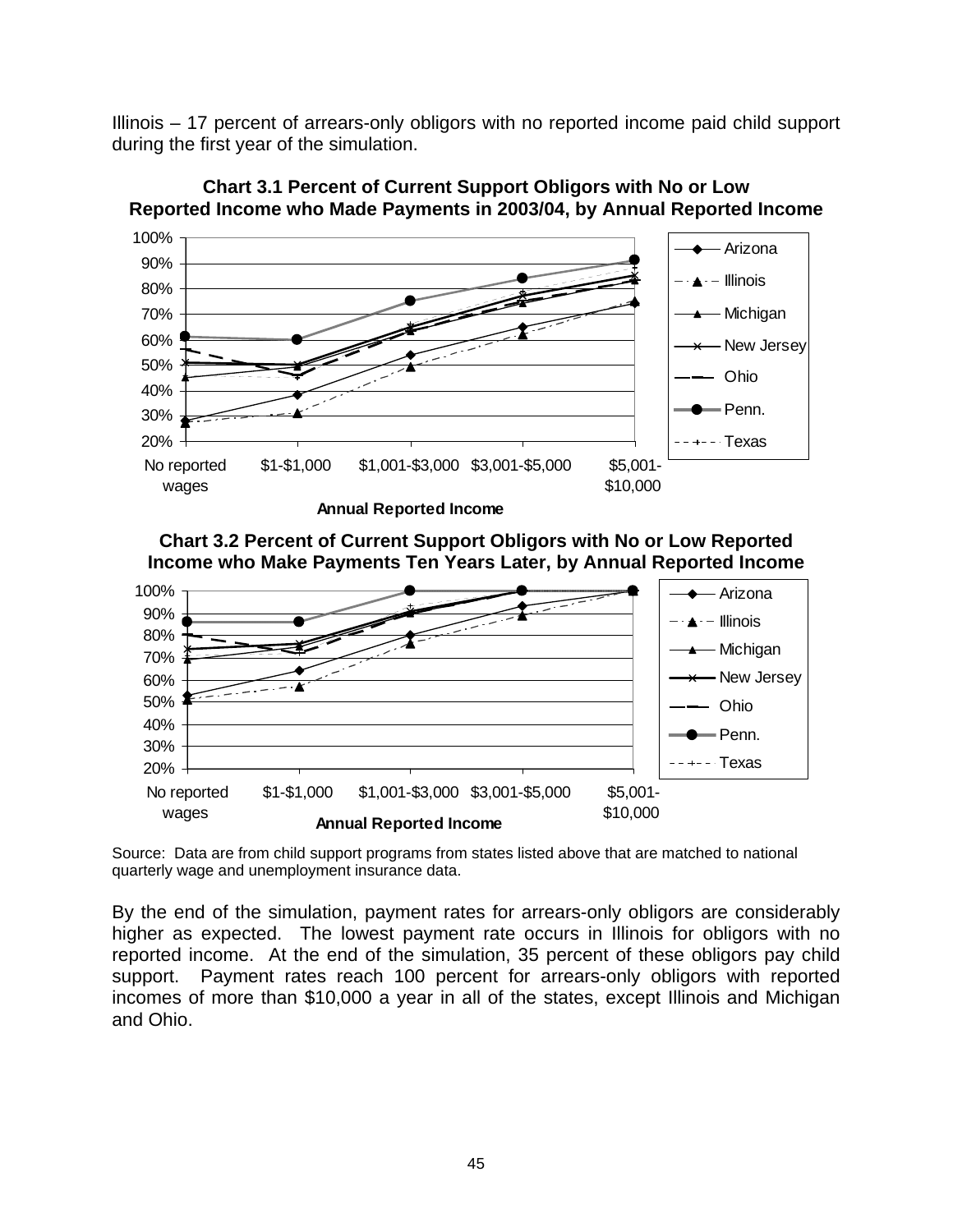|                   |         |                 | First Year of the Simulation: 2003/04 |               |      |       |              |
|-------------------|---------|-----------------|---------------------------------------|---------------|------|-------|--------------|
| <b>Reported</b>   |         |                 |                                       | <b>New</b>    |      |       |              |
| <b>Income</b>     | Arizona | <b>Illinois</b> | Michigan                              | <b>Jersey</b> | Ohio | Penn. | <b>Texas</b> |
| <b>None</b>       | 28      | 17              | 29                                    | 39            | 38   | 49    | 31           |
| \$1-\$1,000       | 37      | 21              | 37                                    | 42            | 34   | 52    | 34           |
| \$1,001-\$3,000   | 49      | 35              | 47                                    | 54            | 48   | 66    | 52           |
| \$3,001-\$5,000   | 59      | 47              | 55                                    | 62            | 58   | 74    | 64           |
| \$5,001-\$10,000  | 69      | 59              | 62                                    | 74            | 66   | 82    | 75           |
| \$10,001-\$15,000 | 74      | 69              | 67                                    | 79            | 73   | 86    | 83           |
| \$15,001-\$20,000 | 81      | 73              | 70                                    | 82            | 77   | 88    | 85           |
| \$20,001-\$30,000 | 85      | 76              | 71                                    | 84            | 79   | 89    | 86           |
| \$30,001-\$40,000 | 85      | 76              | 70                                    | 84            | 82   | 90    | 87           |
| Over \$40,000     | 82      | 73              | 63                                    | 79            | 72   | 87    | 84           |
|                   |         |                 | <b>Tenth Year of the Simulation</b>   |               |      |       |              |
| <b>Reported</b>   |         |                 |                                       | <b>New</b>    |      |       |              |
| <b>Income</b>     | Arizona | <b>Illinois</b> | Michigan                              | <b>Jersey</b> | Ohio | Penn. | <b>Texas</b> |
| <b>None</b>       | 46      | 35              | 44                                    | 53            | 54   | 62    | 50           |
| \$1-\$1,000       | 60      | 42              | 54                                    | 60            | 54   | 67    | 56           |
| \$1,001-\$3,000   | 70      | 57              | 63                                    | 72            | 67   | 88    | 74           |
| \$3,001-\$5,000   | 79      | 64              | 69                                    | 77            | 76   | 100   | 88           |
| \$5,001-\$10,000  | 92      | 77              | 77                                    | 100           | 84   | 100   | 100          |
| \$10,001-\$15,000 | 100     | 88              | 83                                    | 100           | 100  | 100   | 100          |

## **Table 3.1 Percent of Arrears-Only Obligors who Make Payments, by State and Reported Income**

Source: Child support data are from the states listed above, which were matched to national quarterly wage and unemployment insurance data.

**\$15,001-\$20,000** 100 99 90 100 100 100 100 **\$20,001-\$30,000** 100 100 89 100 100 100 100 **\$30,001-\$40,000** 100 100 74 100 100 100 100 **Over \$40,000** 100 94 29 100 93 100 100

Michigan's simulated progress between year 1 and year 10 is the most lackluster of the seven states. By year 10, only arrears-only obligors with incomes between \$10,001 and \$30,000 were paying at rates exceeding 80 percent. Just 29 percent of obligors with incomes exceeding \$40,000 were making payments in year 10. This was significantly worse than in year 1, when this same group was paying at a rate of 63 percent. This is because arrears-only obligors who made payments in year 1 paid all of their arrears and thus, are no longer part of the state's caseload by year 10. Thus, this leaves nonpayers in the majority, causing the percentage of obligors who are paying to fall significantly.

According to the simulation, Illinois and Ohio reached full compliance with some of their middle-income obligors. In Illinois, all arrears-only obligors earning between \$20,001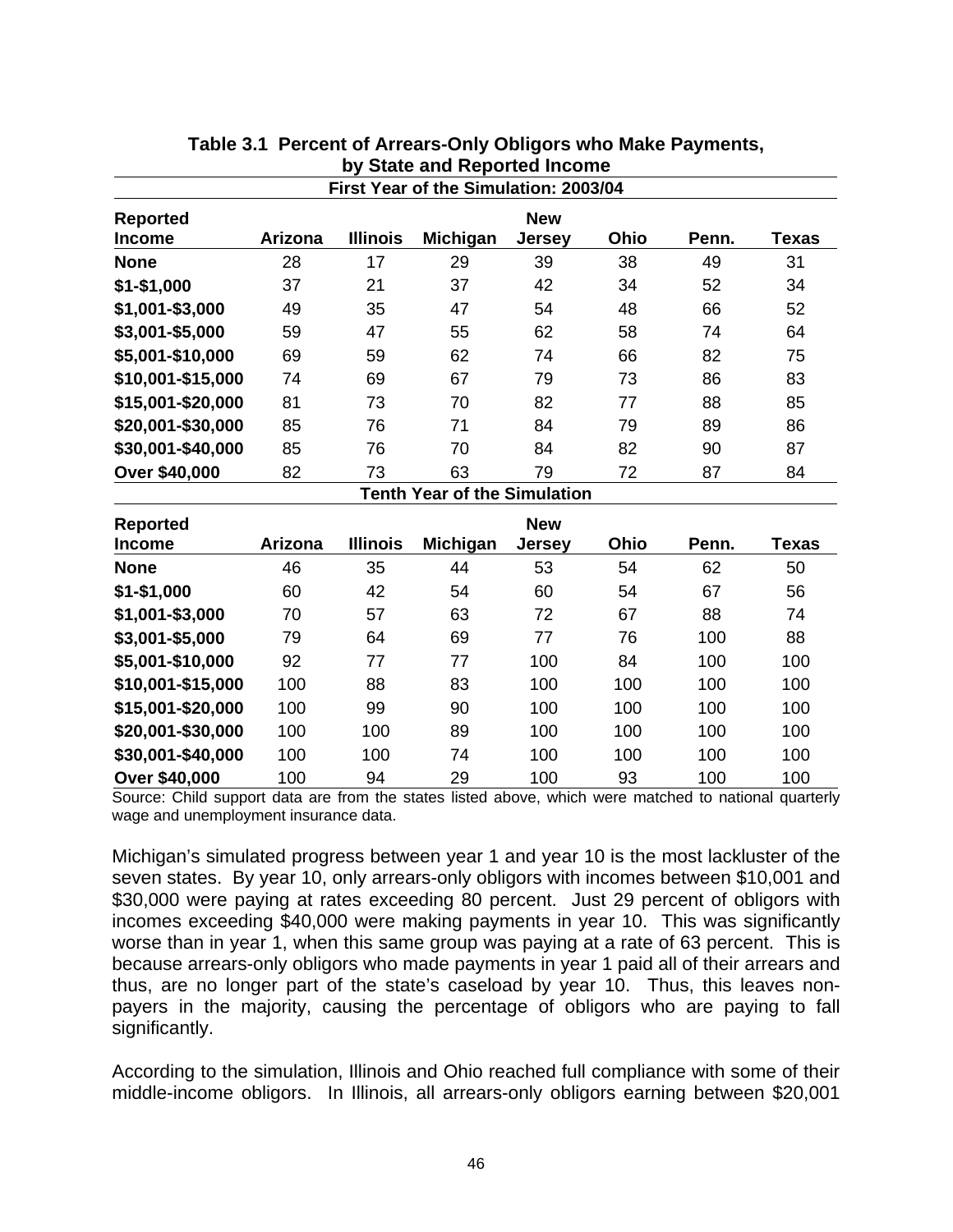and \$40,000 paid. In Ohio, all obligors with incomes between \$10,001 and \$40,000 paid in year 10. However, for obligors with incomes over \$40,000 per year, payment rates were just over 90 percent in Illinois and Ohio. Again, this is because those relatively high-income obligors who are paying arrears in year 1 tend to finish paying off their arrears by year 10, leaving non-payers in the simulation.

It should be noted that over the course of the simulation, the amount paid among payers increased for some reported income groups and decreased for others. While we assumed that payers increased or kept payments constant from year to year, some payers decreased payments once their arrears were completely paid off (in which case payment was capped at 100 percent of the current support order). In general, the percent of income paid increased among lower reported income groups and decreased among higher reported income groups. This is because the obligors with high reported incomes were most likely to pay off all of their arrears over the course of 10 years.

### **C. Arrears Growth Under Two Simulation Models**

Table 3.2 shows the overall growth rate of arrears over the course of the simulation for all seven states using what we call the base simulation. The base simulation assumes that income does not change over the 10-year period. In both simulations presented in table 3.2, we applied a 10 percent simple interest in Arizona, a 4.4 percent simple interest in Michigan, and a 6 percent simple interest in Texas as discussed above. Interest was not assessed in the other states.

At the beginning of the simulation, the seven states held a total of \$30.2 billion in arrears, which is the actual amount of arrears that these states held. During the first year of the simulation, the simulation estimates that \$2.3 billion dollars will be paid toward arrears, representing 8 percent of total arrears. Over the 10-year period, the simulation estimates that \$12.1 billion will be paid toward the arrears that were owed at the beginning of the simulation. Thus, the simulation model predicts that 40 percent of the arrears held by these seven states at the time of data extraction will be paid in 10 years. Subtracting this amount from the original arrears yields \$18.1 billion in arrears that we estimate will not be collected over the ten-year period.

Study states are not predicted to collect \$2.3 billion of the original arrears owed at the beginning of the simulation every year for 10 years because the arrears that remain uncollected each year are increasingly difficult to collect. During the first year, the simulation predicts that the study states will collect arrears from those who are relatively easy to collect from -- those who owe relatively small amounts of arrears and have relatively high reported incomes. With each passing year, these individuals pay off their arrears and the arrears that are left to collect are owed by people who, on average, have less income and owe large amounts of arrears. These individuals tend to be more difficult to collect from. Thus, with each passing year, the amount of arrears collected of the original \$30.2 billion declines.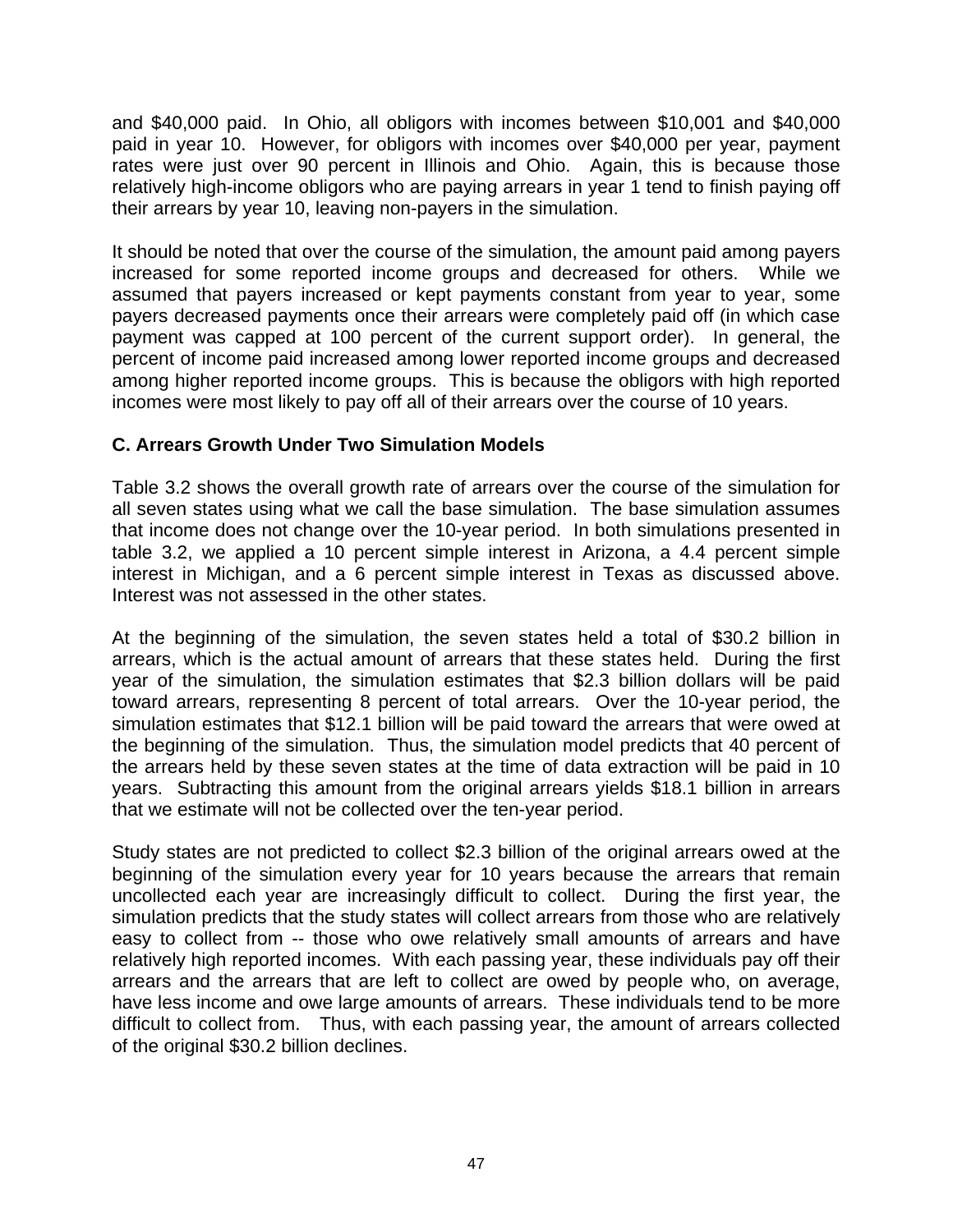|                                             | No Income<br>Growth<br>(Base Model) | <b>Includes</b><br><b>Income</b><br>Growth |
|---------------------------------------------|-------------------------------------|--------------------------------------------|
| <b>Arrears in Year 1</b>                    | \$30.2                              | \$30.2                                     |
| <b>Amount Paid in First Year</b>            | \$2.3                               | \$2.3                                      |
| As a % of Year 1 Arrears                    | 8%                                  | 8%                                         |
| <b>Could Pay Over 10 Years</b>              | \$12.1                              | \$12.2                                     |
| As a % of Year 1 Arrears                    | 40%                                 | 40%                                        |
| Year 1 Arrears Remaining After 10 Years     | \$18.1                              | \$18.0                                     |
| <b>New Arrears Remaining After 10 Years</b> | \$32.1                              | \$31.3                                     |
| <b>Arrears Eliminated by Death</b>          | \$1.7                               | \$1.7                                      |
| <b>Total Arrears in Year 10</b>             | \$48.3                              | \$47.6                                     |
| <b>Percentage Increase in Arrears</b>       | 60%                                 | 57%                                        |

### **Table 3.2. Simulated Arrears Growth and Payments in Seven States Using two Different Assumptions about Income Growth (dollars are in billions)**

Source: Child support data are from Arizona, Illinois, Michigan, New Jersey, Ohio, Pennsylvania, and Texas. These data were matched to national quarterly wage and unemployment insurance data.

During the 10-year period, the simulation model estimates that \$32 billion of new arrears will remain unpaid by the tenth year of the simulation. Since we assume that some obligors die over the course of the 10-year period and their cases are closed, we estimate that \$1.7 billion of the original arrears owed are eliminated as a result. Thus, at the end of year 10, obligors in these seven states are estimated to owe \$48 billion in arrears (i.e. \$30.2 - \$12.1 - \$1.7 + \$32.1). This represents a 60 percent increase in arrears.

The second simulation reported in table 3.2 assumes that obligors' incomes tend to change as they age. We used data from the 2002 National Survey of America's Families (NSAF) to estimate the percentage change in earnings as a function of age among non-custodial parents. The regression included age and age squared to allow for a nonlinear relationship between age and income. As a result, income increased to a certain point and then decreased as obligors approached retirement age.

Table 3.2 shows that, even after we allow income to change as obligors age, only 40 percent of the original arrears are simulated to be paid over the 10 years, the same percentage as reported in the first column of numbers in table 3.2. On the other hand, new arrears are estimated to grow more slowly under these assumptions and thus total arrears at year 10 are estimated to be 57 percent higher than year 1 rather than 60 percent higher. Nonetheless, these simulation results suggest that arrears are likely to increase substantially in the next ten years.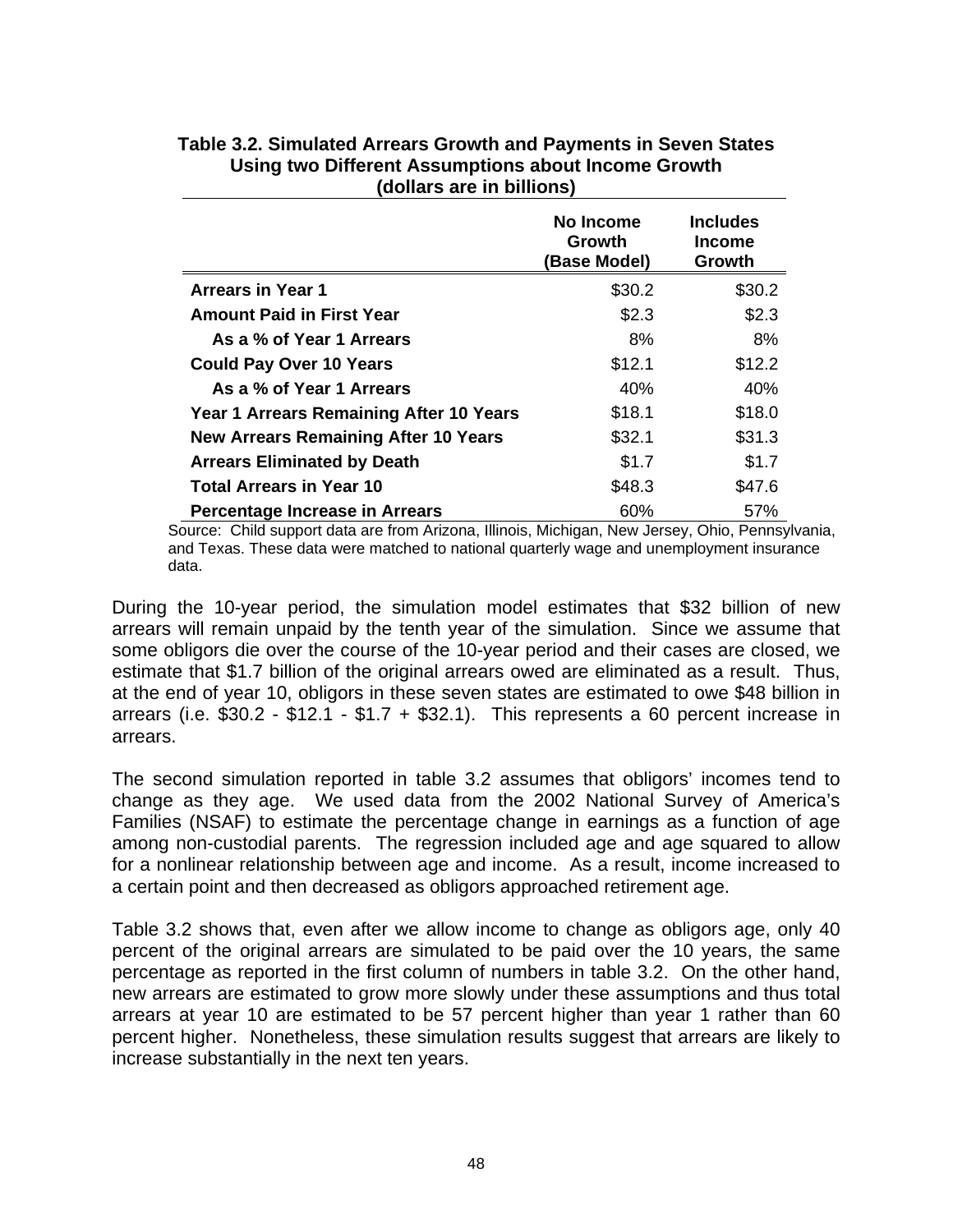Arrears are predicted to grow at surprisingly different rates in the seven study states. The percentage increase in each state, under both assumptions discussed above, is graphed in the chart 3.3. Assuming no income change, Arizona's arrears more than double in the 10-year simulation. All of the other states, except Illinois, experienced increases between 52 and 68 percent over the 10-year simulation.<sup>[49](#page-56-0)</sup>

Only Illinois showed arrears growth of less than 50 percent; their arrears grew by 28 percent, assuming no income change. The reason Illinois does not experience dramatic arrearage-growth is because a large proportion of its caseload consists of obligors with arrears-only cases and we assumed it does not assess interest. As shown above in chapter 2, 25 percent of obligors in Illinois did not have a current support order in 2003. Since we assume that Illinois does not assess interest on arrears in this simulation, the arrearage for a quarter of obligors in Illinois does not increase during the 10-year simulation. This curbed new arrearage growth.



### **Chart 3.3 Simulated Arrearage Growth by Year 10 Under Different Income Assumptions, by State**

Source: Child support data are from states listed above, which were matched to national quarterly wage and unemployment insurance data.

The reason that only about 40 percent of the arrears are likely to be collected over a 10 year period is because so much of the arrears are owed by obligors with no or low reported income. This combination of traits – no or low reported income and high

<span id="page-56-0"></span> $\overline{a}$ <sup>49</sup> Our estimates of arrears growth are likely to underestimate arrears growth in New Jersey because we assume that current support orders automatically stop when children turn 18, which is not the case in New Jersey. In New Jersey, a termination order is required to end a current support order.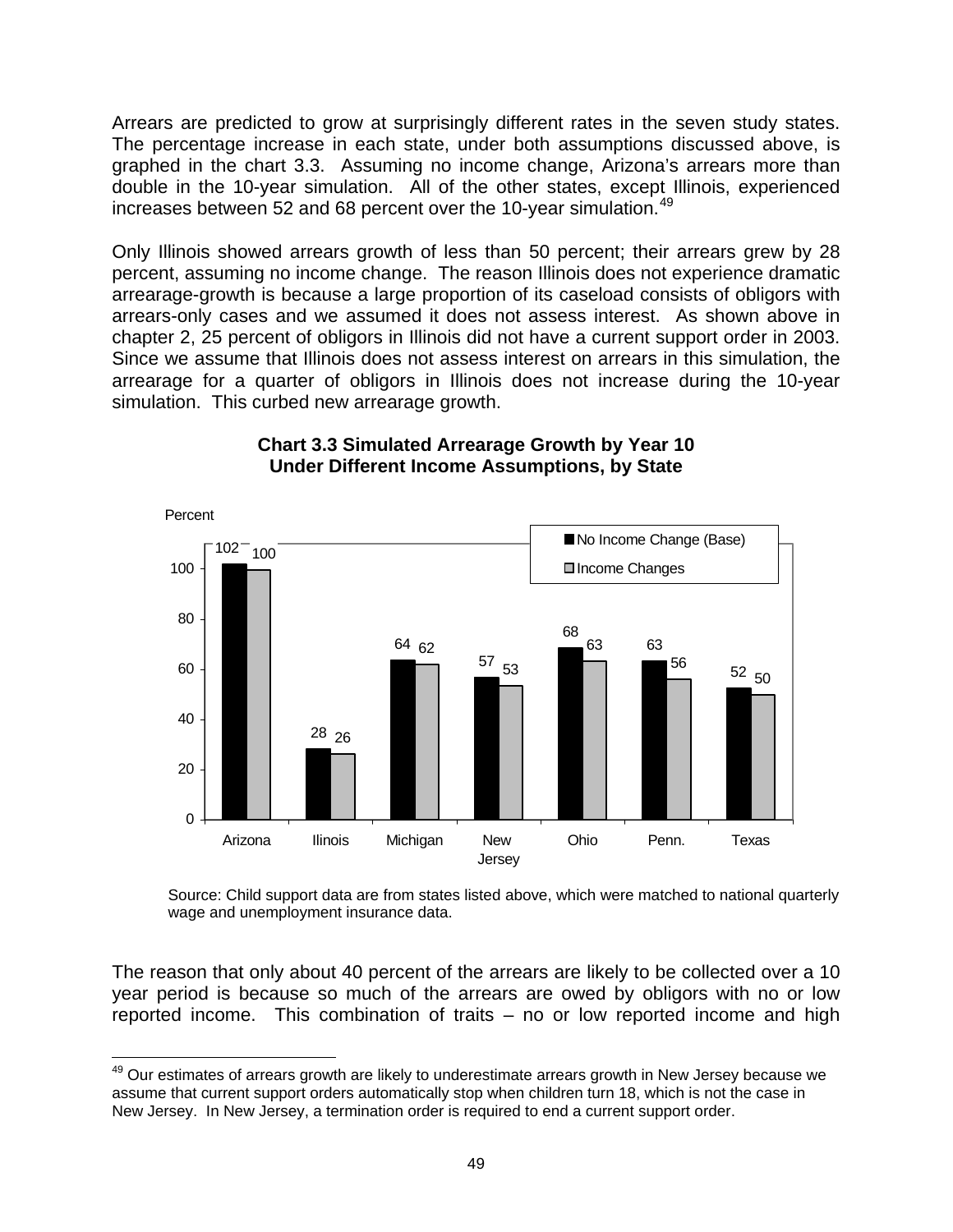arrears – result in very low payment rates. Chart 3.4 shows that obligors with no and low reported income owed 40 and 30 percent of the arrears in these seven study states, respectively, but they are estimated to pay only 16 and 27 percent of their arrears over a 10-year period. Thus, relatively little of these arrears are likely to be collected. In contrast, once reported incomes exceeded \$10,000 a year, obligors tended to owe relatively small amounts of arrears. Furthermore, their higher levels of reported income suggest that they are better able to pay their arrears. Because, in general, these obligors have higher reported incomes and lower arrears, they are predicted to pay considerably more of their arrears in 10 years.



#### **Chart 3.4 Percent of Arrears Owed and Percent of Arrears Paid in 10 Years in Seven States, by Reported Income Categories: 2003/04**

Source: Child support data are from Arizona, Illinois, Michigan, New Jersey, Ohio, Pennsylvania, and Texas, which were matched to national quarterly wage and unemployment insurance data.

### **D. The Impact of Assessing Interest on Arrears**

Table 3.3 reports the results of the simulation with and without assessing interest in Arizona, Michigan and Texas. In these three states, our simulation predicts that new arrears will be about twice as large in 10 years if interest is assessed than if interest is not assessed. With interest, we estimate these three states will experience an additional \$20 billion of new arrears over 10 years; without interest that figure would be \$10 billion. On the other hand, if interest is assessed, our simulation predicts that the amount of original arrears collected will be slightly higher and the amount eliminated due to death will be higher. Thus, the total amount of arrears remaining after 10 years will be about 40 percent higher as a result of assessing interest in these states.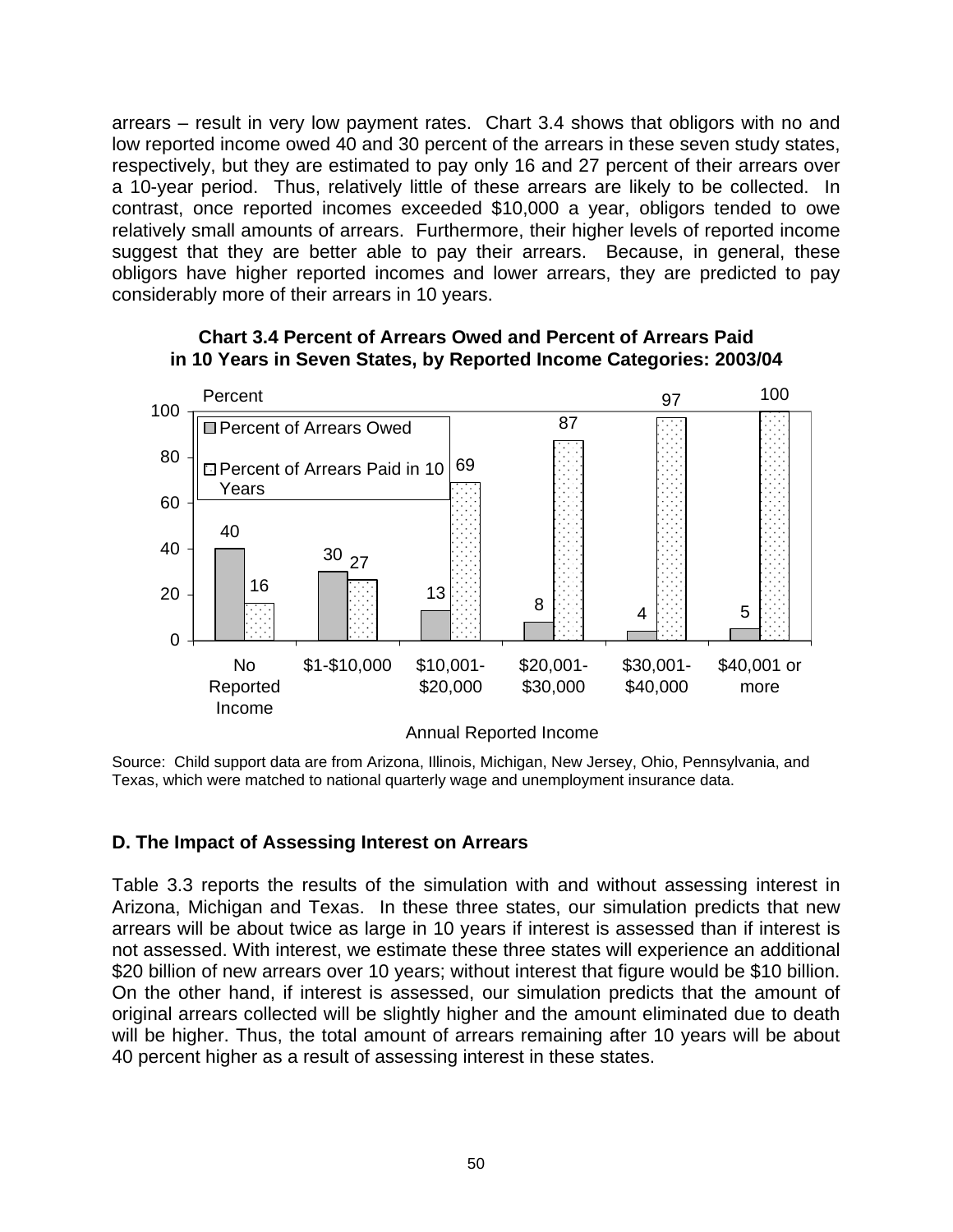In Michigan, we estimate that arrears will be 32 percent higher in 2013 than they would be if Michigan did not assess interest at a 4.4 percent simple rate. Our simulation predicts that Michigan would accrue \$4.9 billion of new arrears in 10 years if interest was not assessed instead of \$8.7 billion that would accrue if interest was assessed at a 4.4 percent simple rate. Thus, we estimate that new arrears will be 78 percent higher because interest is assessed at a 4.4 percent simple rate. In addition, we estimate that the amount of arrears collected over the 10-year period would be slightly lower if interest was not assessed. Instead of collecting \$2.8 billion in arrears in 10 years, we estimate that Michigan would collect \$2.6 billion in arrears in 10 years. Adding newly accrued arrears to the amount of arrears owed in 2003 and subtracting out the amount collected and the amount eliminated due to death shows that arrears in Michigan is estimated to reach \$10.4 billion in 10 years if interest was not assessed compared to \$13.8 billion if interest is assessed.

If Texas discontinued assessing interest at a 6 percent simple rate (and applying arrears payments to interest before principal), we estimate that \$4.3 billion of new arrears would accrue in 10 years instead of \$8.7 billion. Thus, new arrears will be about twice as large in Texas because interest is assessed. To estimate total arrears in 10 years, we added these new arrears to the amount of arrears owed in 2003 and subtracted out the estimated amount collected and eliminated due to death. We estimate that arrears would be \$9.4 billion in 10 years instead of \$13.4 billion if interest was not assessed. In other words, arrears are estimated to be 43 percent higher in Texas in 2013 as a result of assessing interest.

|                                    | Arizona                             |                               |                                      |                              | <b>Michigan</b>                |                                   | <b>Texas</b>           |                        |                      |
|------------------------------------|-------------------------------------|-------------------------------|--------------------------------------|------------------------------|--------------------------------|-----------------------------------|------------------------|------------------------|----------------------|
|                                    | <b>No</b><br><b>Interest</b><br>(A) | 10%<br><b>Interest</b><br>(B) | $\%$<br>Differ-<br>ence<br>$(B-A)/A$ | No<br><b>Interest</b><br>(A) | 4.4%<br><b>Interest</b><br>(B) | %<br>Differ-<br>ence<br>$(B-A)/A$ | No.<br><b>Interest</b> | 6%<br>Interest (B-A)/A | %<br>Differ-<br>ence |
| Year 1 Arrears                     | \$2,078                             | \$2,078                       |                                      | \$8,609                      | \$8,609                        |                                   | \$8,816                | \$8,816                | 0                    |
| <b>Paid the First Year</b>         | \$53                                | \$53                          |                                      | \$738                        | \$738                          |                                   | \$500                  | \$500                  | 0                    |
| As a % of Year 1 Arrears           | 3%                                  | 3%                            |                                      | 9%                           | 9%                             |                                   | 6%                     | 6%                     |                      |
| <b>Could Pay Over 10 Years</b>     | \$472                               | \$487                         | 3%                                   | \$2,629                      | \$2,761                        | 5%                                | \$3,357                | \$3,603                | 7%                   |
| As a % of Year 1 Arrears           | 23%                                 | 23%                           |                                      | 31%                          | 32%                            |                                   | 38%                    | 41%                    |                      |
| <b>Remaining Arrears in Yr 10</b>  | \$1,606                             | \$1,591                       | $-1%$                                | \$5,980                      | \$5,848                        | $-2%$                             | \$5,459                | \$5,213                | $-5%$                |
| <b>New Arrears Accrued</b>         | \$1,184                             | \$2,742                       | 132%                                 | \$4,910                      | \$8,754                        | 78%                               | \$4,319                | \$8,693                | 101%                 |
| <b>Arrears Eliminated by Death</b> | \$107                               | \$137                         | 29%                                  | \$445                        | \$526                          | 18%                               | \$391                  | \$474                  | 21%                  |
| <b>Total Arrears in Year 10</b>    | \$2,684                             | \$4,195                       |                                      | 56% \$10,444                 | \$13,778                       | 32%                               | \$9,386                | \$13,432               | 43%                  |

**Table 3.3 Simulation Results for Arizona, Michigan and Texas, with Current Interest Rates and No Interest (dollars are in millions)** 

Source: Child support data are from states listed above, which were matched to national quarterly wage and unemployment insurance data.

We estimate that \$1.2 billion of new arrears would accrue in Arizona in 10 years, instead of \$2.9 billion, if Arizona did not assess interest at a 10 percent simple rate. In other words, we estimate that new arrears will be about 150 percent larger than if Arizona did not assess interest at a 10 percent simple rate. Adding in the remaining arrears not collected during the 10-year period, we estimate that arrears in Arizona in 10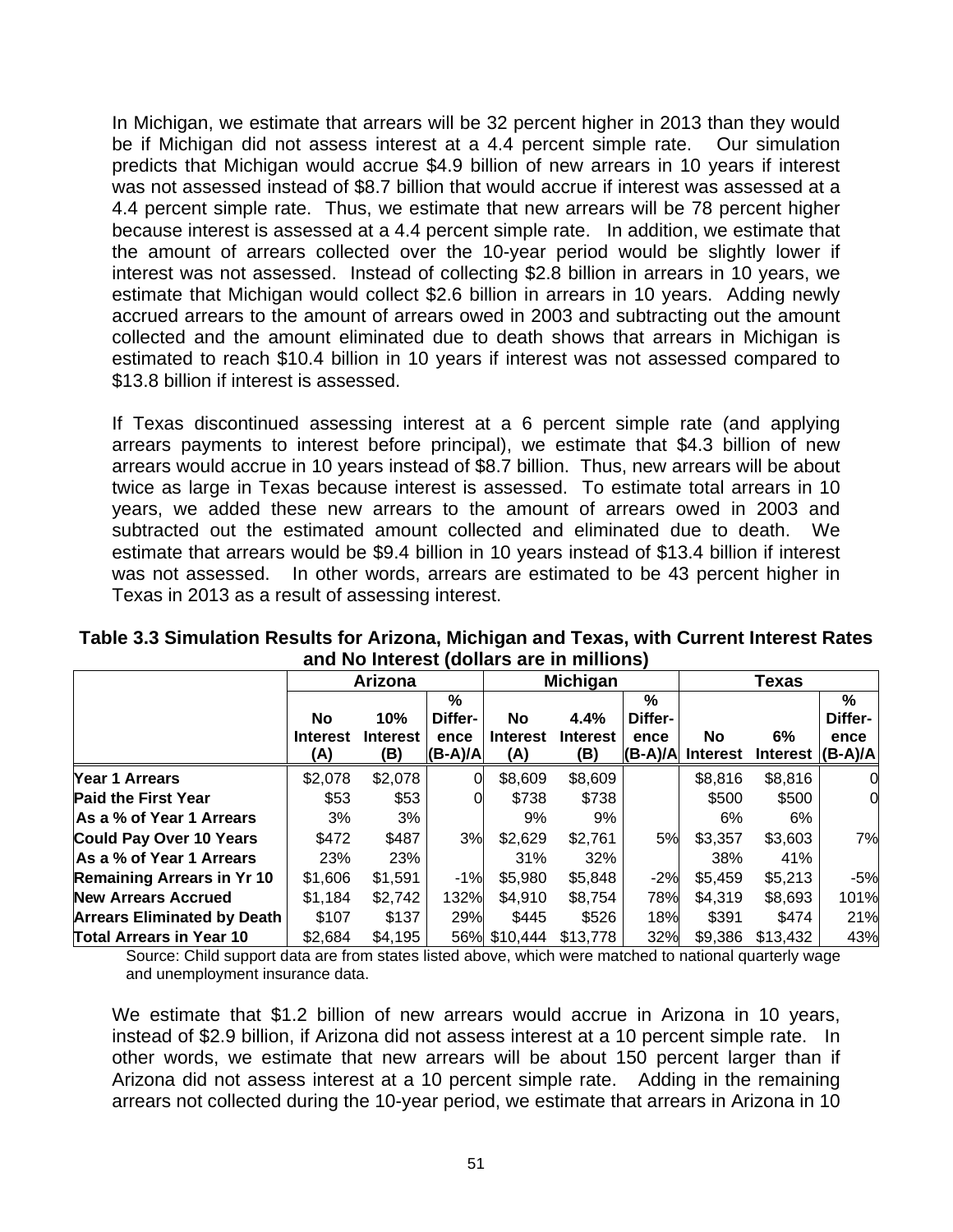years would be \$2.7 billion if interest was not assessed and \$4.2 billion if interest is assessed. In other words, we estimate that arrears will be 56 percent higher ten years later because interest was assessed.

Table 3.4 reports what we estimate would happen to arrears if interest were assessed in the four states that did not assess interest routinely at the time of data extraction. In these simulations, we assumed that the states charge 6 percent simple interest, except in Illinois. In Illinois, we assumed that interest would be assessed at 9 percent on a simple basis, since this is the interest rate in Illinois that is currently assessed on an intermittent basis. We assumed in all four states that arrears payments would be applied to principal first.

|                                     |                 | <b>Illinois</b> |           | <b>New Jersey</b> |                      |           |  |
|-------------------------------------|-----------------|-----------------|-----------|-------------------|----------------------|-----------|--|
|                                     | <b>No</b>       | 9%              | % Differ- |                   |                      | % Differ- |  |
|                                     | <b>Interest</b> | <b>Interest</b> | ence      | No                |                      | ence      |  |
|                                     | (A)             | (B)             | (B-A)/A   |                   | Interest 6% Interest | $(B-A)/A$ |  |
| <b>Year 1 Arrears</b>               | \$2,796         | \$2,796         | 0         | \$2,084           | \$2,084              | 0         |  |
| <b>Paid the First Year</b>          | \$230           | \$230           | 0         | \$146             | \$146                | 0         |  |
| As a % of Year 1 Arrears            | 8%              | 8%              | 0         | 7%                | 7%                   | 0         |  |
| <b>Could Pay Over 10 Years</b>      | \$1,090         | \$1,235         | 13%       | \$889             | \$968                | 9%        |  |
| As a % of Year 1 Arrears            | 8%              | 8%              |           | 43%               | 46%                  |           |  |
| <b>Remaining Arrears in Year 10</b> | \$1,706         | \$1,561         | $-9%$     | \$1,195           | \$1,116              | $-7%$     |  |
| <b>New Arrears Accrued</b>          | \$2,024         | \$4,670         | 131%      | \$2,180           | \$3,688              | 69%       |  |
| <b>Arrears Eliminated by Death</b>  | \$143           | \$198           | 38%       | \$109             | \$136                | 24%       |  |
| <b>Total Arrears in Year 10</b>     | \$3,586         | \$6,033         | 68%       | \$3,266           | \$4,668              | 43%       |  |
|                                     |                 | Ohio            |           | Pennsylvania      |                      |           |  |
|                                     | <b>No</b>       | 6%              | % Differ- | <b>No</b>         | 6%                   | % Differ- |  |
|                                     | <b>Interest</b> | <b>Interest</b> | ence      | <b>Interest</b>   | <b>Interest</b>      | ence      |  |
|                                     | (A)             | (B)             | (B-A)/A   | (A)               | (B)                  | (B-A)/A   |  |
| Year 1 Arrears                      | \$3,753         | \$3,753         | 0         | \$2,091           | \$2,091              | 0         |  |
| <b>Paid the First Year</b>          | \$369           | \$369           | 0         | \$237             | \$237                | O         |  |
| As a % of Year 1 Arrears            | 10%             | 10%             | 0         | 11%               | 11%                  | 0         |  |
| <b>Could Pay Over 10 Years</b>      | \$1,954         | \$2,131         | 9%        | \$1,339           | \$1,468              | 10%       |  |
| As a % of Year 1 Arrears            | 52%             | 57%             |           | 64%               | 71%                  |           |  |
| <b>Remaining Arrears in Year 10</b> | \$1,799         | \$1,622         | -10%      | \$753             | \$624                | $-17%$    |  |
|                                     |                 |                 |           |                   |                      |           |  |
| <b>New Arrears Accrued</b>          | \$4,733         | \$7,619         | 61%       | \$2,764           | \$4,350              | 57%       |  |
| <b>Arrears Eliminated by Death</b>  | \$211           | \$262           | 24%       | \$103             | \$128                | 24%       |  |

**Table 3.4 Simulation Results for Illinois, New Jersey, Ohio and Pennsylvania, with No Interest and with Proposed Interest Rates**  (dollars are in millions)

Source: Child support data are from states listed above, which were matched to national quarterly wage and unemployment insurance data.

We find that assessing interest in these four states is likely to have a similar impact on arrears growth as estimated for the three states examined above that already assess interest. Similar to Texas, table 3.4 shows that if New Jersey, Ohio, or Pennsylvania began assessing interest at a 6 percent simple rate, then total arrears would be approximately 42 percent higher 10 years later than it would be without assessing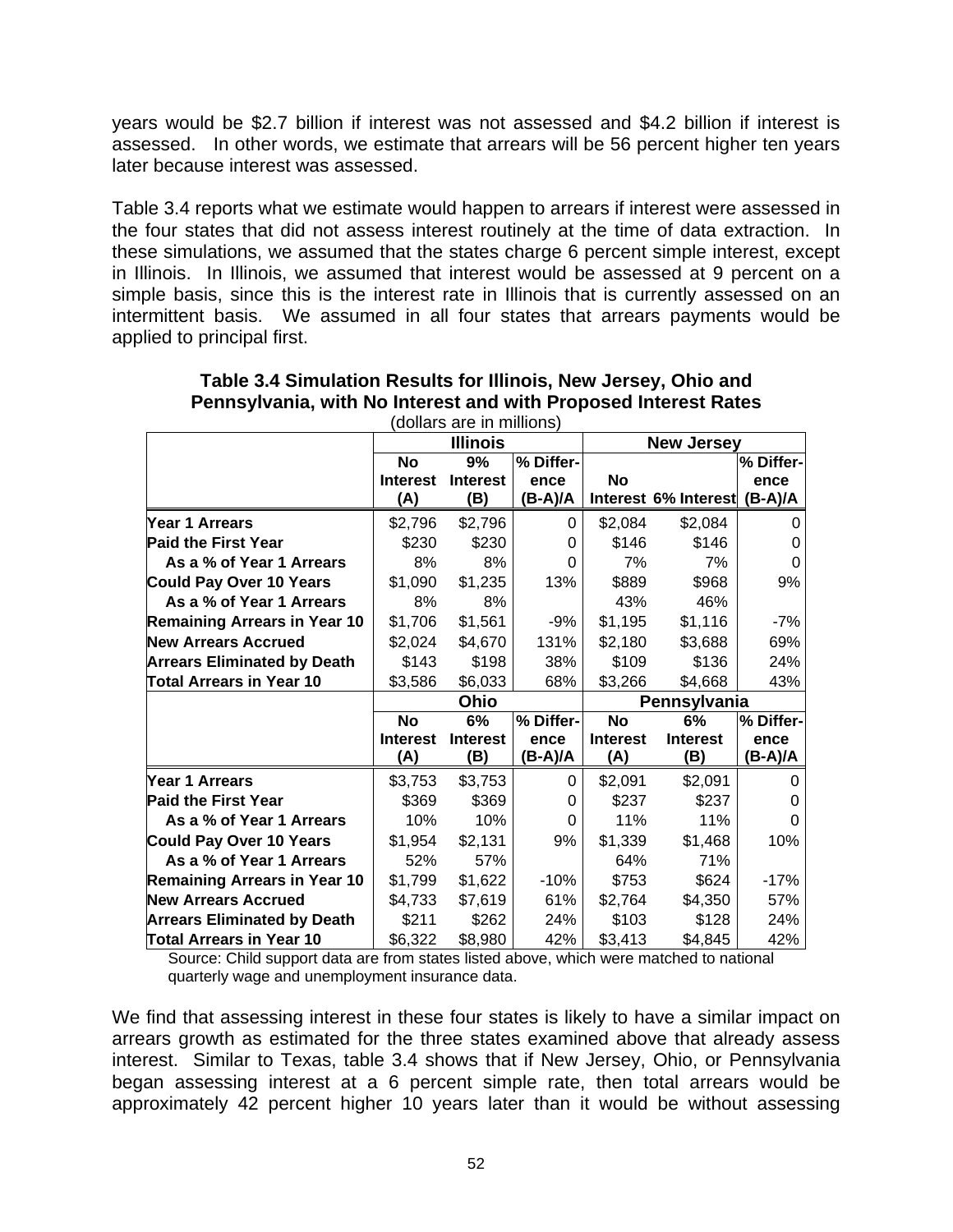interest. In Illinois, total arrears are estimated to be 68 percent higher in 10 years if interest is assessed at 9 percent a year. Just as we found above, new arrears will accrue much more rapidly if interest is assessed than if interest is not assessed, but the amount of arrears collected will also be slightly higher and the amount eliminated by death will be higher. Thus, total arrears growth will not be as large as new arrears growth.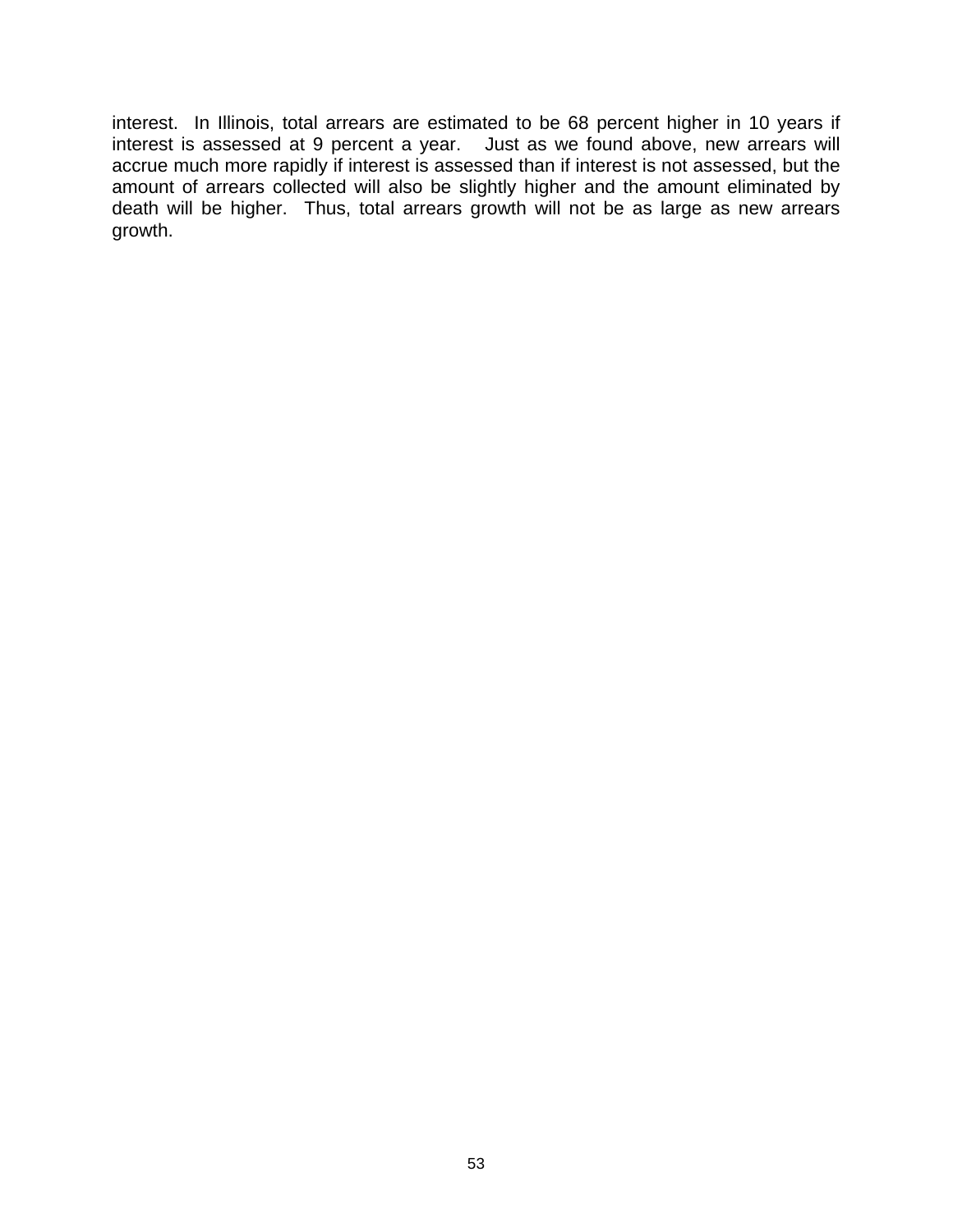### **CHAPTER 4. WHY HAVE ARREARS GROWN?**

In this chapter, we examine four factors that appear to be the primary drivers behind arrears growth. The first issue we examine is charging interest on arrears. We then discuss the role of retroactive support in generating arrears. We follow this discussion with an examination of compliance rates on current support and arrears collections.

We find that assessing interest on a routine basis has been the single most important factor contributing to arrears growth during the past fifteen years. Among the study states, two states assess interest on a routine basis (I.e. Arizona and Texas) and one state assesses a surcharge twice a year (i.e. Michigan). We find that retroactive support is not a major factor contributing to arrears in the study states. Only three of the nine study states assess retroactive support on a routine basis (i.e. Arizona, New Jersey, and Texas). Furthermore, these three states do not assess retroactive support back to the date of birth in paternity cases, which limits the amount of retroactive support that can be assessed.

Non-compliance with current support orders was another major factor contributing to arrears. Non-compliance was particularly large among obligors with no or low reported income. In the study states, 40 percent of the current support obligors had no or low reported income, yet they contributed 60 percent of the unpaid current support accrued during the year. Seventy five percent of those with no reported income and 78 percent of those with reported incomes below \$10,000 a year paid less than 50 percent of their current support order during the year. Once reported incomes exceeded \$10,000 a year, compliance with current support orders improved. Forty two percent of current support obligors with reported incomes between \$10,001 and \$20,000 a year paid less than 50 percent of their current support order. Once reported income exceeded \$20,000 a year, only 17 percent of the current support obligors in the study states paid less than 50 percent of their current support order. These results show how difficult it is to collect from obligors with no or low reported incomes.

We also find that current support orders tend to be rather high for obligors with low reported income. For obligors with reported income of \$10,000 a year or less, the median percent of reported income that was due as current support was 83 percent and the median percent of reported income that was paid was 7 percent. In contrast, among all current support obligors with reported income, the median percent of reported income due as current support was 19 percent and the median percent paid was 10 percent.

Another factor that contributed to arrears is the low payment rate on arrears. Nationally, during the past several years, about 6 percent of arrears have been collected. If states could have doubled their collection rate on arrears to 12 percent since FY 2002, we predict that arrears would have stopped growing and would total \$86 billion today. Unfortunately, most debtors do not pay 12 percent of their arrears each year. Those who do, tend to owe less than \$1,000 in arrears. We examined debtors by their characteristics and found that debtors with no reported income were the least likely to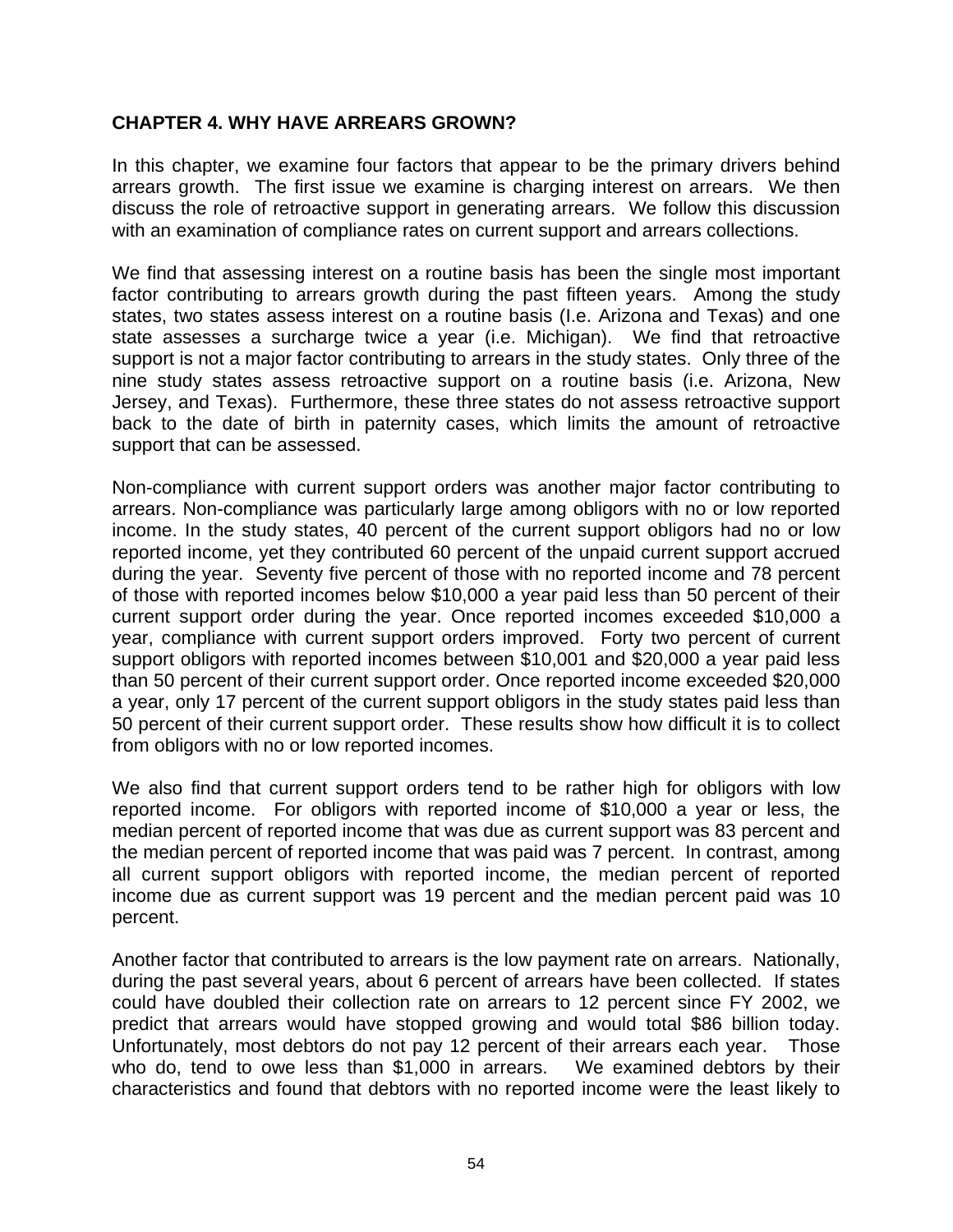pay arrears. Again, we find that collecting support, whether it be current support or arrears, is very difficult to collect from those with no reported income.

### **A. Charging Interest Routinely Resulted in Significantly Higher Arrears**

The primary factor that has caused arrears to grow dramatically during the 15 years has been the assessment of interest on a routine basis. Many states began to assess interest on a routine basis in the 1990s, as their computer systems could manage to calculate and track interest. In addition, in 1986, Congress enacted legislation, referred to as the Bradley Amendment, which mandated that child support arrears be considered a judgment by operation of law. Since most states require that interest be charged on judgments, many states began to charge interest on child support arrears after this legislation was enacted. Today, 18 states charge interest on a routine basis.<sup>[50](#page-62-0)</sup> Most of these states charge interest every month on any unpaid child support. $51$  Eighteen states and Guam charge interest intermittently.<sup>[52](#page-62-2)</sup> In these states, interest is typically assessed when the IV-D program requests that the court convert arrears to a final judgment because the on-going support order is ending. However, exact interest policies vary among these states. Finally, in the remaining fourteen states, Puerto Rico, the Virgin Islands, and the District of Columbia, the IV-D programs do not charge interest.

All states have experienced an increase in arrears between FY 1987 and FY 2006, but chart 4.1 shows that states that charge interest on a routine basis have experienced a much larger increase in arrears than other states. Between FY 1987 and FY 2006, states that charge interest routinely experienced more than a ten-fold increase in arrears, going from \$5.4 billion in FY 1987 to \$58.7 billion in FY 2006. In contrast, other states saw their arrears grow about half as fast as this. States that charge interest intermittently experienced a 353 percent increase in arrears over this period (arrears went from \$6.0 billion in FY 1987 to \$27.2 billion in FY 2006), while states that do not charge interest experienced a 592 percent increase in arrears (arrears went from \$2.8 billion in FY 1987 to \$19.5 billion in FY 2006). Assessing interest on arrears on a routine basis was probably the single biggest factor that contributed to arrears growth during the 1990s and the first half of the 2000s.

<span id="page-62-0"></span> $\overline{a}$ <sup>50</sup> The states that charge interest routinely are: Alabama, Alaska, Arizona, California, Georgia, Massachusetts, Michigan, Minnesota, Nebraska, Nevada, New Mexico, North Dakota, Oklahoma, Rhode Island, Texas, Virginia, West Virginia, and Wisconsin. Michigan doesn't actually charge interest; it charges a surcharge twice a year. Since the surcharge is like interest, we include Michigan with other states that charge interest.

<span id="page-62-1"></span><sup>&</sup>lt;sup>51</sup> Michigan, Massachusetts, and North Dakota do not assess interest on arrears if obligors pay their current support order in full. In addition, Massachusetts does not assess interest on arrears if the obligor meets certain hardship criteria.

<span id="page-62-2"></span><sup>&</sup>lt;sup>52</sup> The states that charge interest intermittently are: Arkansas, Colorado, Guam, Idaho, Illinois, Indiana, Iowa, Kansas, Kentucky, Maryland, Mississippi, Missouri, New York, Ohio, Oregon, Utah, Vermont, Washington, and Wyoming.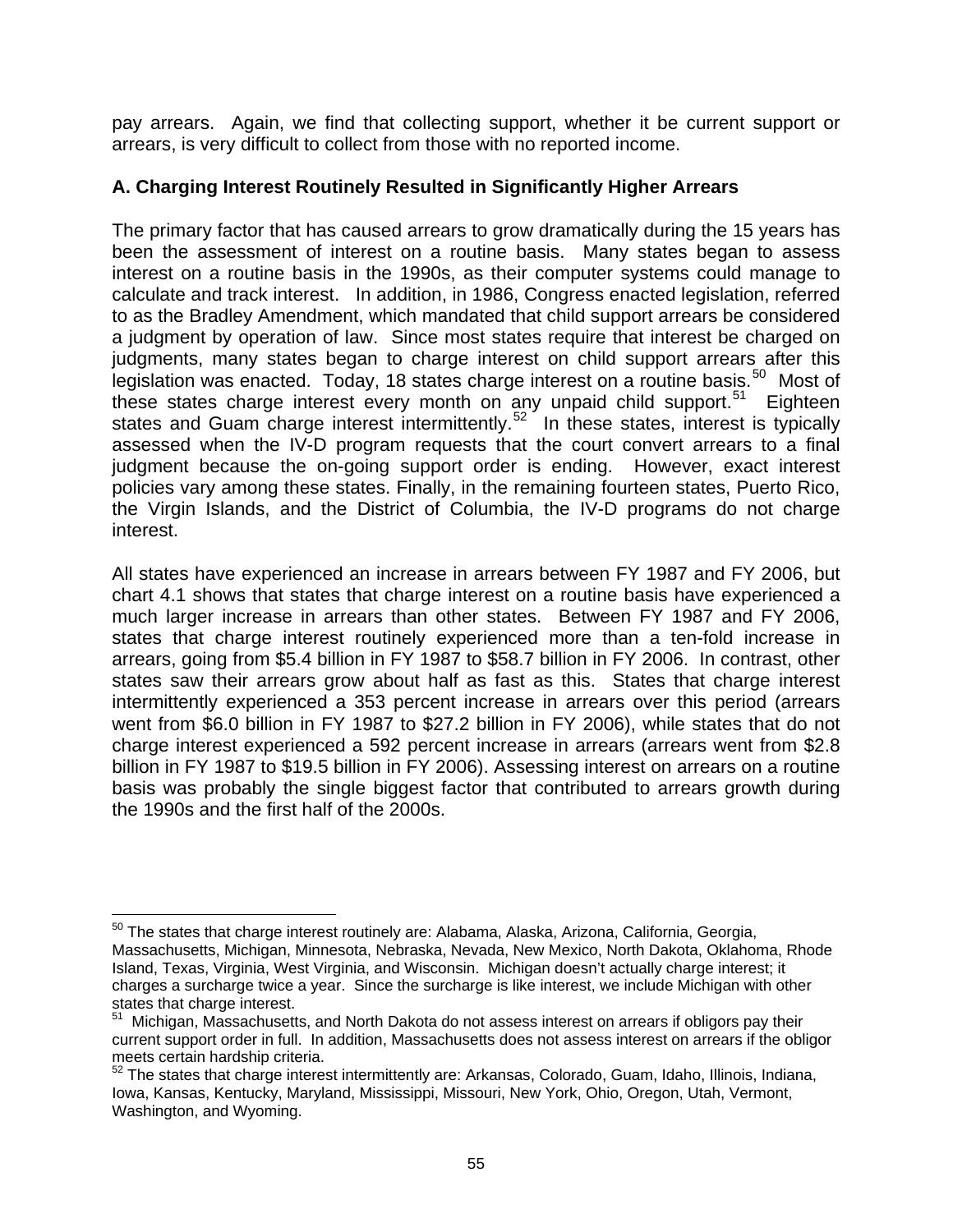

**Chart 4.1 Child Support Arrears Held by State IV-D Programs from FY 1987 to FY 2006, Grouped by States' Interest Policies** 

Only two of the nine study states, Arizona and Texas, charge interest on a routine basis (see table 4.1). These two states assess interest every month on all unpaid support, but they do not assess interest on interest (i.e. they use a simple rate). At the time of the study, Michigan assessed a surcharge twice a year on all unpaid support, including interest (i.e. they used a compounded rate). At that time, the surcharge was 8 percent a year. Michigan has since changed their surcharge to a simple variable rate, which is assessed twice a year. In addition, Michigan no longer assesses a surcharge on obligors who pay at least 90 percent of their current support due over the six-month assessment period.

Only Arizona and Texas distinguished between interest and principal in the arrears data that were provided to the Urban Institute. Interest represented 27 percent of total arrears in Arizona as of December 2004, and it represented 22 percent of total arrears in Texas as of September 2003.

Texas held less interest than Arizona, in part, because Texas applies arrears payments to interest before principal, while Arizona does the opposite. Applying arrears payments to interest before principal not only reduces the amount of interest that a state holds, but it also causes arrears to grow faster because there is more principal upon which to assess interest. That is one of the reasons that Michigan decided to apply arrears payments to principal before interest when it converted its surcharge to a simple variable interest rate.

Source: Arrears data are from OCSE, Annual Statistical Reports and Preliminary Reports. Note: See chart 4.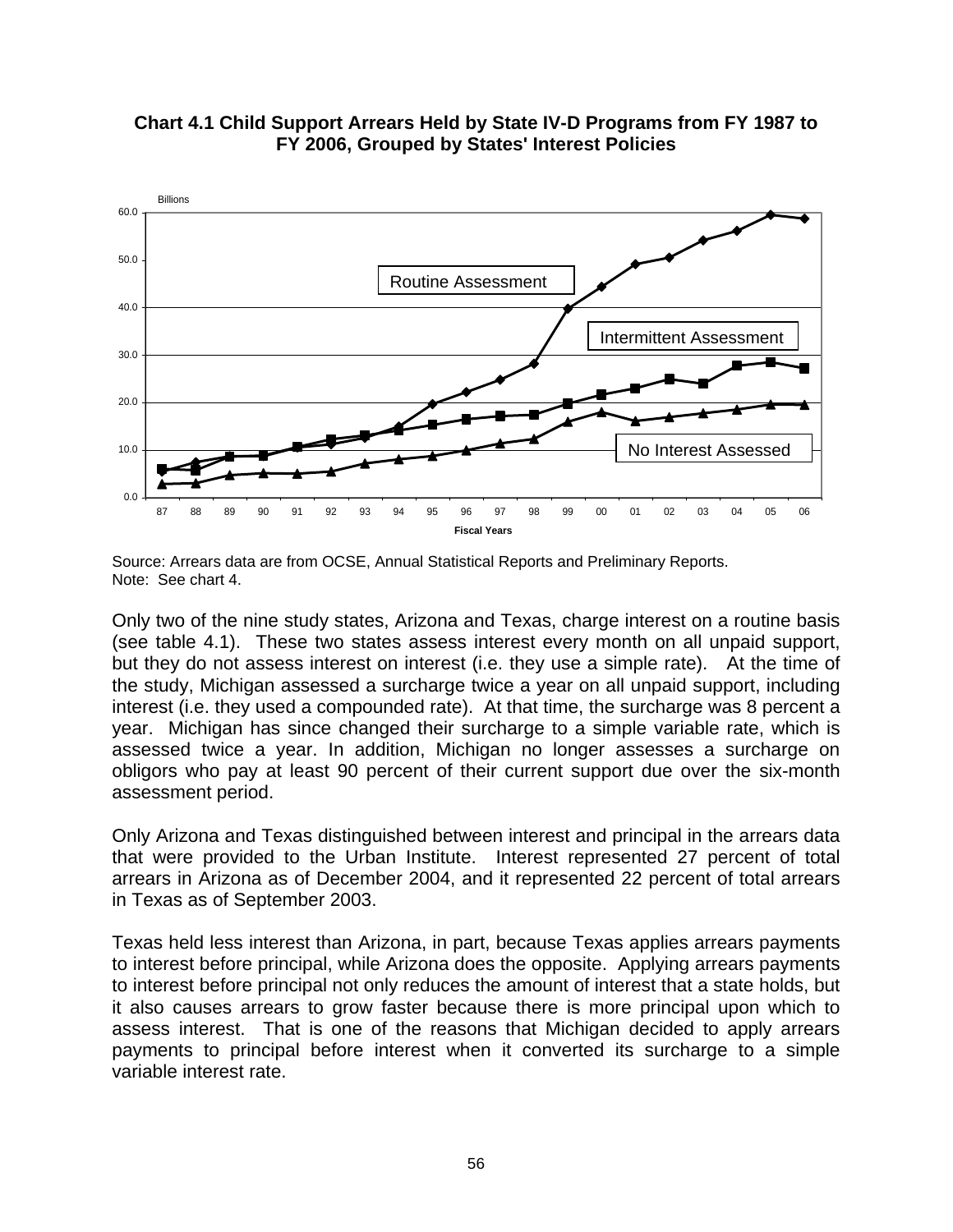| <b>State</b>         | <b>Interest Policy (frequency and type)</b>                                                                                             | Annual                    |
|----------------------|-----------------------------------------------------------------------------------------------------------------------------------------|---------------------------|
|                      |                                                                                                                                         | <b>Interest Rate</b>      |
| Arizona              | Assessed monthly on a simple basis.                                                                                                     | 10%                       |
| Florida              | Does not assess interest.                                                                                                               |                           |
| <b>Illinois</b>      | Interest accrues under state law and is assessed when arrears are<br>adjudicated. Interest is assessed on a simple basis at a 9 percent | 9%                        |
|                      | annual rate.                                                                                                                            |                           |
| Michigan             | Prior to 2004, surcharge assessed twice a year on a compounded                                                                          | 8% prior to               |
|                      | basis. Now surcharge is assessed twice a year on a simple basis,                                                                        | 7/2004;                   |
|                      | using a variable rate.                                                                                                                  | variable rate             |
|                      |                                                                                                                                         | since then                |
| <b>New</b><br>Jersey | Does not assess interest.                                                                                                               |                           |
| New York             | Assesses interest monthly on a simple basis when arrears are<br>reduced to a money judgment.                                            | 9%                        |
| Ohio                 | Courts may assess interest if obligor is willfully avoiding payments.<br>Interest is assessed monthly on a simple basis.                | 10%                       |
| Penn.                | Does not assess interest.                                                                                                               |                           |
| Texas                | Assesses interest monthly on a simple basis.                                                                                            | 12% prior to              |
|                      |                                                                                                                                         | $1/2003$ ;                |
|                      |                                                                                                                                         | 6% since                  |
|                      | tal Dafamal Outdate and talantaria<br>والمتاريب والمتعاونات<br>سالة ل<br>$\bigcap_{n=1}^{\infty}$                                       | then<br><b>L. 11 - L.</b> |

# **Table 4.1 Interest Policies in the Nine Study States**

Source: OCSE Intergovernmental Referral Guide and telephone interviews with state child support administrators.

# **B. Assessing Retroactive Support Contributes to Arrears**

 $\overline{a}$ 

We know from other research that ordering arrears for periods prior to the date of filing for an order, referred to as retroactive support, contributes to arrears.<sup>[53](#page-64-0)</sup> In Colorado, for example, 19 percent of their arrears consisted of retroactive support. The Colorado Child Support Program estimated that the average amount paid toward retroactive support was \$180 per year and that obligors who owed retroactive support would take an average of 39 years to pay off their retroactive support.<sup>[54](#page-64-1)</sup>

Three of the nine study states included information about their retroactive support – Illinois, New York, and Texas. In New York, 22 percent of the obligors owed retroactive support at the time the data were extracted. Illinois and Texas had slightly higher figures at 29 and 27 percent, respectively.

Retroactive support was a smaller percent of total arrears in these three states than in Colorado as shown in table 4.2. In New York, retroactive support represented 5 percent of the state's arrears. In Illinois and Texas, these figures were 12 and 11 percent,

<span id="page-64-0"></span> $53$  See, for example, Thoennes, Nancy and Jessica Pearson, "Understanding Child Support Arrears in Colorado." Center for Policy Research. March 2001.

<span id="page-64-1"></span><sup>&</sup>lt;sup>54</sup> Larry Desbian, "Arrears Management: Colorado's Approach" Presented at the 2004 Annual Training Conference of the Eastern Regional Interstate Child Support Enforcement Association.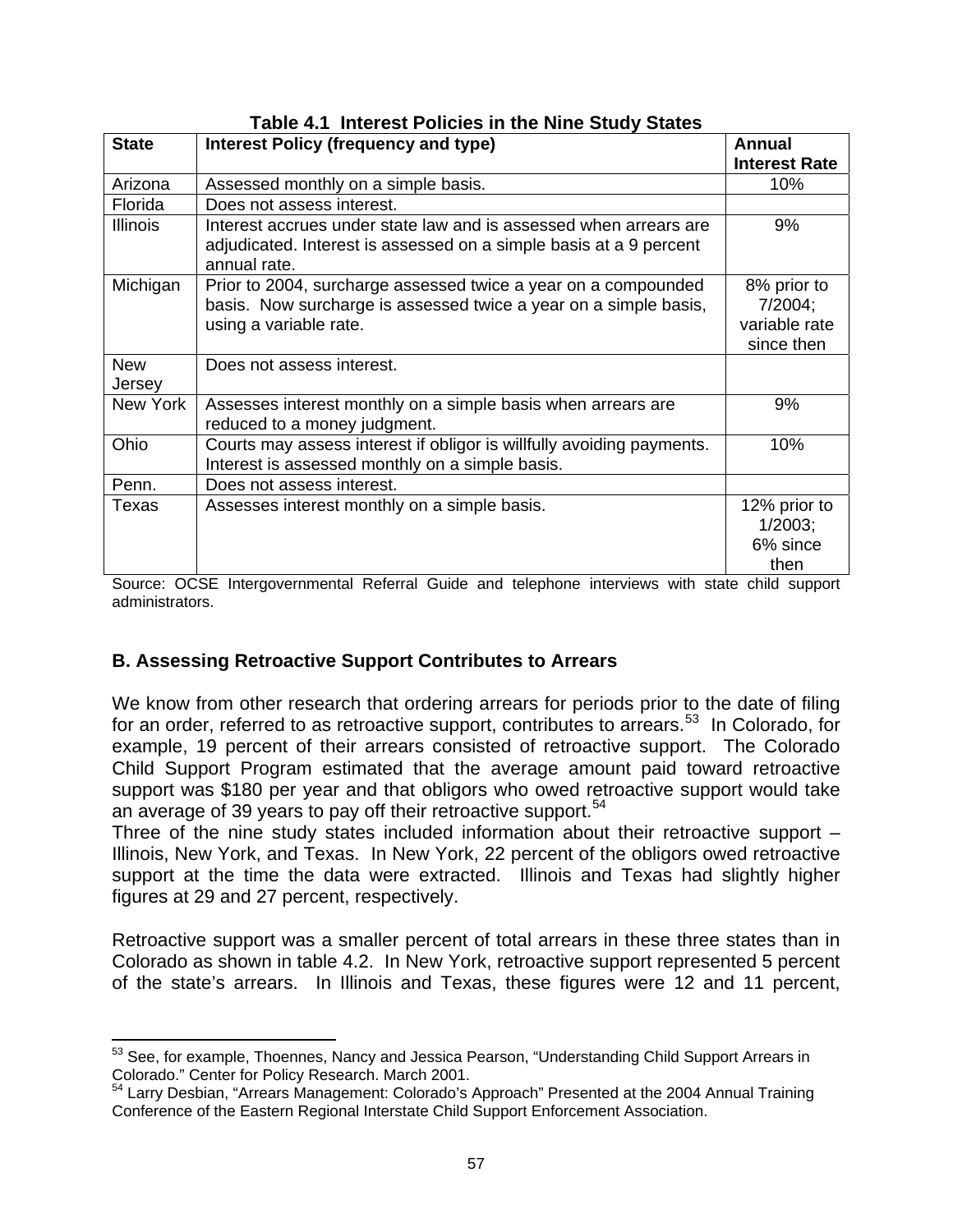respectively.<sup>[55](#page-65-0)</sup> The median amount of retroactive support due was the highest in Texas, at \$2,700, followed by Illinois, where the median amount was \$2,037. The median figure in New York was considerably lower at \$817.

| Table 4.2 Retroactive Support in Illinois, New York and Texas: 2003/04 |                 |            |         |
|------------------------------------------------------------------------|-----------------|------------|---------|
|                                                                        | <b>Illinois</b> | <b>New</b> | Texas   |
|                                                                        |                 | York       |         |
| Number of obligors assessed retroactive support                        | 71,983          | 90,483     | 158,727 |
| As a percent of all obligors                                           | 29              | 22         | 27      |
| Total Amount of retroactive support due (in millions)                  | \$338           | \$189      | \$749   |
| As a percent of total arrears                                          | 12              | 5          | 11      |
| Median amount of retroactive support due                               | \$2,037         | \$817      | \$2,700 |

Source: Child support programs from states listed above.

These three study states had different policies toward retroactive support than Colorado, which probably explains why retroactive support represented a larger share of arrears in Colorado than in these three states. Table 4.3 lists the retroactive support policy in Colorado and the nine study states. Colorado permits retroactive support back to the date of birth in paternity cases, but Illinois, New York, and Texas do not. In Illinois, retroactive support may be ordered for up to 2 years prior to the date of filing. In Texas, current law allows retroactive support for up to 4 years prior to the date of filing. New York may assess retroactive support on IV-A cases back to the date of the IV-A application.

| Table 4.3 Policies on Retroactive Support in Colorado and Nine Study |
|----------------------------------------------------------------------|
| <b>States</b>                                                        |

| <b>State</b>    | <b>Policy</b>                                                                           |
|-----------------|-----------------------------------------------------------------------------------------|
| Colorado        | Back to the date of birth in paternity cases; back to the date of                       |
|                 | separation in divorce cases                                                             |
| Arizona         | Up to 3 years of retroactive support                                                    |
| Florida         | Up to 2 years of retroactive support                                                    |
| <b>Illinois</b> | Up to 2 years of retroactive support                                                    |
| Michigan        | Back to the date of filing, unless willful avoidance                                    |
| New Jersey      | Back to the date of application for IV-D services                                       |
| New York        | Back to the date of application for IV-A                                                |
| Ohio            | Back to the date of birth in paternity cases; back to the date of                       |
|                 | separation in divorce cases                                                             |
| Pennsylvania    | Back to the date of filing                                                              |
| Texas           | Up to 4 years of retroactive support                                                    |
|                 | Source: OCSE Intergovernmental Referral Guide and telephone interviews with state child |

Source: OCSE Intergovernmental Referral Guide and telephone interviews with state child support administrators.

 $\overline{a}$ 

<span id="page-65-0"></span><sup>&</sup>lt;sup>55</sup> Illinois and Texas sent us retroactive support figures that were often higher than the amount of arrears currently owed. To determine the amount of retroactive support that was currently due in these states, we used the minimum value of retroactive support and arrears due.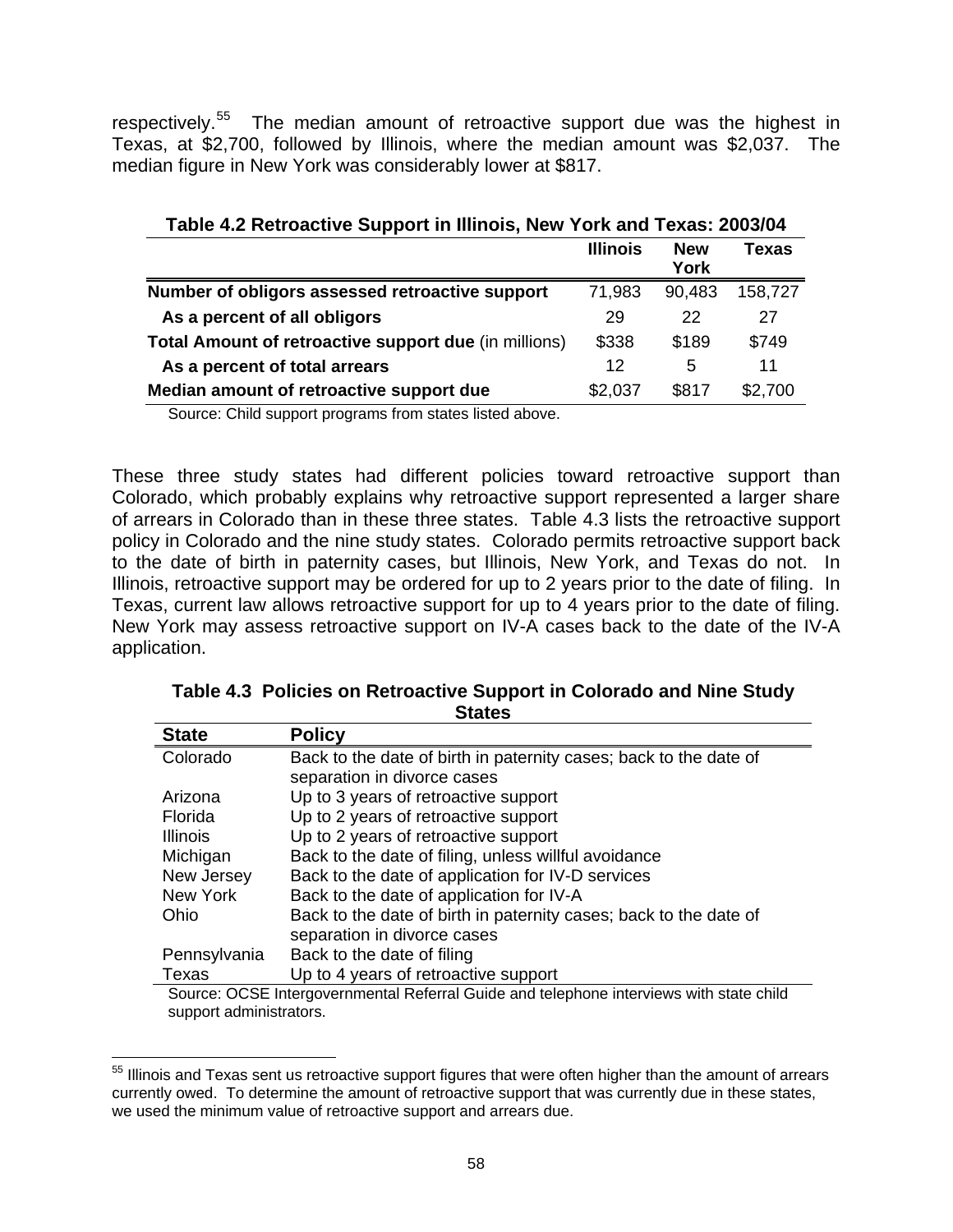We were interested in examining retroactive support in the other study states that did not provide direct information on retroactive support. Thus, we examined the amount of arrears owed by obligors who had their first order established in the last 12 months.<sup>[56](#page-66-0)</sup> All study states, except Florida, were examined. In eight study states, nearly 300,000 obligors had their first order established within 12 months of the date the data were extracted from each state. The median number of months that these obligors had their order in place was 6 months. We expected that most of these obligors would owe arrears since half of them had their orders in place for 6 months and all of the study states indicated that support was routinely ordered back to the date of filing, if not earlier.

We find that the median amount of arrears owed among obligors who had their first order established in the last year varied among the study states. Median arrears were below \$900 in five of the study states, but above \$1,500 in three study states (table 4.4). Arizona had the highest figure for median arrears at \$3,413, followed by Texas at \$2,200. The only other state with a figure above \$1,500 was New Jersey, where median arrears were \$1,590.

| 2003/04                                                 |                  |        |       |                             |                    |             |        |         |  |
|---------------------------------------------------------|------------------|--------|-------|-----------------------------|--------------------|-------------|--------|---------|--|
|                                                         | Arizona Illinois |        | Mich. | <b>New</b><br><b>Jersey</b> | <b>New</b><br>York | Ohio        | Penn.  | Texas   |  |
| Number of                                               |                  |        |       |                             |                    |             |        |         |  |
| Obligors                                                | 10.250           | 22.504 |       | 13,123 37,082 77,761 41,051 |                    |             | 29,193 | 66.649  |  |
| <b>Median Arrears</b>                                   | \$3,413          | \$845  |       | \$856 \$1,590               |                    | \$246 \$450 | \$684  | \$2,200 |  |
| <b>Median Monthly</b>                                   |                  |        |       |                             |                    |             |        |         |  |
| Order                                                   | \$290            | \$269  | \$328 | \$373                       | \$303              | \$292       | \$325  | \$265   |  |
| Course: Child cuppert pregrams from states listed shous |                  |        |       |                             |                    |             |        |         |  |

| Table 4.4 Median Arrears and Other Characteristics of Obligors who Had    |
|---------------------------------------------------------------------------|
| their First Current Support Order Established in the Last Year, by State: |
| $3002104$                                                                 |

Source: Child support programs from states listed above.

 $\overline{a}$ 

The five study states with median arrears for new obligors below \$900 do not appear to be ordering retroactive support on a routine basis. The median amounts of arrears are simply too low for retroactive support to be a common practice in these states. Thus, for example, even though Illinois may assess retroactive support for up to 2 years prior to the date of filing, these data suggest that Illinois is not doing this on a routine basis.

In addition to reporting median arrears, table 4.4 reports the median monthly current support order in each of the study states for obligors with their first order established in the last year. Median current support orders varied from \$265 (Texas) to \$373 (New Jersey) a month. We included this information to help determine whether states were assessing retroactive support and how much retroactive support was being assessed.

<span id="page-66-0"></span> $56$  For Arizona and Texas, we examined the amount of principal owed rather than arrears (i.e. principal and interest) in an effort to isolate that portion of arrears that may reflect retroactive support.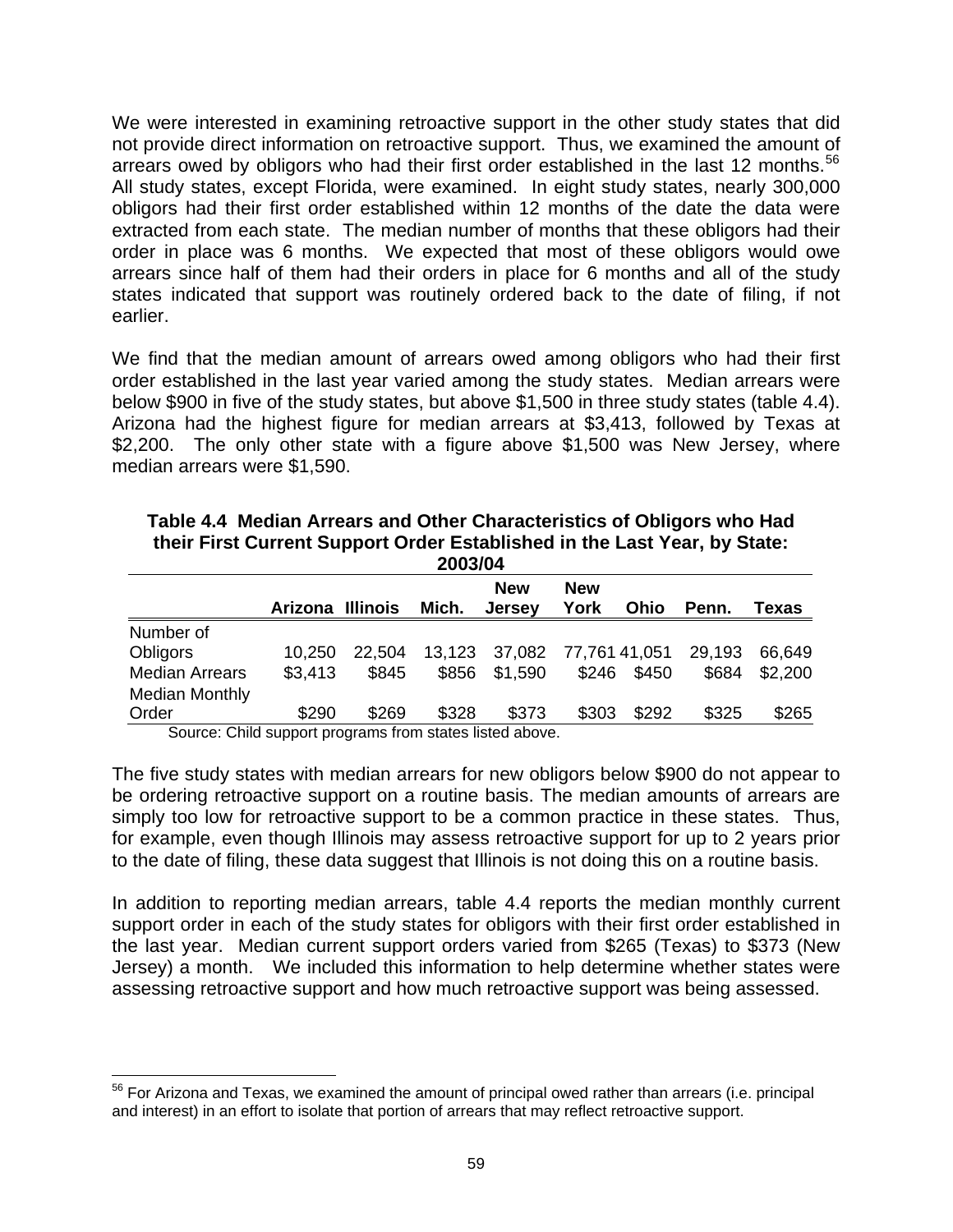In four of the study states, we examined whether median arrears among new obligors varied by the age of their IV-D case. As noted in table 4.3, New Jersey law permits retroactive support back to the date of application for IV-D services, thus we expected to find that median arrears for new obligors in New Jersey varied by the amount of time their IV-D case had been open. Table 4.5 shows that median arrears in New Jersey among new obligors who had their IV-D cases opened in the last 12 months was just \$743. In contrast, median arrears among new obligors who had their IV-D cases opened more than 12 months ago were five times that amount, or \$3,778. These findings suggest that New Jersey is assessing retroactive support back to the date of IV-D application in most cases.

#### **Table 4.5 Median Arrears among Obligors with their First Current Support Order Established in the Last Year, by Age of IV-D Case and State: 2003/04 Arizona New Jersey Ohio Penn. IV-D Case was Opened within 12 Months of Order Establishment**  Median Arrears  $$2.516$   $$743$   $$407$   $$645$ **IV-D Case was Opened at least 12 Months Before Order Establishment**  Median Arrears  $$4,600$   $$3,778$   $$647$   $$726$ Note: In this table, arrears in Arizona only include principal.

Source: Child support programs from states listed above.

Table 4.5 shows that the median amount of arrears in the other states did not vary nearly as much as in New Jersey by the age of the IV-D case. In Arizona, Ohio, and Pennsylvania, obligors who had a IV-D case opened at least 12 months prior to their order establishment date had higher median arrears than obligors who had their IV-D case and order established within the same year, but the differences were not nearly as large as in New Jersey.

Thus, these findings suggest that only three of the study states – Arizona, New Jersey, and Texas -- are routinely assessing retroactive support. The other five study states – Illinois, Michigan, New York, Ohio, and Pennsylvania – do not appear to be assessing retroactive support on a routine basis even though some of these states have laws that allow them to do so.

# **C. Low Compliance Rates on Current Support Orders Contribute to Arrears**

Another factor that has contributed to arrears is the lack of compliance with current support orders. Although the nation has seen a steady improvement in the percent of current support collected in recent years, about 40 percent of current support still goes unpaid each year. In this section of the report, we discuss the gap between current support due and paid.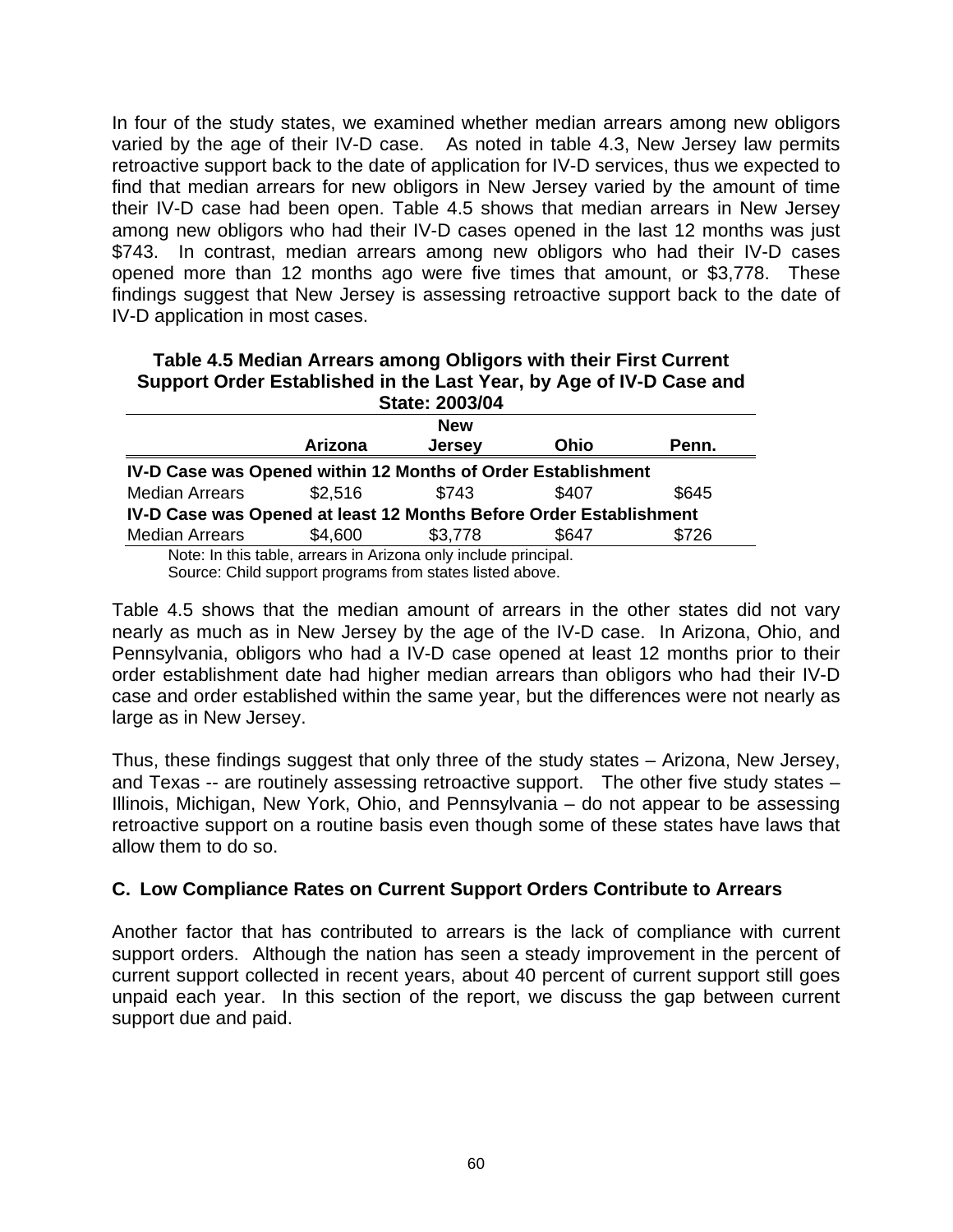### *The Difference Between Current Support Due and Current Support Paid is a Primary Driver Behind Arrears Growth, especially Among Obligors with No or Low Reported Income*

The difference between current support due and paid in the 12 months of data that we received from seven of the study states was \$3.8 billion, which represents the new arrears generated in these seven states during the year of this study.<sup>[57](#page-68-0)</sup> These new arrears were added to the stock of existing arrears in these states, which totaled \$28.7 billion in September 2002. This represents about a 13 percent increase in arrears before taking into account arrears collected that year.

Chart 4.2 shows that while every income group of obligors paid less current support than they owed, most of the unpaid current support (61 percent) was generated by obligors with no or low reported incomes. Specifically, in these seven states, obligors with no or low reported incomes were supposed to pay over \$3 billion in current support, but they actually paid less than \$1 billion. In other words, they paid 29 percent of their current support. As reported income increased, the percent of current support paid increased, reaching 84 percent among obligors with reported incomes of \$40,000 or more. We stratified the difference between current support due and paid by reported income because reported income is the strongest predictor of payment behavior that we had available. Reported income and current support payments were highly correlated in all of the study states.



**Chart 4.2 Total Amount of Current Support Due and Paid in the Last Year in Seven States, by Reported Income: 2003/04** 

**Annual Reported Income**

 Source: Child support data are from Arizona, Illinois, Michigan, New Jersey, Ohio, Pennsylvania, and Texas, which were matched to national quarterly wage and unemployment insurance data.

 $\overline{a}$ 

<span id="page-68-0"></span> $57$  Florida was excluded because it did not indicate which of their obligors had a current support order. New York was excluded because it did not have 12 months of payment information like the other states.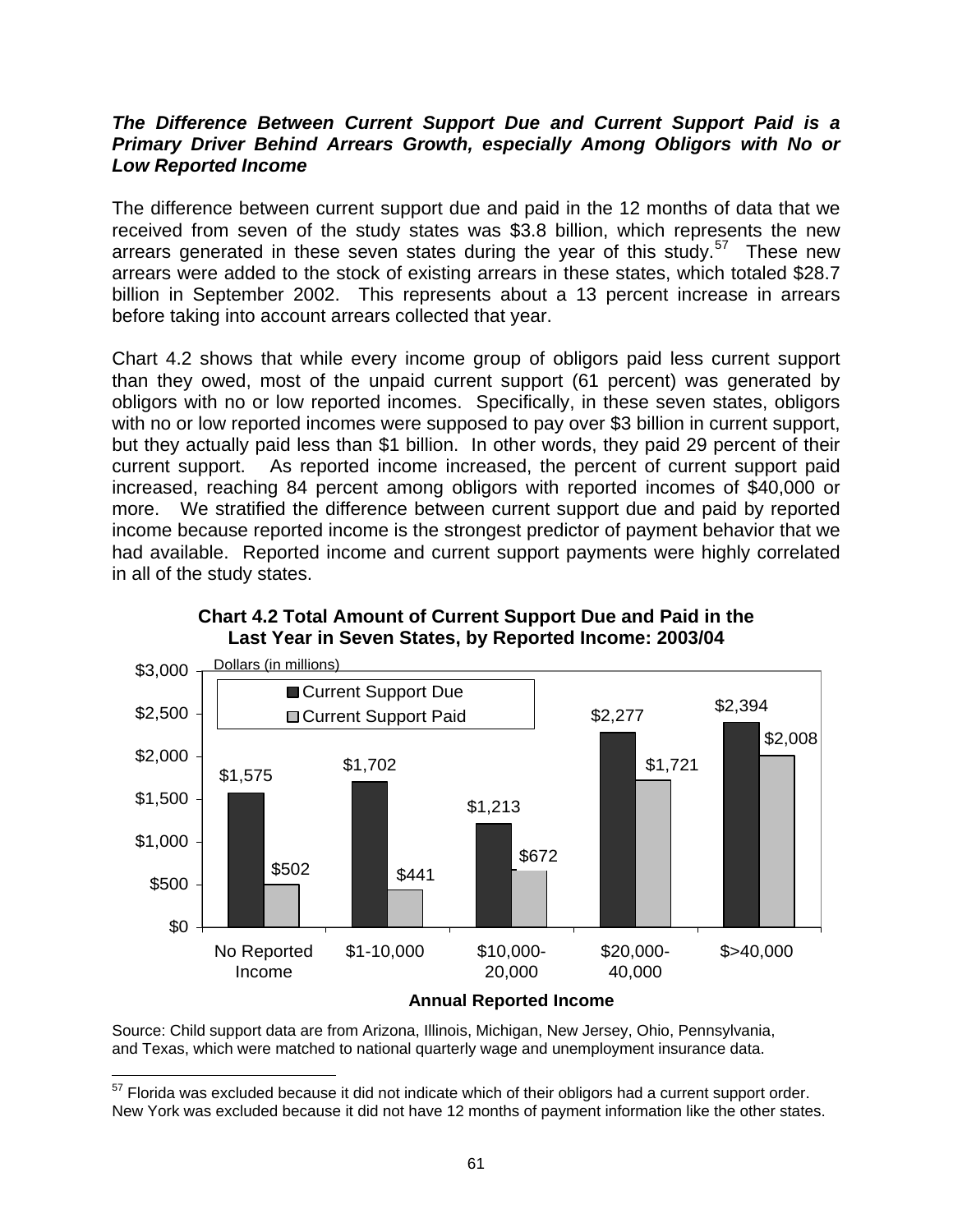Another way to examine this issue is to report the percent of obligors who paid different percentages of their current support order. The National Child Support Enforcement Strategic Plan for 2005 to 2009 asked states to report this type of information. The chart below shows the percentage of obligors who paid: no current support for 12 months; some current support but less than 50 percent of their order; 50 to74 percent of their order; 75 to 89 percent of their order; 90 to 99 percent of their order; and 100 percent or more in seven of the study states.

Chart 4.3 shows that 24 percent of the current support obligors in seven of the study states paid no current support during the past year. Another 24 percent paid less than 50 percent of their current support order. Another 22 percent paid between 50 percent and 89 percent of their order. Seventeen percent paid 90 to 99 percent of their order. Finally, 13 percent of the obligors in these states paid their entire current support order in the past year.



**Chart 4.3 Percent of Current Support Obligors Who Paid Various Percentages of their Order in Seven States, by Reported Income: 2003/04** 

**Annual Reported Income**

 Source: Child support data are from Arizona, Illinois, Michigan, New Jersey, Ohio, Pennsylvania, and Texas, which were matched to national quarterly wage and unemployment insurance data.

As we have already seen above, non-compliance was greatest among obligors with no or low reported incomes. Seventy five percent of obligors with no reported income and 78 percent of obligors with reported incomes of \$10,000 a year or less paid less than 50 percent of their current support order. Only 7 percent of obligors with no reported income and 3 percent of obligors with low reported incomes paid their entire current support order for the whole year.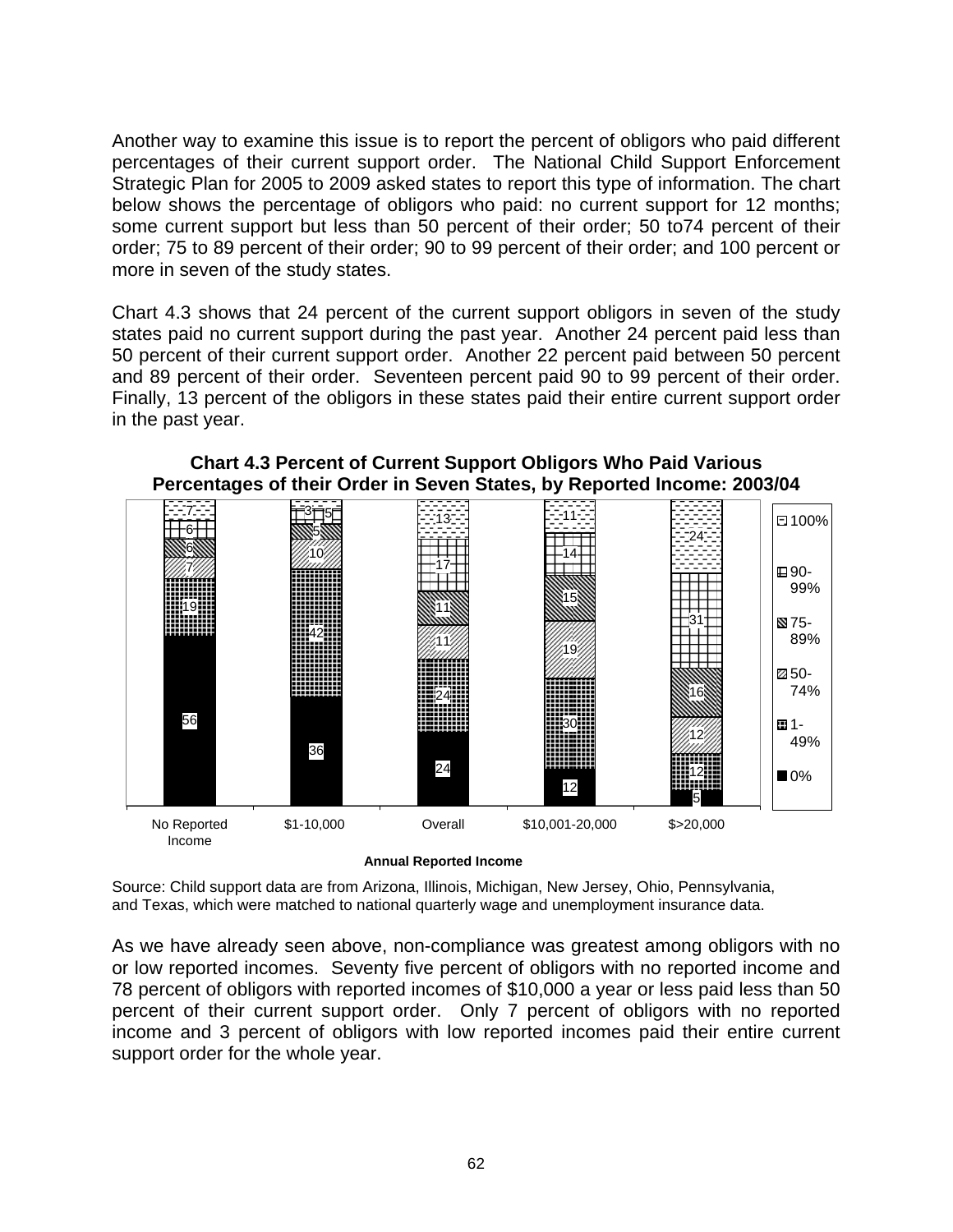Chart 4.3 shows that, as reported income increases, compliance clearly improves. Seventeen percent of obligors with reported incomes over \$20,000 a year in seven study states paid less than 50 percent of their current support order. On the other hand, 24 percent paid their entire current support order for 12 months. Another 31 percent paid between 90 and 99 percent of their current support order.

### *Characteristics of Obligors by their Compliance Rate*

In this section, we divide current support obligors into three groups according to their payment behavior in the past 12 months. The first group consists of those who paid none of their current support order during this period, the second group consists of those who paid some of their order, and the final group are those who paid their entire current support order in the past 12 months. We examined seven study states for this analysis.<sup>[58](#page-70-0)</sup>

As noted above, 13 percent of the current support obligors paid their entire current support order in the last year in these seven study states. Those who paid their entire current support order owed very little arrears. In fact, the median amount of arrears owed by this group was zero, meaning that at least half of the current support obligors who paid their entire order did not owe arrears. In contrast, current support obligors who did not pay any support in the last year had median arrears of \$12,000. Current support obligors who paid some of their current support in the past year had median arrears of \$1,549.

The main characteristic that differentiates obligors who paid their entire current support order from those who paid none or some of their current support order is the amount of reported income that they had. Obligors who paid their current support order in full had median annual reported income of \$30,579, while obligors who paid some of their current support order in the past year had median annual reported income of \$16,800, and obligors who paid none of their current support order in the past year had median annual reported income of \$66. Nearly half of the obligors (48 percent) who paid none of their current support in the last year had no reported income; another 36 percent had reported incomes of \$10,000 a year or less. Only 16 percent of current support obligors who paid nothing toward their current support in the past year had reported incomes over \$10,000 a year. In contrast, 83 percent of the current support obligors who paid their entire current support orders had reported annual incomes this high.

Obligors who paid their entire current support order in the past year had orders that represented relatively little of their reported income. Nearly all of the obligors who paid their entire support orders had orders that were less than 50 percent of their reported income. The median amount of reported income that was supposed to go toward current support among these obligors was 12 percent. Only 6 percent of these obligors had multiple orders. In contrast, the majority of obligors who had reported incomes but

 $\overline{a}$ 

<span id="page-70-0"></span> $58$  Florida and New York are excluded because we did not receive order amounts from Florida and we did not receive 12 months of payment data from New York.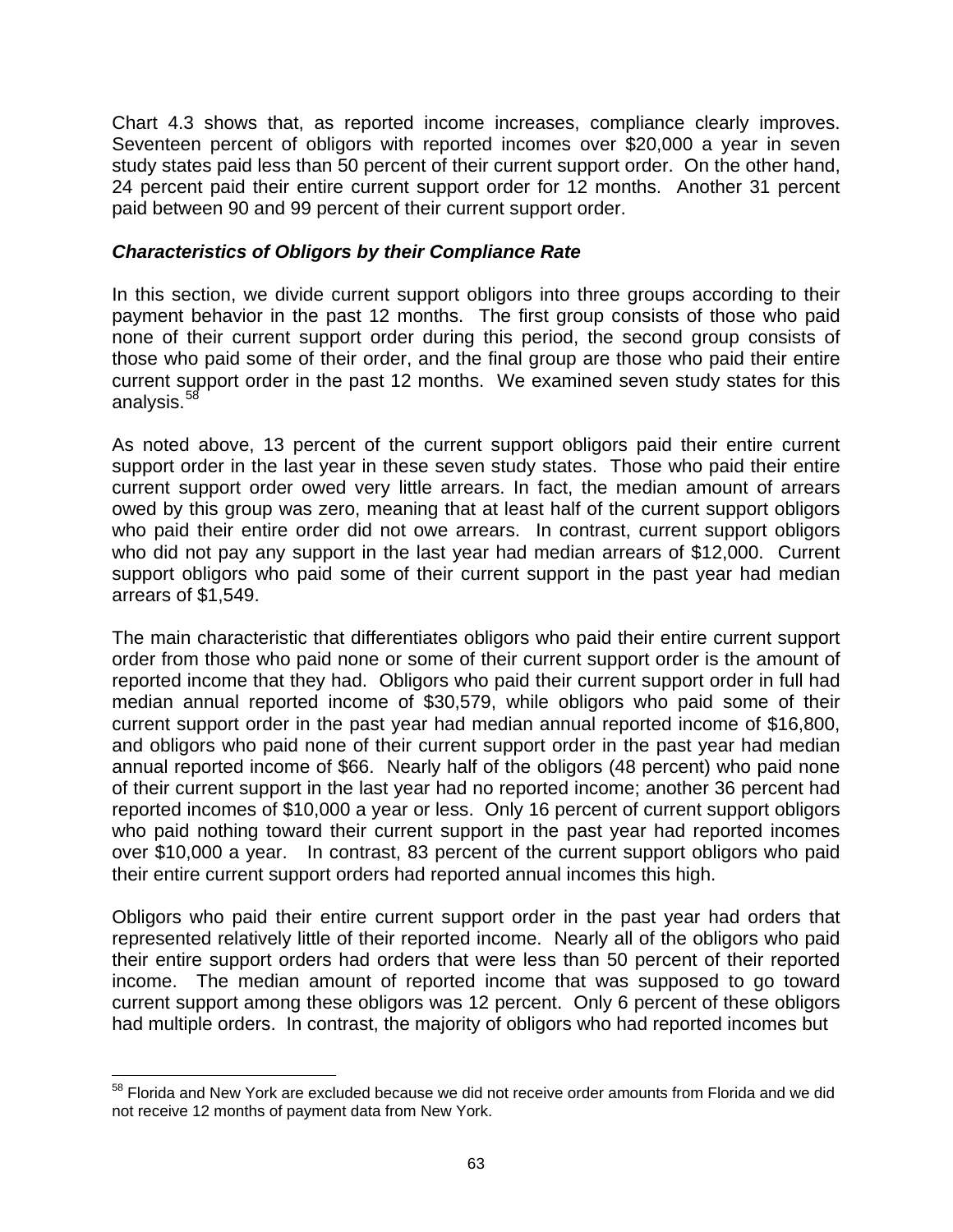|                                                   | <b>Did Not Pay</b>                                | <b>Paid Some of Paid Entire</b> |                              |
|---------------------------------------------------|---------------------------------------------------|---------------------------------|------------------------------|
|                                                   | Support in the Their Order in<br><b>Last Year</b> | the Last Year                   | Order for<br><b>One Year</b> |
| <b>Number of Obligors</b>                         | 512,704                                           | 1,323,682                       | 276,959                      |
| Percent of obligors                               | 24                                                | 63                              | 13                           |
| <b>Total Amount of Arrears Owed (in billions)</b> | \$10.7                                            | \$10.5                          | \$1.0                        |
| Percent of arrears owed                           | 48                                                | 47                              | 5                            |
| Median amount of arrears owed                     | \$12,000                                          | \$1,549                         | \$0                          |
| <b>Overall Median Annual Reported Income</b>      | \$66                                              | \$16,800                        | \$30,579                     |
| <b>Percent of Obligors with:</b>                  |                                                   |                                 |                              |
| No Reported Income                                | 48                                                | 13                              | 11                           |
| Annual Reported Income between \$1 and \$10,000   | 36                                                | 24                              | 6                            |
| Annual Reported Income Over \$10,000              | 16                                                | 63                              | 83                           |
| <b>Median Monthly Current Support Order</b>       | \$206                                             | \$322                           | \$300                        |
| As a % of Reported Income                         | 64                                                | 20                              | 12                           |
| % of Obligors with Order > 50% of Reported Income | 55                                                | 20                              | 4                            |
| Percent of Obligors with Multiple Orders          | 12                                                | 13                              | 6                            |
| <b>Percent of Obligors with:</b>                  |                                                   |                                 |                              |
| Instate zip code                                  | 66                                                | 79                              | 81                           |
| Out of state zip code                             | 16                                                | 14                              | 14                           |
| No zip code                                       | 16                                                | 6                               | 4                            |
| At least one interstate case                      | 15                                                | 10                              | 10                           |

### **Table 4.6 Characteristics of Current Support Obligors in Seven States, by the Amount of their Order they Paid in the Last Year: 2003/04**

Source: Child support data are from Arizona, Illinois, Michigan, New Jersey, Ohio, Pennsylvania, and Texas, which were matched to national quarterly wage and unemployment insurance data.

paid nothing toward current support in the past year had orders that exceeded 50 percent of their reported income. Twelve percent of these obligors had multiple orders.

Obligors who paid their entire current support order in the past year were more likely to have an in-state ZIP code than other obligors and less likely to be missing a ZIP code. In fact, only 4 percent of the obligors who paid their current support in full in the last year did not have a ZIP code; 16 percent of obligors who paid none of their current support in the last year did not have a ZIP code. Finally, obligors who paid their entire current support order in the past year were less likely to have an interstate case than obligors who did not pay any of their current support in the last year.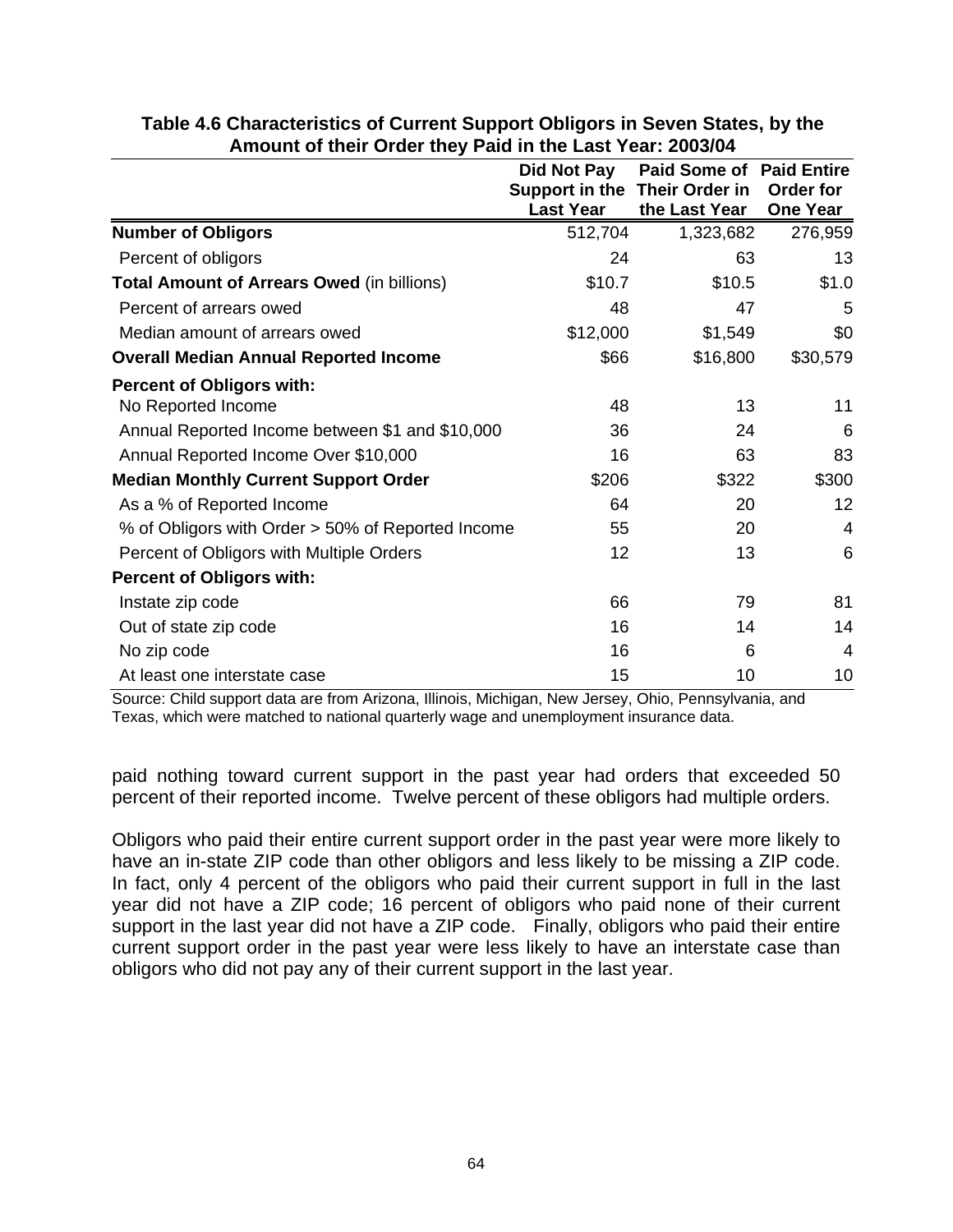## *Obligors with No or Low Reported Incomes Paid little of their Current Support Order*

Another way to examine this issue is to look at the payment behavior of current support obligors by each of their characteristics. Table 4.7 presents these results.<sup>[59](#page-72-0)</sup>

Table 4.7 shows that the payment behavior of current support obligors varied by each of the characteristics that we examined, however the largest difference in payment behavior occurred among current support obligors who had no reported income and those who had reported incomes over \$10,000 a year. Ninety five percent of the obligors with reported incomes over \$10,000 a year paid current support, while less than half (47 percent) of the obligors with no reported income paid current support in the prior year. No other group of obligors that we examined had payment rates this low.

The payment characteristics of current support obligors with reported incomes of \$10,000 a year or less were not much better than those with no reported income. Seventy percent of these current support obligors paid current support in the last year, but the median monthly amount that they paid during the last year was \$22 and the median percent of their order paid for this period was just 10 percent. In contrast, half of the current support obligors with reported incomes over \$10,000 per year paid 87 percent or more of their current support order over the same period.

Two other groups of current support obligors had exceedingly low payment rates: those who had reported incomes, but their current order(s) represented 50 percent or more of their reported income; and those who did not have a ZIP code, which meant they did not have a valid address on record. Sixty eight percent of the current support obligors in the first group paid current support in the last year, but half of these obligors paid less than 8 percent of their current support order. Fifty seven percent of those without a ZIP code paid current support in the past year and half of them paid less than 5 percent of their current support order. These two groups were relatively small in these states; 18 percent of the current support obligors in these seven states had current support orders that exceeded fifty percent of their reported income and 9 percent of the current support obligors did not have a ZIP code. Furthermore, most of the obligors in these groups had no or low reported income. In fact, 91 percent of the current support obligors who had orders that were 50 percent or more of their reported incomes had reported incomes of at most \$10,000 a year; 67 percent of those with missing ZIP codes had no or low reported incomes.

1

<span id="page-72-0"></span><sup>&</sup>lt;sup>59</sup> Florida is excluded from this analysis because we could not distinguish between current support payments and arrears payments from the data we received. New York is excluded from this analysis because we did not receive 12 months of payment information.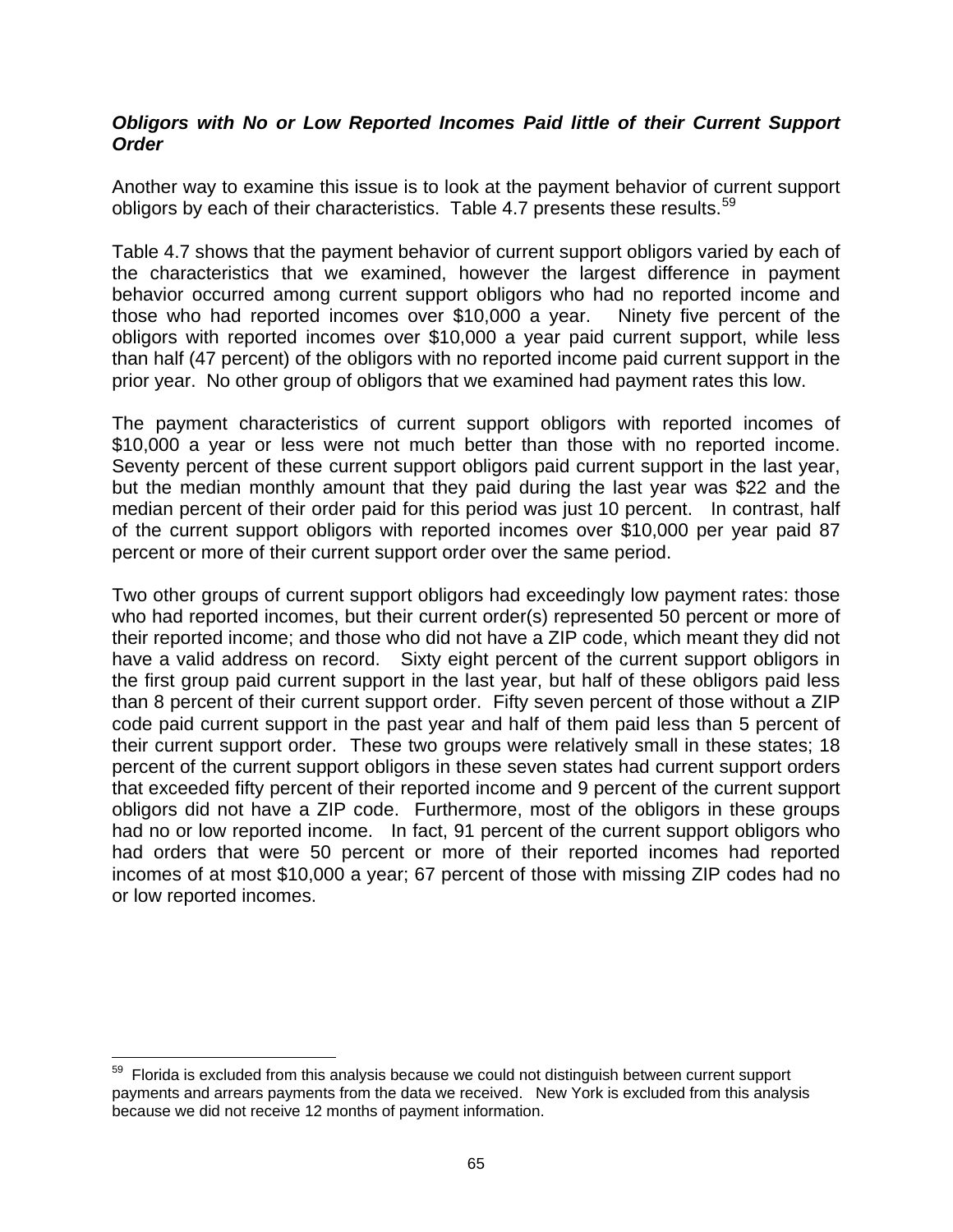| Table 4.7 Payment Characteristics of Current Support Obligors |
|---------------------------------------------------------------|
| in Seven States, by Various Characteristics: 2003/04          |

|                                          | <b>Number of</b><br><b>Current</b><br><b>Support</b><br><b>Obligors</b> | <b>Percent</b><br>who Paid<br>any<br><b>Current</b><br><b>Support</b> | <b>Median</b><br><b>Monthly</b><br><b>Amount of</b><br><b>Current</b><br><b>Support</b> | <b>Median</b><br><b>Percent of</b><br><b>Current</b><br><b>Support</b><br><b>Order Paid</b> |
|------------------------------------------|-------------------------------------------------------------------------|-----------------------------------------------------------------------|-----------------------------------------------------------------------------------------|---------------------------------------------------------------------------------------------|
| <b>Current Support Obligors have:</b>    |                                                                         | in Last<br>Year                                                       | Paid in Last in Last Year<br>Year                                                       |                                                                                             |
| <b>Overall</b>                           | 2,114,732                                                               | 79                                                                    | \$137                                                                                   | 53                                                                                          |
| <b>Reported Income</b>                   |                                                                         |                                                                       |                                                                                         |                                                                                             |
| No Reported Income                       | 444,667                                                                 | 47                                                                    | \$0                                                                                     | $\Omega$                                                                                    |
| At most \$10,000 a year                  | 518,966                                                                 | 70                                                                    | \$22                                                                                    | 10                                                                                          |
| $$10,001$ or more a year                 | 1,151,099                                                               | 95                                                                    | \$263                                                                                   | 87                                                                                          |
| <b>Order Characteristics</b>             |                                                                         |                                                                       |                                                                                         |                                                                                             |
| Order is at least 50% of Reported Income | 389,887                                                                 | 68                                                                    | \$23                                                                                    | 8                                                                                           |
| Order < 50% of Reported Income           | 1,280,178                                                               | 94                                                                    | \$226                                                                                   | 83                                                                                          |
| Has Multiple Current Support Orders      | 210,503                                                                 | 78                                                                    | \$148                                                                                   | 36                                                                                          |
| Has One Current Support Order            | 1,538,748                                                               | 80                                                                    | \$148                                                                                   | 62                                                                                          |
| Oldest Order More than 10 years old      | 398,359                                                                 | 76                                                                    | \$102                                                                                   | 49                                                                                          |
| Oldest Order 10 years or less            | 1,694,963                                                               | 80                                                                    | \$145                                                                                   | 55                                                                                          |
| <b>Zip Code Status</b>                   |                                                                         |                                                                       |                                                                                         |                                                                                             |
| Has in-state Zip Code                    | 1,607,559                                                               | 82                                                                    | \$158                                                                                   | 61                                                                                          |
| Has Out-of-state Zip Code                | 308,762                                                                 | 78                                                                    | \$110                                                                                   | 46                                                                                          |
| Has No Zip Code                          | 181,813                                                                 | 57                                                                    | \$11                                                                                    | 5                                                                                           |
| <b>Interstate Status</b>                 |                                                                         |                                                                       |                                                                                         |                                                                                             |
| Has Interstate Case                      | 236,417                                                                 | 73                                                                    | \$81                                                                                    | 34                                                                                          |
| Has No Interstate Case                   | 1,878,315                                                               | 80                                                                    | \$145                                                                                   | 56                                                                                          |

Source: Child support data are from Arizona, Illinois, Michigan, New Jersey, Ohio, Pennsylvania, and Texas, which were matched to national quarterly wage and unemployment insurance data.

These four groups of current support obligors who had exceedingly low payment rates – those with no or low reported income, those with orders that exceeded 50 percent of their reported income, and those without a ZIP code -- represented 50 percent of the current support obligors in these seven states. The median amount paid by these obligors during the past year was less than \$23 per month and the median percent of their order paid was less than 10 percent.

Payment behavior also varied by other characteristics of current support obligors. For example, the payment rates among current support obligors with and without an interstate case varied. Half of the obligors with an interstate case paid 34 percent or more of their current support order in the last year, while half of the obligors without an interstate case paid 56 percent or more of their current support order in the last year. Similarly, the median percent of current support paid in the last year by obligors with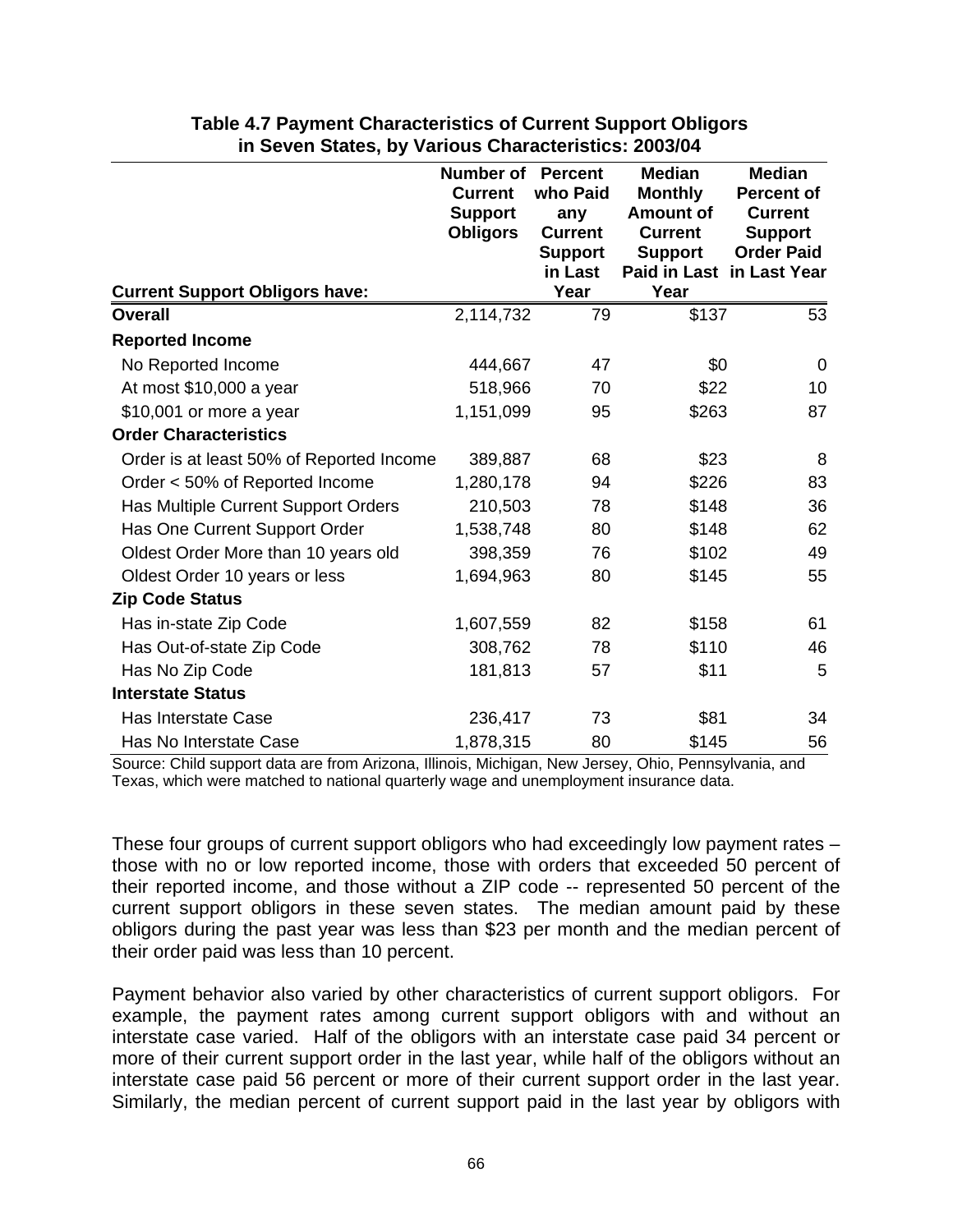multiple current support orders was 36 percent, while it was 62 percent among obligors with one current support order.

## *Current Support Orders Appear too High for Some Obligors with Low Reported Incomes*

Current support orders tend to be very high relative to reported incomes for obligors with reported incomes of \$10,000 a year or less. In contrast, once obligors have annual reported incomes of more than \$10,000 a year, current support orders do not tend to be that high relative to reported income. Chart 4.4 reports the median monthly current support order and median monthly reported income for obligors with a current support order in seven states.<sup>[60](#page-74-0)</sup> At the time the data were extracted from the study states, the median current support order among all obligors with a current support order was \$286 per month and their median monthly income was \$1,019.

Chart 4.4 shows that, in these seven states, median monthly incomes rose much more rapidly than median monthly orders. Among obligors with no reported income, the median current support order was \$217 per month. Obligors with reported incomes of \$10,000 a year or less had a very similar median order of \$218 per month. The median monthly reported income for these obligors was \$293 per month. This means that most low-income obligors were expected to devote more than half of their monthly reported

## **Chart 4.4 Median Monthly Current Support Order and Median Monthly Reported Income for Current Support Obligors in Seven States, by Annual Reported Income: 2003/04**



Source: Child support data are from Arizona, Illinois, Michigan, New Jersey, Ohio, Pennsylvania, and Texas, which were matched to national quarterly wage and unemployment insurance data.

<span id="page-74-0"></span> $^{60}$  Florida is not included in this analysis because we did not receive current support order amounts from this state. New York is not included because we did not receive 12 months of payment information.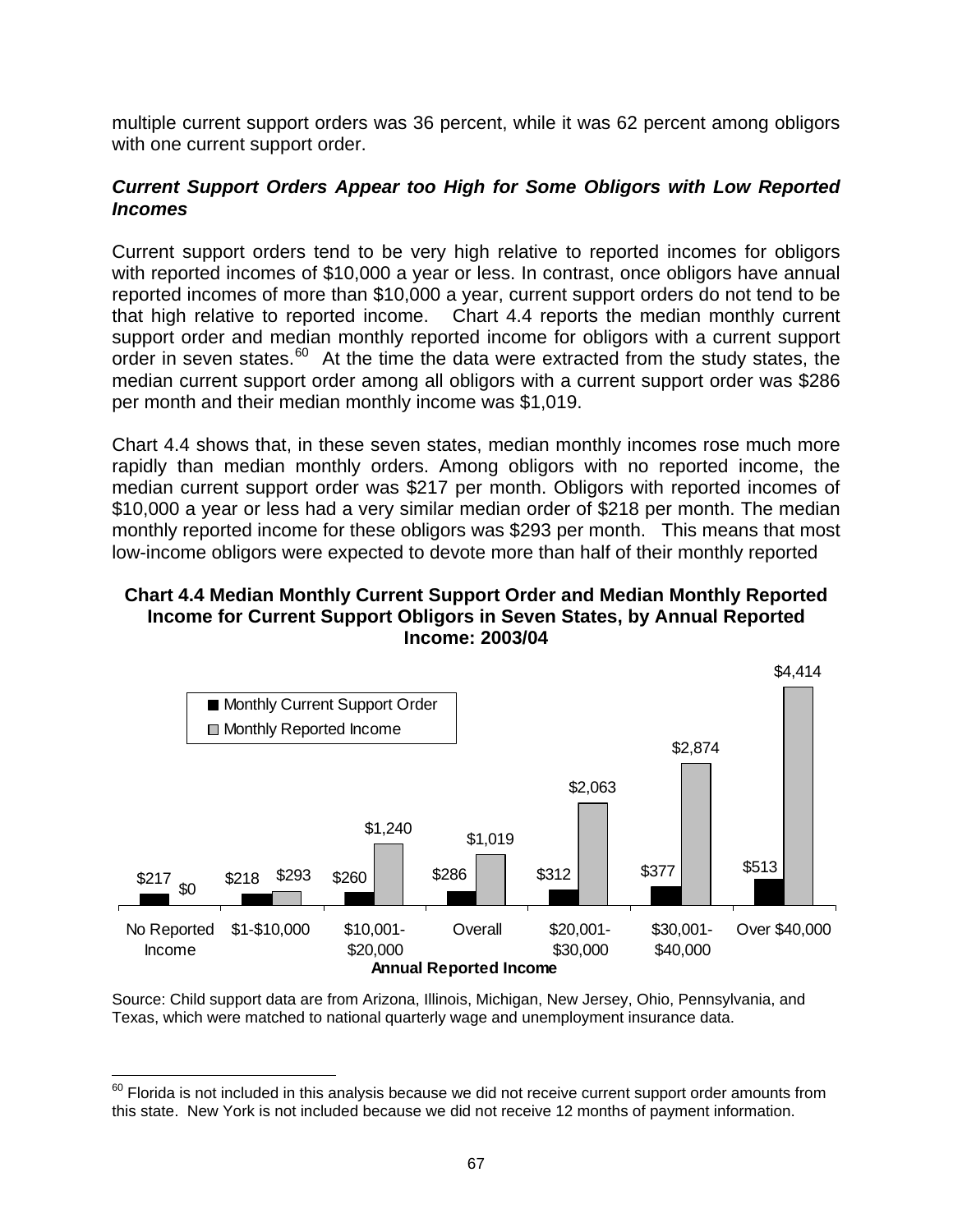income on child support. No other income category of obligors was expected to pay that much of their reported income on child support. For example, obligors with reported income between \$10,001 and \$20,000 a year had a median current support order of \$260 per month, while their median monthly reported income was \$1,240 per month. In other words, as reported income increased from \$10,000 a year or less to \$10,001 to \$20,000 a year, representing about a four-fold increase in reported income, the median order increased by 19 percent, or \$42 per month.

Another way to examine the same issue is to report the median percent of reported income that obligors are expected to pay toward child support and the median amount actually paid. Chart 4.5 shows that overall, in the seven states examined, the median percent of reported income that was due as current support was 19 percent and the median percent of reported income that was paid was 10 percent.

Once obligors are divided into reported-income categories, we find that the median percent of reported income that is expected to go to child support declines as reported income rises. For obligors with reported income of \$10,000 a year or less, the median percent of reported income that was supposed to go to child support was 83 percent. The median percent among obligors with reported income between \$10,001 and \$20,000 a year was 22 percent. Among obligors with reported income above \$40,000 a year, the median percent of income that was expected to go to child support was 11 percent.



# **Chart 4.5 Median Percent of Reported Income Due and Paid as Current Support in Seven States, by Reported Income: 2003/04**

Source: Child support data are from Arizona, Illinois, Michigan, New Jersey, Ohio, Pennsylvania, and Texas, which were matched to national quarterly wage and unemployment insurance data.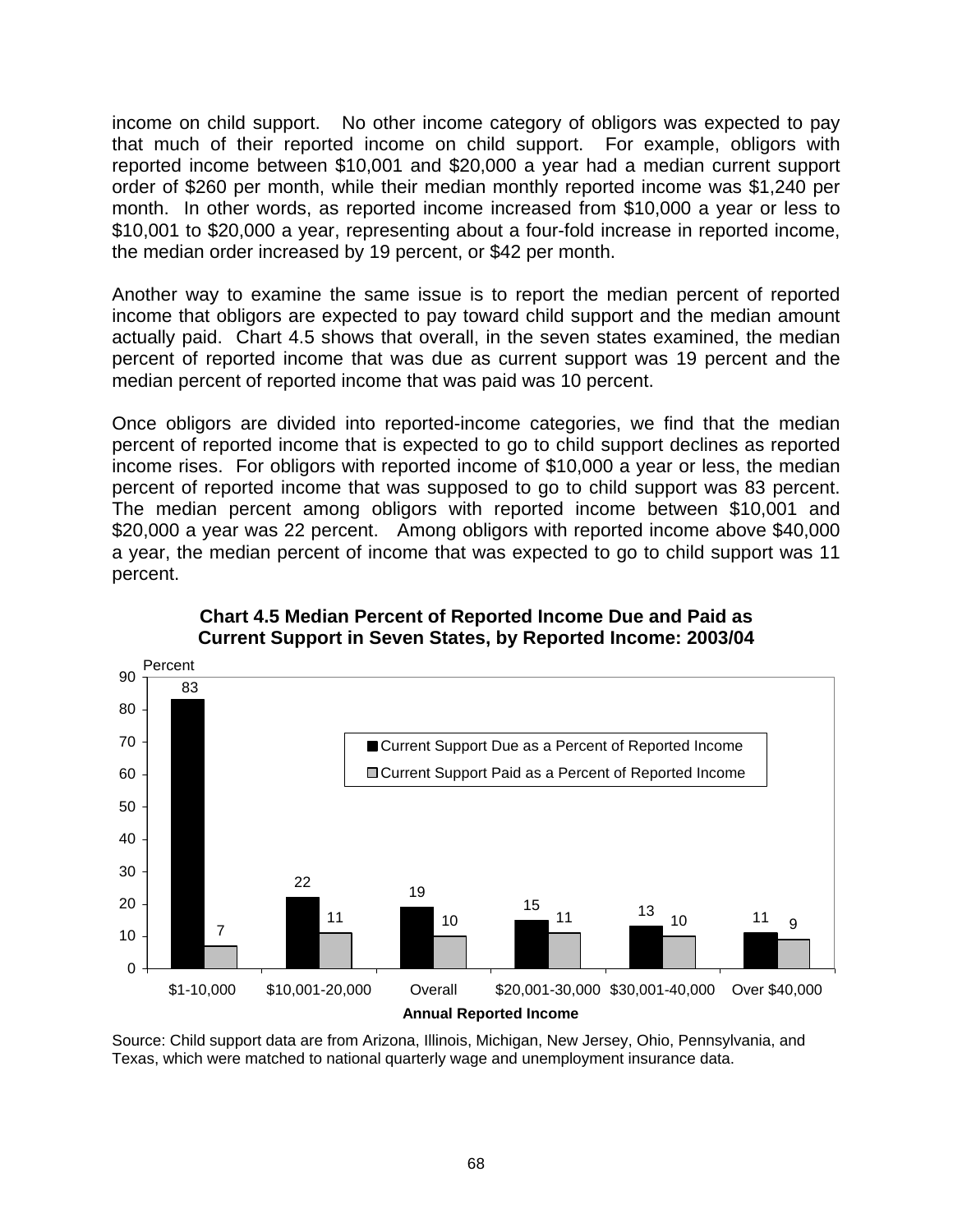Chart 4.5 also shows that the median percent of reported income that went to current support was not that different among obligors once they were divided into reportedincome categories. Among obligors with reported incomes of \$10,000 a year or less, the median percent of reported income that went to current support was 7 percent, which was the lowest percentage figure across the reported-income groups. The highest figure was among obligors with reported incomes between \$10,001 and \$30,000 a year. The median percent of reported income that went to current support among these obligors was 11 percent.

We examined the variation in the median percent of income due and paid as current support among low-income obligors in our study states (chart 4.6). We find a wide range of median amounts due and paid among the study states. Illinois had the lowest medians for due and paid among these obligors -- the median order in this state as a percent of reported income was 68 percent and the median paid as a percent of reported income was zero. Less than half of this group of obligors paid current support in Illinois and that is why the median amount paid is zero.<sup>[61](#page-76-0)</sup> Arizona and Michigan, on the other hand, had high median amounts due and low median amounts paid. In these two states, the median percent of reported income due as current support was 94 and 95 percent, respectively; the median percent paid was 2 percent of reported income in both states. New Jersey had the highest median percent due. The median percent due in this state for these obligors was 103 percent of reported income. The median percent paid in New Jersey was 12 percent. Pennsylvania had the highest median percent of reported income paid toward current support at 17 percent. Their median support due for these obligors was 83 percent of reported income.



# **Chart 4.6 Median Percent of Reported Income Due and Paid as Current Support Among Obligors with Reported Incomes Between \$1 and \$10,000 a year, by State: 2003/04**

Source: Child support programs from states listed above. These data were matched to national quarterly wage and unemployment insurance data.

<span id="page-76-0"></span> $61$  We should note that the current support payment data from Illinois appeared incomplete. So we may be understating actual current support payment amounts for Illinois.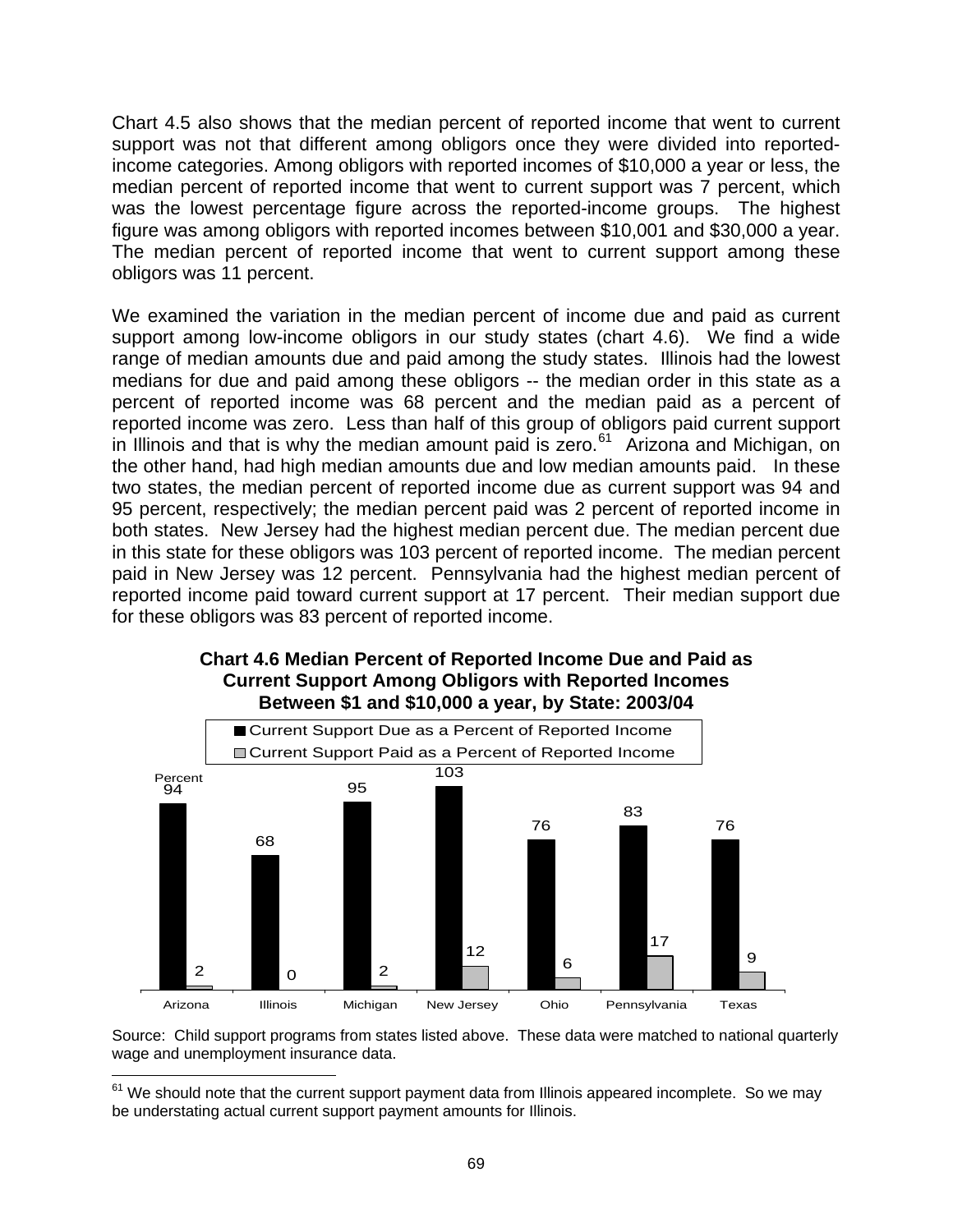There are several possible reasons why some obligors had orders that appeared to exceed their ability to pay. One reason is that obligors have multiple current support orders. To examine whether orders appeared high because of multiple current support orders, we limited chart 4.5 to those obligors who had just one current support order. As expected, chart 4.7 shows that, overall and for every reported-income group, the median percent of reported income that is due as current support declines. In particular, for obligors who had one current support order and reported income between \$1 and \$10,000 a year, the median percent of reported income that was expected to go to current support was 72 percent, down from 83 percent among low-income obligors regardless of the number of orders that they had.



**Chart 4.7 Median Percent of Reported Income Due as Current Support Among Obligors with One Current Support Order in Seven States: 2003/04** 

Source: Child support data are from Arizona, Illinois, Michigan, New Jersey, Ohio, Pennsylvania, and Texas, which were matched to national quarterly wage and unemployment insurance data.

Another reason that orders may appear too high relative to obligors' ability to pay is that circumstances for these obligors may have changed, which reduced their ability to pay but their orders were not modified to reflect these changes. To avoid this issue, we examined obligors who had their first current support order established in the last 12 months. We refer to these obligors as new obligors. These obligors had just one current support order and their orders were new enough that it was unlikely that their circumstances had changed since their order was established. Chart 4.8 shows these results. We find that, overall, the median percent of income due as current support for new obligors was 22 percent, or 5 percentage points higher than the median amount for all obligors with one current support order.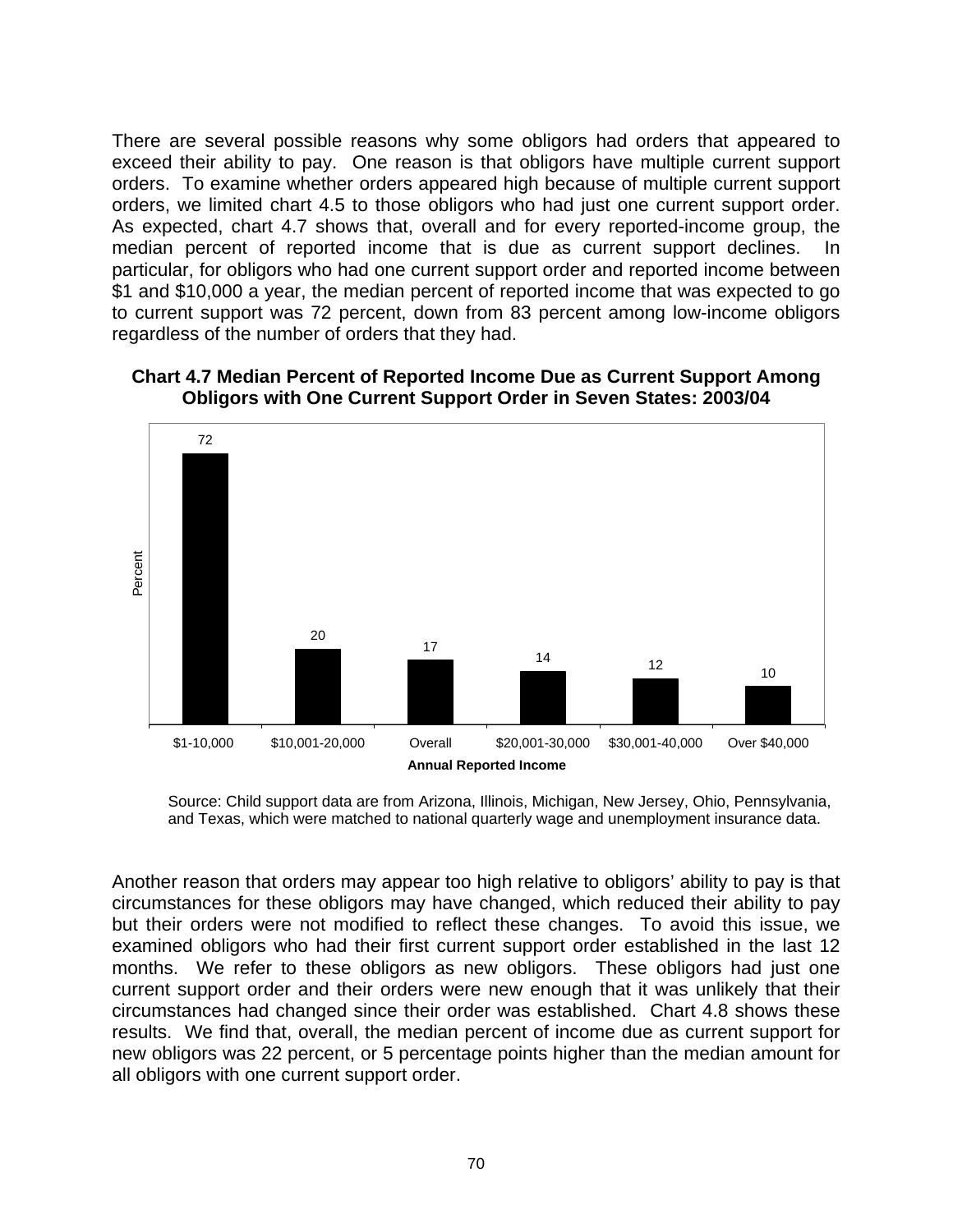

## **Chart 4.8 Median Percent of Reported Income Due as Current Support Among Obligors with One Order Established in the Last Year in Seven States: 2003/04**

For new obligors with reported income of \$10,000 a year or less, chart 4.8 shows that they were expected to pay a median amount of 71 percent of their reported income toward child support, or one percentage point lower than the median amount found for all obligors with reported incomes this low. Hence, many current support orders appear to be set too high from the very beginning for obligors with low reported income.

Another reason orders may appear high for low-income obligors is that income may be imputed for some obligors. We did not have direct information on whether orders were imputed, thus we tried to infer from the data whether orders were imputed. We did this by examining the frequency of order amounts as they appeared in the data. To reduce the noise in the distribution of orders, we focused on obligors who had their first order established in the last 12 months and had two children to support.<sup>[62](#page-78-0)</sup> We examined obligors who had no reported income, reported incomes of \$10,000 a year or less, and reported incomes over \$10,000 a year.

We find that all of the states had specific order amounts that were frequently used for obligors, regardless of their income category, but the extent to which they relied upon them and their magnitude varied among the states. Starting with obligors with reported

Source: Child support data are from Arizona, Illinois, Michigan, New Jersey, Ohio, Pennsylvania, and Texas, which were matched to national quarterly wage and unemployment insurance data.

<span id="page-78-0"></span><sup>1</sup>  $62$  Michigan did not include a variable indicating the number of orders that an obligor had, so obligors in this state were not limited to those with one order. Arizona did not include a variable indicating the number of children that an order covered, so obligors in this state were not limited to those with two children.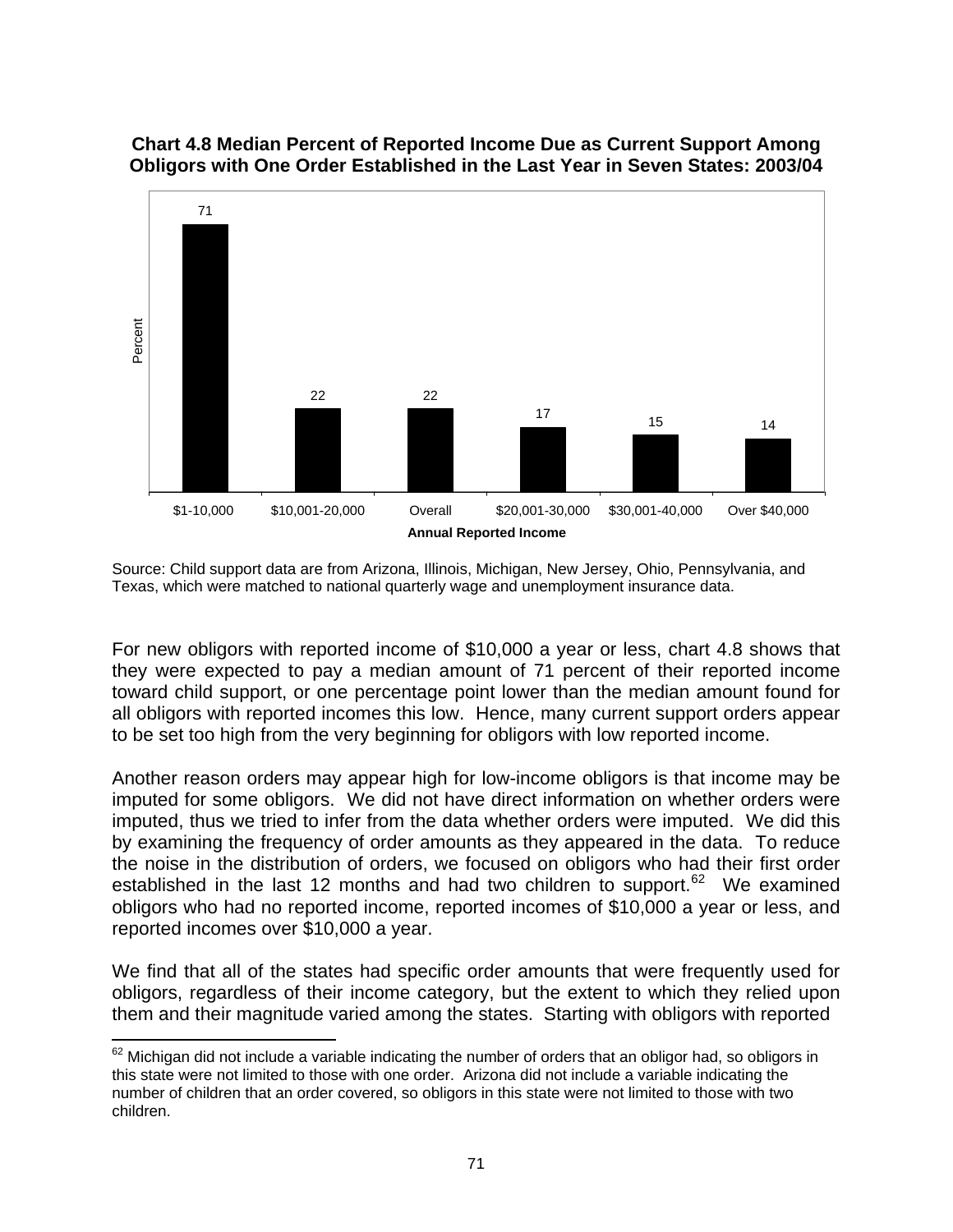|              | <b>Monthly Order</b>                                       |                | <b>Monthly Order</b> |                |  |  |
|--------------|------------------------------------------------------------|----------------|----------------------|----------------|--|--|
|              | <b>Amount</b>                                              | % of Orders    | <b>Amount</b>        | % of Orders    |  |  |
|              | OBLIGORS WITH NO REPORTED INCOME                           |                |                      |                |  |  |
| Arizona      | 182                                                        | 15             | 173                  | 10             |  |  |
| Illinois     | 10                                                         | 5              | 20                   | 3              |  |  |
| Michigan     | 435                                                        | $\overline{2}$ | 200                  | $\overline{2}$ |  |  |
| New Jersey   | 282                                                        | 5              | 433                  | 3              |  |  |
| New York     | 25                                                         | 10             | 50                   | 6              |  |  |
| Ohio         | 50                                                         | 10             | 100                  | 4              |  |  |
| Pennsylvania | 50                                                         | 12             | 200                  | 3              |  |  |
| Texas        | 200                                                        | 17             | 195                  | 5              |  |  |
|              | OBLIGORS WITH REPORTED INCOMES OF \$10,000 A YEAR OR LESS  |                |                      |                |  |  |
| Arizona      | 182                                                        | 14             | 173                  | 10             |  |  |
| Illinois     | 217                                                        | 6              | 10                   | 5              |  |  |
| Michigan     | 435                                                        | $\overline{2}$ | 87                   | 1              |  |  |
| New Jersey   | 282                                                        | 5              | 217                  | 3              |  |  |
| New York     | 25                                                         | 11             | 50                   | 10             |  |  |
| Ohio         | 50                                                         | 9              | 100                  | 5              |  |  |
| Pennsylvania | 50                                                         | $\overline{7}$ | 300                  | 3              |  |  |
| Texas        | 200                                                        | 20             | 195                  | 5              |  |  |
|              | <b>OBLIGORS WITH REPORTED INCOMES OVER \$10,000 A YEAR</b> |                |                      |                |  |  |
| Arizona      | 182                                                        | $\overline{2}$ | 173                  | $\overline{2}$ |  |  |
| Illinois     | 433                                                        | 4              | 325                  | $\overline{2}$ |  |  |
| Michigan     | 435                                                        | 1              | 500                  | 1              |  |  |
| New Jersey   | 433                                                        | 3              | 650                  | $\overline{2}$ |  |  |
| New York     | 363                                                        | 3              | 210                  | $\overline{2}$ |  |  |
| Ohio         | 300                                                        | $\overline{2}$ | 400                  | $\overline{2}$ |  |  |
| Pennsylvania | 500                                                        | 3              | 400                  | $\overline{c}$ |  |  |
| <b>Texas</b> | 200                                                        | 5              | 400                  | 3              |  |  |

#### **Table 4.8 Two Most Frequently Used Order Amounts for Obligors who had their First Order Established in the Last 12 Months and had 2 Children to Support**[63](#page-79-0)

 Source: Child support programs from the states listed above. These data were matched to national quarterly wage and unemployment insurance data.

income over \$10,000 a year, we find that the two most frequently used monthly order amounts were used about 2 percent of the time. States varied regarding the extent to which they relied upon specific order amounts, ranging from 5 percent in Texas to 1

<span id="page-79-0"></span><sup>1</sup>  $^{63}$  Florida is excluded because we did not receive current support order amounts.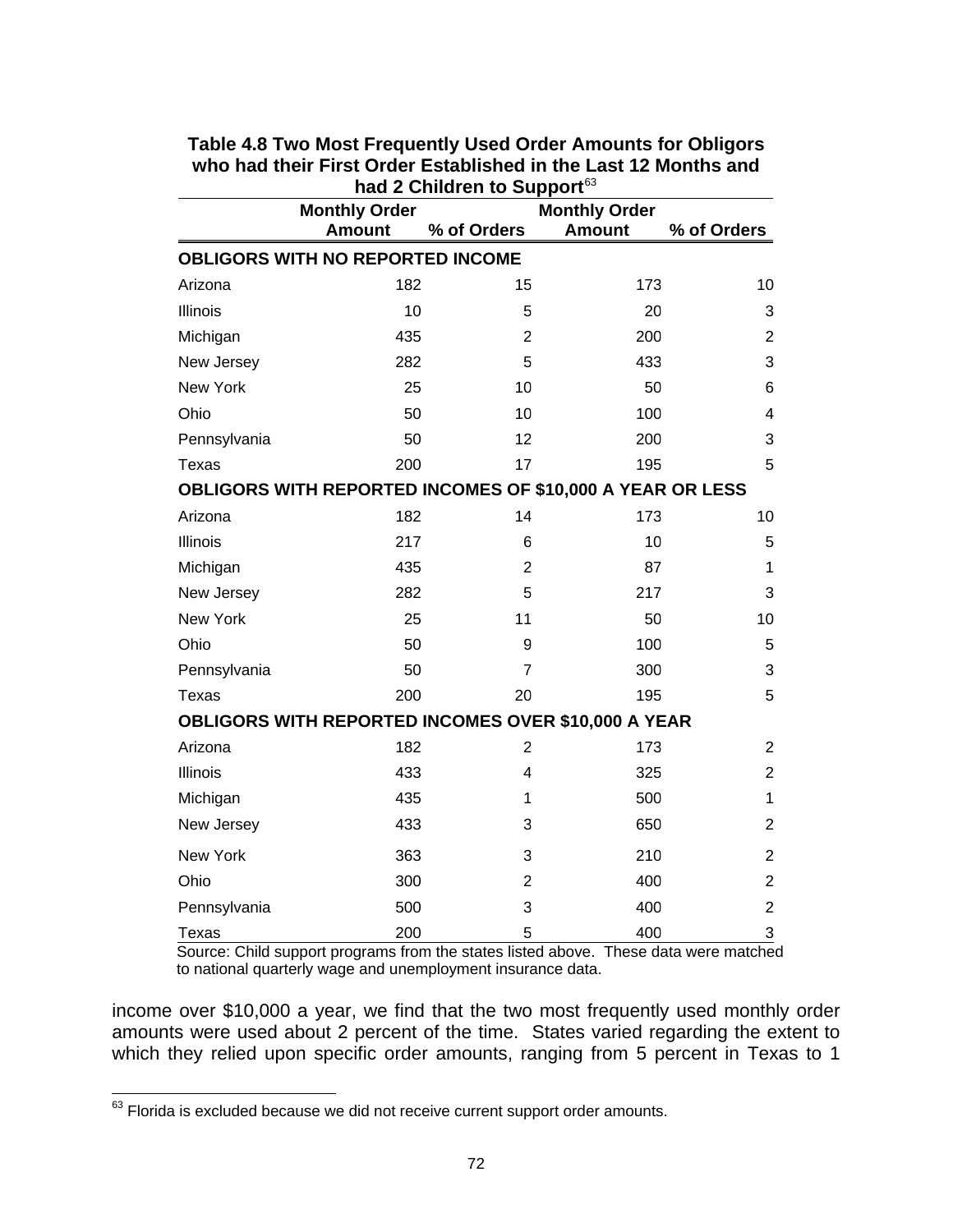percent in Michigan. Arizona had the lowest monthly order amount that was used 2 percent of the time at \$173/month; New Jersey had the highest at \$650/month, which was used 2 percent of the time. We present frequencies for higher income obligors for comparison purposes. We wanted to know whether states were more likely to use specific order amounts for obligors with low or no reported income than higher income obligors.

Turning to obligors with low and no reported income, we find considerably more variation in the extent to which states relied upon specific order amounts. About 25 percent of the orders in Arizona that were set in the last 12 months for obligors with no or low reported income, were set at \$182 or \$173 per month. Texas set slightly less than 25 percent of their orders for new obligors with no or low reported income and two children to support at \$200 and \$195 per month. Michigan and New Jersey were the least likely to rely upon specific order amounts for new obligors with no or low reported incomes and two children to support. In Michigan, the most common monthly order amount for these obligors was \$435/month; in New Jersey, it was \$282/ month.

The other four states – Illinois, New York, Ohio, and Pennsylvania – did not rely upon specific order amounts for new obligors with no or low reported incomes as much as Arizona and Texas, but when they did, the amounts that they used were considerably lower than those used in Arizona and Texas. In New York, 16 percent of new obligors with no reported income and two children to support were given an order of \$25/month or \$50/month. Among new obligors with low reported incomes, the figure was 21 percent. The most common order amount for new obligors with low and no reported incomes in Ohio and Pennsylvania was \$50/month. Illinois tended to use \$10/month for new obligors with no or low reported incomes.

Arizona, New Jersey, and Texas have state laws that require courts to presume a fulltime minimum wage job for non-custodial parents if no income information is available. The other five study states do not appear to have this law. Since Texas uses a percentage of net income guidelines approach, it is straightforward to determine the order amount for an obligor with two children and a full-time minimum wage job. A fulltime minimum wage job yields \$893/month. After federal income taxes, Social Security taxes, and Medicare taxes, net income would be \$800/month. The guidelines indicate that orders should be 25 percent of net income, or \$200/month, which was the most common order amount given to new obligors with no or low reported incomes and two children to support during the study year.

New Jersey and Arizona use an income shares model for their child support guidelines, which makes the order amount dependent upon the custodial parent's income. In New Jersey, a full-time minimum wage job and two children to support would yield an order of \$282/month if the custodial parent had no income. As table 4.8 shows, 5 percent of the new obligors in New Jersey with no or low reported incomes and two children to support received this order amount during the study year. Arizona did not include information on the number of children on the child support order, so the order amounts in table 4.8 for Arizona were not limited to new obligors with two children to support, as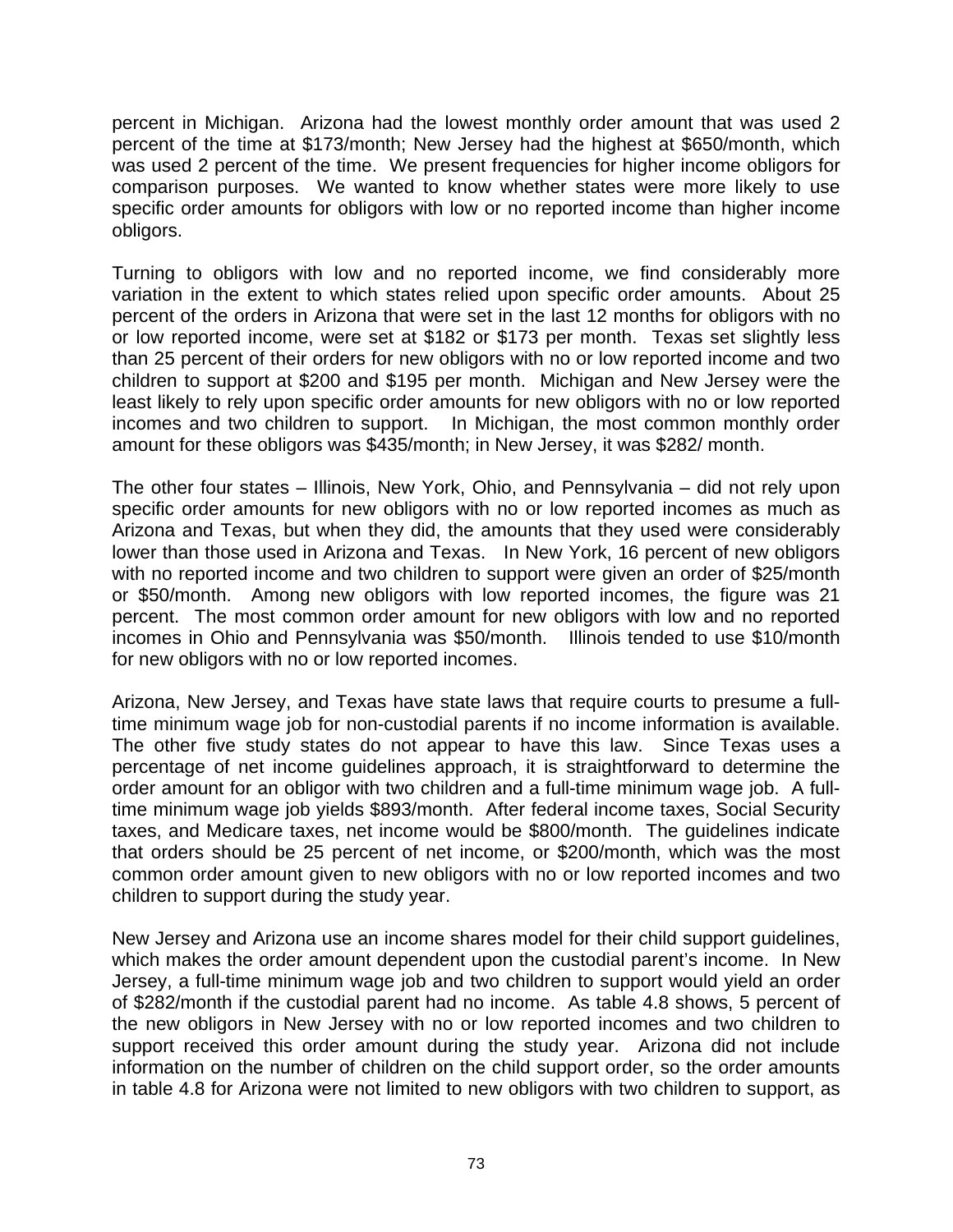they were for the other study states. The Arizona child support schedule for 2004 indicates that a non-custodial parent with adjusted gross income of \$900/month and a custodial parent with no income should receive an order of \$188/month for one child. The order amounts that we find to be commonly used in Arizona in 2004 were not exactly this amount, but they were close.

Table 4.8 suggests that Texas and Arizona impute a full-time minimum wage salary to obligors on a fairly regular basis, while New Jersey does not appear to impute as frequently. It also suggests that Illinois, New York, Ohio, and Pennsylvania tend to use a presumed minimum order for obligors with no or low reported income rather than impute a full-time minimum wage job. These minimum orders ranged from \$10/month to \$50/month.

## **D. Arrears Payments are Low**

Another key reason why arrears have been growing is because the percent of arrears collected each year is relatively low. In the past few years, arrears across all IV-D programs have been growing at about 5 percent a year. The national collections rate on arrears during this period has been about 6 percent. If the nation's IV-D programs had been able to collect 12 percent of the nation's arrears each year, instead of 6 percent, we estimate that arrears would have stopped growing.

The chart below shows national arrears under three different scenarios. The middle scenario shows the actual trend in arrears from FY 2002 to FY 2005. The scenario to the left of the actual trend is an estimate of the amount of arrears if there had been no arrears collected during this period. To generate this estimate, we simply added arrears collected each year to the amount of arrears remaining at the end of the fiscal year. The scenario to the right of the actual trend is an estimate of the amount of arrears if 12 percent of arrears were collected each year.



# **Chart 4.9 National Arrears Assuming Different Rates of Arrears Collections**

Source: OCSE, Annual Statistical Reports.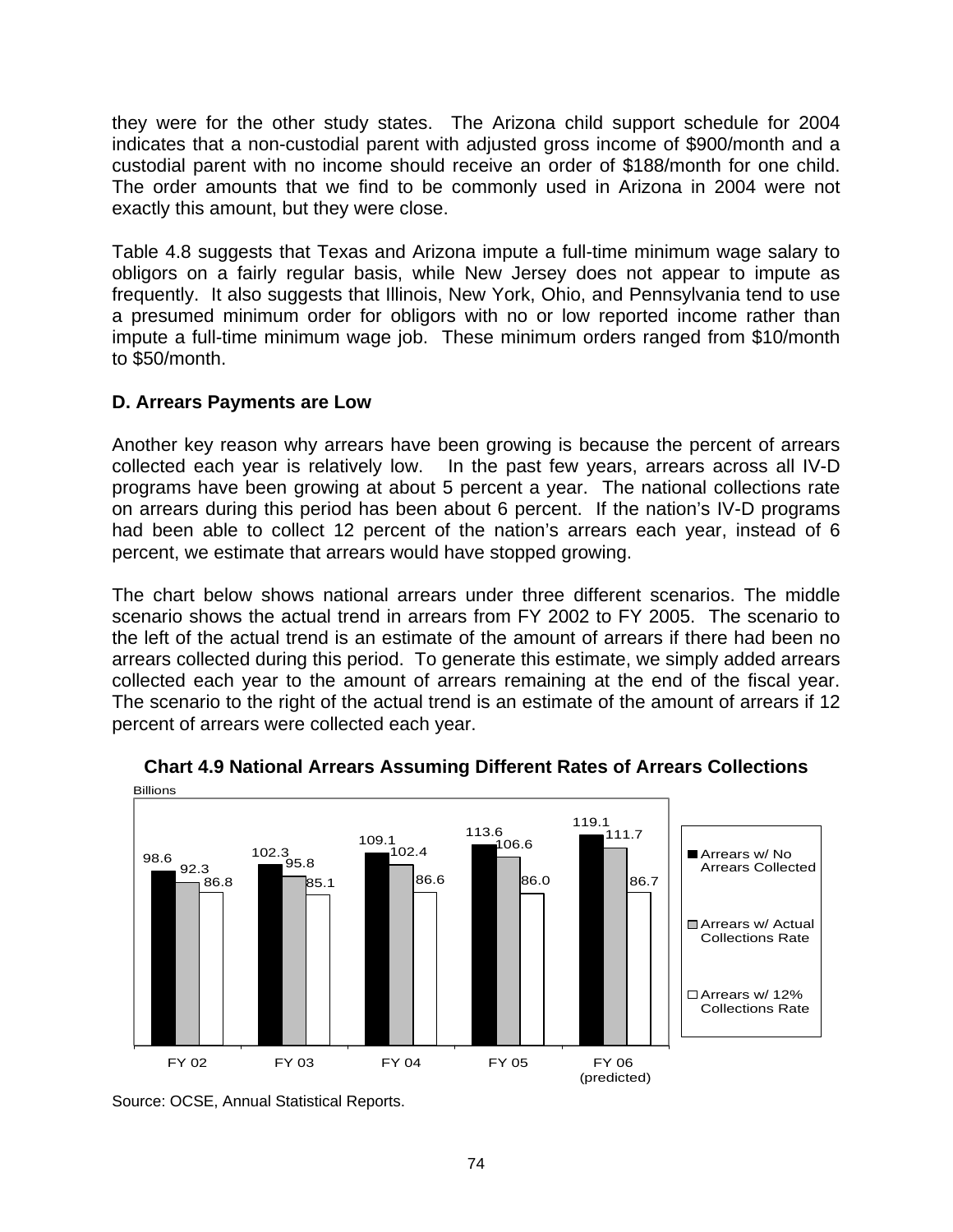As chart 4.9 shows, we estimate that arrears would not have increased if the IV-D programs had been able to collect 12 percent of the arrears since FY 2002, remaining at about \$87 billion throughout this period. To arrive at this estimate, we assumed that arrears grew at the rate it actually did but instead of subtracting the actual amount of arrears collected, we subtracted 12 percent of the arrears. Of course, if arrears continue to grow at their current rate and arrears collections remain at 6 percent, arrears will continue to grow. Based on these assumptions, we estimate that arrears will be \$111.7 billion in FY 2006.

Although it is unlikely that the national arrears collection rate will reach 12 percent in the near future, it is worth examining who pays arrears and who does not pay arrears to better understand why the national arrears collection rate is at 6 percent. Below we first describe the characteristics of debtors by how much arrears that they paid and then we examine which groups of debtors are more likely to pay arrears.

# *Description of Debtors by How Much Arrears they Paid*

To better understand who does not pay arrears, we divided debtors into three groups depending upon the percent of arrears that they paid in the last year. Those who did not pay arrears in the last year are in the first group; those who paid less than 12 percent of their arrears in the last year are in the second group; and those who paid 12 percent or more of their arrears in the last year are in the third group. We selected a 12 percent arrears payment rate to divide debtors who paid arrears because if the IV-D program had collected 12 percent of the arrears accrued in the past few years, we estimate that national arrears would not have increased. Table 4.9 presents the characteristics of these three groups for seven study states.<sup>[64](#page-82-0)</sup>

Most debtors, in these seven states, paid less than 12 percent of their arrears in the last year. Thirty five percent of the debtors paid no arrears in the last year. Another 26 percent paid some arrears in the last year, but less than 12 percent of what they owed. That left 39 percent of the debtors who paid 12 percent or more of their arrears.

Debtors who paid 12 percent or more of their arrears in the last year owed relatively little arrears. The median amount of arrears owed among these debtors was \$960. Among debtors who paid some of their arrears in the last year, but less than 12 percent, their median amount of arrears owed was \$13,441. Debtors who did not pay any arrears in the last year owed a median amount of \$11,461 in arrears.

Table 4.9 shows that most debtors who paid 12 percent or more of their arrears in the last year had reported incomes of over \$10,000 a year. Only 12 percent of these debtors had no reported income; another 17 percent had reported incomes of \$10,000 a

<span id="page-82-0"></span> $\overline{a}$  $64$  Florida is not included in this analysis because the payments data that Florida sent could not be divided into arrears and current support payments. New York is not included because it did not send 12 months of payment information.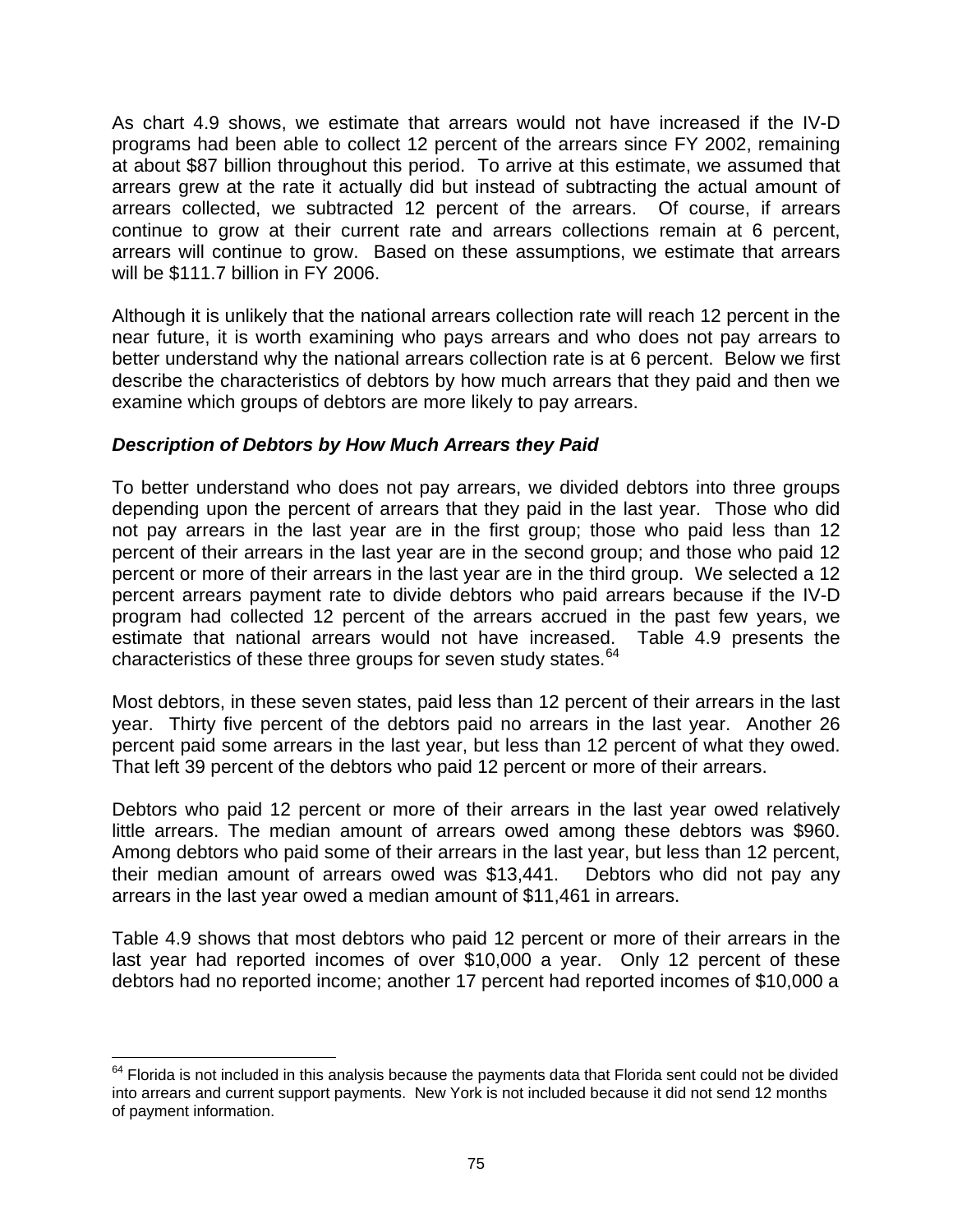|                                                                                                            | <b>Did Not</b><br>Pay<br><b>Arrears in</b><br>the Last<br>Year | <b>Paid Less</b><br>than 12%<br>of their<br><b>Arrears in</b><br><b>Last Year</b> | Paid 12% or<br>More of their<br><b>Arrears in</b><br><b>Last Year</b> |
|------------------------------------------------------------------------------------------------------------|----------------------------------------------------------------|-----------------------------------------------------------------------------------|-----------------------------------------------------------------------|
| <b>Number of Debtors</b>                                                                                   | 774,676                                                        | 562,016                                                                           | 865,543                                                               |
| % of debtors                                                                                               | 35                                                             | 26                                                                                | 39                                                                    |
| <b>Total Arrears Held (in billions)</b>                                                                    | \$16.0                                                         | \$11.9                                                                            | \$2.8                                                                 |
| % of arrears owed                                                                                          | 52                                                             | 39                                                                                | 9                                                                     |
| Median amount of arrears owed                                                                              | \$11,461                                                       | \$13,441                                                                          | \$960                                                                 |
| <b>Overall Median Annual Reported Income</b>                                                               | \$5                                                            | \$8,573                                                                           | \$20,468                                                              |
| <b>Percent of Debtors with:</b>                                                                            |                                                                |                                                                                   |                                                                       |
| No Reported Income                                                                                         | 50                                                             | 18                                                                                | 12                                                                    |
| Reported Income of \$10,000 a year or less                                                                 | 33                                                             | 35                                                                                | 17                                                                    |
| Reported Income over \$10,000 a year                                                                       | 17                                                             | 46                                                                                | 71                                                                    |
| <b>Percent of Debtors with a Current Support Order</b>                                                     | 72                                                             | 78                                                                                | 85                                                                    |
| Percent of debtors with a current support order<br>who has multiple current support orders                 | 13                                                             | 20                                                                                | 11                                                                    |
| <b>Median Monthly Current Support Order</b>                                                                | \$218                                                          | \$275                                                                             | \$325                                                                 |
| As a Percent of Reported income                                                                            | 67                                                             | 29                                                                                | 18                                                                    |
| Percent of Debtors with Orders<br>> 50% of Reported Income                                                 | 56                                                             | 32                                                                                | 12                                                                    |
| <b>Percent of Current Support Obligors</b><br>who Paid Current Support<br><b>Percent of Obligors with:</b> | 24                                                             | 100                                                                               | 100                                                                   |
| Instate zip code                                                                                           | 66                                                             | 71                                                                                | 80                                                                    |
| Out of state zip code                                                                                      | 17                                                             | 19                                                                                | 14                                                                    |
| No zip code                                                                                                | 15                                                             | 9                                                                                 | 5                                                                     |
| At least one interstate case                                                                               | 15                                                             | 17                                                                                | 9                                                                     |

## **Table 4.9 Characteristics of Debtors in Seven States, by Arrears Payments in the Last Year: 2003/04**

Source: Child support data are from Arizona, Illinois, Michigan, New Jersey, Ohio, Pennsylvania, and Texas, which were matched to national quarterly wage and unemployment insurance data.

year or less. In contrast, over 80 percent of the debtors who did not pay arrears in the last year had reported incomes of \$10,000 a year or less; 53 percent of debtors who paid less than 12 percent of their arrears had reported incomes this low. The median annual reported incomes among these groups of debtors were also very different. The median annual reported income among debtors who did not pay arrears in the last year was just \$5, while the median annual reported income among debtors who paid less than 12 percent of their arrears was \$8,573. In contrast, debtors who paid 12 percent or more of their arrears had a median income of \$20,468 a year.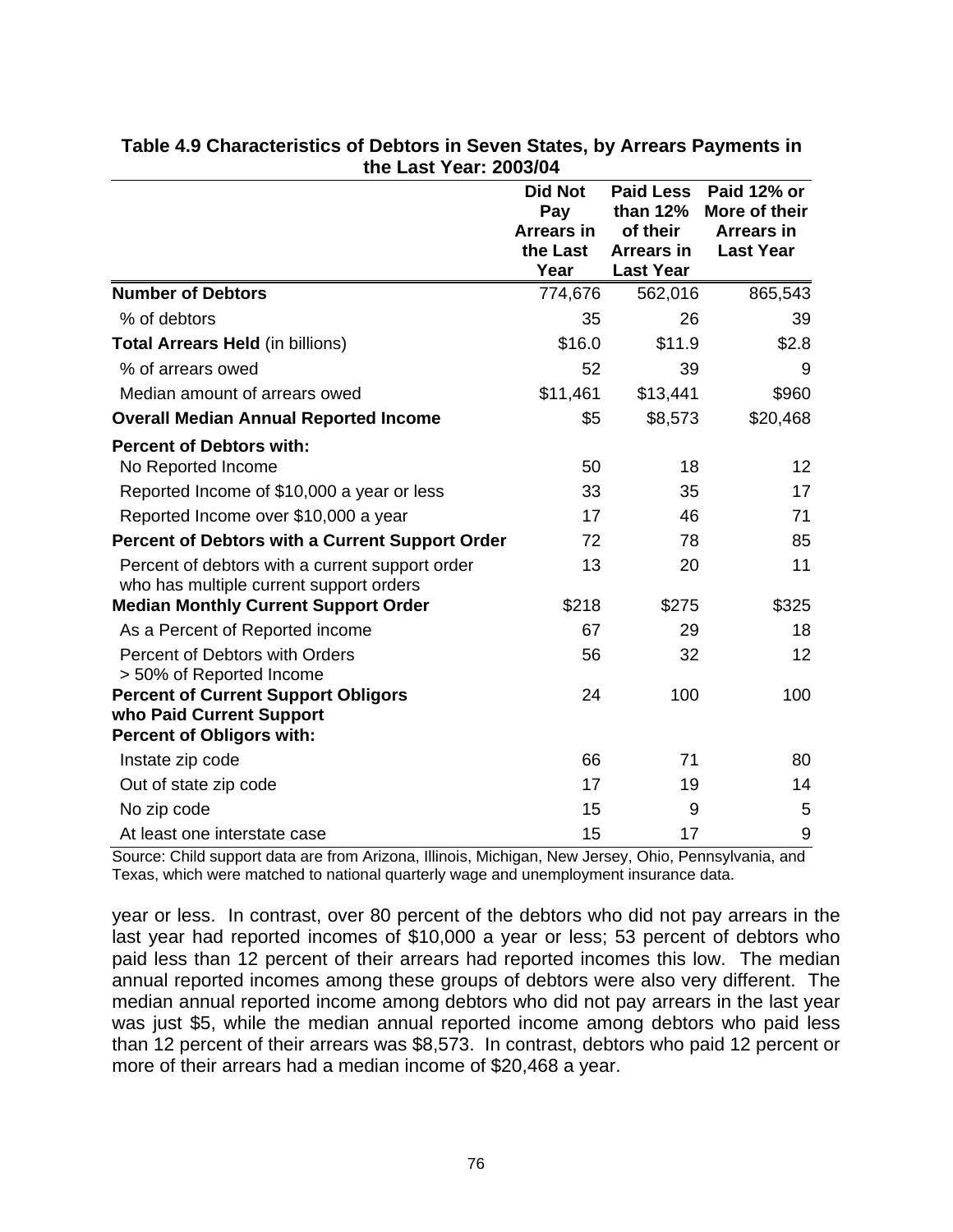Debtors who paid 12 percent or more of their arrears were more likely to have a current support order than other debtors. Eighty five percent of these debtors had a current support order, while 72 percent of debtors who did not pay any arrears in the last year had a current support order. Among those who had a current support order, debtors who paid 12 percent or more of their arrears tended to have current support orders that did not represent a large share of their reported income. Twelve percent of these debtors had orders that exceeded half of their reported income. In contrast, debtors with a current support order who did not pay any of their arrears were expected to pay a considerable share of their reported income on current support. Over half of these debtors had orders that exceeded 50 percent of their reported income.

Although most of the debtors who paid less than 12 percent of their arrears in the past year had in-state ZIP codes, debtors who paid 12 percent or more of their arrears were even more likely to have in-state ZIP codes. Eighty percent of this latter group had an in-state ZIP code; only 5 percent did not have a ZIP code. Sixty six percent of debtors who did not pay arrears had an in-state ZIP code; 15 percent did not have a ZIP code. Debtors who paid less than 12 percent of their arrears in the last year were also more likely to have an interstate case than debtors who paid at least 12 percent of their arrears. Seventeen percent of debtors who paid less than 12 percent of their arrears had an interstate case, while 9 percent of debtors who paid 12 percent or more of their arrears had an interstate case.

# *Debtors with No Reported Income were the Least Likely Debtors to Pay Arrears*

In the next table, we examine arrears payment behavior of subgroups of debtors in seven of the study states.<sup>[65](#page-84-0)</sup> The subgroups are based on the characteristics of debtors. The top row of the table gives the arrears payment behavior of all debtors in the seven study states. It shows that 65 percent of the debtors in these states paid arrears in the past year and the median amount that they paid in arrears was \$21 per month. The median percent of arrears paid was 5 percent.

Table 4.10 shows that the subgroup of debtors who were the least likely to pay arrears were those with no reported income. Thirty five percent of these debtors paid arrears in the past year. Because less than 50 percent paid arrears, the median amount paid and the median percent of arrears paid are both zero for this group of debtors. As we expected, debtors with reported incomes at most \$10,000 a year were not far behind in their arrears payment behavior. Fifty eight percent of these debtors paid arrears in the past year and the median amount paid was \$7 per month. The median percent of arrears paid in the last year by these debtors was one percent of their arrears.

In contrast to debtors with no or low reported incomes, debtors with reported incomes of over \$10,000 a year were the most likely subgroup of debtors to pay arrears and they paid more arrears than any other subgroup. Eighty seven percent of these debtors paid

<span id="page-84-0"></span> $\overline{a}$  $<sup>65</sup>$  Florida and New York are excluded. Florida's data did not indicate whether payments were going to</sup> arrears or current support. New York did not include 12 months of payment data.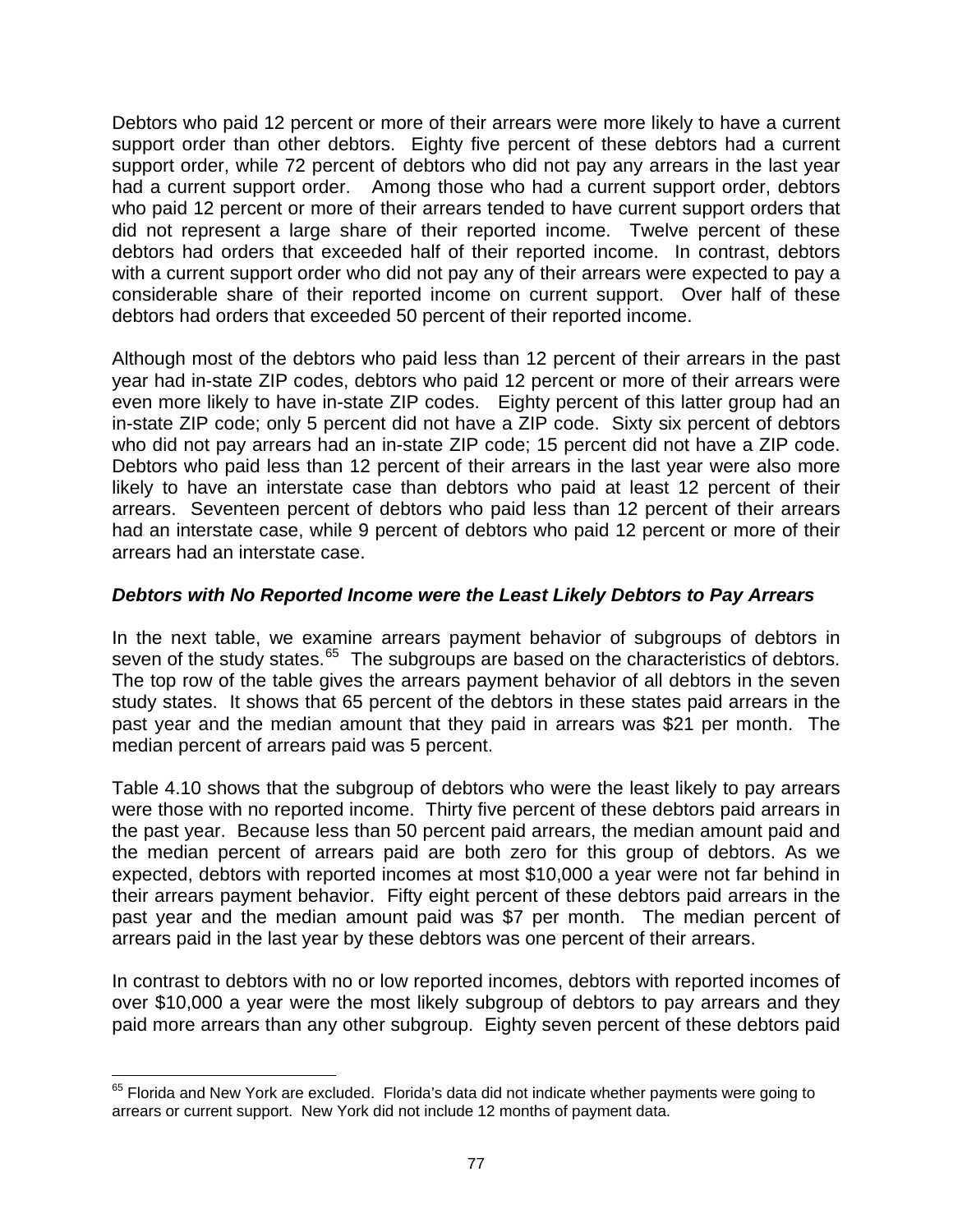arrears in the last year and they paid \$54 per month in arrears. The median percent of arrears paid was 21 percent, which is considerably higher than any other subgroup.

Debtors without a ZIP code were another group who had very poor arrears payment rates. Only 44 percent of debtors without a ZIP code paid arrears in the last year. In contrast, 68 percent of debtors with an in-state ZIP code paid arrears in the last year.

| <b>Debtor Characteristics</b>   | <b>Number</b><br>of<br><b>Debtors</b> | <b>Percent</b><br>who Paid<br><b>Arrears</b><br>in Last<br>Year | <b>Median</b><br><b>Monthly</b><br><b>Amount of</b><br><b>Arrears</b><br><b>Paid in Last</b><br>Year | <b>Median</b><br><b>Percent of</b><br><b>Arrears</b><br>Paid<br>in Last<br>Year |
|---------------------------------|---------------------------------------|-----------------------------------------------------------------|------------------------------------------------------------------------------------------------------|---------------------------------------------------------------------------------|
| <b>Overall</b>                  | 2,202,553                             | 65                                                              | \$21                                                                                                 | 5                                                                               |
| <b>Reported Income</b>          |                                       |                                                                 |                                                                                                      |                                                                                 |
| No Reported Income              | 596,171                               | 35                                                              | \$0                                                                                                  | 0                                                                               |
| Between \$1 and \$10,000 a year | 606,712                               | 58                                                              | \$7                                                                                                  | 1                                                                               |
| Over \$10,000 a year            | 999,670                               | 87                                                              | \$54                                                                                                 | 21                                                                              |
| <b>Age of Case</b>              |                                       |                                                                 |                                                                                                      |                                                                                 |
| 10 Years or Less                | 778,158                               | 68                                                              | \$24                                                                                                 | $\overline{7}$                                                                  |
| More than 10 Years              | 328,262                               | 63                                                              | \$23                                                                                                 | 3                                                                               |
| <b>Zip Code Status</b>          |                                       |                                                                 |                                                                                                      |                                                                                 |
| Has in-state Zip Code           | 1,603,966                             | 68                                                              | \$25                                                                                                 | $\overline{7}$                                                                  |
| Has Out-of-state Zip Code       | 363,636                               | 63                                                              | \$21                                                                                                 | 3                                                                               |
| Has No Zip Code                 | 212,106                               | 44                                                              | \$0                                                                                                  | $\overline{0}$                                                                  |
| <b>Interstate Status</b>        |                                       |                                                                 |                                                                                                      |                                                                                 |
| Has Interstate Case             | 283,471                               | 60                                                              | \$15                                                                                                 | $\overline{2}$                                                                  |
| Has No Interstate Case          | 1,919,082                             | 66                                                              | \$22                                                                                                 | 5                                                                               |
| <b>Current Support Order</b>    |                                       |                                                                 |                                                                                                      |                                                                                 |
| Has a Current Support Order     | 1,736,641                             | 68                                                              | \$24                                                                                                 | 6                                                                               |
| Has No Current Support Order    | 465,912                               | 53                                                              | \$8                                                                                                  | 1                                                                               |

# **Table 4.10 Arrears Payment Characteristics of Debtors in Seven States, by Various Characteristics: 2003/04**

 Source: Child support data are from Arizona, Illinois, Michigan, New Jersey, Ohio, Pennsylvania, and Texas, which were matched to national quarterly wage and unemployment insurance data.

## *Arrears-only Debtors Paid Very Little Arrears*

Debtors with arrears-only cases were less likely to pay arrears than debtors with a current support order. Even though this group no longer had a current support obligation, only 53 percent of them paid any arrears in the last year. In contrast, 68 percent of debtors with a current support order paid arrears in the last year. Furthermore, the median amount of arrears paid among debtors with arrears-only cases was just \$8 month. The median amount paid among debtors with a current support order was three times that amount.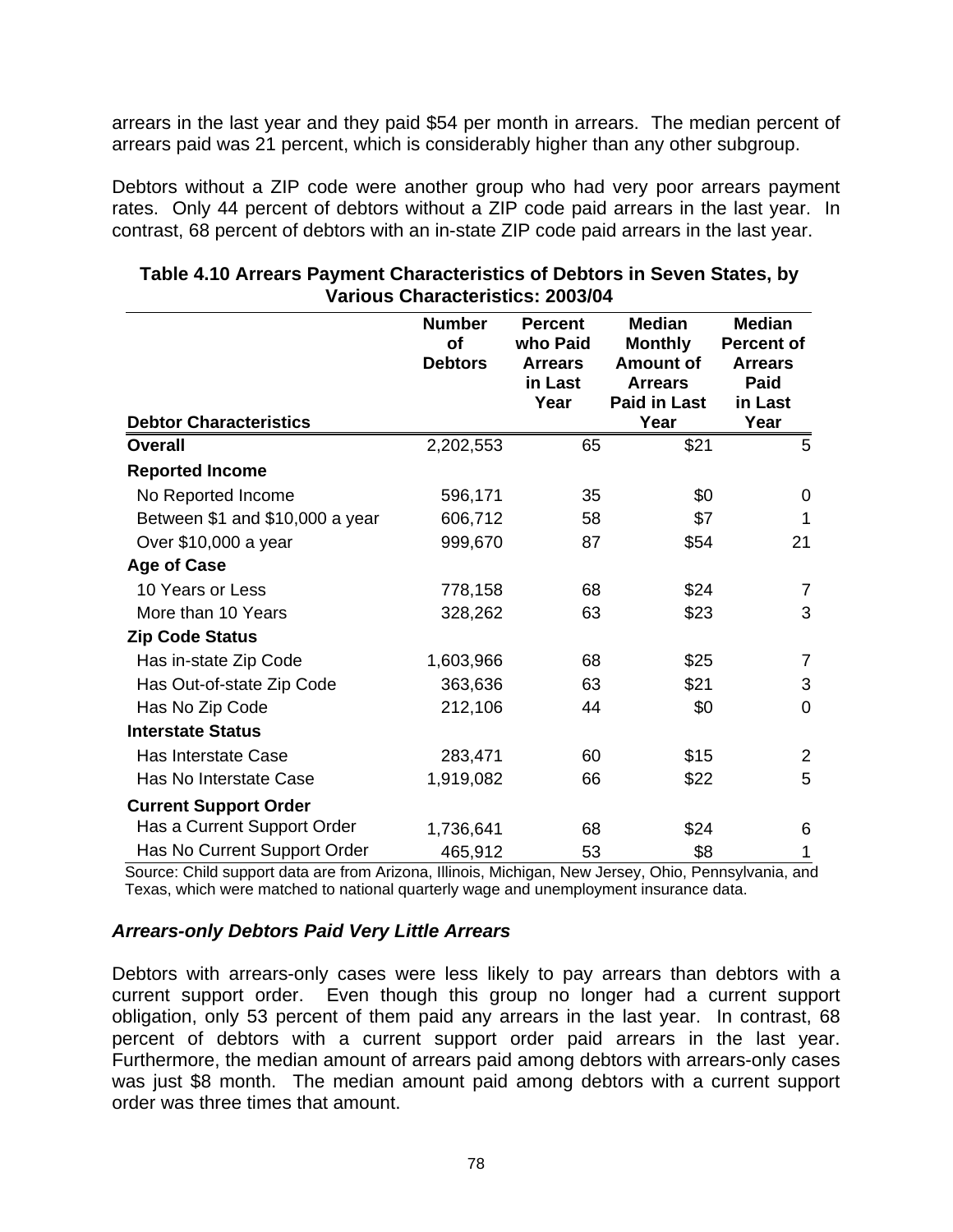# **CHAPTER 5. ARREARS MANAGEMENT STRATEGIES IN STUDY STATES**

The nine study states have undertaken numerous actions to manage their arrears. These actions have spanned the entire range of possibilities, from order establishment to case closure. Below we summarize some of these actions. We divide the actions into two broad categories – preventing arrears in the first place and managing existing arrears.

# **A. Prevent Arrears from Accruing in the First Place**

Below, we discuss six strategies to prevent arrears from accruing in the first place.

## *1. Set Realistic Orders*

**Utilizing quarterly earnings data to help determine order amounts.** All of the study states have moved to varying degrees toward utilizing quarterly earnings data to determine orders. All of the study states have given their caseworkers easy access to state quarterly earnings data. Some states have several years of state quarterly earnings data available to caseworkers. Other states have made national quarterly earnings data from the NDNH readily accessible to caseworkers. For example, case workers in Ohio have access to state and national quarterly earnings records, SSI/SSDI/VA benefits, state data on workers compensation and unemployment compensation, data from financial institutions, and other state data bases.

Our analysis finds that giving caseworkers access to national quarterly earnings data as opposed to state quarterly earnings data dramatically increased the percent of obligors who matched to quarterly earnings data. In the study states, about 50 percent of the obligors matched to state quarterly earnings data, but 75 percent matched to the national quarterly earnings data. Thus, making NDNH data available to caseworkers in these states would have increased the match rate to quarterly earnings data by 50 percent.

Quarterly earnings data are often considered "out of date" for enforcement purposes, but these data are an important source of information for determining orders. Federal law states that orders are supposed to reflect the ability to pay of obligors and quarterly earnings are one of the few verifiable sources of actual earnings information. In the past, when the child support program did not have access to quarterly earnings information, courts often based orders, in part, on the obligors' last pay stub. While this information is certainly worthwhile because it is the most recent earnings information available, it may not reflect the obligors' annual earnings. With quarterly earnings data, an obligor's last pay stub can be placed in context of an entire year's worth of earnings.

Although quarterly earnings data are not a complete record of all earnings, they are estimated to cover over 90 percent of the nation's earnings. It is likely that quarterly earnings cover less than 90 percent of non-custodial parents' earnings because noncustodial parents have a greater incentive than the average worker to avoid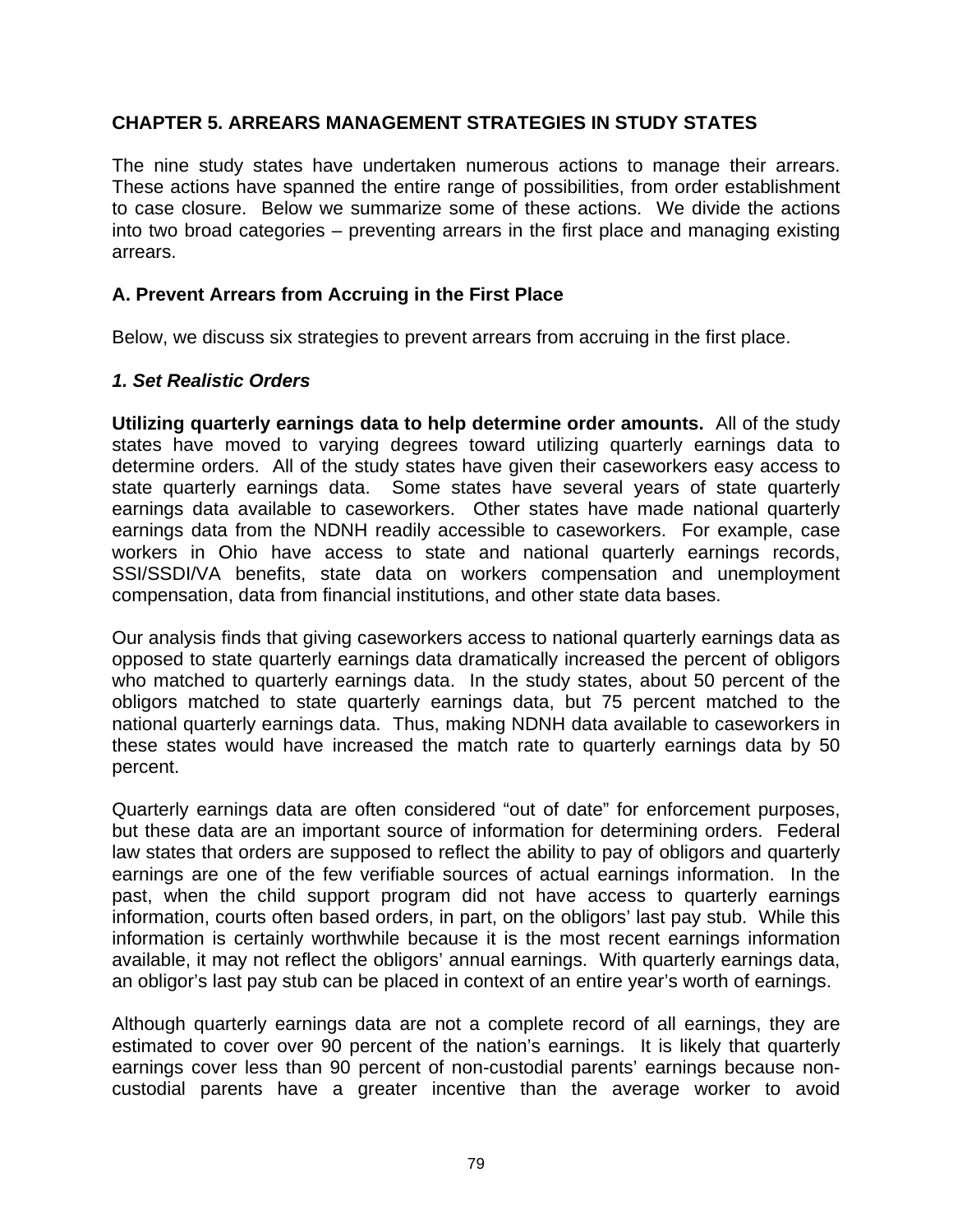employment that is covered by quarterly earnings data. But, even if quarterly earnings covers less than 90 percent of non-custodial parents' earnings, it is still quite comprehensive.

**Utilizing state income tax data to help determine orders.** Some obligors are selfemployed or have substantial earnings that are not covered by quarterly earnings data. In these cases, other earnings information is critical. One such source is income tax returns. The New York Division of Child Support Enforcement has an agreement with the New York State Department of Taxation and Finance that allows the Division to access state income tax records when establishing child support orders.

**Utilizing SVES data to help determine order amounts.** Some of the study states have taken advantage of the State Verification and Exchange System (SVES) data available from the federal Office of Child Support Enforcement when setting orders. These data indicate whether an obligor is institutionalized, on SSI, or receiving SSA benefits. These data can help determine orders, especially in cases where there are no or little quarterly earnings data.

**When no income information is available, presuming income at the minimum wage rather than the standard of need.** In the past, some states presumed a level of income to obligors that generated their state's standard of need as defined by their welfare program when obligors had no reported income. Generally speaking, a state's standard of need was equal to the state's welfare grant, which could be substantial. Until recently, Illinois had this practice. $66$  It has since shifted to presuming a minimum wage salary rather than the state's need standard when no income is available.

#### **When no income information is available, setting orders at \$50/month or less.**

Other states are setting orders at \$50 per month or less if income information is not available. In Pennsylvania, orders are often set at \$50 per month in these cases. In New York, temporary orders are often set at \$25 per month until income information is available.

**Include a low-income provision in state guidelines.** Nearly all of the study states have a low-income provision in their state child support guidelines, which aim to reduce the child support order amount for low-income obligors. The two exceptions are Texas and Illinois, both of which have a percentage of income guidelines (see table 5.1).

Most of the low-income provisions utilize a self-support reserve for the obligor, although the guidelines do not always use that term. Not surprisingly, given that the states have different costs of living, the size of the self-support reserve varies, from a low of \$550 per month in Ohio to a high of \$1,047 per month in New York.

Only some of the states require the courts to utilize the low-income provision when an obligor's income falls below a certain amount (e.g. New York and Pennsylvania). Other

<span id="page-87-0"></span><sup>&</sup>lt;sup>66</sup> Pamela Compton Lowry. "Illinois Arrears Management." Presentation to the National Child Support Enforcement Association Mid-year Policy Conference. February 2007.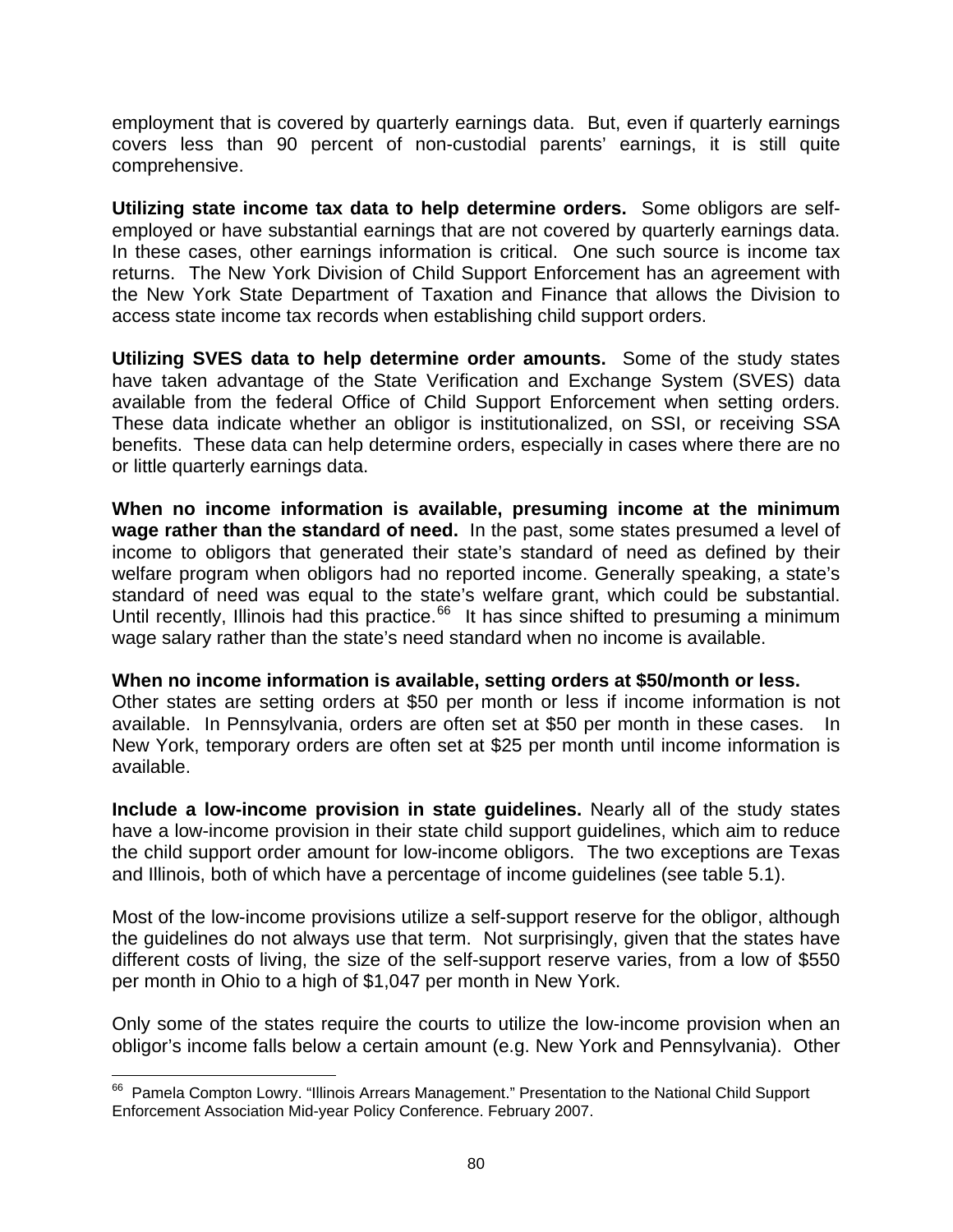states give the courts discretion when an obligor's income falls below a certain amount (e.g. Florida and Ohio).

| <b>State</b> | <b>Guideline</b><br><b>Type</b> | <b>Low-income Provision</b>                                                                                                                                                                                                                                                                                                                                                                                                                                                                                                                |
|--------------|---------------------------------|--------------------------------------------------------------------------------------------------------------------------------------------------------------------------------------------------------------------------------------------------------------------------------------------------------------------------------------------------------------------------------------------------------------------------------------------------------------------------------------------------------------------------------------------|
| AΖ           | Income<br><b>Shares</b>         | Deduct \$775 (the self support reserve) from the obligor's monthly adjusted gross<br>income. If the resulting amount is less than the child support order, the court may<br>reduce the order after considering the financial impact of the reduction on the<br>custodial parent's household.                                                                                                                                                                                                                                               |
| FL           | Income<br><b>Shares</b>         | If combined net monthly income is less than \$650, support obligation is to be<br>determined by the court on a case-by-case basis.                                                                                                                                                                                                                                                                                                                                                                                                         |
| IL           | Percentage<br>of Income None.   |                                                                                                                                                                                                                                                                                                                                                                                                                                                                                                                                            |
| <b>NJ</b>    | Income<br><b>Shares</b>         | If combined net weekly income is less than \$170, the court shall establish a child<br>support award based on the obligor's net income and living expenses and the needs<br>of the child. The support award should be between \$5/week and \$42/week (i.e. the<br>amount at \$170 combined weekly net income). If calculated obligation pushes<br>obligor below 105% of poverty level for one person, the award is generally net<br>income minus 105% of poverty level.                                                                    |
| <b>NY</b>    | of Income                       | If annual income minus the total child support obligation is less than the poverty level<br>for a single person, then the obligation is the greater of \$300 or the difference<br>between annual income and the self-support reserve (\$12,569). If annual income<br>minus the total child support obligation is less than the self-support reserve but<br>Percentage greater than the poverty level for a single person, then obligation is the greater of<br>\$600 or the difference between annual income and the self-support reserve. |
| ΜI           | Income<br><b>Shares</b>         | If monthly net income is \$200 or more but less than \$800, then payment is the<br>minimum of \$25/month or 10% of NCP monthly net income. If monthly net income is<br>below \$200, then orders should be determined on a case-by-case basis.                                                                                                                                                                                                                                                                                              |
| OН           | Income<br><b>Shares</b>         | If combined adjusted gross annual income is less than \$6,600, support obligation is<br>to be determined by court on a case-by-case basis, using the support guidelines<br>table as a guide.                                                                                                                                                                                                                                                                                                                                               |
| PA           | Income<br><b>Shares</b>         | The self-support reserve is built into the child support schedule and adjusts the basic<br>support obligation to prevent the obligor's net income from falling below \$748 per<br>month, the poverty threshold for a single person in 2003. If an obligor's net income is<br>\$748/month or less, the court may award support only after consideration of the<br>obligor's living expenses.                                                                                                                                                |
| TХ           | Percentage<br>of Income None    |                                                                                                                                                                                                                                                                                                                                                                                                                                                                                                                                            |

# **Table 5.1 Type of Child Support Guidelines in the Study States and a Description of the Low-Income Provisions included in the Guidelines**

Source: State child support guidelines.

## *2. Increase Parental Participation in the Order Establishment Process*

**Make documents readable.** Some of the study states have tried to make their summons and orders more readable. One strategy is to add a cover letter to the summons that explains in simple language what is enclosed. Several study states have utilized this approach. Another strategy is to add language to the envelope that clearly states that "Legal Notices Enclosed" so that parties do not inadvertently throw out important documents. Still another strategy is to add language to the summons that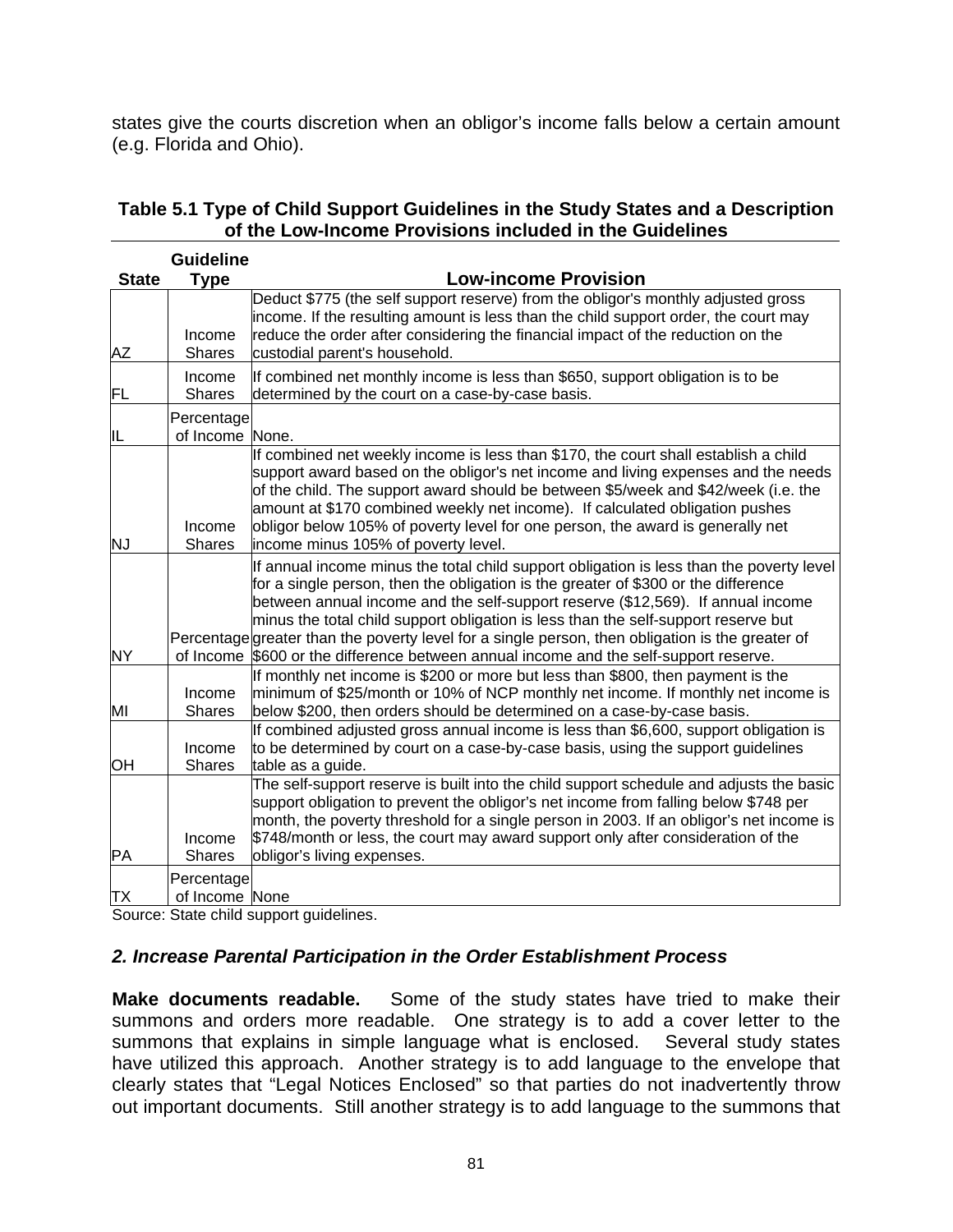says "You Must Appear" so that parties understand that they are expected to appear at their hearing.

**Improve service of process.** New York City started utilizing priority mail with delivery confirmation to serve parents and found a much higher appearance rate in court as a result.<sup>[67](#page-89-0)</sup> Other jurisdictions have provided photos of the non-custodial parent to the process server.

**Move to an administrative process that emphasizes parental participation.** One of the study states, Texas, has fundamentally altered its order establishment process, going from a highly judicial process of establishing orders to a process that establishes most orders administratively. The administrative process emphasizes parental participation by utilizing easy-to-read letters, conferences, and follow-up. The transformation has resulted in orders being established more quickly and with greater parental involvement.

**Using video- and teleconferencing to increase parental participation in order establishment.** To increase the participation of non-custodial parents who do not live in Allegheny County, Pennsylvania, the child support program in Allegheny County developed procedures that allow non-custodial parents to "appear" at court hearings through video- and teleconferencing.

# *3. Reduce Retroactive Support*

1

Two of the study states – Texas and Michigan -- have revised their retroactive support statutes in the past few years. Prior to these legislative changes, both Texas and Michigan had statutes that allowed them to seek retroactive support back to the date of birth of the child in paternity cases. Now, Texas may go back up to 4 years prior to the date of filing. Michigan may go back to the date of filing unless there is willful avoidance.

## *4. Implement Early Intervention Strategies*

A variety of early intervention strategies have been adopted by the study states. The primary aim of these strategies is to intervene early enough after the order is established to prevent delinquency from occurring in the first place through direct contact with the customer.

**Utilize Reminder Calls and Letters**. The most common early interventions that the study states have undertaken are reminder calls and reminder letters, which remind clients of their appointments, conferences, hearings, and payments due. In Pennsylvania, for example, most county offices have implemented a series of reminder calls and/or letters, typically starting with a reminder call before the order establishment conference or hearing. Calls not only remind the parties to appear at their hearing, but

<span id="page-89-0"></span> $67$  Peter Passidomo. "New York State Courts and Division of Child Support Enforcement: A Partnership for Success." Child Support Report. June 2002.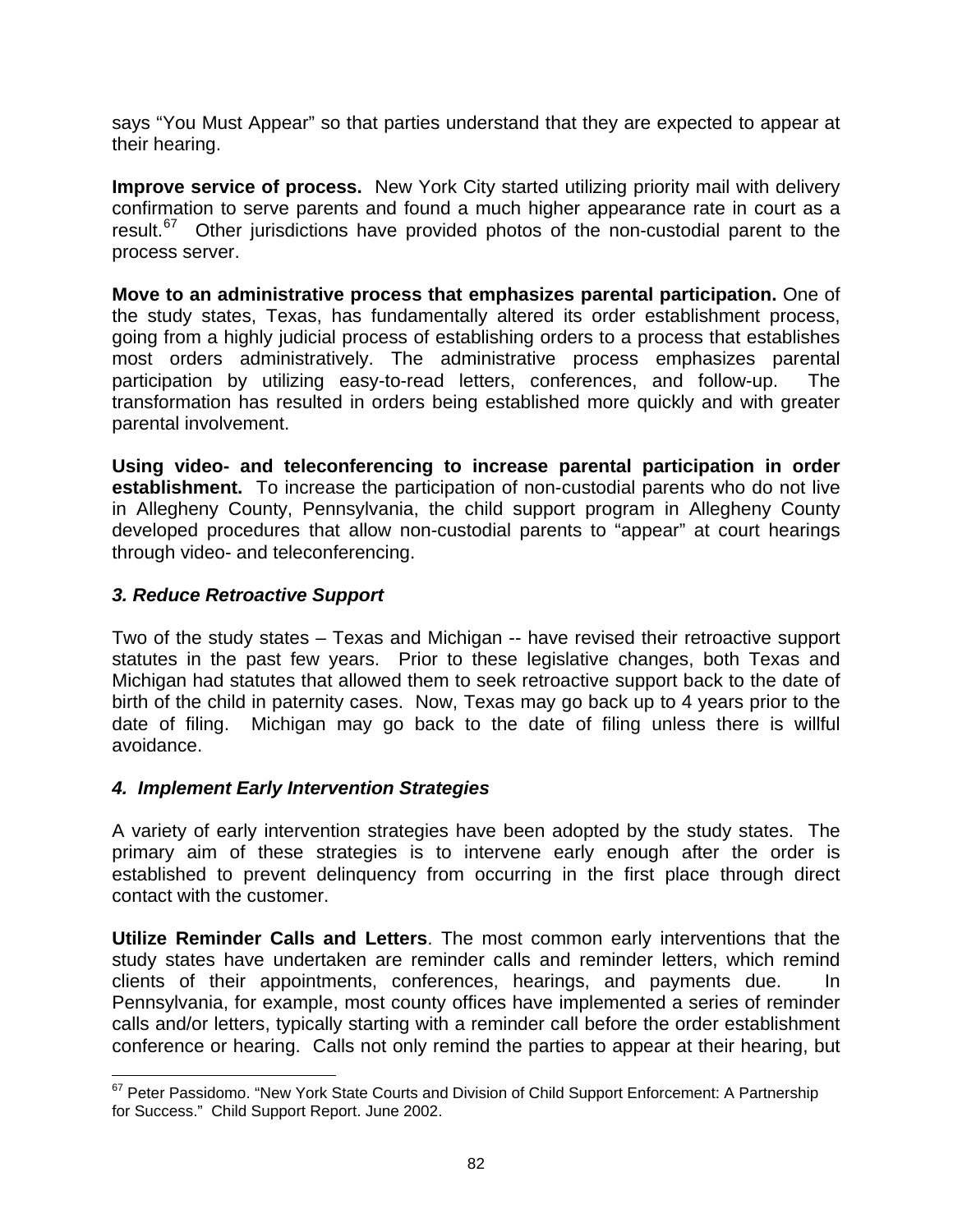they also remind the parties what documents to bring to the hearing. After the conference or hearing is completed, a follow-up letter is sent to the non-custodial parent within 48 hours that reviews what occurred at the conference and reminds the noncustodial parent of his/her responsibility to pay support in a timely manner and the consequences of nonpayment. Then, if payments are not received within 15 days, a phone call is made reminding the non-custodial parent to make his/her payments. If payments are not made within 30 days, then an enforcement conference is scheduled.<sup>[68](#page-90-0)</sup>

Florida contacts the non-custodial parent at the time the court order data is entered in the child support system. Contact is made via a written educational notice (and in some cases, a phone call) that provides information regarding their child support obligation, how to remit payments and how to contact the child support agency. Non-custodial parent orientation appointments are conducted in some areas for all newly obligated cases. The orientation appointments are intended to discuss the terms of the court order, provide an overview of the enforcement process and to advise the obligor of enforcement activities that could occur if the non-custodial parent became noncompliant.[69](#page-90-1)

Pennsylvania has begun sending reminders via email, letting customers know of scheduled events related to their case, advising customers of account status issues, communicating electronic fund transfers, and providing disbursement information. Pennsylvania has issued more than 3 million e-mail reminders to child support customers. E-mail reminders have improved efficiencies at varying stages of the automated IV-D process, providing immediate communication to clients and increasing payment responsiveness.

**Work with non-payers early.** With a federal grant, Fairfield County in Ohio was able to create two new positions, called Child Support Navigators, to help obligors comply with their child support orders. The Navigators established regular contact with noncustodial parents to identify barriers to payment, to make appropriate referrals to community resources, and to educate non-custodial parents about the child support process. The Navigators intercepted existing accounts that showed no payments within that past 20 days and offered assistance in preventing further delinquency. $70$ 

**Work with unemployed and underemployed parents at order establishment.** New York City has a program called STEP (Step through Employment Program) for noncustodial parents who are unable to pay child support because they are unemployed or underemployed. At a hearing for a new case, if the non-custodial parent agrees to participate in STEP a temporary order is set at \$25 per month. Child support case workers interview participants to determine appropriate referrals and monitor case

<span id="page-90-0"></span><sup>&</sup>lt;sup>68</sup> Domestic Relations Association of Pennsylvania. "Pennsylvania IV-D Child Support Enforcement Best Practices." Various volumes.

<span id="page-90-1"></span><sup>69</sup> State Information Technology Consortium. "Arrears Management: Best and Promising Practices."<br><sup>69</sup> State Information Technology Consortium. "Arrears Management: Best and Promising Practices."<br><sup>70</sup> Jeff Ball. "Child Suppo

<span id="page-90-2"></span>Enforcement Training Conference. Sponsored by the Office of Child Support Enforcement. September 2006.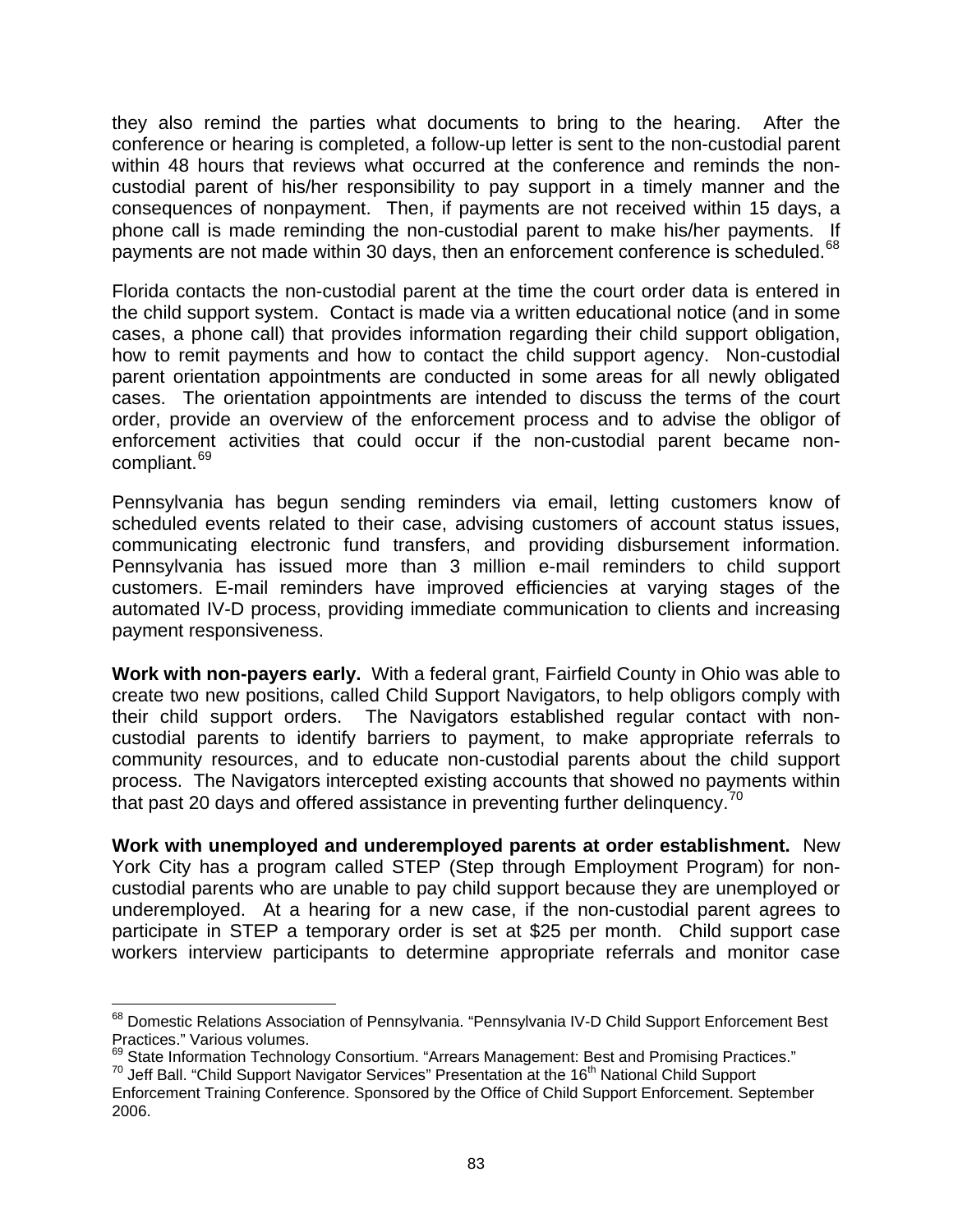progress. Community-based organizations provide the employment and training services and report to the child support program regarding progress.<sup>[71](#page-91-0)</sup>

**Work with unemployed and underemployed non-custodial parents who are behind in their child support.** Most of the study states have programs that serve unemployed or underemployed non-custodial parents who are unable to pay their child support. These are typically court-ordered programs that provide employment services and case management. Florida has a program, called the Non-custodial Parent Employment Program, which operates in several counties. It is run by a non-profit community organization that has served over 8,600 non-custodial parents since its inception in 1996. This program has been evaluated for its cost-effectiveness, which found that program participants paid nearly \$5.00 in child support for every \$1.00 spent on the program.<sup>[72](#page-91-1)</sup>

# *5. Improve Wage Withholding*

Improving the process of establishing wage withholding orders is critical for child support programs since most collections are made through wage withholding. Delays in getting wage withholding orders in place often result in missed payments and arrears accumulation. Thus states, such as Texas, have focused on improving this process. Texas began the process of re-engineering its issuance of income withholding orders in 2002. This effort involved developing a new employer repository that contains all of the information about employers that is needed to conduct child support business. It has also meant updating all of the employer/wage interfaces, increased monitoring and following up on wage withholding orders, and implementing a single website that employers could use to meet all of their child support-related responsibilities. These improvements have successfully reduced the time between order establishment and first payment via wage withholding. They have also resulted in increased payments.<sup>[73](#page-91-2)</sup>

Pennsylvania initiated an Employer Compliance Group that consists of representatives from the Pennsylvania Department of Labor and Industry, the Bureau of Child Support Enforcement, Pennsylvania child support systems staff, county staff from across the state, ACF Region III representatives, and OCSE staff. This group has met to discuss ways to improve employer reporting compliance and to establish procedures and processes that allow the State Directory of New Hire staff (housed in the Department of Labor and Industry) to communicate with child support staff at the local level and allow child support workers to report employers who are suspected of non-compliance to SDNH. This targets SDNH outreach more effectively and hopefully will increase the compliance rate.

<span id="page-91-0"></span> $\overline{a}$  $71$  U.S. Department of Health and Human Services, Office of Child Support Enforcement. "New York City Helps Parents Help their Children." Child Support Report. Vol. 24. No. 12. (December 2002).<br><sup>72</sup> WorkNet Pinellas. "WorkNet Pinellas Chairman's Report" November 2005.<br><sup>73</sup> Elaine Sorensen and Tess Tannehill. "Final Evaluat

<span id="page-91-1"></span>

<span id="page-91-2"></span>Preventing Arrears by Improving Front-end Processes." December 2006.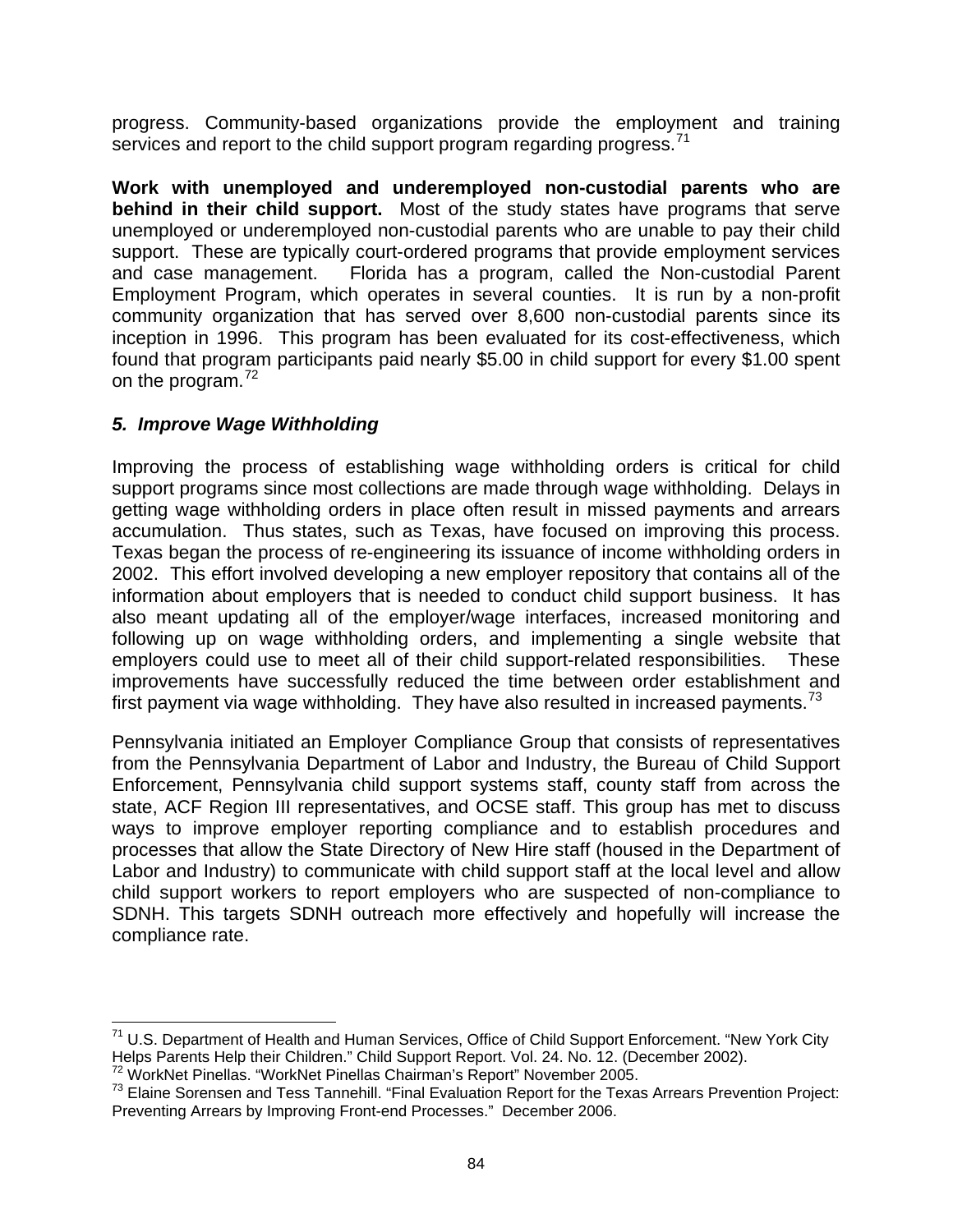## *6. Increase Review and Modification*

Order modification has not received as much attention as a strategy for managing arrears as other strategies discussed above. This may change as arrears continue to grow and the success of other measures begins to wane.

One recent federal legislative change that may increase the number of order modifications is the reinstatement of the requirement in the Deficit Reduction Act of 2005 that TANF orders must be reviewed and (if appropriate) adjusted every three years. This provision will become effective October 1, 2007. The Personal Responsibility and Work Opportunity Reconciliation Act of 1996 eliminated this requirement and allowed states to review TANF orders every three years upon the request of one of the parents or the state TANF agency. States that discontinued the 3 year reviews for TANF cases will be affected by this change.

Nearly all states have a quantitative threshold that must be met before an order modification will be approved. Among the study states, the quantitative thresholds require a 10 to 20 percent change or a \$10 to \$100 change in the monthly order amount. Texas has the highest threshold among the study states. It requires that orders change by at least 20 percent or \$100 per month. Some states have reduced their quantitative thresholds. For example, California reduced its quantitative threshold from 30 percent or \$50 per month, whichever was higher to 20 percent or \$50 per month, whichever is lower.

Over the years, child support professionals have taken different positions regarding whether or not State IV-D programs should initiate downward modifications. Some child support professionals argue that downward modifications are not in the best interest of the child and thus child support programs should not initiate them. Others argue that child support programs should initiate modifications, whether they cause the order to go up or down, in order to maintain the trust and cooperation of both parents. According to this view, allowing orders to outstrip a non-custodial parent's ability to pay is not in the best interest of the child. Instead, this practice renders the orders unenforceable and uncollectible and may discourage non-custodial parents from cooperating with the child support program in the future. In line with the latter point of view, the Pennsylvania Supreme Court ruled in 2006 that the child support program may initiate an order modification when an obligor has no verifiable income or assets and is institutionalized, incarcerated or is receiving SSI or cash assistance.<sup>[74](#page-92-0)</sup>

<span id="page-92-0"></span><sup>74</sup> Pennsylvania Bulletin. Amended 231 PA Code CH. 1910.19. Vol. 36 (June 3, 2006).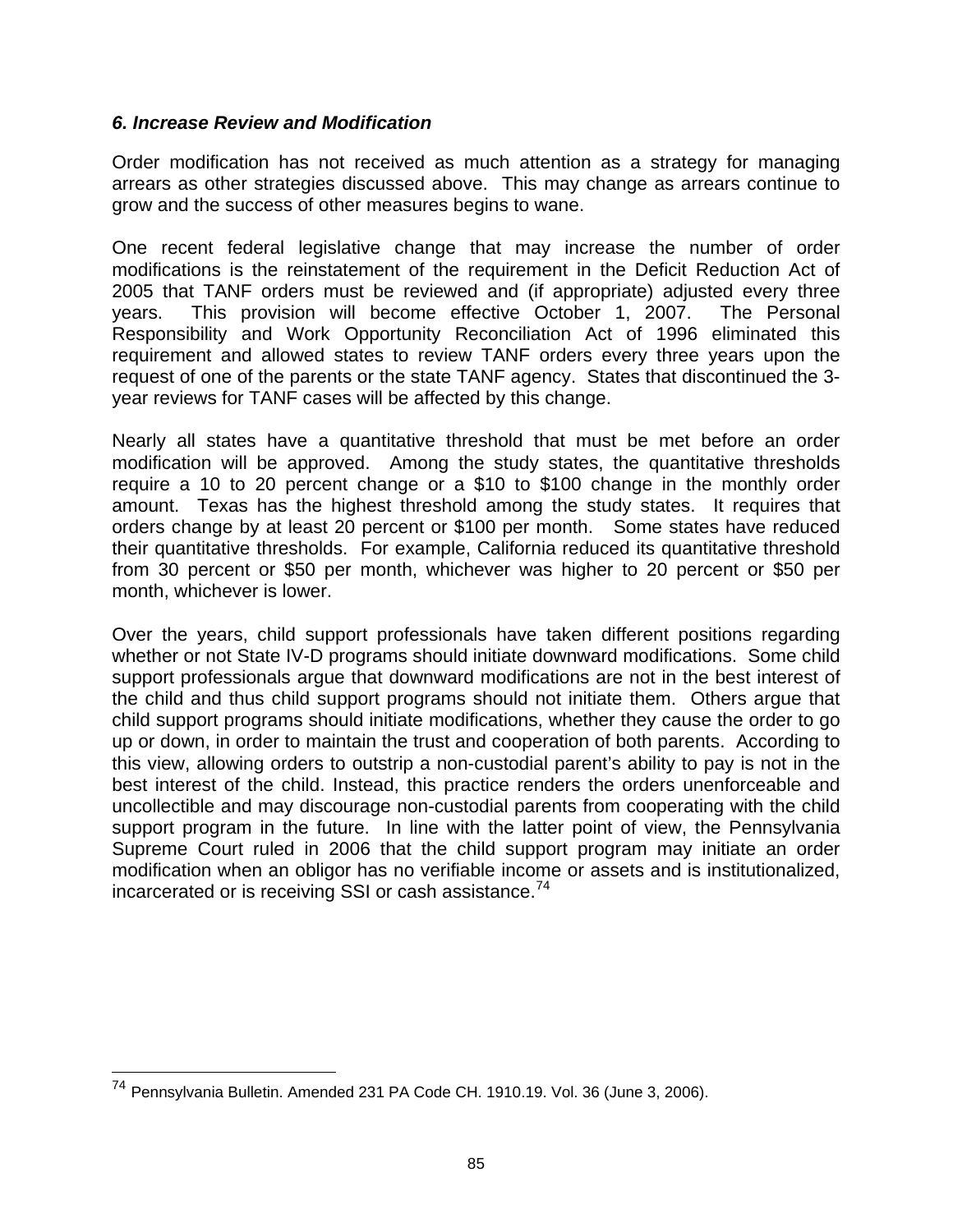# **B. Manage Existing Arrears**

We discuss six strategies for managing existing arrears below.

# *1. Provide Accurate Information about Arrears Owed*

The Arizona Division of Child Support Enforcement is developing a web-based arrears calculation tool that will allow courts, customers and IV-D staff to better manage child support arrears. The tool will allow custodial and non-custodial parents to easily obtain timely and accurate information about the amount of arrears owed without having to contact the IV-D agency or a Clerk of the Court. All customers with an Arizona court order, including those with an Arizona case who no longer reside in the State, will have self-service access to this web-based, portable tool 24 hours a day/7 days a week. This tool will also eliminate the need for members of the judiciary to reschedule hearings in order to obtain a current arrears amount and allow for immediate recalculation of arrears based on testimony presented in court.

# *2. Increase Arrears Collections*

Three provisions of the Deficit Reduction Act of 2005 should help states collect child support arrears. First, the threshold for denying passports was reduced from \$5,000 in arrears to \$2,500 in arrears, effective October 1, 2006. Thus, more debtors will be affected by this policy, which should increase arrears collections. Second, the Act authorizes the federal tax offset program to collect child support arrears owed to adult children in non-TANF cases, effective October 1, 2007. Previously, this program had been limited to collecting child support arrears owed to minor children in non-TANF cases. Third, the Act authorizes HHS to use the Federal Parent Locator Service (FPLS) to match cases with arrears to information maintained by insurers, effective October 1, 2005.

## *3. Revise Interest Policy*

States that charge interest on a routine basis may want to review their interest policy to ensure that it is consistent with the goals of the program. Among the study states, Michigan substantially altered its surcharge policy and Texas lowered its interest rate. Michigan reduced its surcharge from 8 percent to a variable rate, which is tied to the interest rate paid on 5-year United States Treasury Notes. This change became effective January 15, 2004 (MCL 552.603a). Texas reduced its interest rate from 12 percent to 6 percent, effective January 1, 2002.

Michigan also changed its surcharge from a compounded rate (i.e. the surcharge is assessed on both arrears and any surcharge previously assessed) to a simple rate (i.e. the surcharge is assessed on arrears only). Michigan also started applying arrears payments to principal before the surcharge. Previously, Michigan had not distinguished between the surcharge and principal when applying arrears payments. Both of these changes will reduce the rate of arrears growth that results from applying the surcharge.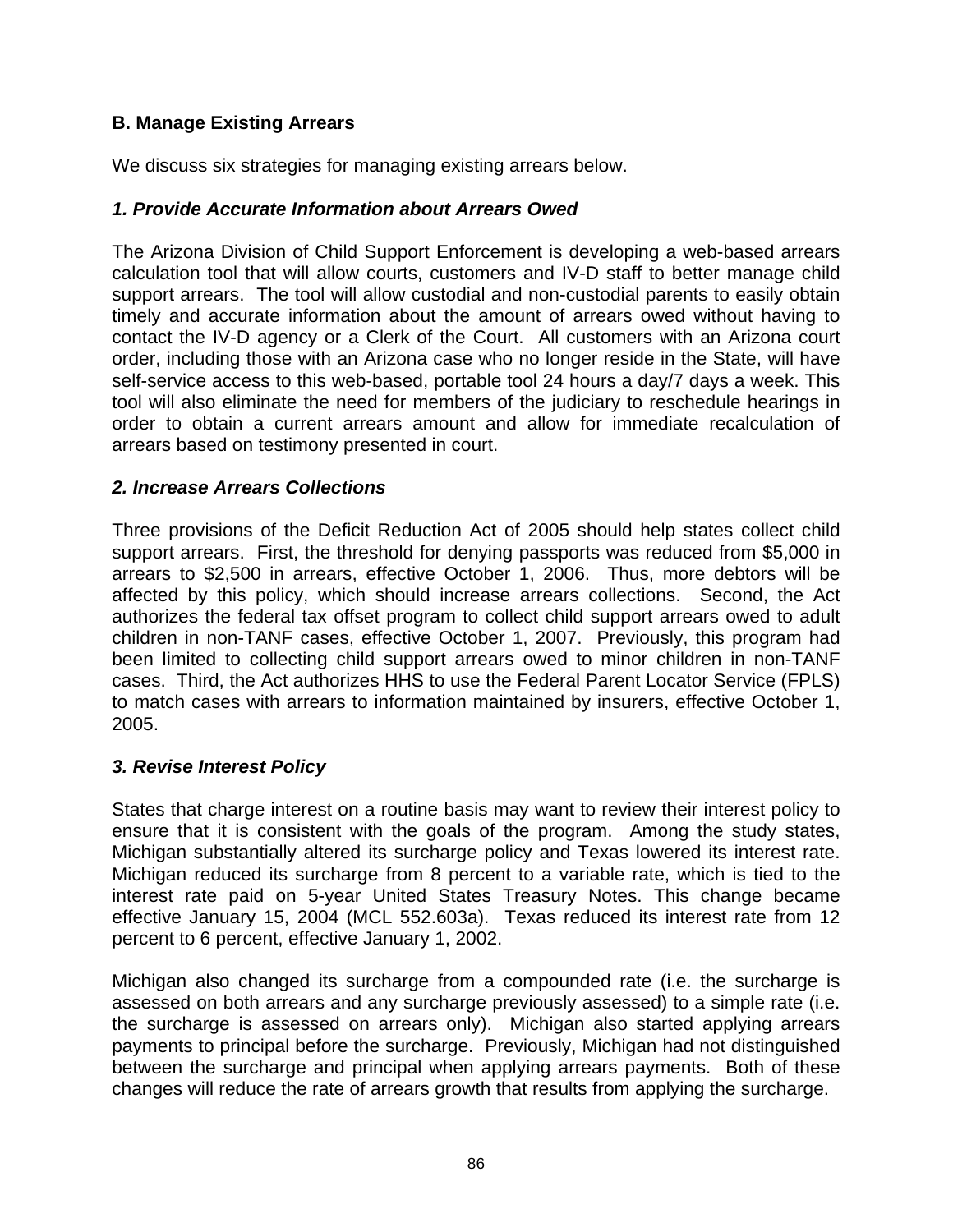Michigan also introduced ways to waive the surcharge. In particular, the surcharge is waived if the obligor pays at least 90 percent of his/her current support order during the assessment period (MCL 552.603a, effective June 30, 2005). In addition, the courts may waive the surcharge if an obligor demonstrates that he/she does not have the ability to pay it and enters into a repayment plan.

# *4. Implement Arrears Amnesty Programs*

Some of the study states have conducted arrears amnesty programs, which means that during the amnesty period obligors can come forward and start correcting delinquencies without being arrested. Several of the counties in Pennsylvania have conducted amnesty programs. Lehigh County operated an amnesty for one week in June 2006. Obligors who had failed to appear for scheduled hearings or had failed to comply with contempt orders were sent a letter indicating that a bench warrant had been issued for their arrest and that they had the opportunity to dispose of the warrant by reporting to the child support program and agreeing to a repayment plan. Philadelphia County operated a similar program for one week in June 2005. This program focused on giving non-custodial parents an opportunity to resolve their paternity establishment, support order establishment, and delinquency matters in good faith without judicial intervention. Parents alleging no earning capacity and or being unemployable were referred to a Support Master who held an earning capacity hearing. Michigan held a 90-day amnesty in 2005. During that time, if an obligor paid 50 percent upon application for amnesty and 50 percent by the end of the 90-day period, all civil and criminal penalties were waived.

## *5. Implement Arrears Compromise Programs*

Michigan and Illinois passed legislation that created ways to compromise arrears permanently assigned to the government. Beginning in 2005, judges in Michigan can approve payment plans that discharge some of the state-owed arrears if the plans are in the best interest of the parties and children, the arrears were not the result of willfully avoiding the obligation, and the obligor does not have the ability to pay all of the arrears in the future (MCL 552.605e).

Michigan also conducted a special initiative called the Michigan Arrears Collection Special Project during the first 4 ½ months of 2006. This project was limited to obligors with arrears-only cases who had made at least one payment in the last two years. The Office of Child Support offered to dismiss 75 percent of past due child support owed to the State of Michigan if the obligor paid 100 percent of the arrears owed to the custodial parent and 25 percent of the arrears owed to the State of Michigan.

Illinois enacted a law, effective January 1, 2007, that allows the Child Support Agency to provide, by rule, that state-assigned arrears may be reduced in exchange for regular payments of support to the family. It requires that obligors considered for debt reduction demonstrate an inability to pay arrears during the time it was accumulated. The Child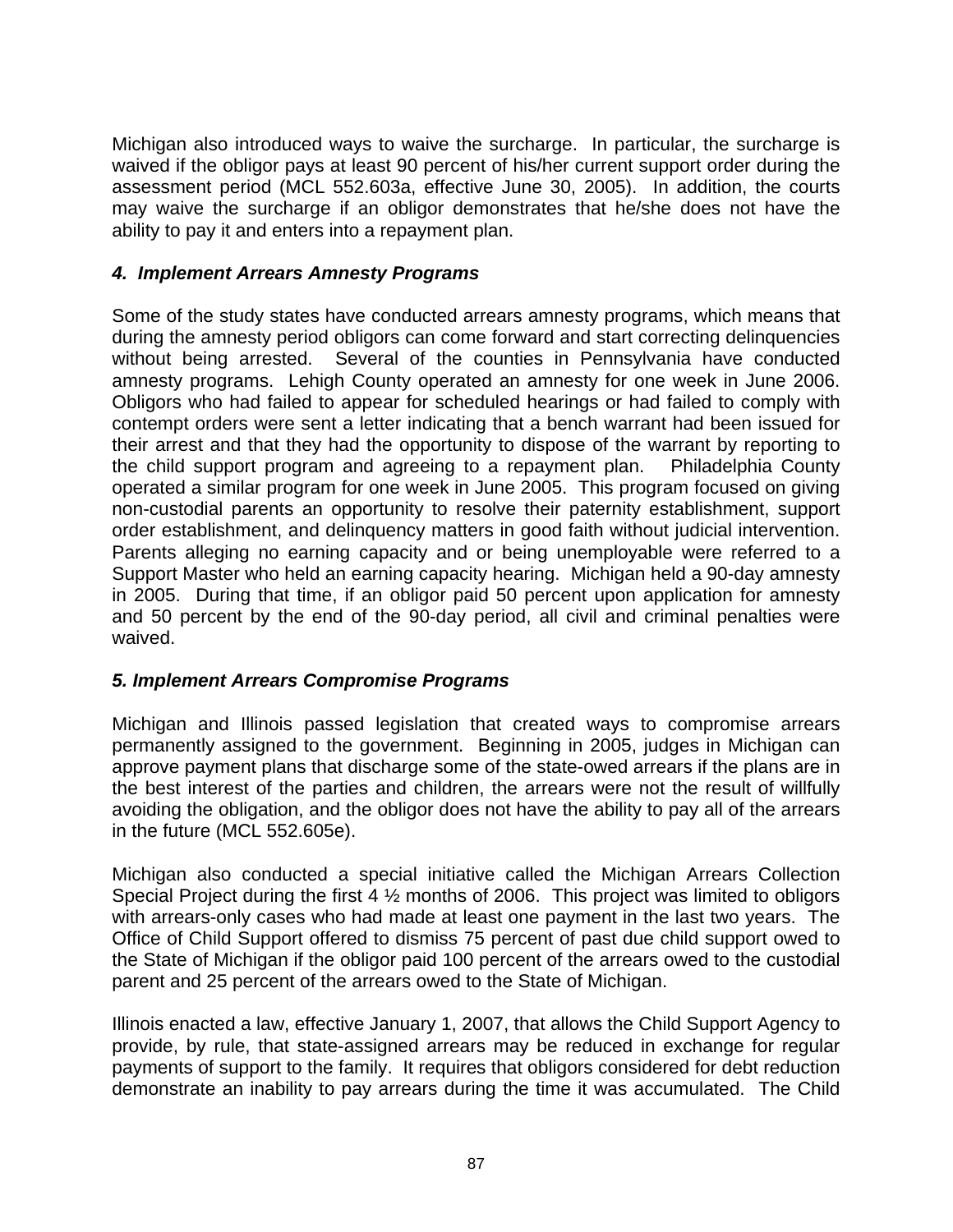Support Agency plans to conduct a pilot project in Cook County, called Project Clean Slate, which offers to reduce state-owed arrears in exchange for compliance with a payment plan to obligors who were unable to pay their full support during the time the arrears accrued.

# *6. Review Non-Paying Arrears Cases for Possible Case Closure*

One tactic that Texas used to manage its arrears cases was to review all arrears cases that owed over \$100,000 in arrears. These cases were given individualized attention to see what, if anything, could be done to reduce these arrears. Some of these cases made payments toward their arrears, while others were found to be eligible for case closure.

Many of the study states have automated their case closure criteria, which is probably helping them manage their non-paying arrears cases. The Federal Office of Child Support Enforcement has a guide for states on how to automate their case closure system.<sup>[75](#page-95-0)</sup> Federal case closure criteria can be applied to obligated cases and some non-paying arrears cases may meet one of the following federal criteria for case closure:

- There is no longer a current support order and arrearages are under \$500 or unenforceable under state law;
- The non-custodial parent or putative father is deceased and no further action, including a levy against the estate, can be taken;
- The non-custodial parent's location is unknown, and the state has made diligent efforts using multiple sources, all of which have been unsuccessful, to locate the non-custodial parent:

(i) Over a three-year period when there is sufficient information to initiate an automated locate effort, or

(ii) Over a one-year period when there is not sufficient information to initiate an automated locate effort;

- The non-custodial parent cannot pay support for the duration of the child's minority because the parent has been institutionalized in a psychiatric facility, is incarcerated with no chance for parole, or has a medically verified total and permanent disability with no evidence of support potential. The state must determine that no income or assets are available to the non-custodial parent which could be levied or attached for support;
- In a non-IV-A case receiving services, the IV-D agency is unable to contact the recipient of services within a 60 calendar day period despite an attempt of at least one letter sent by first class mail to the last known address.

<span id="page-95-0"></span><sup>75</sup> U.S. Department of Health and Human Services. Office of Child Support Enforcement. *Automated*  Systems for Child Support Enforcement: A Guide for Automating Case Closure. June 2004.